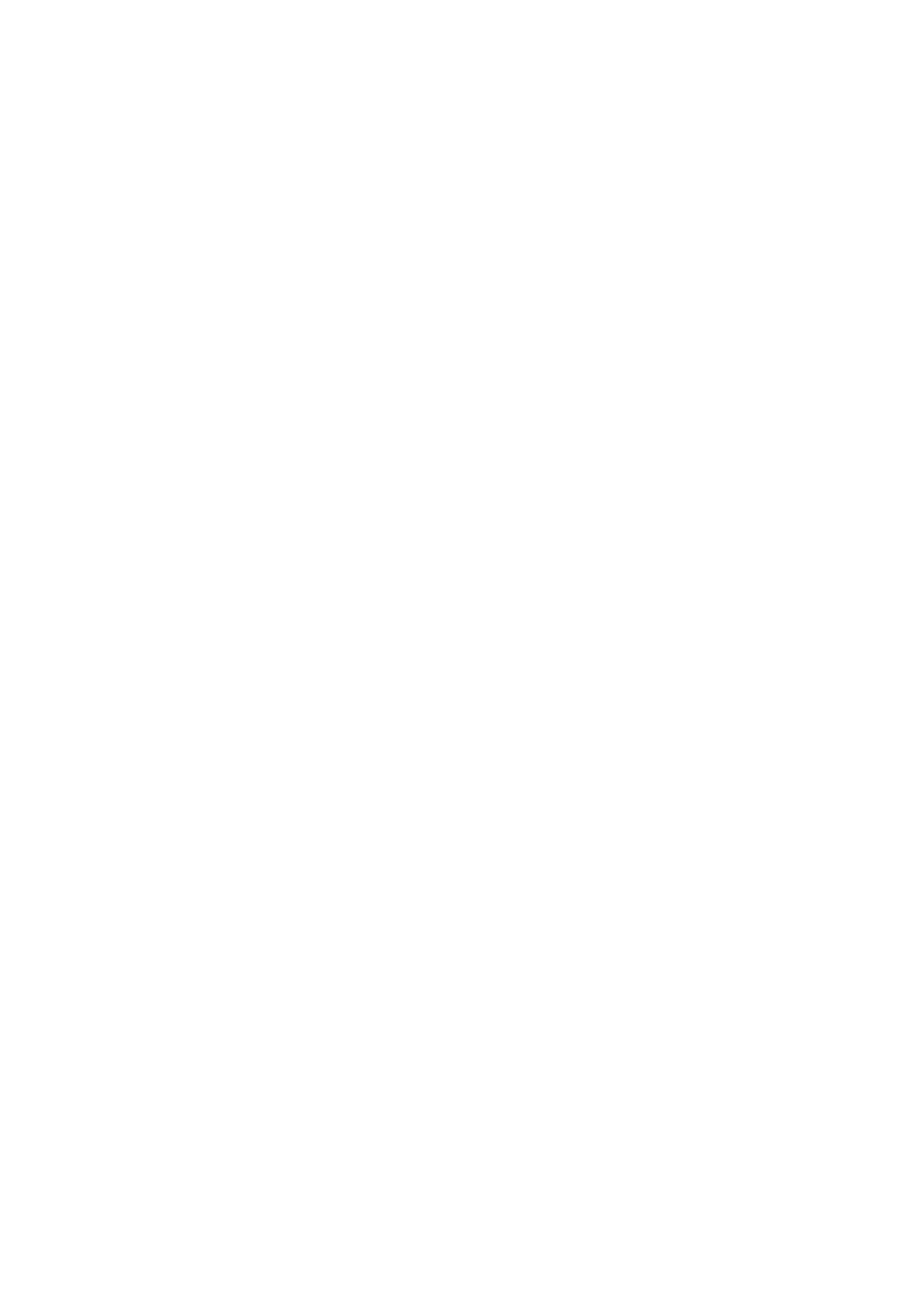#### Abstract

This thesis deals with reconfiguration planning in telecommunication networks. Usually, telecommunication demands are routed on pre-configured paths through the network. However, the assignment of routing paths needs to be changed at times. For practical purposes, the extent of the applied changes does not have to be too complex. In this thesis, we present methods to reconfigure networks efficiently in this sense.

We develop mixed-integer programming models which abstract from specific reconfiguration tasks, such that the mathematical model and the presented solution methods can be applied to further reconfiguration tasks not explicitly discussed in this thesis. Based on the theory of Combinatorial Optimization, a branch-and-price framework is developed. The pricing problems for various reconfiguration tasks are examined in detail.

We have implemented the proposed branch-and-price framework and have tested the solution approach on different real world telecommunication networks for several reconfiguration tasks. The results of these tests are discussed in detail. It is of major practical interest to obtain small dimensioned reconfiguration results. Nevertheless, to our best knowledge, there are no solution approaches published in the existing literature covering a comparably large spectrum of different reconfiguration tasks.

The proposed methods support the reconfiguration of survivable networks, such that survivability restrictions of initial routings are respected in the reconfiguration process. Furthermore, it is possible to introduce survivability conditions to networks without initial protection mechanisms. Although the focus of this thesis is survivable reconfiguration in SDH networks, both the mathematical model and the developed solution methods support the integration of multi-layer aspects into the reconfiguration planning process.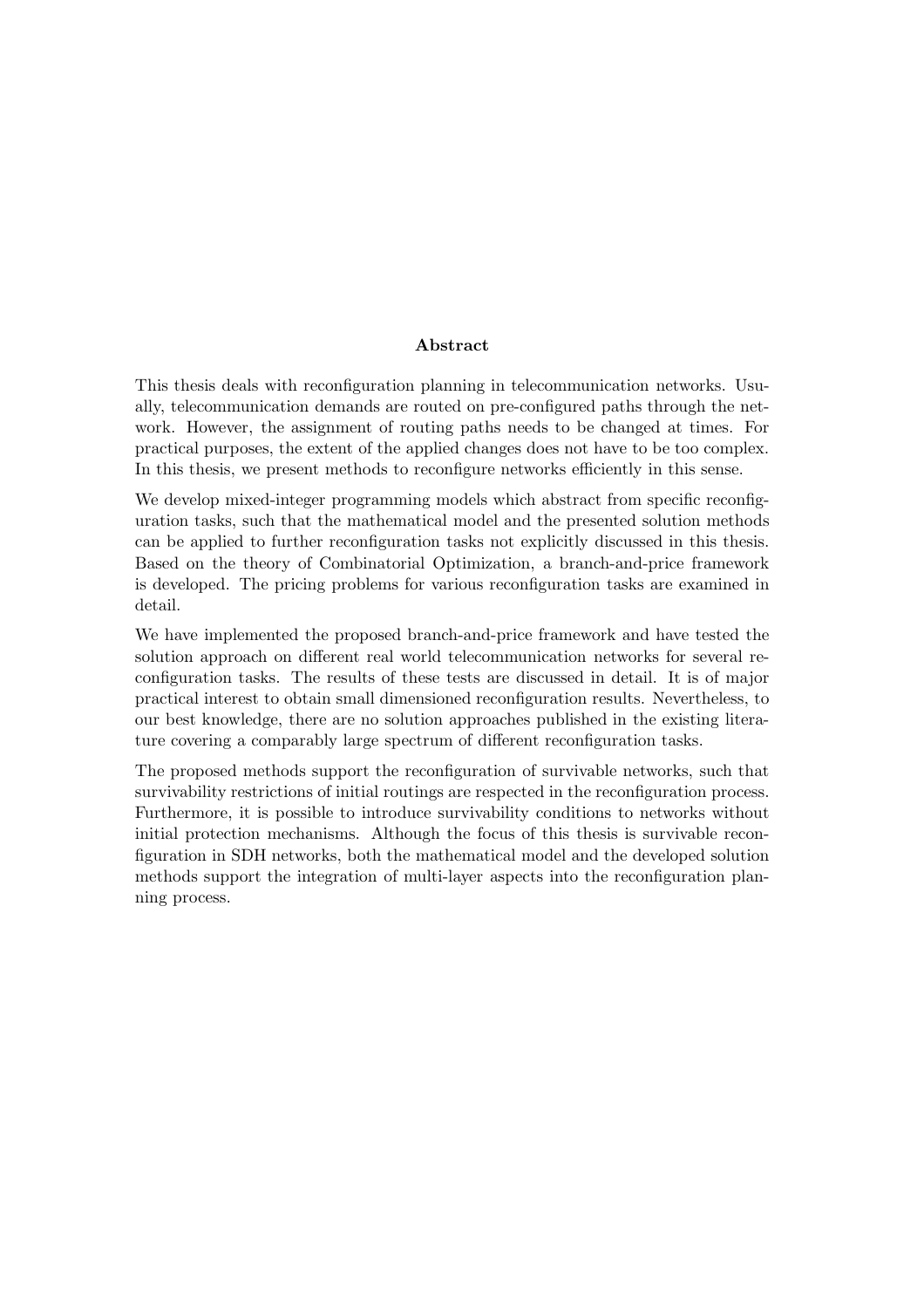#### Acknowledgements

My sincere thanks go to the people who provided me their help and support during the last months. I would like to thank many helpful members of the Optimization Department of ZIB and especially my advisor, Roland Wessäly, for the time he spent on discussing all kinds of mathematical and implementational questions with me. Furthermore, special thanks go to Sebastian Orlowski for offering and providing me his advice countless times and for proofreading drafts of this thesis. I do honestly appreciate the the personal commitment of So-Young Lee, Annika Poerschke, and Nader Razouk.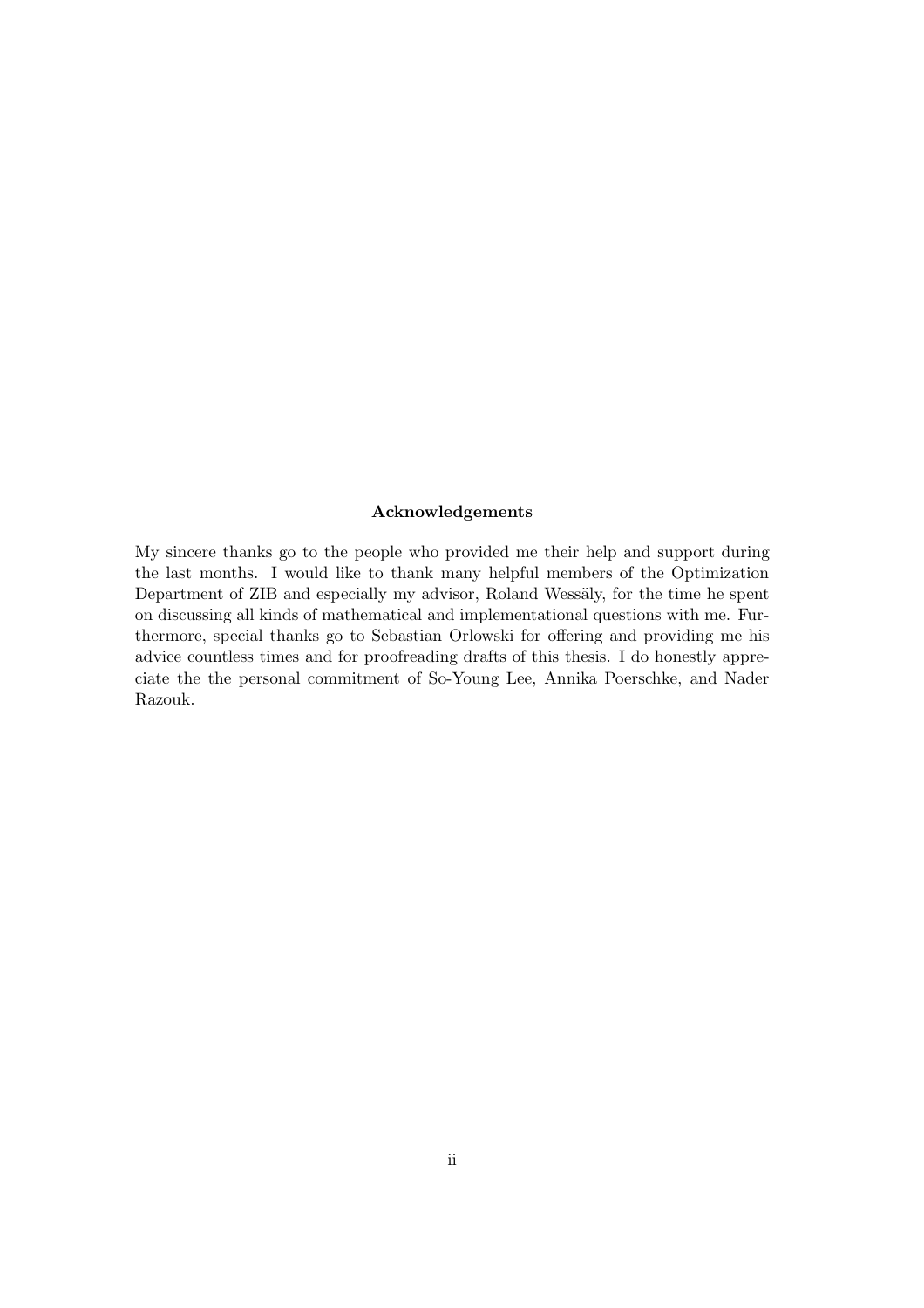# **Contents**

| $\mathbf{1}$ | Introduction<br>$\mathbf 1$            |       |                                                                                              |                |  |  |  |
|--------------|----------------------------------------|-------|----------------------------------------------------------------------------------------------|----------------|--|--|--|
|              | 1.1                                    |       |                                                                                              | $\mathbf{1}$   |  |  |  |
|              | 1.2                                    |       |                                                                                              |                |  |  |  |
|              |                                        | 1.2.1 |                                                                                              | $\overline{2}$ |  |  |  |
|              |                                        | 1.2.2 |                                                                                              | $\overline{2}$ |  |  |  |
|              |                                        | 1.2.3 |                                                                                              | $\overline{2}$ |  |  |  |
|              |                                        | 1.2.4 | Communication demands and routing $\ldots \ldots \ldots \ldots \ldots$                       | $\overline{4}$ |  |  |  |
|              |                                        | 1.2.5 |                                                                                              | $\overline{4}$ |  |  |  |
|              |                                        | 1.2.6 |                                                                                              | $\overline{5}$ |  |  |  |
|              |                                        | 1.2.7 |                                                                                              | 8              |  |  |  |
|              |                                        | 1.2.8 | Multi-layer aspects in the planning process $\dots \dots \dots$<br>10                        |                |  |  |  |
| $\bf{2}$     | <b>Reconfiguration Scenarios</b><br>13 |       |                                                                                              |                |  |  |  |
|              | 2.1                                    |       | A note on <i>efficient reconfiguration</i><br>13                                             |                |  |  |  |
|              | 2.2                                    |       | Reconfiguration applications $\ldots \ldots \ldots \ldots \ldots \ldots \ldots \ldots$<br>14 |                |  |  |  |
|              |                                        | 2.2.1 | 17                                                                                           |                |  |  |  |
|              |                                        |       |                                                                                              |                |  |  |  |
| 3            |                                        |       | <b>Mathematical Model</b><br>19                                                              |                |  |  |  |
|              | 3.1                                    |       | 20                                                                                           |                |  |  |  |
|              |                                        | 3.1.1 | 20                                                                                           |                |  |  |  |
|              |                                        | 3.1.2 | 22<br>Variables                                                                              |                |  |  |  |
|              | 3.2                                    |       | 22                                                                                           |                |  |  |  |
|              |                                        | 3.2.1 | 22                                                                                           |                |  |  |  |
|              |                                        | 3.2.2 | 26                                                                                           |                |  |  |  |
|              |                                        | 3.2.3 | 27                                                                                           |                |  |  |  |
|              | 3.3                                    |       | 28                                                                                           |                |  |  |  |
|              |                                        | 3.3.1 | 28                                                                                           |                |  |  |  |
|              |                                        | 3.3.2 | Parameter choices for SNCP protection<br>29                                                  |                |  |  |  |
|              |                                        | 3.3.3 | Application of the mathematical model<br>29                                                  |                |  |  |  |
| 4            |                                        |       | Algorithmic Approach<br>32                                                                   |                |  |  |  |
|              | 4.1                                    |       | 32                                                                                           |                |  |  |  |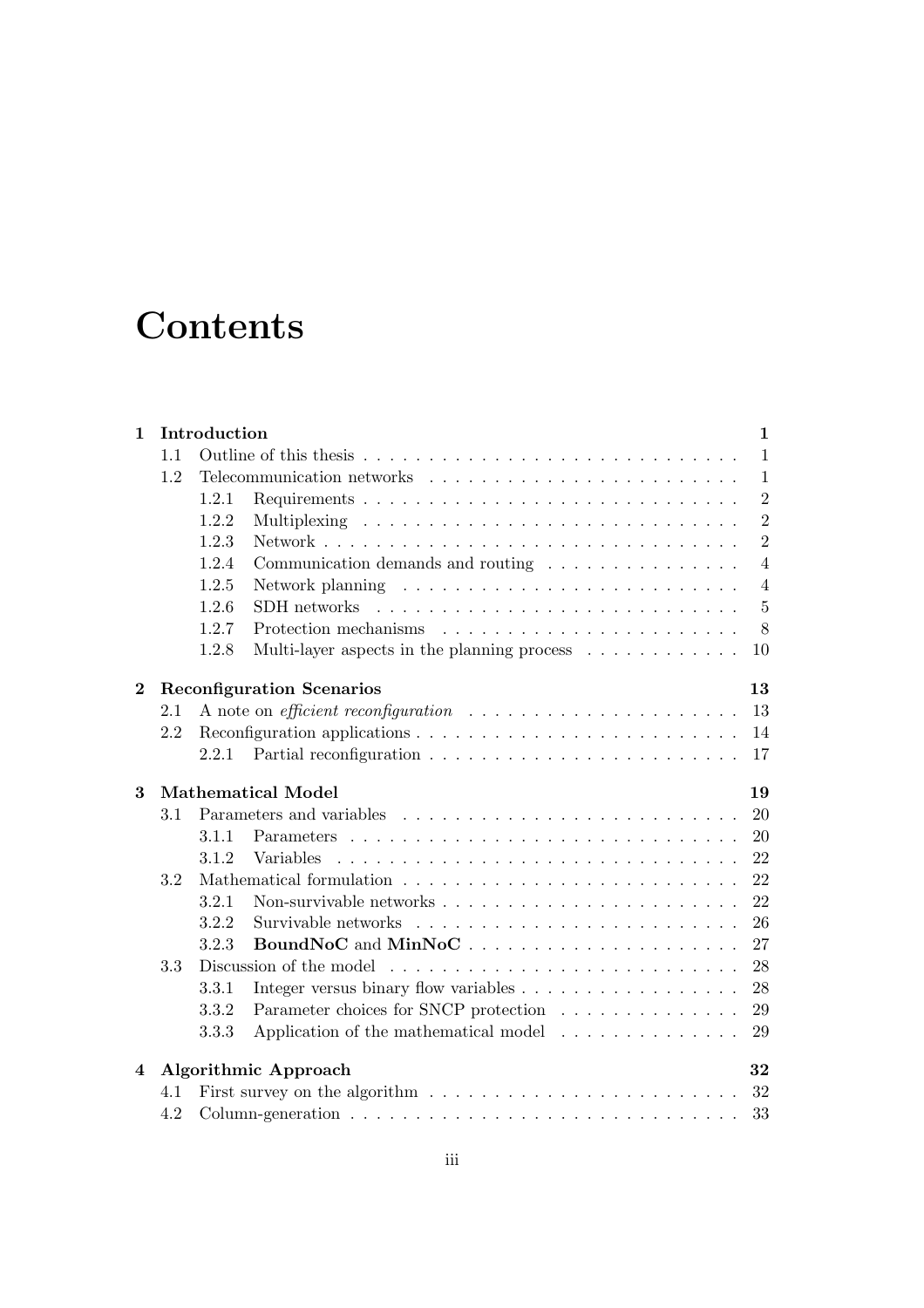|              |               | 4.2.1<br>Introduction to column-generation $\ldots \ldots \ldots \ldots \ldots$                                                                                                                                                                           | 33  |
|--------------|---------------|-----------------------------------------------------------------------------------------------------------------------------------------------------------------------------------------------------------------------------------------------------------|-----|
|              |               | Column-generation for non-survivable network reconfiguration.<br>4.2.2                                                                                                                                                                                    | 36  |
|              |               | 4.2.3<br>Column-generation for survivable networks $\ldots \ldots \ldots \ldots$                                                                                                                                                                          | 47  |
|              | 4.3           |                                                                                                                                                                                                                                                           | 50  |
|              |               | 4.3.1                                                                                                                                                                                                                                                     | 51  |
|              | 4.4           |                                                                                                                                                                                                                                                           | 55  |
| 5            |               | <b>Implementational Issues</b>                                                                                                                                                                                                                            | 58  |
|              | 5.1           |                                                                                                                                                                                                                                                           | 58  |
|              | 5.2           |                                                                                                                                                                                                                                                           | 62  |
|              |               | Column-generation in the root node only $\ldots \ldots \ldots \ldots$<br>5.2.1                                                                                                                                                                            | 62  |
|              |               | 5.2.2<br>Iterated branch-and-bound plus delayed column-generation                                                                                                                                                                                         | 64  |
|              |               | 5.2.3                                                                                                                                                                                                                                                     | 66  |
| 6            |               | <b>Computational Results</b>                                                                                                                                                                                                                              | 68  |
|              | 6.1           |                                                                                                                                                                                                                                                           | 68  |
|              |               | 6.1.1                                                                                                                                                                                                                                                     | 68  |
|              |               | 6.1.2<br>Initial routings $\ldots \ldots \ldots \ldots \ldots \ldots \ldots \ldots \ldots$                                                                                                                                                                | 69  |
|              |               | 6.1.3                                                                                                                                                                                                                                                     | 70  |
|              | 6.2           |                                                                                                                                                                                                                                                           | 72  |
|              |               | 6.2.1<br>Connection clearing $\dots \dots \dots \dots \dots \dots \dots \dots \dots$                                                                                                                                                                      | 72  |
|              |               | 6.2.2<br>Connection clearing (heuristically) $\ldots \ldots \ldots \ldots \ldots$                                                                                                                                                                         | 75  |
|              |               | 6.2.3                                                                                                                                                                                                                                                     | 76  |
|              |               | 6.2.4                                                                                                                                                                                                                                                     | 80  |
|              |               | 6.2.5                                                                                                                                                                                                                                                     | 83  |
|              |               | 6.2.6                                                                                                                                                                                                                                                     | 87  |
| 7            |               | Conclusion                                                                                                                                                                                                                                                | 88  |
| $\mathbf{A}$ | <b>Tables</b> |                                                                                                                                                                                                                                                           | 91  |
|              | A.1           | Connection clearing<br>$\mathcal{A}$ , and a set of the set of the set of the set of the set of the set of the set of the set of the set of the set of the set of the set of the set of the set of the set of the set of the set of the set of the set of | 91  |
|              |               | Instances with $80\%$ maximum link load 91<br>A.1.1                                                                                                                                                                                                       |     |
|              |               | Instances with $90\%$ maximum link load<br>A.1.2                                                                                                                                                                                                          | 95  |
|              | A.2           |                                                                                                                                                                                                                                                           |     |
|              | А.З           | Shortening routing paths $\ldots \ldots \ldots \ldots \ldots \ldots \ldots \ldots \ldots \ldots 101$                                                                                                                                                      |     |
|              | A.4           |                                                                                                                                                                                                                                                           |     |
|              |               | <b>Bibliography</b>                                                                                                                                                                                                                                       | 109 |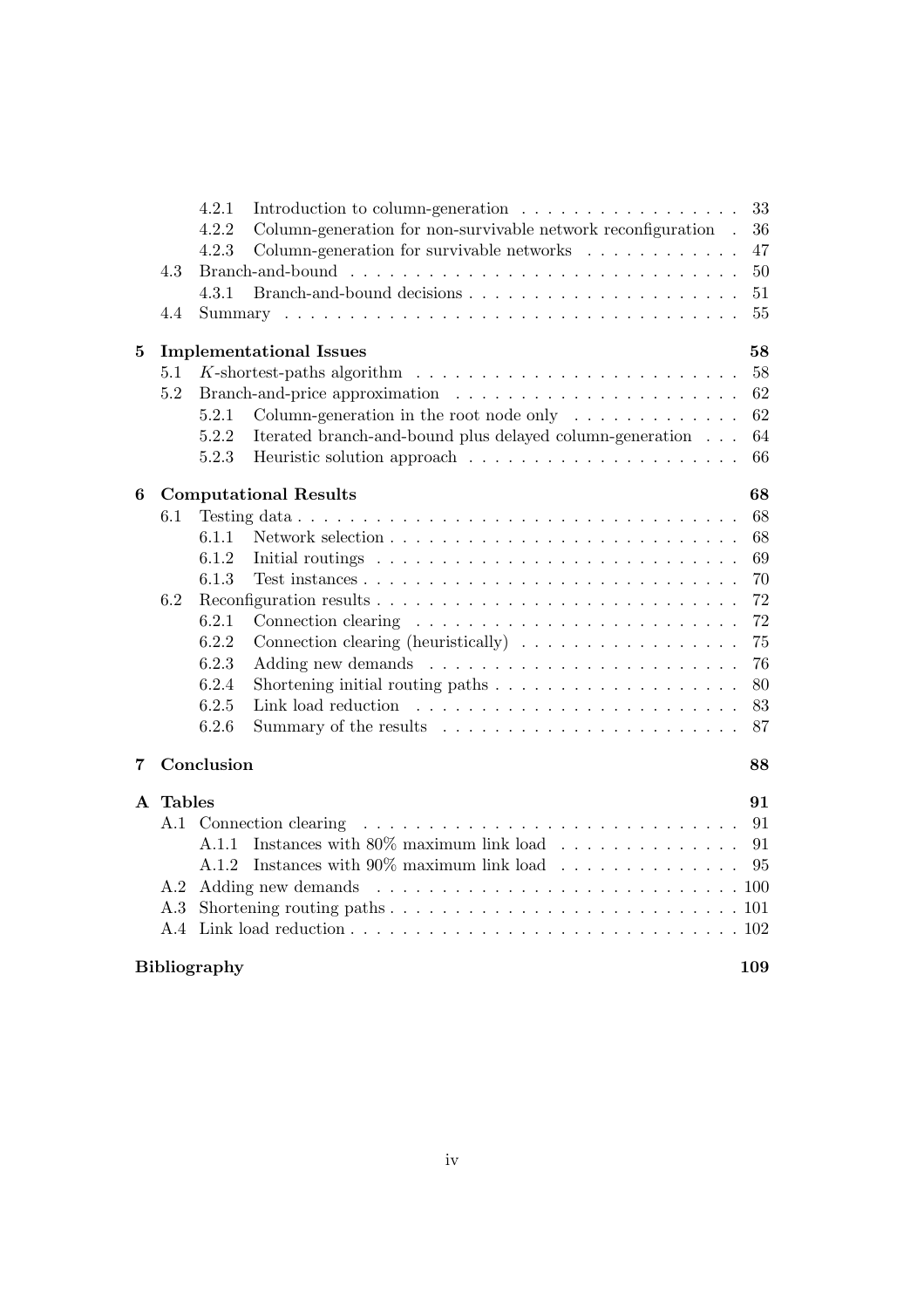## Chapter 1

## Introduction

### 1.1 Outline of this thesis

In this section, we give an overview on the structure of this thesis. This chapter provides a brief introduction to modern telecommunication networks. We focus on network layout, dimensioning, and on network planning in general. Additionally, a simplified technical description of SDH technology and a characterization of protection mechanisms to ensure survivability is given. In Chapter 2, practically interesting reconfiguration tasks are presented in more detail. We have developed a very general mathematical model for the different reconfiguration tasks which is presented in Chapter 3. For the solution of the reconfiguration problems, we have developed a branchand-price framework. The theoretical aspects of this algorithm are presented in detail in Chapter 4. To test the practical applicability of the branch-and-price approach, we have implemented the proposed algorithm. Implementational details are discussed in Chapter 5. The implementation of the algorithm has been tested on different telecommunication networks for several different reconfiguration tasks. In Chapter 6, we present the results of these tests and a detailed discussion of these results. Finally, conclusions are drawn in Chapter 7.

### 1.2 Telecommunication networks

In this section, we describe the basic functionality of modern telecommunication networks. Starting from different requirements, we provide some technical background information helping to understand the working methods of a telecommunication network. Since this thesis deals with the reconfiguration of SDH networks, SDH technology is described in more detail. Afterwards, we focus on security mechanisms protecting networks against an outage of provided services and ensure further data transmission even in the case of component failures, and discuss some difficulties which may arise in planning multi-layer networks.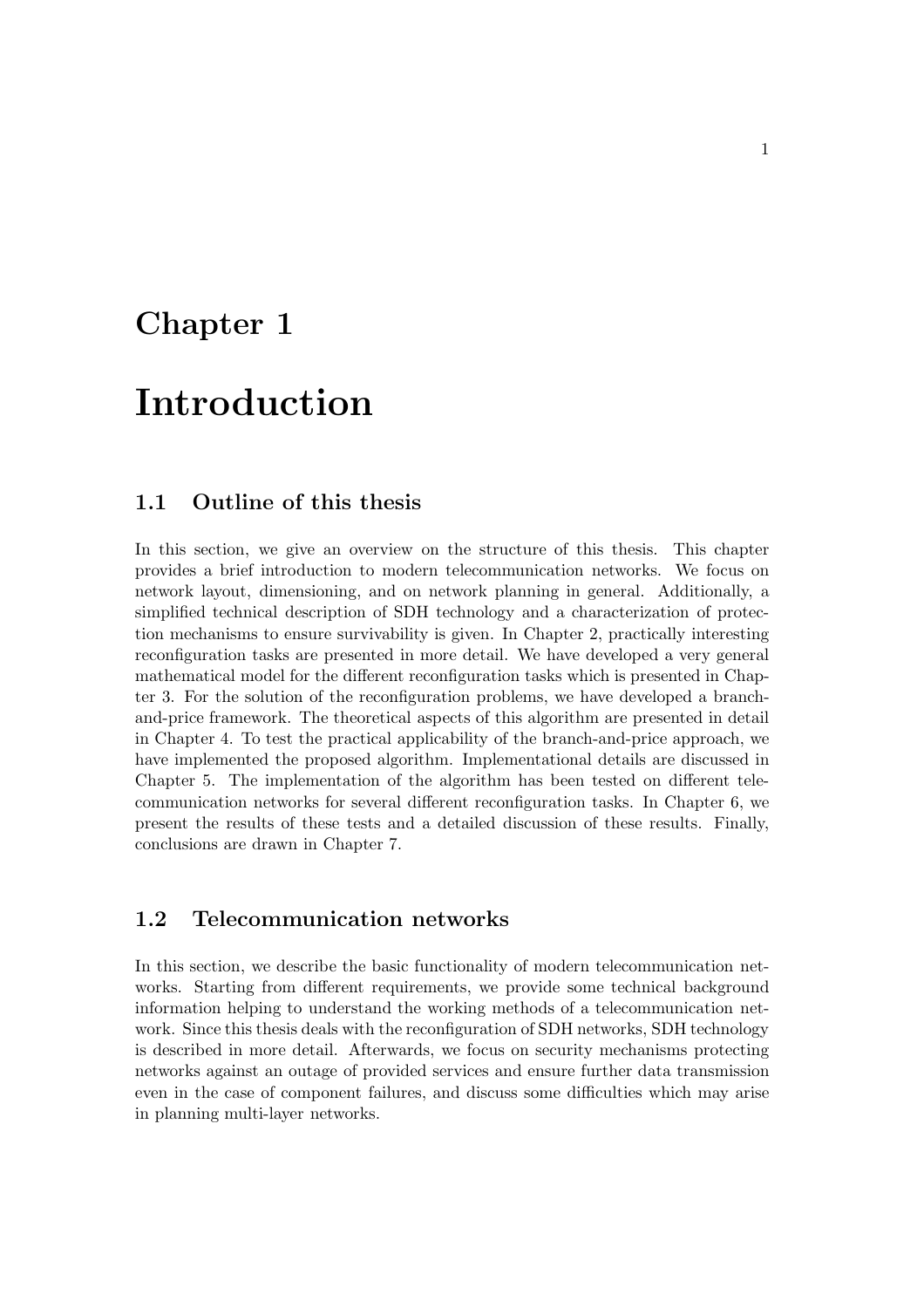#### 1.2.1 Requirements

Modern telecommunication networks are a transport medium for many different services. Starting from voice telephony, over Internet access, television to video telephony, and so on. These services are provided based on the same infrastructure. They use the same physical equipment despite their different requirements w.r.t. data size and transmission time. Voice telephony for instance requires only a small bandwidth for data transmission, but a connection has to be continuously established over a certain time. On the other hand, there are services like facsimile or e-mail that require a certain amount of data transmission, but allow for a transportation of single data packages without the need for a continuous connection. Other services need both a huge bandwidth and a continuous connection. High quality video telephony is an example for such a service.

Another distinctive feature of telecommunication services is the balance of data transmission. Thinking of data transmission between an emitter and a receiver, there are services like telephony, in which both communication partners are emitter and receiver at the same time. The emitted amount of data is roughly the same. Other services, like database requests, are typically asynchronous in that a small data emission on one connection side leads to a relatively large transmission on the other side. All these different services have to be provided via the same infrastructure, i.e., the same physical connections and furthermore, they have to be provided concurrently.

#### 1.2.2 Multiplexing

With multiplexing technologies, it is possible to transmit multiple independent data streams over a single physical connection concurrently. There are different multiplexing techniques like wavelength, code, or time multiplexing. The task is always the same: a number of small data streams have to be converted into a single data stream, and after transmitting the packed stream to another location, it has to be decomposed without loss of information. An important fact is that the multiplexing procedure may also be applied to already multiplexed data streams. That means, it is possible to embed small, low-level data streams into one multiplexed data stream and afterwards combine a number of these higher-level data streams to another one and so on. Due to the multiplexing technique, a telecommunication network is designed hierarchically. A more detailed description for the multiplexing procedure used in SDH networks is provided in Section 1.2.6.

#### 1.2.3 Network

The network itself is composed of locations (or nodes) and connections (or links) between the nodes. A link may be an optical or an electrical fiber as well as a radio or any other possible connection to transmit signals between different locations. At locations, there are hardware installments to transmit and receive data streams and/or to forward signals. Some locations are equipped with hardware installments to multiplex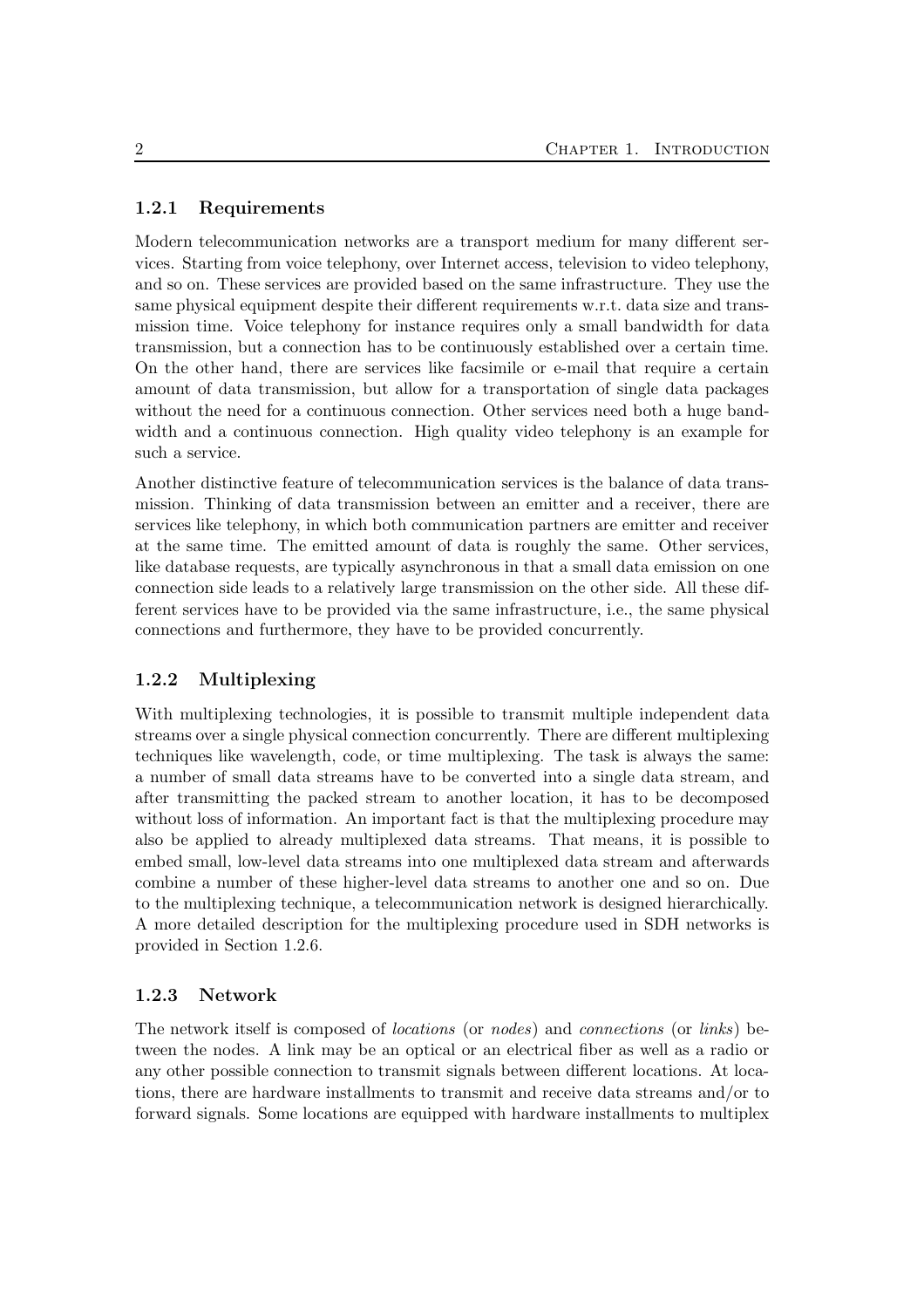

Figure 1.1: A typical multi-level network layout. On the top level a highly intermeshed backbone layer and below ring structured intermediate and access network levels. The connection between different hierarchies is provided by tributary links. The capacity of connections and the distances between locations decreases continously from backbone network level to access level.

and demultiplex data streams.

A typical network has a multi-level network structure. Figure 1.1 displays an exemplary network configuration. The lowest level subnetwork is called access network. The customers of the service providing company are usually connected to nodes in the access network. The access network is designed to cover only a small geographical area and allows a connection either between locations of this access network or between a single location of this subnetwork with the next level network to establish a connection to a location in another access network. Some location has to provide multiplexing capacity and therefore serves as a connection to the next level network. The highest-level network is called the backbone network. Typically, it consists of a highly intermeshed structure and provides large capacities on its links to transmit huge amounts of data over long distances. Its major task is to transmit data between the remote subnetworks which are connected to the nodes of the backbone network. Between the access layer and the backbone network there are several intermediate layers, which usually have a ring structure like the access network, but cover a larger area. The main reason for the ring layout structure of the lower layers is to provide at least basic protection mechanisms against the failure of connections or locations in the network (see Section 1.2.7). Inter-layer connections are called tributary links.

**Remark 1.1.** This short sketch of a multi-level network layout should only serve as a basis for a general understanding of typical topologies and functionalities of mod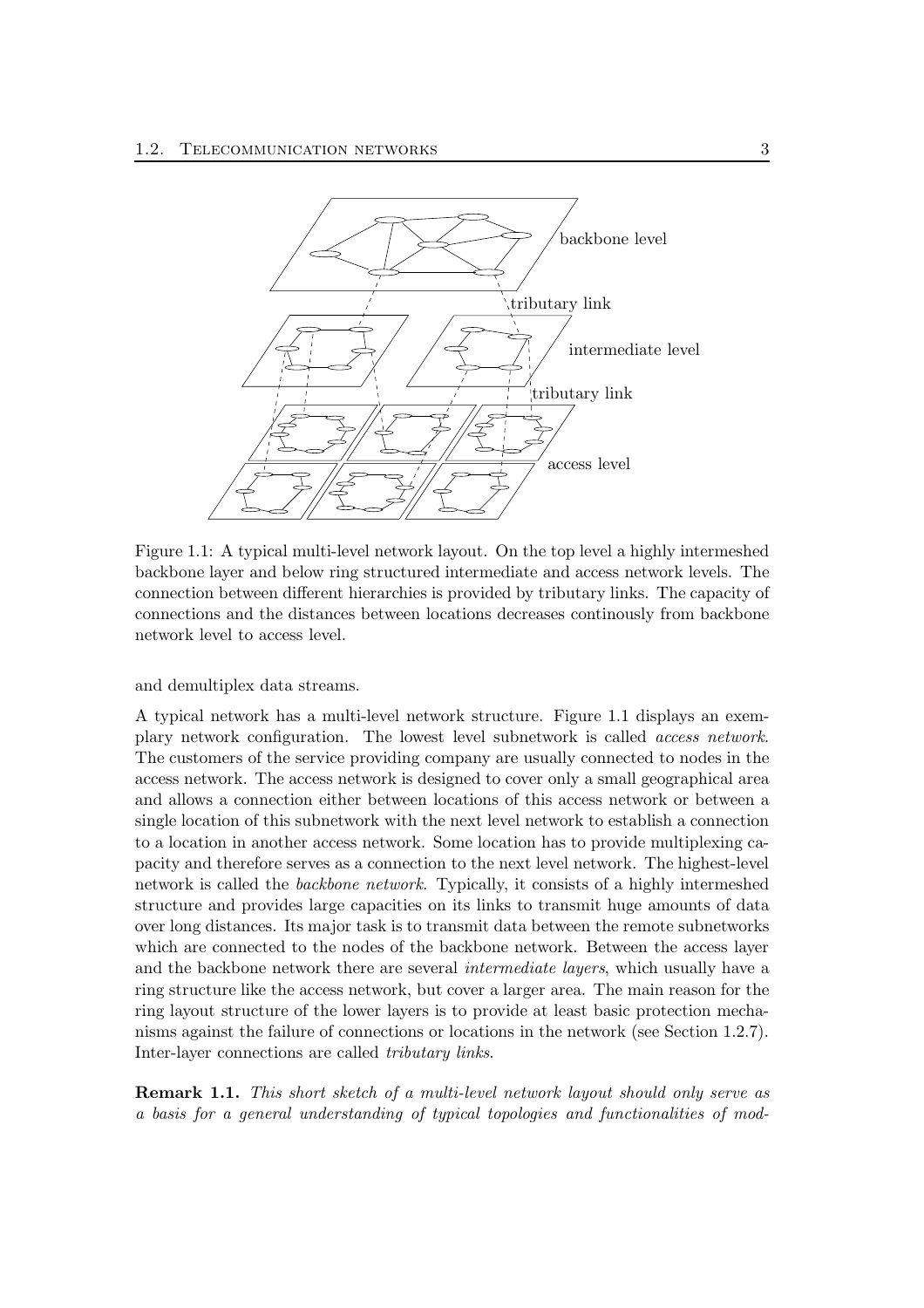ern telecommunication networks. This topological multi-level structure is completely different from the technical multi-layer structure which will be described in detail in Section 1.2.6.

#### 1.2.4 Communication demands and routing

Each service requested by a customer consumes hardware capacities for a certain time. Between nodes in the network, a virtual connection has to be established for data transmission. The virtual connection is realized by a physical path which consists of a sequence of physical network connections. The establishment of a virtual connection and the following data transmission between network locations consumes parts of the limited transmission capacity on the links which are contained in the path. The amount of required link capacity for data transmission is called the (communication) demand. The assignment of physical links that provide a connection between the locations of a certain demand are called routing. The sequence of physical links forming a virtual connection is called routing path.

#### 1.2.5 Network planning

The planning process of a telecommunication network contains many different single planning steps. The most basic decision for an operating company is which services should be provided to customers and what transmission techniques should be applied. Furthermore, there are a lot of additional planning decisions. The following list of planning steps is ordered from more strategic decisions to more operational ones. Strategic decisions are long-term decisions, i.e., they are made once and are rarely changed, whereas operational ones are medium-term and short-term decisions, respectively. Usually, they last for a couple of weeks up to several months.

#### • Topology

Topology planning describes the choice of locations and connections between the locations.Which geographical locations are suitable to set up network nodes? Which locations have to be directly linked with each other and what techniques can be applied for such a connection (bury a fiber, establish a radio connection, or lease capacities from other operating companies)? How many different layers should be set up? How to assign nodes and links to different subnetworks?

#### • Dimensioning

Dimensioning can be seen as a link between topology planning and the more operational determination of demand routings. The capacity of links must be specified as well as the hardware installments at locations. To connect links to a location, switching devices have to be used. Special switching devices are multiplexers, which allow packing data streams, as described in Section 1.2.2 or more precisely for the SDH technology in Section 1.2.6.

#### • Demand forecast and routing

Derived from the choice of provided services, there has to be an estimation of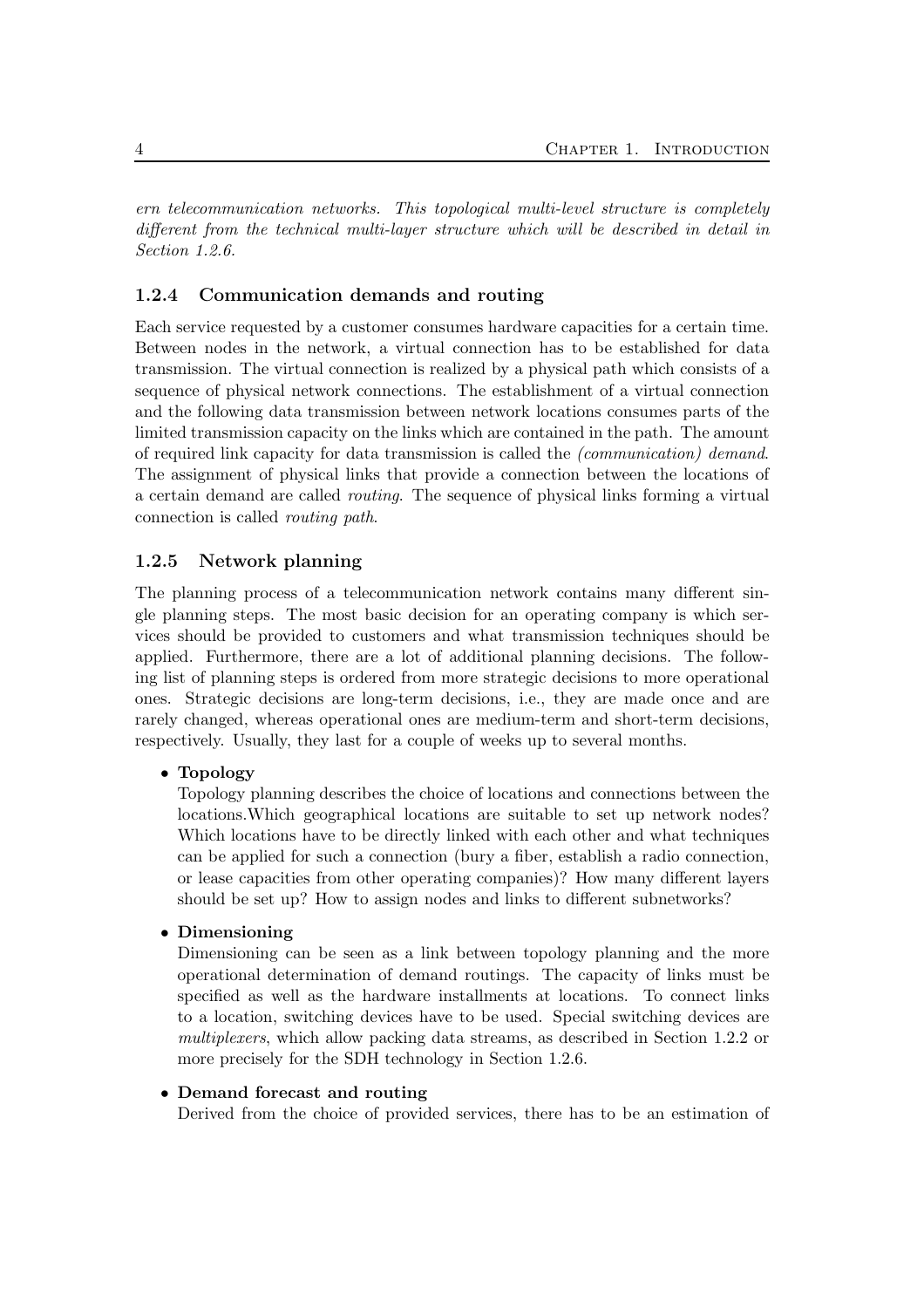demands between the locations. Starting from such a demand forecast, a demand routing is planned. For each demand, routing paths have to be found and to be integrated into the network. For multi-layer networks with many locations and links, this would lead to a huge amount of planning data. Instead of planning the routing for a single demand throughout the complete network over multiple layers, it is often possible to route a set of demands in common through the network. Demands with both end nodes equal can be routed together. If different layers are planned separately, the aggregation of low level demands can be seen as one induced single demand for the next level layer.

In the setup process of a new network, these planning steps should be performed as an integrated planning procedure, because of their close relationship. Decisions on any planning level have an impact on decision possibilities on other planning levels. Strictly speaking, a demand traffic forecast can only be done after the determination of locations. However, an appropriate estimation of traffic beforehand could ease the dimensioning planning.

However, a complete planning process, respecting all stages of the planning process, is rarely done. Often, it is necessary to adapt a given network to new circumstances. The decision to provide additional services or a changing of the amount of demands in the network might lead to a need for a new planning process. In such a case, the planning procedure is almost reduced to the demand planning steps. It may be possible to add locations or new links to the network or adopt the dimensioning of routing or switching capacities, but the main network layout will usually not be changed. In practice, network planners are mostly faced with the operational reconfiguration planning. Strategic decisions have to be implemented or the operational routing has to be adopted to modified demand forecasts.

Because of the practical importance of the reconfiguration planning, this thesis deals only with the operational planning steps of demand planning. Network configuration, dimensioning and demand forecast are assumed to be already determined beforehand. For all different reconfiguration scenarios, described in detail in Chapter 2, the general planning task is essentially the same: Possibilities for a reconfiguration of the demand routing have to be found which do not imply changes to the hardware configuration.

#### 1.2.6 SDH networks

The abbreviation SDH denotes the Synchronized Digital Hierarchy technology. SDH is a world-wide standard data transmission system which replaces the old Plesiochronous Digital Hierarchy (PDH) system. The main advantage of SDH in contrast to PDH is the more transparent multiplexing procedure. It is possible to decouple a low-level data signal from the highest aggregated data stream. This is in contrast to PDH networks, where the complete multiplexing hierarchy has to be passed through in order to demultiplex a low-level data stream from a high-level one. Thus, the SDH system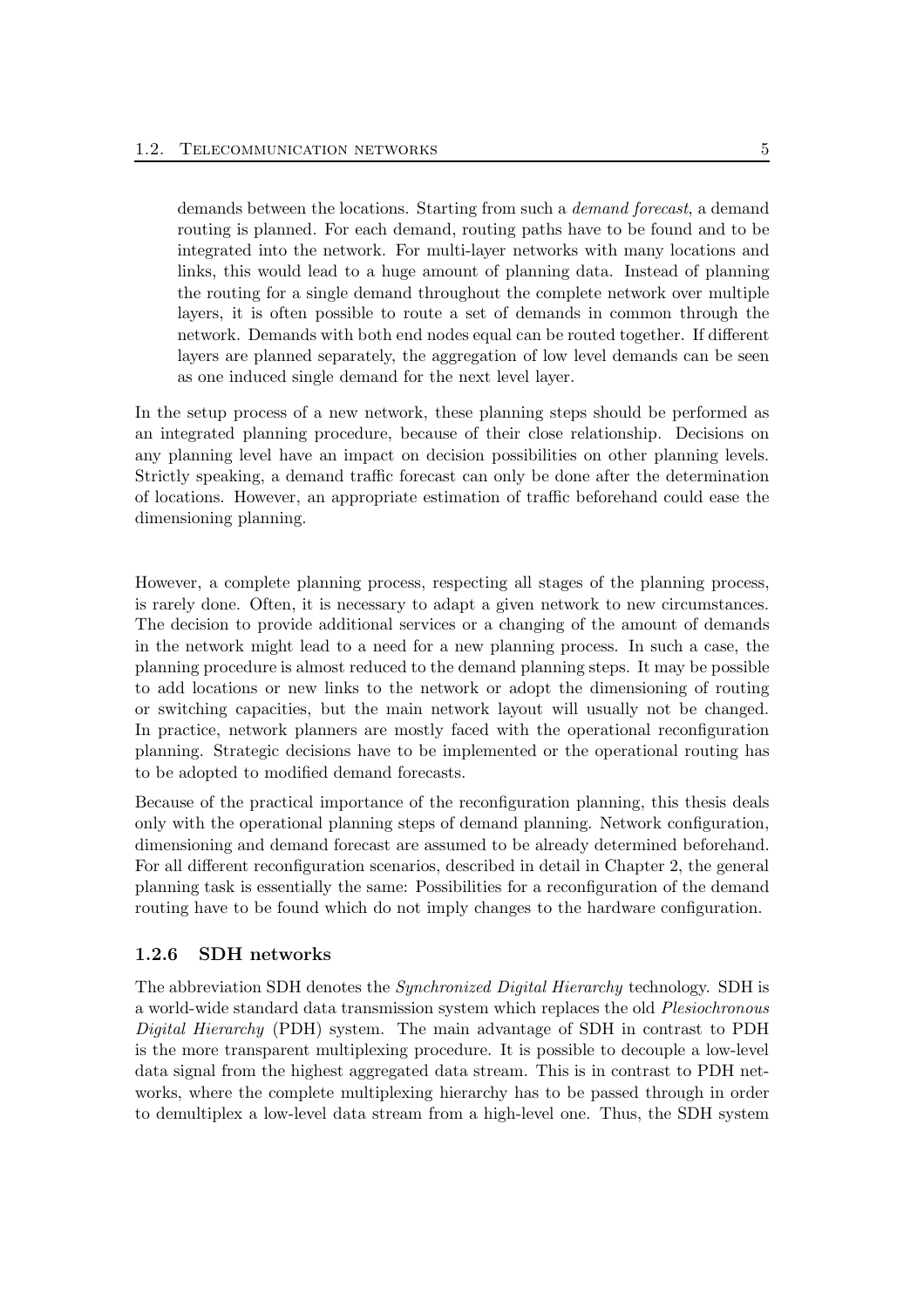

Figure 1.2: The role of the SDH layer as an interface between a higher level network layer (in this case an ATM layer) and the physical network layer.

is more flexible and cheaper in maintenance, since the number of multiplexing devices at network locations can be reduced.

SDH serves as transporting system for telecommunication services and for other transmission technologies. The Broadband Integrated Services Digital Network (B-ISDN) for instance specifies the Asynchronous Transportation Module technique (ATM) as transmission service. ATM itself specifies interfaces to different transmission layers. One of them is the SDH technology. Strongly simplified, in this thesis we deal with the following network hierarchy: From a superordinate layer (ATM for example), demand specifications are given. These have to be routed in an underlying physical network. The SDH layer is therefore another interface between the communication demands and the electrical or optical fiber network layer. Its main task is to translate the demands from the higher layer into a feasible routing in the physical network (see Figure 1.2). Note that multi-layer aspects in the planning process refer to this hierarchy of data transmission technologies and not to the multi-level network topology.

#### Simplified technical structure

Most information of this section is taken from [Kya93] and [Sie93]. As mentioned before, modern telecommunication networks provide the infrastructure for various services with different demands of data size transmission. The conversion of different demands into a unified transmission structure leads obviously to a trade-off between the different requirements. Each of the following frame and container size specifications must be seen as such a trade-off between physical conditions and various technical requirements.

The capacity of a fiber is defined as the amount of data that is passed through within a given period of time. In SDH networks, as in many other networks the basic time period is  $125 \mu s$ . This is due to the conversion of analog voice signals into digital data signals, where the analog channel is scanned 8000 times per second and the signal is converted into a byte pattern.

SDH technology uses unified data frames, the so called Synchronous Transport Modules (STM). The basic transport module is called STM-1 module. It consists of a 2430 byte frame, which is transmitted with a bit rate of 155.52 Mbit/s. The transmission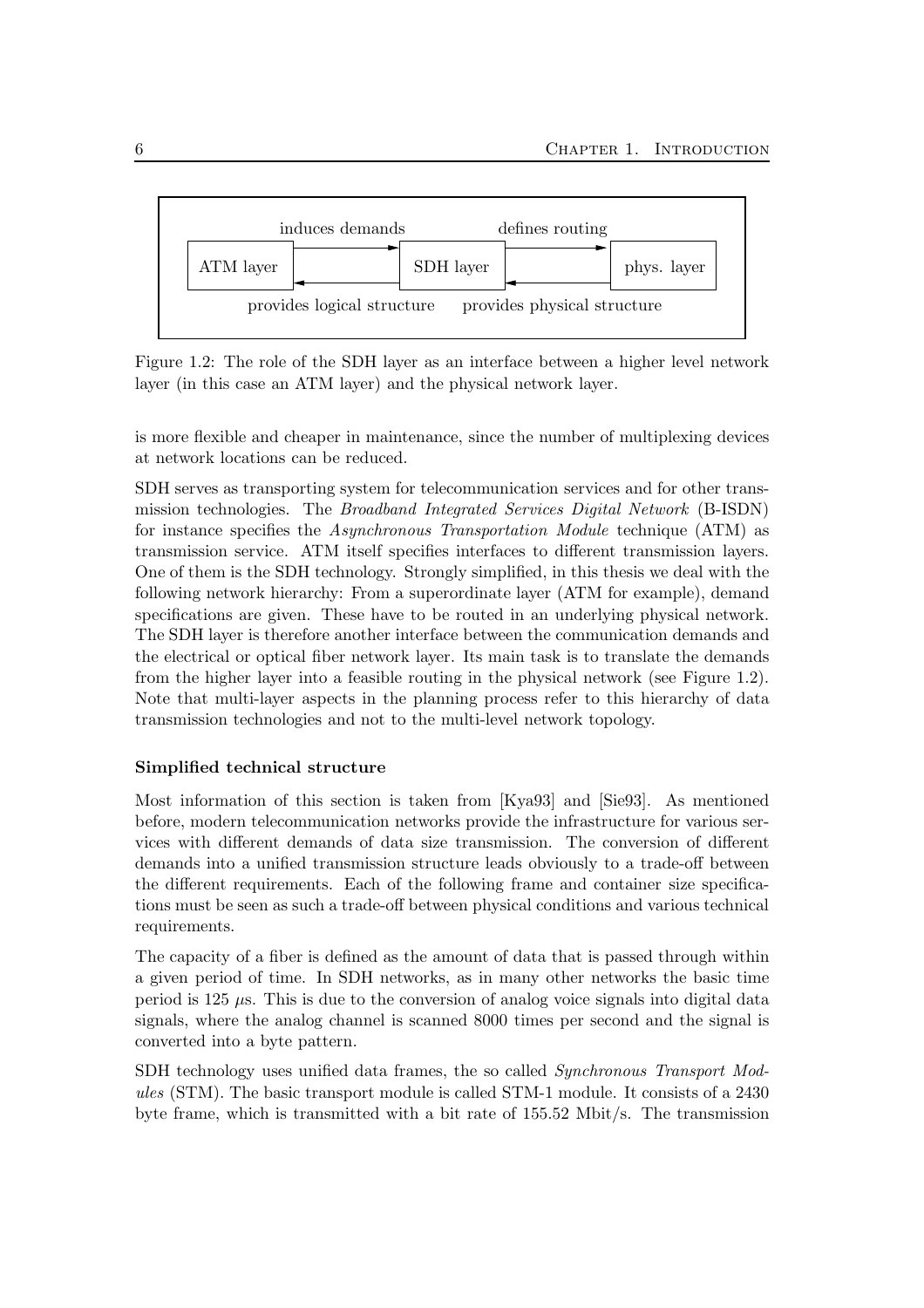

Figure 1.3: Embedding the largest virtual container VC-4 into the STM hierarchy.

| Container | Capacity<br>(Mbit/s) |
|-----------|----------------------|
| $C-4$     | 149.760              |
| C-32      | 48.384               |
| $C-31$    | 36.864               |
| $C-22$    | 9.088                |
| $C-21$    | 6.784                |
| C-12      | 2.176                |
| C-11      | 1.600                |

Table 1.1: Container size specifications for SDH networks.

duration is 125  $\mu$ s, as mentioned above. Combining STM-1 frames leads to a higher bandwidth. Four STM-1 frames can be combined to a single STM-4 module with a bit rate of approximately 622 Mbit/s and four STM-4 modules give a single STM-16 module with a bit rate of roughly 2.5 Gbit/s. The STM modules consist of an overhead block and a payload block. The payload block contains the services and systems to be transported through the network,whereas the overhead block contains meta information about the content and the structure of the payload block.

The STM-1 frame payload block has a size of 150.34 Mbit/s. The payload block of an STM frame is filled with virtual containers of different sizes. The size of a container depends on the multiplexing element which combines different data streams into a single container. By adding the so called path overhead to the container, the container becomes a virtual container. The path overhead stores meta information on the content of the given container and serves as control mechanism for transmission quality. Additional elements in the specifications allow for compensation of a physical displacement of phase and further mechanisms to ensure quality of service. The specified container sizes can be seen at Table 1.1.

The VC-4 is the largest virtual container. An STM-1 frame may contain exactly one VC-4 or three VC-32 and VC-31 respectively, and so on. Usually, the smallest virtual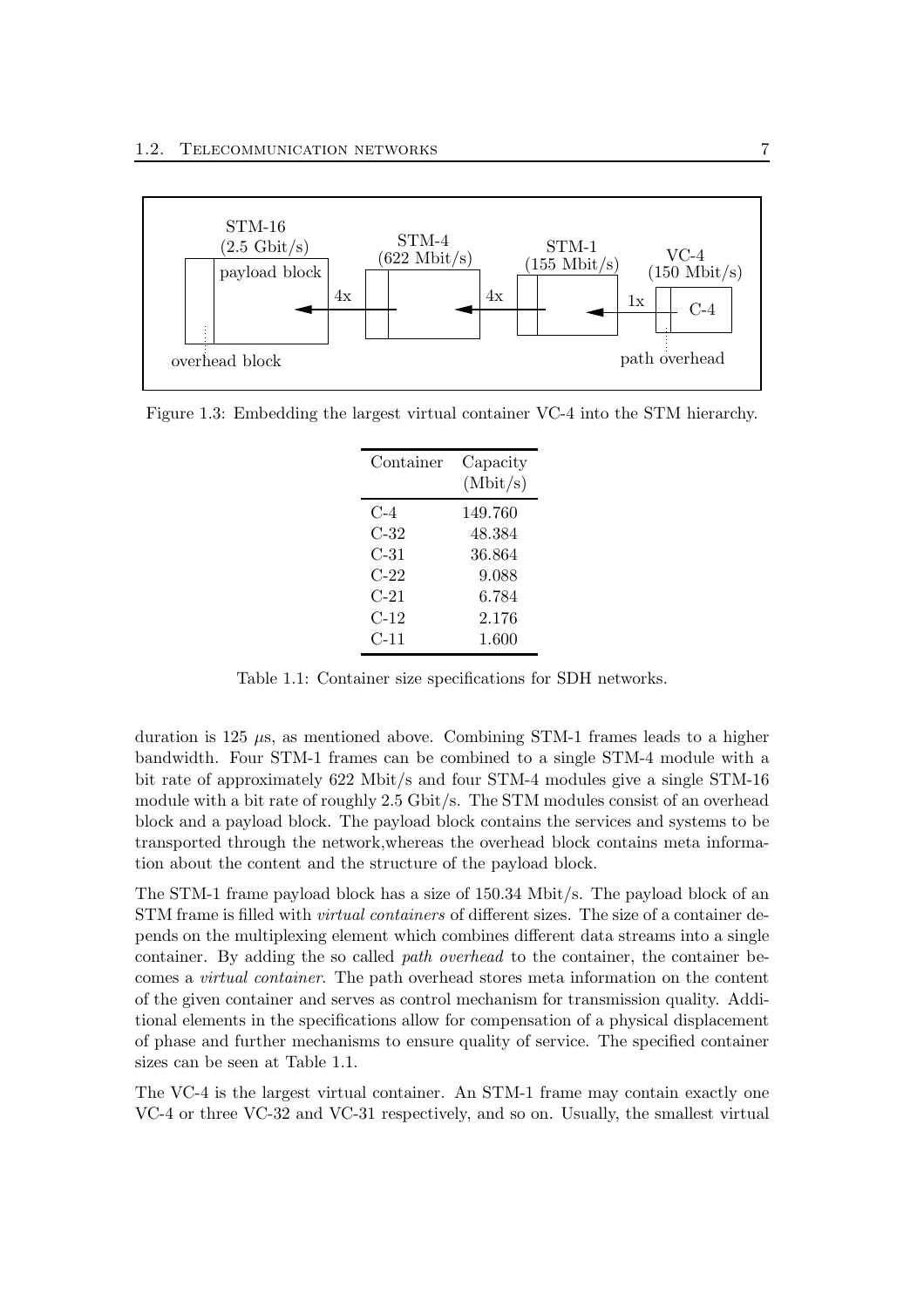container that is used in European SDH networks is the VC-12. Its capacity suffices to transmit 32 64-kbit/s-streams (voice telephony, for instance, is transmitted by 64 kbit/s-streams).

In this thesis, the VC-12 is the basic unit for demands in the SDH network. Whenever the superior layer induces a demand of value k between two nodes  $n_1$  and  $n_2$  in the SDH network, the task is to find a routing of  $k$  VC-12 between  $n_1$  and  $n_2$ .

#### 1.2.7 Protection mechanisms

Protection mechanisms are implemented to reduce the harm caused by failure of network components. Component failure may have various reasons. The malfunction of a single switching device, the physical destruction of a fiber, or the breakdown of a complete location could lead to a temporarily outage of the network. The routing requirements of certain demands could not be fulfilled and data may get lost.

To describe the failure of components, we use the concept of operating states. The term normal operating state (NOS) denotes the situation in which each single network component is operational. Each other operating state is characterized by a set of network components that are not operational. In Chapter 3, we give a formal definition of operating states to be able to include them into the mathematical model. Furthermore, we distinguish between *single failures* and *multi failures*. Although the malfunction of a single component seems to be similar to the outage of a set of components, the mathematical problems become much more complex and difficult to solve. However, we show in Section 1.2.8 that multi failures must not be neglected in the planning process, especially when including multi layer aspects into the planning procedure.

A network which is topologically designed and dimensioned to avoid the loss of data caused by component failures or to minimize the downtime of the network in failure cases is called a survivable network. If demands are affected by component failures, their originally allocated routing paths are temporarily not available. Replacement paths have to be found. A main distinctive feature between different protection strategies is the way of finding replacement paths for affected demands. Restoration techniques determine these paths in failure case at runtime. They can further be categorized w.r.t. the complexity of the routing reconfiguration (complete end-to-end re-routing of affected demands vs. local replacements of sub-paths to avoid failing components). The main disadvantage of restoration techniques is the large expenditure of time which is required to compute a reconfiguration. For a detailed description of restoration techniques, see [Orl03] for example. Other protection strategies make use of dedicated backup paths. Potential replacement paths are already assigned in the planning process and not just at the moment of a component breakdown.

One concept that is used in practice is 1:1 protection. Routing paths can be protected by preassigned backup paths. Each protected routing path disposes of a private dedicated replacement path. Possibly, it may be used by low-priority data traffic in the normal operating state. The disadvantage of this protection mechanism is the huge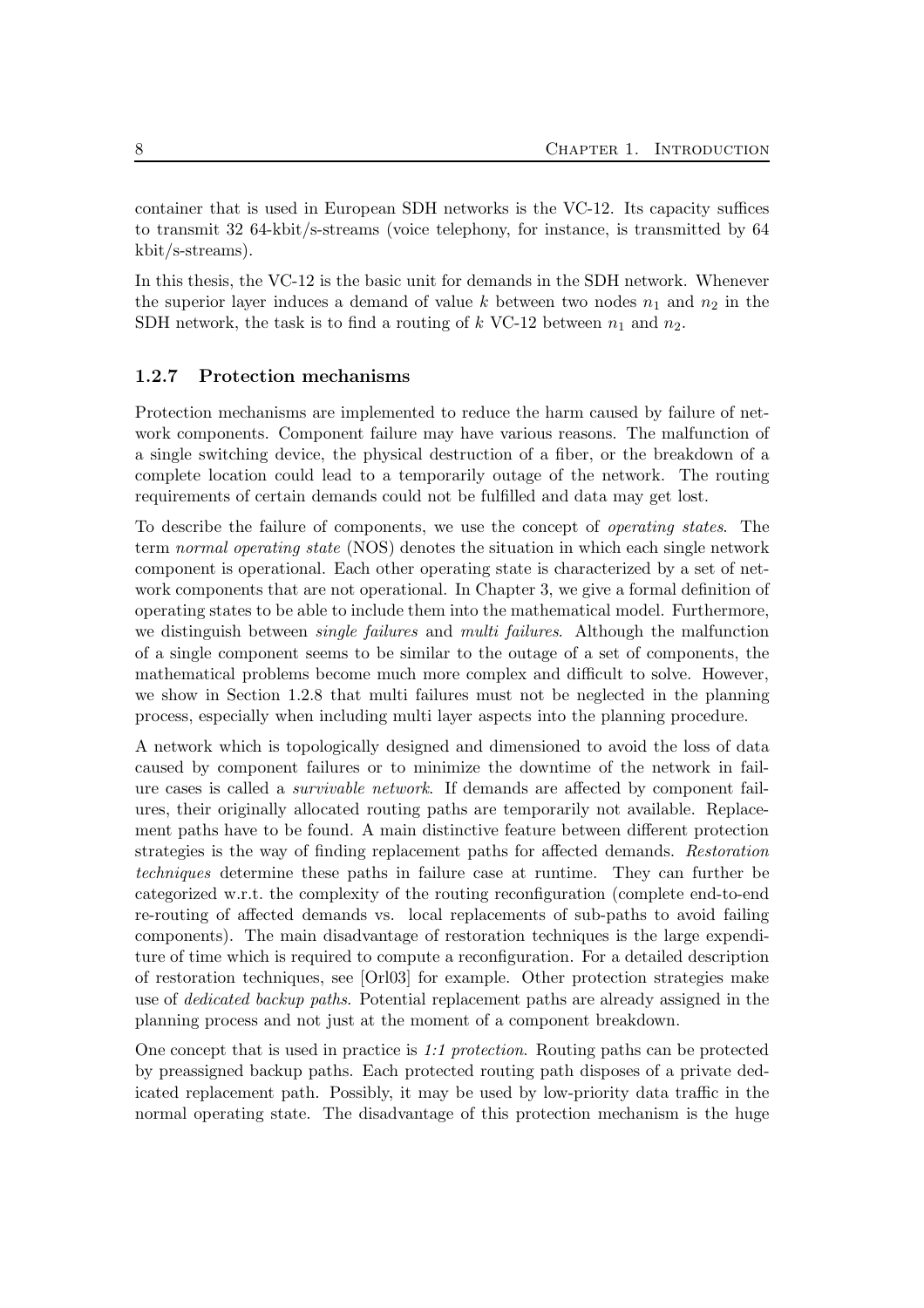

Figure 1.4: Sketch of the 1:1 protection mechanism. A dedicated backup path can be used in normal operating state to route low priority data traffic. In case of component malfunction, it is used to route the protected demand between  $s$  and  $t$ . However, in the time that is used for path switching, data may get lost.

amount of reserve capacity that has to be provided. A tradeoff between routing protection and the need for reserve capacity is the 1:N protection which can be seen as a generalization of the 1:1 protection. Since the concurrent malfunction of different components becomes more unlikely the more components are affected, in most cases it should suffice to provide a single backup path for a set of routing paths. N routing paths share one replacement path and as before, low-priority data traffic may be transmitted over the backup path in the case of normal operating state.

The next step of generalization of this protection idea is the implementation of  $M/N$ protection where M backup paths are reserved for N routing paths. If the networks capacities are appropriately dimensioned, there will be no enduring loss of data, and the outage time is reduced to the time required by the switching devices which have to realize the change of routing paths.

A slightly different concept is used by  $1+1$  protection. The demand signal is duplicated and routed along disjoint paths (w.r.t. potential failure components) to the target location which has to provide hardware installments to receive both signals and to choose the better one. The advantage of this protection method is that no additional network downtime occurs if one of the two signaling paths fails, since the other one remains operational all the time. The obvious disadvantage is, as in the case of 1:1 protection, the large amount of additional capacities. However, in contrast to 1:1 protection, where reserve capacities can be used by low-priority data traffic in the normal operating state, dedicated backup capacities are completely occupied by the routing of the protected demands. Figures 1.4 and 1.5 display the differences between the two protection strategies 1:1 protection and 1+1 protection. Additionally, it should be mentioned that a changing between different protection strategies is often difficult to accomplish because of different hardware requirements (e.g., switching device versus signal splitting device). A special form of  $1+1$  protection is the *Subnetwork Connection* Protection (SNCP) which does not necessarily protect a complete routing path of a demand but only a sub-path by 1+1 protection.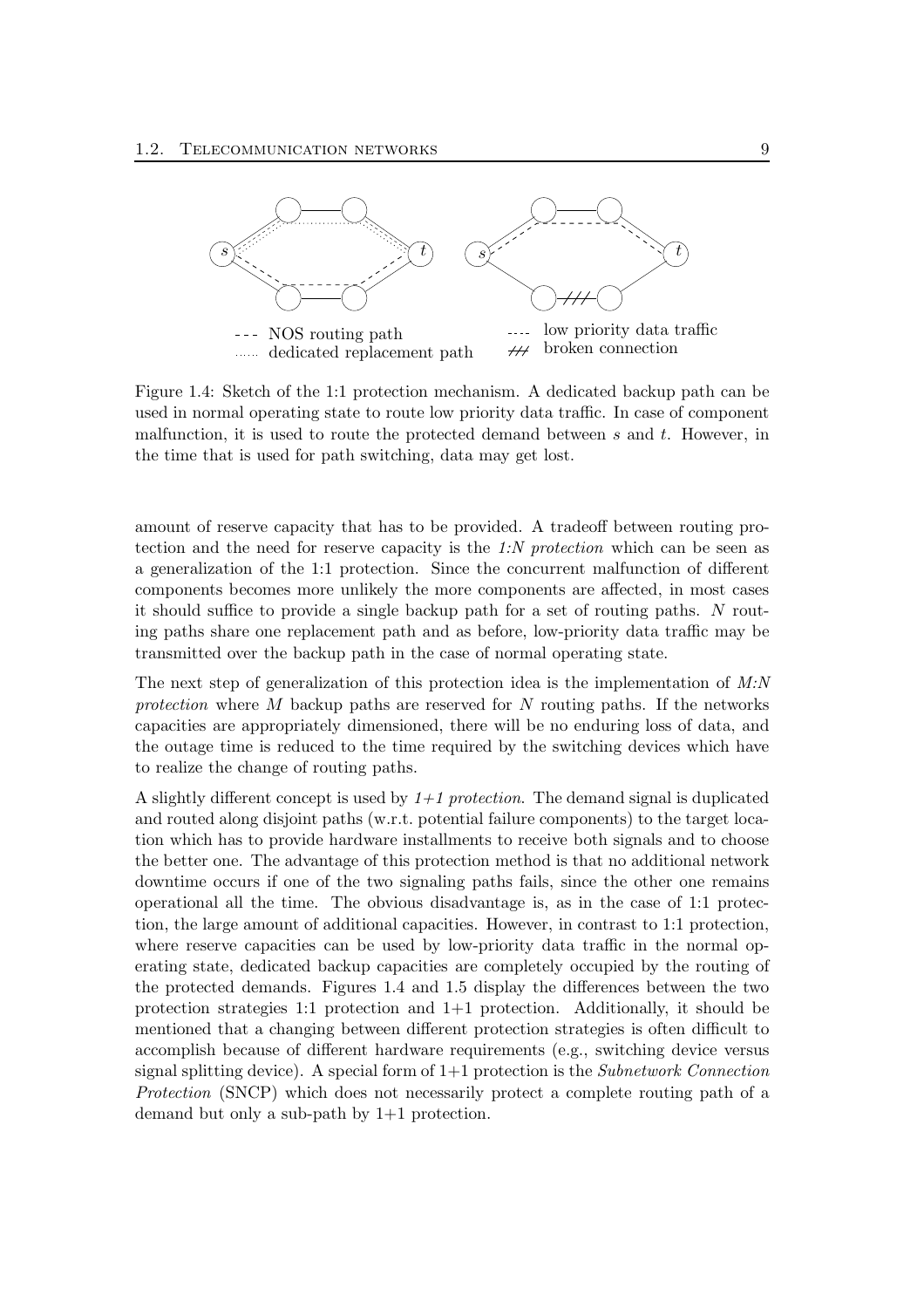

Figure 1.5: In contrast to 1:1 protection, in the case of  $1+1$  protection no low priority data traffic can be used along a dedicated backup path. In normal operating state, two paths are used for demand routing form  $s$  to  $t$ . At location  $t$  the better signal is accepted, the other one is dropped. In case of a single component failure that does not affect one of the terminal nodes  $s$  or  $t$ , one of the signal streams can still be received at t without loss of switching time.

The design of the network, the dimensioning of network capacities, as well as routing strategies and additional planning parameters may support the chosen protection strategies furthermore. The higher the connectivity of different network locations, i.e., the more disjoint paths may be used for demand routing between certain network locations, the more replacement paths can be found. The drawback of a high network connectivity is the large number of connections between locations that have to be installed and lead to an expensive network in terms of installments and maintenance. A simple method to establish a basic 2-connectivity of a certain subnetwork is to choose a ring structure to connect the subnetwork's nodes.

A routing planning decision which aims at minimizing the impact of component failures is to restrict the length of routing paths. The shorter a routing path, the less components it passes, the less the possibility to be affected in the case of a component breakdown. A protection concept that allows for an easy modeling of a survivability idea is the *diversification* mechanism. A diversification parameter  $\delta_k \in [0,1]$  defines a maximum fraction of an arbitrary demand  $k$  that may be routed through any component which may fail. If  $\delta_k < 1$ , the demand k is splitted and routed on different paths through the network. In case of single component failure, only a part of the demand  $k$ may be affected and not the whole demand. Diversification can be combined with other protection mechanisms. In our model, we use the diversification idea basically as a tool to realize other protection mechanisms, especially SNCP protection (see Chapter 3).

#### 1.2.8 Multi-layer aspects in the planning process

As mentioned in Section 1.2.6, SDH can be seen as an interface layer between a superordinate layer, such as ATM for example, and the physical network structure. From the ATM layer's point of view, the SDH network provides connections and paths to route ATM demands. An integrated planning procedure which takes the various technical requirements and characteristics of the different network layers into account is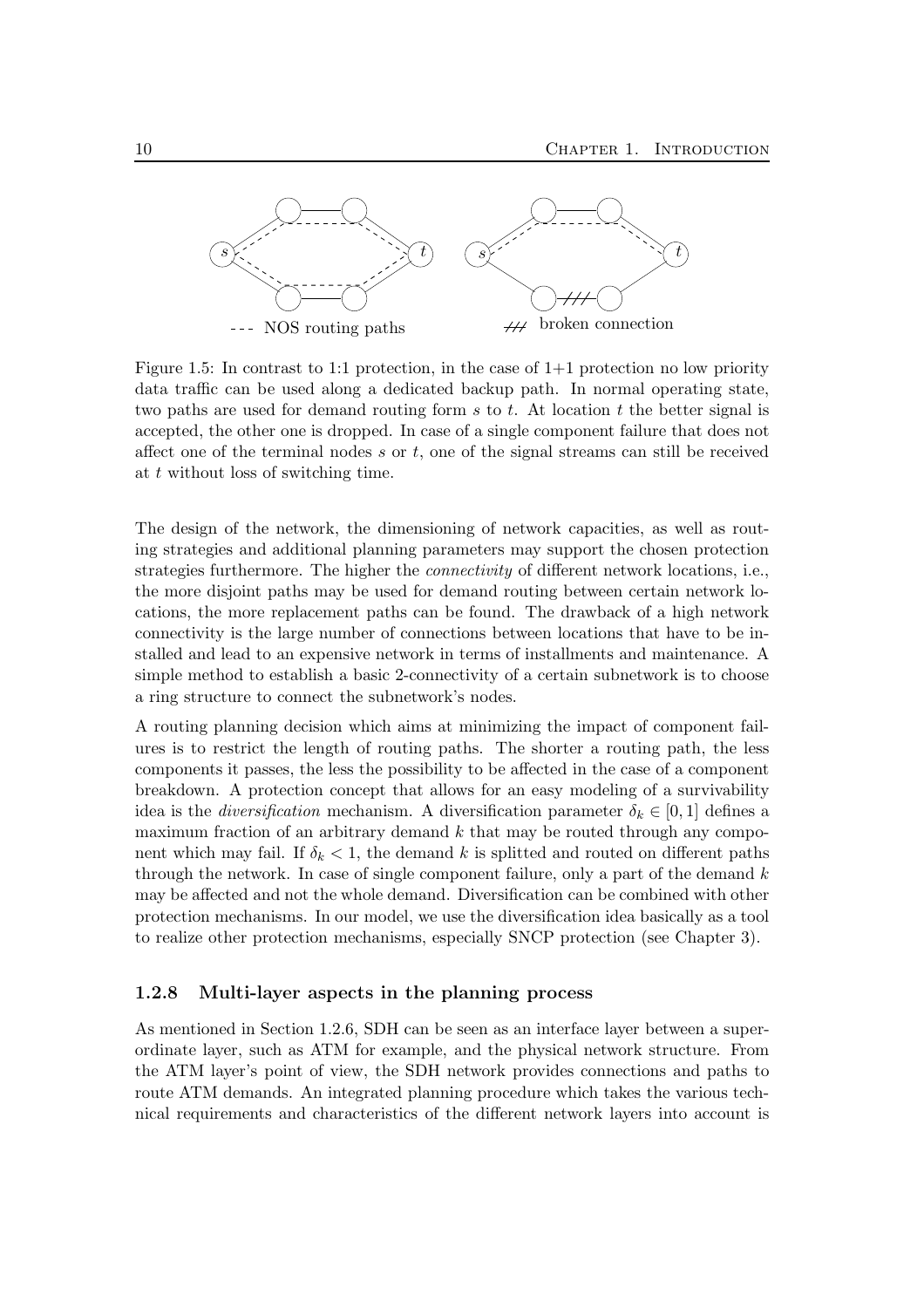difficult to implement and in practice rarely done. The planning process is usually divided into multiple steps, each of them corresponding to a single network layer. The result of the planning process of a single layer are demands induced in the underlying layer and so on. A great problem arises with the realization of security mechanisms in the network, because realizing protection mechanisms in a superordinate layer does not automatically lead to an induced realization in an underlying layer.

#### SDH and physical layer

A logical link in the SDH layer, as an STM-1 link for example, is realized by a path in the physical layer. This path consists of one or more physical links. From the knowledge of the SDH network layout, there can be no assumptions deduced about the physical network layout and the logical link realization in the physical layer. Figure 1.6 shows a possible network configuration for an SDH layer and the underlying physical layer. In contrast to the SDH network, there is an additional node  $u$  in the physical layer,



Figure 1.6: Example for the physical realization of logical links.

which is used to establish each of the logical links  $e_1, e_2,$  and  $e_3$  respectively. The logical link  $e_1$ , for instance, is realized by the physical path  $(p_1p_2)$  [notation: a path is denoted by the concatenation of its links]. Consider two paths in the SDH layer:  $(e_1)$ and  $(e_2e_3)$ . They are edge disjoint in the SDH layer, but not in the physical one, since the physical link  $p_2$  is used both for the realization of  $e_1$  and  $e_2$ . That situation is a severe problem for planning survivable networks, since the failure of nodes and links happens actually in the physical layer, but has to be mapped into the logical layer. However, if the physical realization of the logical layer is known, it is possible to define appropriate operating states which map the failure of single or multiple components. To take the possible failure of the link  $p_1$  of the former example into account, there has to be the operating state  $\{e_1, e_3\}$ , whereas the failure of the physical location u can be modeled by the multi-failure state  $\{e_1, e_2, e_3\}$ . In Section 3.2.2 we describe how to use operating states in the mathematical problem modeling to avoid this kind of problems.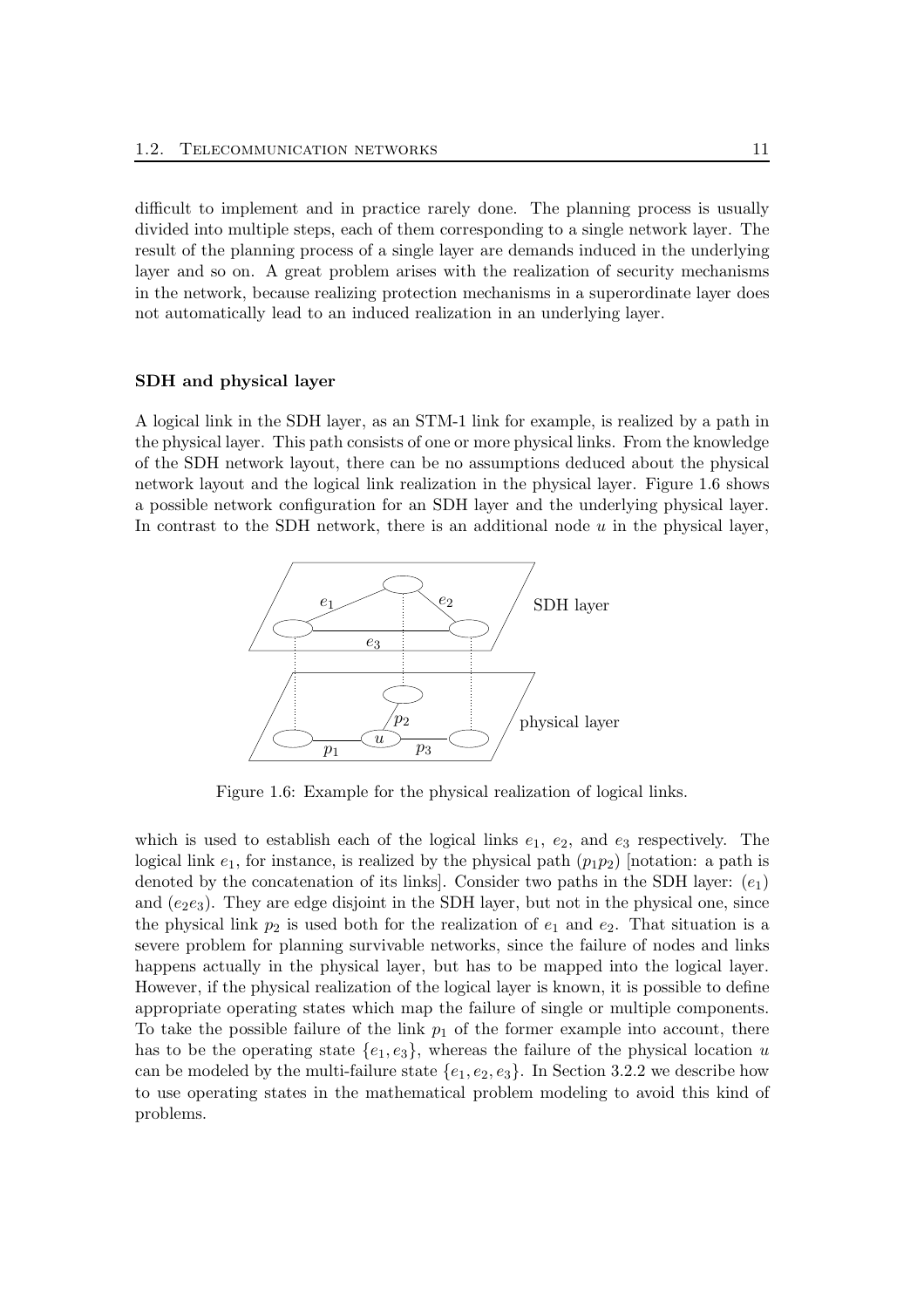#### ATM and SDH layer

Symmetrically to the relationship between SDH and physical layer, it is possible to focus on the influences of ATM layer planning on the SDH layer planning process. An ATM link corresponds to a path in the SDH layer consisting of one ore more links. Therefore, a routing defined in the ATM layer has an impact on the routing in the SDH layer. With the model of Chapter 3.2, it is possible to ensure survivability restrictions for the SDH layer to reduce the impact of physical component failures. However, if there are already such restrictions in the implementation of the ATM routing, it should be possible to map these survivability concepts into the SDH layer as well.

The ATM layer induces demands in the SDH layer. Large demands can be splitted up into sets of demands with smaller demand values which are routed separately through the network. For the solution process of the reconfiguration tasks, we will split demands into the basic routing unit of VC-12 in the SDH layer (see Section 3.3.1). The disadvantage of the splitting process is the loss of information about properties of a large sized induced demand in the underlying layer. For example, if survivability mechanisms such as diversification for the routing of a large sized ATM demand were implemented in the ATM layer, this information could not be equivalently passed through to the number of SDH demands of size one w.r.t. the basic unit VC-12. In Section 3.2.2, we introduce the concept of commodity groups which help to transform properties that belong to a superordinate layer demand to the corresponding group of demands in the SDH layer.

Thus, with our model it is possible to plan only a single SDH layer, but account for the characteristics of the underlying physical layer as well as for the existing routing in an superordinate layer. In this way, it is possible to include aspects of a multi-layer planning in the process of a single-layer SDH planning.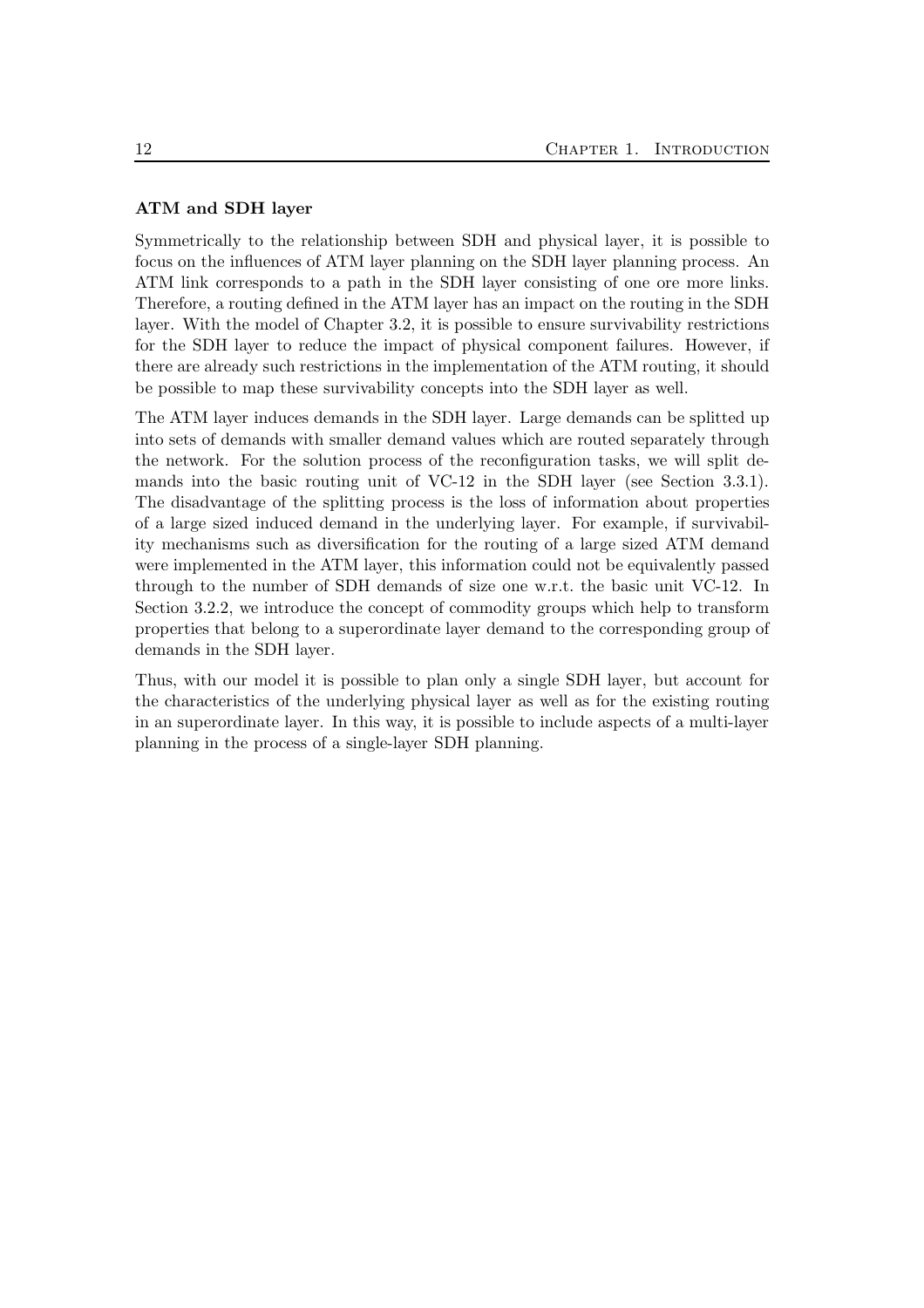## Chapter 2

## Reconfiguration Scenarios

After the introduction about telecommunication network layout in general and the corresponding planning tasks, we focus on the specific planning scenarios that are covered by this thesis. As mentioned before, the regarded planning process does not aim at a change of hardware configuration. Conversely, the main task is to make the best of a given hardware and routing situation. When performing an integrated network planning which respects both the network layout, the installed capacities, and the definition of a feasible routing, capacity can be seen as the binding link between routings and hardware (see [Krö03], for example). For the reconfiguration scenarios considered in this thesis, hardware installments and capacities are immutable parameters. An initial routing is the basis for the configuration of a new one. The initial routing is the binding link between the fixated hardware installments with given capacities on the one hand and a desired new routing on the other hand. In this chapter, we present several reconfiguration scenarios that represent the kind of planning tasks covered by the solution methods of this thesis. The list of problems is not complete, additional planning tasks are also conceivable. First of all, we comment on the term efficient reconfiguration and the idea of bounding the reconfiguration planning in certain ways. Afterwards, we present examples for the usage of such an efficient reconfiguration. Two of the reconfiguration instances will serve as examples for the development of the more precise mathematical model in Chapter 3.

## 2.1 A note on efficient reconfiguration

In Chapter 1, the typical multi-layered structure of modern telecommunication networks w.r.t. different data transmission technologies is described. Obviously, an integrated network planning respecting different technology layers promises better planning results compared to single layer planning procedures. However, because of the complexity of the planning process, it is usually divided into the planning of single technology layers as for example the planning of the ATM layer with the corresponding ATM demands and an SDH layer planning process that is almost independently accomplished of the ATM planning. The only connecting link between the different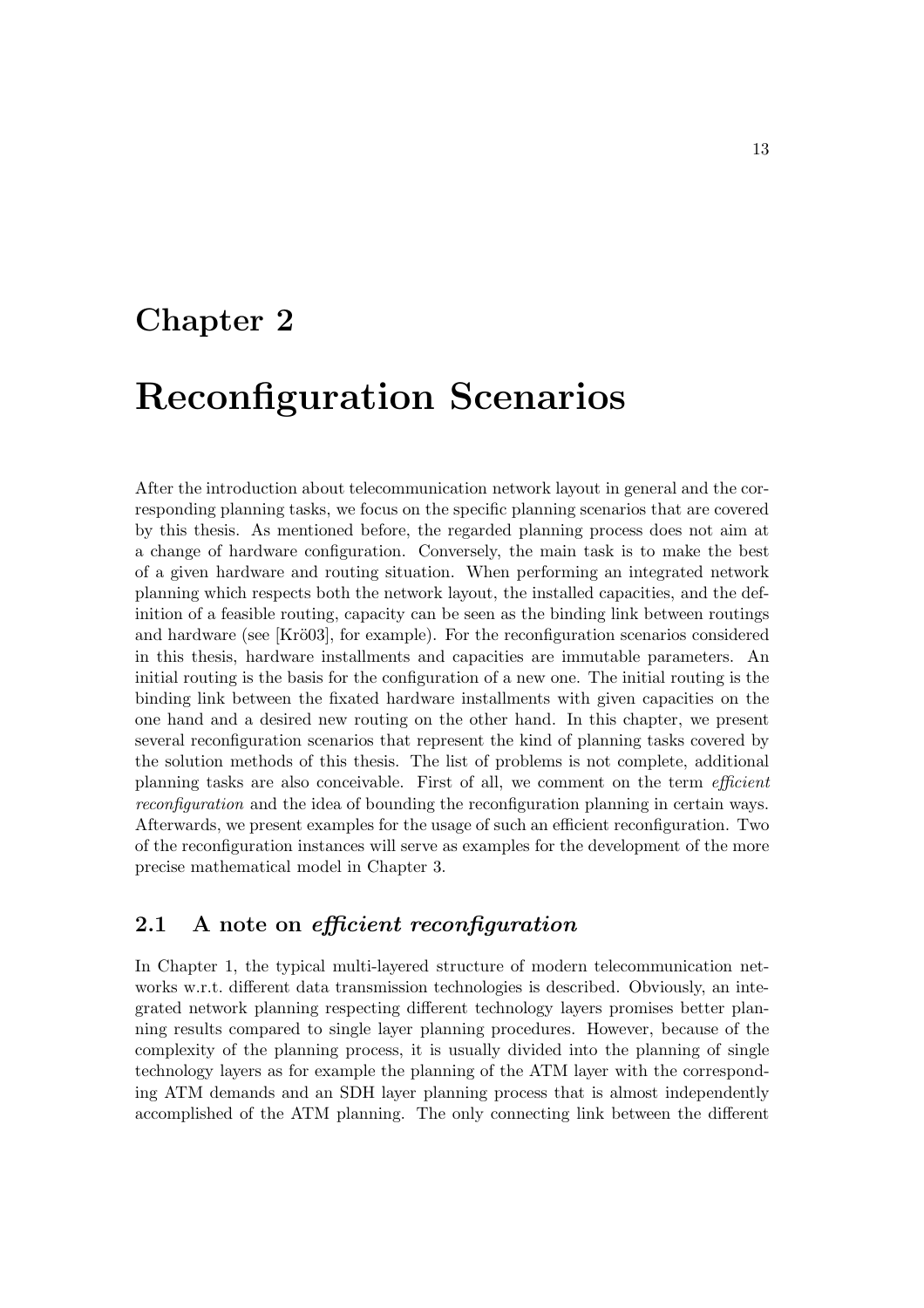layer planning processes are the lower-layer demand specifications induced by the superordinate layer.

The demand routing within the SDH layer is typically not done automatically. In the course of a reconfiguration planning process, network planners configure routing paths for single demands or aggregated demand sets. For a demand of size VC-12, it has to be decided into which larger container it should be embedded and how to route these larger containers. Although the actual nesting procedure is performed by the multiplexing devices, the configuration of the routing paths for large virtual containers and the decision which small containers are transported, is only made by the responsible SDH network planner. This is the most important reason to restrict the number of changes of a given routing which serves as basis for reconfiguration. Additionally, it might be possible that parts of the network are not full-operational during a reconfiguration procedure.

Within fixed hardware installments, there are usually different possibilities to choose feasible routings. Depending on the strategical objectives, some routings are better than others. Possible objectives are for instance the reduction of costs or a better distribution of link loads in the network. The reconfiguration of a given routing can lead to a better routing w.r.t. the declared objective. Often it is even possible to calculate optimal routings for the demands of a given network. The reconfiguration of an initial routing into an optimal routing might imply a large number of routing path changes. Because the realization of the reconfiguration is performed by network planners and not automatically, the number of implied changes is often too large and the optimal reconfiguration is practically not applicable. Therefore, from our point of view, an efficient reconfiguration has to keep large parts of a given initial routing. For a practical applicable routing reconfiguration, the changes of demand routing paths must not be too large. It must be possible to control the complexity of a reconfiguration process.

This thesis deals with the task to improve routings with this definition of *efficient*. An implementation of the algorithm developed in Chapter 4 can be seen as a support tool for an SDH network planner who has to realize such a reconfiguration of an initial routing. From the network planner's point of view, a reconfigured routing is optimal, if the best solution w.r.t. the planning objective is found, realized with a practically applicable number of routing path changes.

To our best knowledge, there are no publications that cover planning processes for limited routing reconfiguration in telecommunication networks in general or in SDH networks in particular.

## 2.2 Reconfiguration applications

Planning scenarios which only involve changing a given routing without expansion of the hardware installation are manifold. In this section, a number of possible reconfiguration tasks are presented. All these applications are covered by the algorithm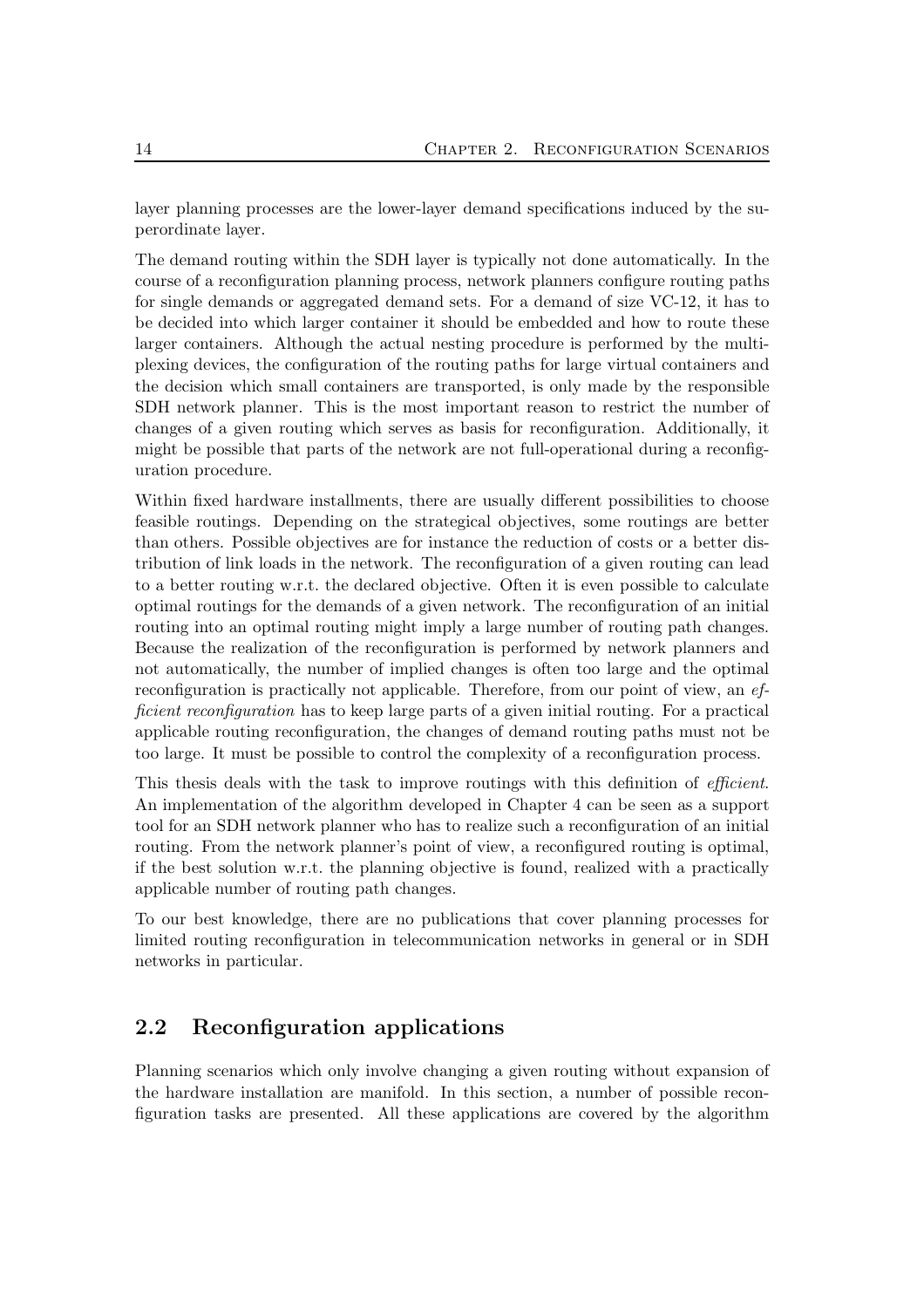developed in Chapter 4. Since the model of Chapter 3 is very general, further optimization scenarios that are covered by the model and algorithm developed in this thesis are imaginable. The common initial situation to all these scenarios is the following: A network is given together with an initial routing, i.e., for each demand in the network there is a specification of end-to-end paths to fulfill the communication demand requirements. The planning task is to find alternative routing paths for a subset of the demands to achieve a certain planning objective. A modification of hardware installments is not part of the actual reconfiguration process.

#### Connection clearing

This scenario outlines the impact of the strategic decision to clear a connection permanently from the network. Telecommunication service providers are not necessarily proprietors of their operating networks. Networks might be partially or completely be leased from other telecommunication companies for own service providing purposes. For different reasons it can be useful to clear a connection. If a connection is leased from another company, its clearing will reduce costs as long as the clearing process itself is not too expensive. On the other hand, a company that is hiring out connection capacities to other companies and has enough reserve capacity could reconfigure its demand routing to gain free capacity on connections which then can be leased to other companies.

#### Capacity reduction

Capacity reduction can be seen as a generalization of the connection clearing planning task. The motives to reduce capacity in the network are similar to the ones above. Capacity of connections is leased in specified block sizes. Instead of abstaining from all off the leased capacity blocks, it can be desired to do without only a part of the leased capacity blocks.

#### Including additional demand specifications

In Chapter 1, we stressed the importance of a reasonable data traffic estimation in the planning process. Routing decisions are based on demand forecasts and the resulting routing paths for demands remain constant for a certain time. Usually, the corresponding time horizon spans from a couple of weeks up to several months.

New traffic estimations may lead to problems concerning the pre-configured demand routing paths. The decrease of demands does not have an impact on the feasibility of a routing, the corresponding routing paths can simply be removed from the routing. However, the increase of demands or the specification of new ones have to be accurately considered in the planning process. In general, it is not sufficient to find a separate routing for the new or increased demands and combine it with the initial routing. Due to capacity restrictions, it might be necessary to partially reconfigure the initial routing as well, because initial demand routings with admissible alternative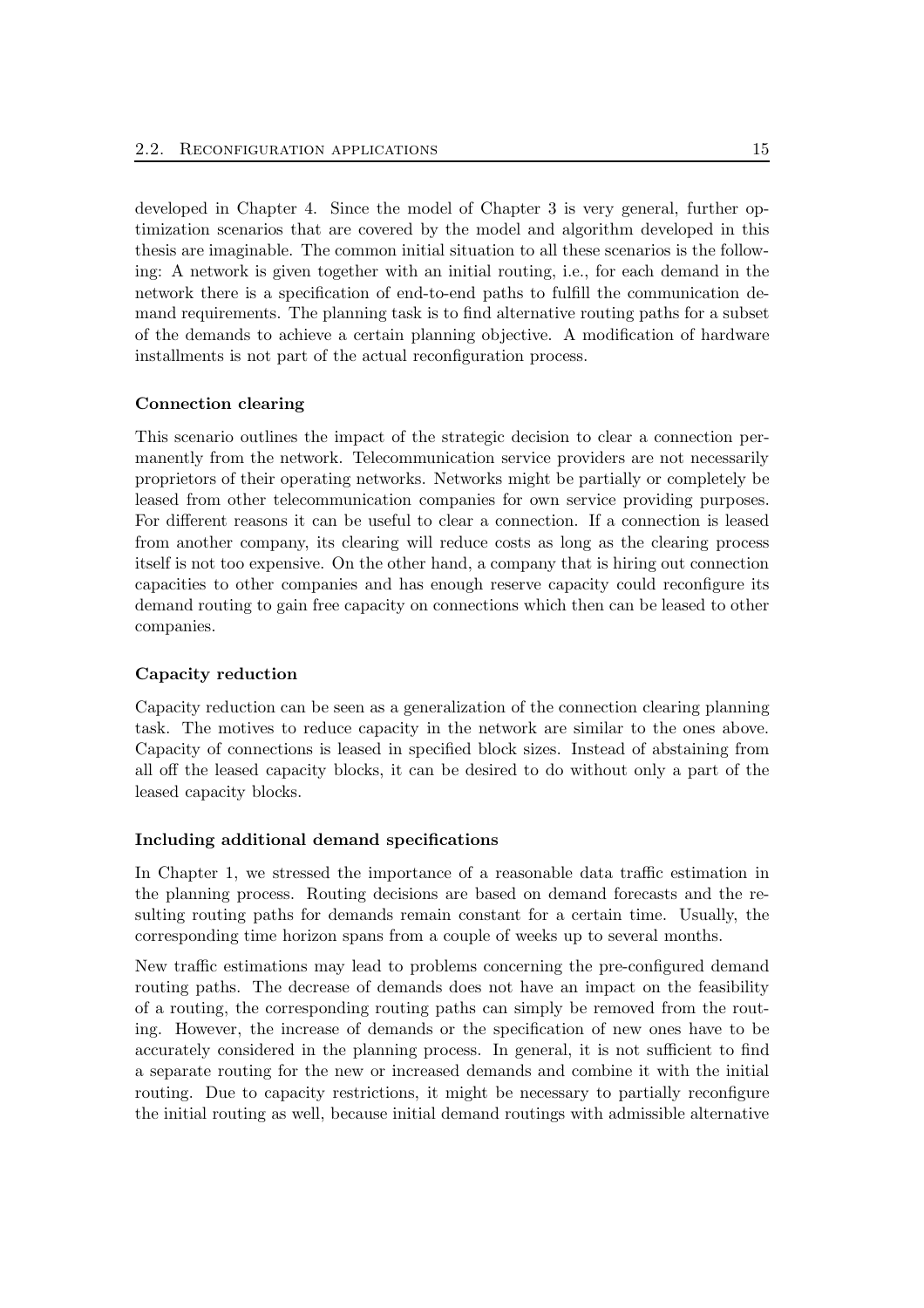routing paths may occupy capacity resources that are necessary for a feasible routing of the additional or increased demands.

#### Strengthening feasibility restrictions

Whenever there is a decision to restrict the feasibility of a routing, it could happen that an originally defined routing is not admissible w.r.t. new conditions. Additional protection mechanisms to be applied to a given routing, e.g., including SNCP protection for all or a limited set of demands, are one example of tightening a feasibility definition.

#### Shortening of routing paths

Occasionally, the routing capacities in the network have to be increased. If a demand forecast results in routing paths that exceed the capacities of some network components, additional capacities have to be installed. New connections might be established between network nodes. Since long paths (w.r.t. the number of edges [hops]) consume capacities on many edges and usually pass more potentially failing components than short paths, it is often desired to find short routing paths. For some routings a hop limit is defined, i.e., a routing is only feasible if all routing paths contain at most a certain number of edges. Another feasibility limitation derived from a hop limit is the restriction to paths that contain at most the number of edges of a shortest path plus an additional hop limit.

After the installation of new connections, it might be necessary to reconfigure an initial routing, because new short paths are available and the initial routing is infeasible w.r.t. certain hop limits.

#### Link load distribution

The *link load distribution* is a network performance indicator, which describes the capacity consumption of network links. The more free capacity on network links, the more flexible the network, as the integration of new demands will usually be relatively easy. The implementation of the restoration mechanism, as briefly sketched in Section 1.2.7, will be easier if enough free capacity is available, to configure restoration paths.

Contrary, a large amount of free capacities can be seen as wastage of resources. Depending on the current operational situation and strategic decisions, there may be several definitions of an optimal link load distribution which may even contradict each other. It is often desirable to obtain evenly distributed high link loads throughout the network with a certain amount of reserved capacities for security reasons on each edge. A great problem for link load scenarios are the so-called bottleneck links. With bottleneck links or bridges one denotes connections which are unique connections between different sub-networks.

For example, in the loosely connected network in Figure 2.1, all demand between loca-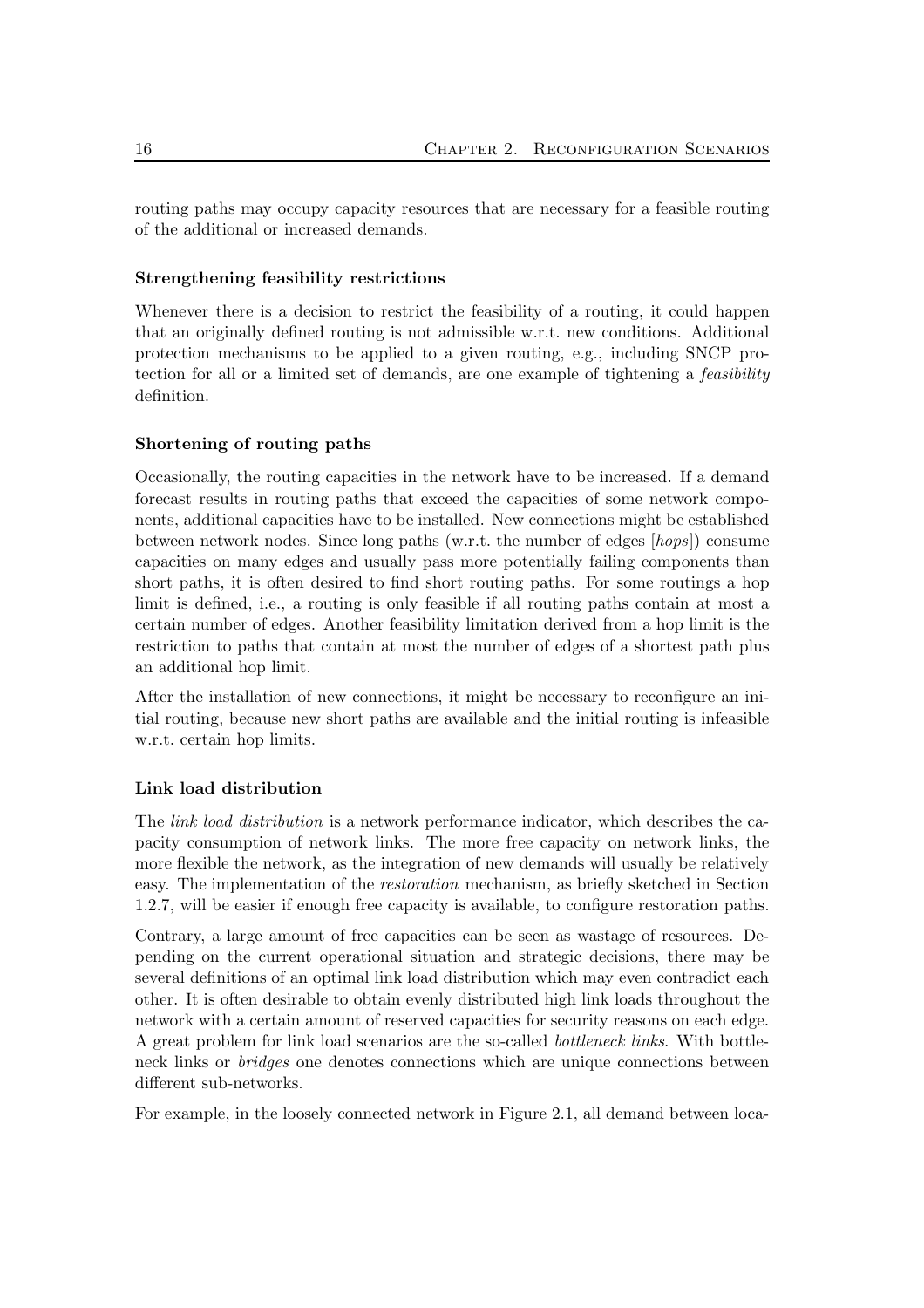

Figure 2.1: Potential bottleneck between the locations a and b.

tions in the subnetwork A and locations in the subnetwork B has to be routed over the bottleneck link between the locations  $a$  and  $b$ . In terms of graph theory a bottleneck link in the network corresponds to a cut in the supply graph which consists only of a single edge. If the routing capacity on this bottleneck link hardly exceeds the routing demand between  $A$  and  $B$  its link load is very high and no reconfiguration procedure is able to reduce this value. An optimization task as minimizing the maximal link load in the network will deliver no improvement if the maximal link load is achieved on a bottleneck link. To avoid these problems, we propose the definition of weights for edges to increase or decrease the importance of link load reduction on single connections (see Section 3.2.1).

There is another variant of the link load distribution scenario in which the maximum link load reduction is not the objective. A maximum link load for all edges can be defined as fixed planning parameter. In this case, the reconfiguration task is to reduce all link loads below the given limits with as few changes of routing paths as possible.

#### Cost reduction

If the operating costs of the telecommunication network may be reasonably attributed to the usage of connection capacity in the network, one intention of an optimization planning procedure could be cost reduction for this network. For instance, if a network consists completely of leased links, there are costs specified for the usage of each single edge. By reconfiguring the initial routing w.r.t. the cost structure, a more efficient routing could lead to a reduction of operating costs. Again, it is possible either to define cost reduction as objective for this scenario or to set a cost limit which should be achieved by a reconfiguration process with as few changes to the initial routing as possible.

#### 2.2.1 Partial reconfiguration

All of the sketched reconfiguration scenarios can be applied to both the complete set of demands and only to a subset. In the latter case we will talk about partial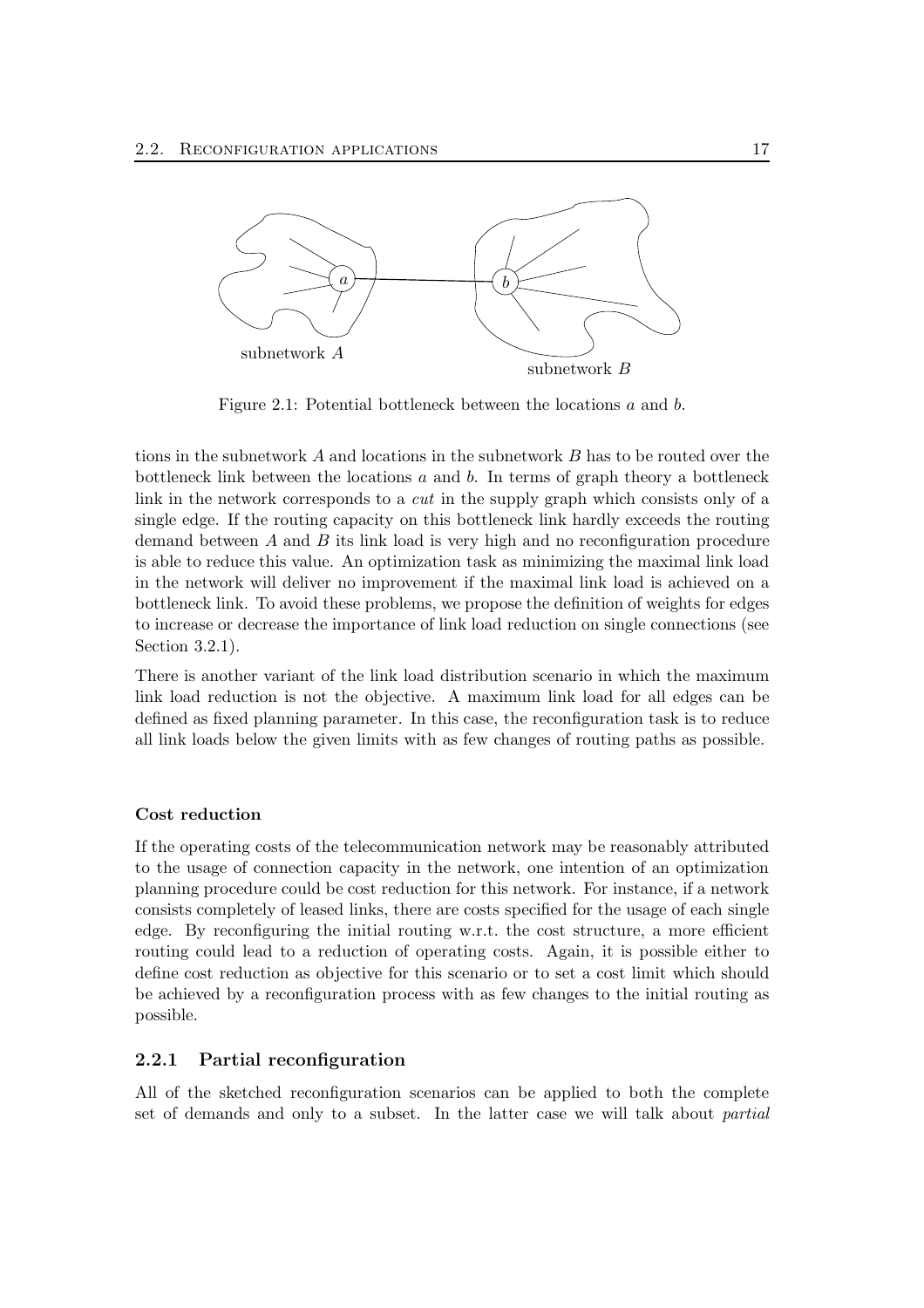reconfiguration. Partial reconfiguration may be obtained by the same methods as the complete reconfiguration. The initial routing is divided into a partition of a fixated routing and a partition which contains paths that may be replaced by others to improve the routing.

Example 2.1. A given routing does not implement any survivability constraints. For a set of particular critical demands a protection mechanism like  $1+1$  protection is to be introduced. The routing of the other demands should not be affected. In this case the routing paths of the other demands would be fixed, and only the routing of the protection candidates would be released for reconfiguration. Additional backup paths have to be found and some of the protection demands will probably have to change their original routing paths.

Each of the former reconfiguration scenarios can also be applied only to subnetworks of telecommunication networks. The division of the telecommunication network into subnetworks can be done by geographical criteria, for example. Only demands routed through specified subnetworks in the initial routing will be considered for rerouting purposes. Partial reconfiguration contains both pros and cons. Advantages are the usually smaller reconfiguration problems and a smaller number of routing path changes. The drawback of restricting the reconfiguration process to subnetworks is that in general it is not clear whether optimal solutions to the restricted scenario are also globally optimal. Again, optimality depends on the specific reconfiguration scenario.

In this chapter, we presented a set of practical interesting reconfiguration scenarios for the operational planning process of telecommunication networks. The list of scenarios is not complete, we only intend to give the reader an impression of the wide range of different reconfiguration tasks. For the formulation of a mathematical model, the development of an algorithm to solve these tasks, and the implementation of the algorithm, we focus primarily on four of the presented reconfiguration scenarios: connection clearing, adding of new demands, shortening of routing paths, and link load reduction. Nevertheless, the solution approach developed in this thesis can be applied to a larger set of reconfiguration problems. At the end of Chapter 3, we show how further scenarios sketched in this chapter can be modeled with only slight changes to the formulation of the mathematical model.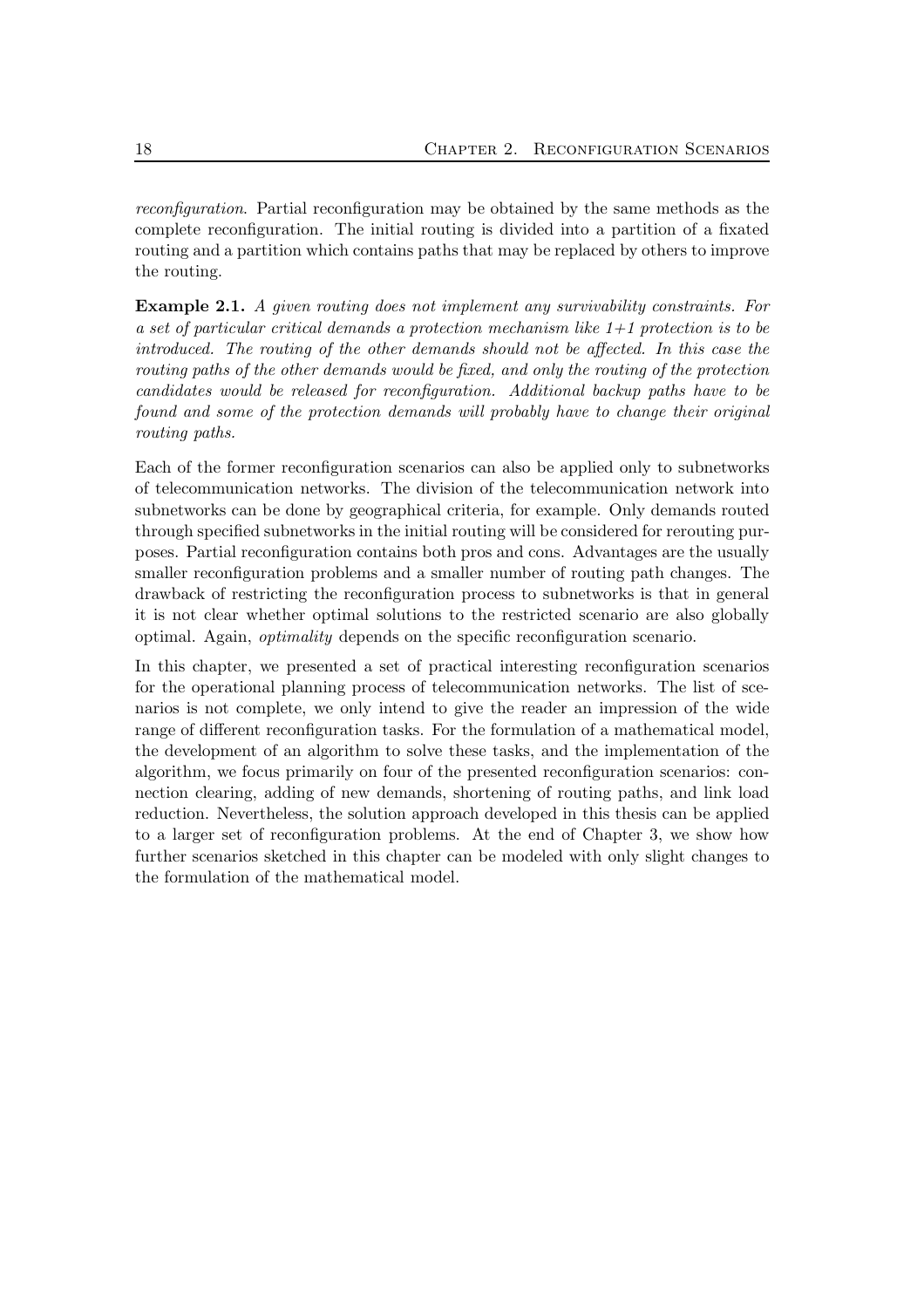## Chapter 3

# Mathematical Model

In this chapter, we develop a mathematical model for the reconfiguration tasks described in Chapter 2. Although there is a wide range of reconfiguration problems, starting from cost optimization to shortening routing path lengths, all these problems can be modeled by similar mathematical formulations. In the remainder of this thesis, we distinguish only between two problem specifications. All of the reconfiguration tasks aim at configuring an optimal routing with a small number of changes of the initial one, where the exact meaning of *optimal* depends on the specific scenario. The main reason for a distinction between two specifications is that a number of optimization tasks aims directly at minimizing the number of changes, while another set of scenarios only requires a restriction of the number of changes. We formulate a integer and a mixed-integer linear program to fulfill both tasks: minimizing and bounding the number of changes when reconfiguring a given network.

In terms of linear optimization, the models differ in their objective functions and in their constraint set. However, it will turn out that the solution methods to both of the model formulations are very similar.

The development of a mathematical model is useful in many respects. On the one hand, there is a more precise problem formulation as the informal verbal description from before. Otherwise, a (integer/mixed-integer) linear program formulation can often be solved using ideas and algorithms from *Combinatorial Optimization*. Therefore, this chapter can be seen both as a more precise description of the optimization problems presented in Chapter 2 and as a basis for the solution approach of Chapter 4.

For the task of optimizing the network with a given upper bound on the number of changes, we develop a *mixed-integer linear program* (MIP) **BoundNoC**. The reconfiguration tasks with the common intention of minimizing the number of changes in a reconfiguration process will be represented by the formulation of the integer linear program (IP) MinNoC. The remainder of this chapter is organized as follows: In Section 3.1, we introduce all the parameters and variables that are used for model development. Section 3.2 provides the mathematical problem formulation for both the MinNoC and the BoundNoC task. In Section 3.3, we discuss the advantages and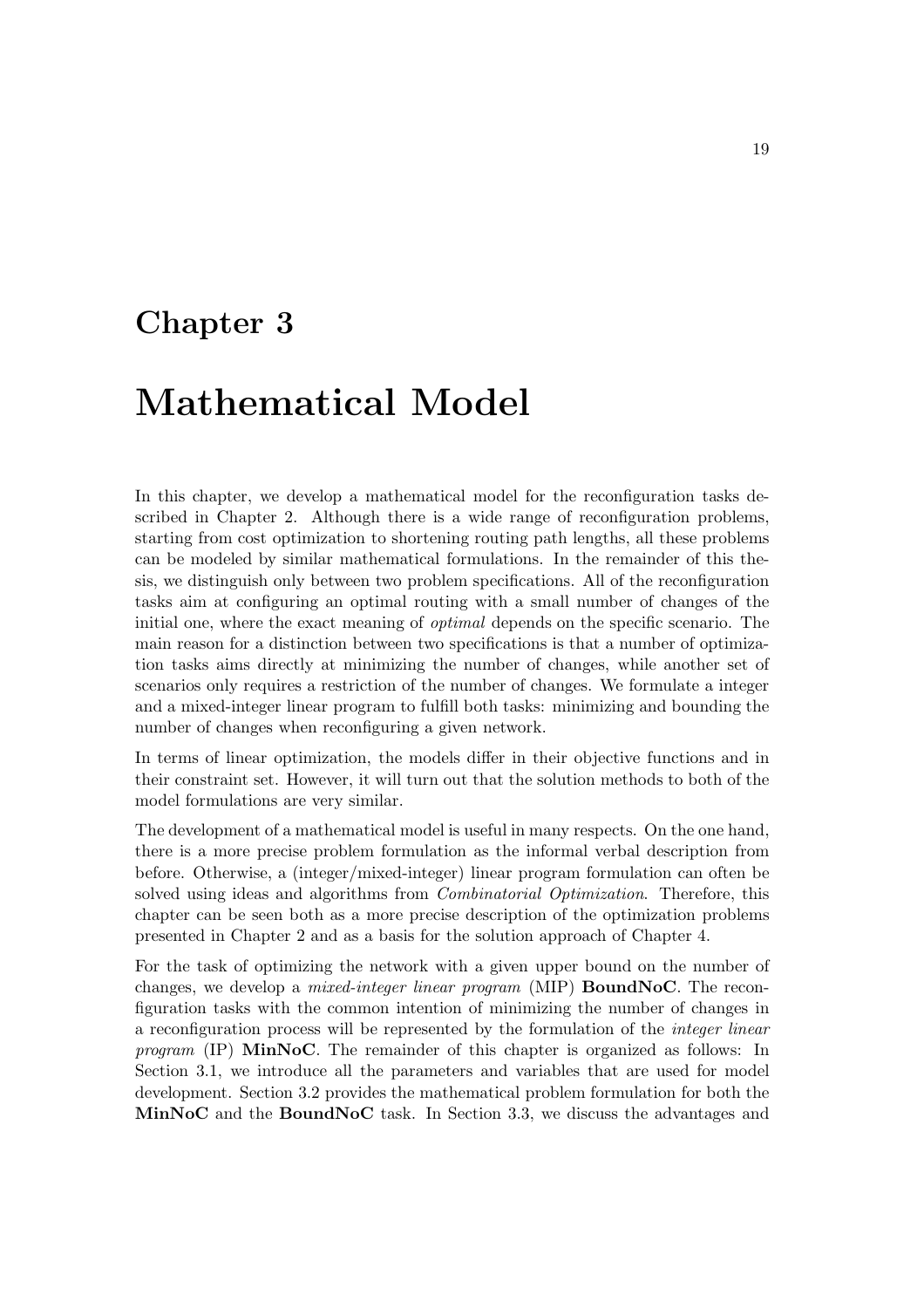disadvantages of several modeling decisions with respect to runtime and model complexity.

The objective functions of the reconfiguration tasks represented by the BoundNoC model depend on the specific problem description. We choose the link load reduction scenario as an exemplary application for the development of the mathematical model formulation for BoundNoC reconfiguration problems. In the last part of this chapter, we categorize the reconfiguration problems which were described in Section 2.2 as MinNoC or BoundNoC problems and show how to choose parameters to apply the corresponding model formulation.

### 3.1 Parameters and variables

We distinguish between parameters and variables. The set of parameters include the structure of the network, e.g., locations and connections, and routing capacities on the network's connections. The initial routing is also part of the parameter set as well as planning decisions like the definition of diversification values. Depending on the reconfiguration scenario, there can be further parameters defined.

#### 3.1.1 Parameters

In the following, we give a short description of the parameters used in the remainder of this chapter. The parameters are divided into network, demand, routing and survivability parameters. However, this separation is not strict and is only used to provide clarity. For a brief overview of all parameters and variables, see Table 3.1.2.

Network The telecommunication network is represented by an undirected graph  $G = (V, E)$ . The node set V corresponds to locations in the network. E represents the set of connections between network locations which can be chosen for the routing of telecommunication demands. For each edge  $e \in E$ , the capacity parameter  $C_e$  states the maximum number of basic routing units, i.e., VC-12 (see Section 1.2.6), that can be used for routing purposes.

For the **BoundNoC** model, we introduce additional edge weights  $w_e$  for all  $e \in E$ .

Demands/Commodities Demands are defined between pairs of locations. Each pair has a communication demand, i.e., a specific number of basic routing units that must be routed through the network. Communication demands in a telecommunication network can be interpreted as *commodities* in a *multi commodity flow problem* on the mathematical modeling level. Therefore, when talking about commodities, we usually refer to the mathematical model. The set of all commodities will be denoted by  $K$ . Each commodity  $k \in \mathcal{K}$  has a source  $s_k \in V$  and a sink  $t_k \in V$ . The number of basic routing units that have to be routed between  $s_k$  and  $t_k$  for a specific commodity k is denoted by the *demand value*  $d_k \in \mathbb{N}$ .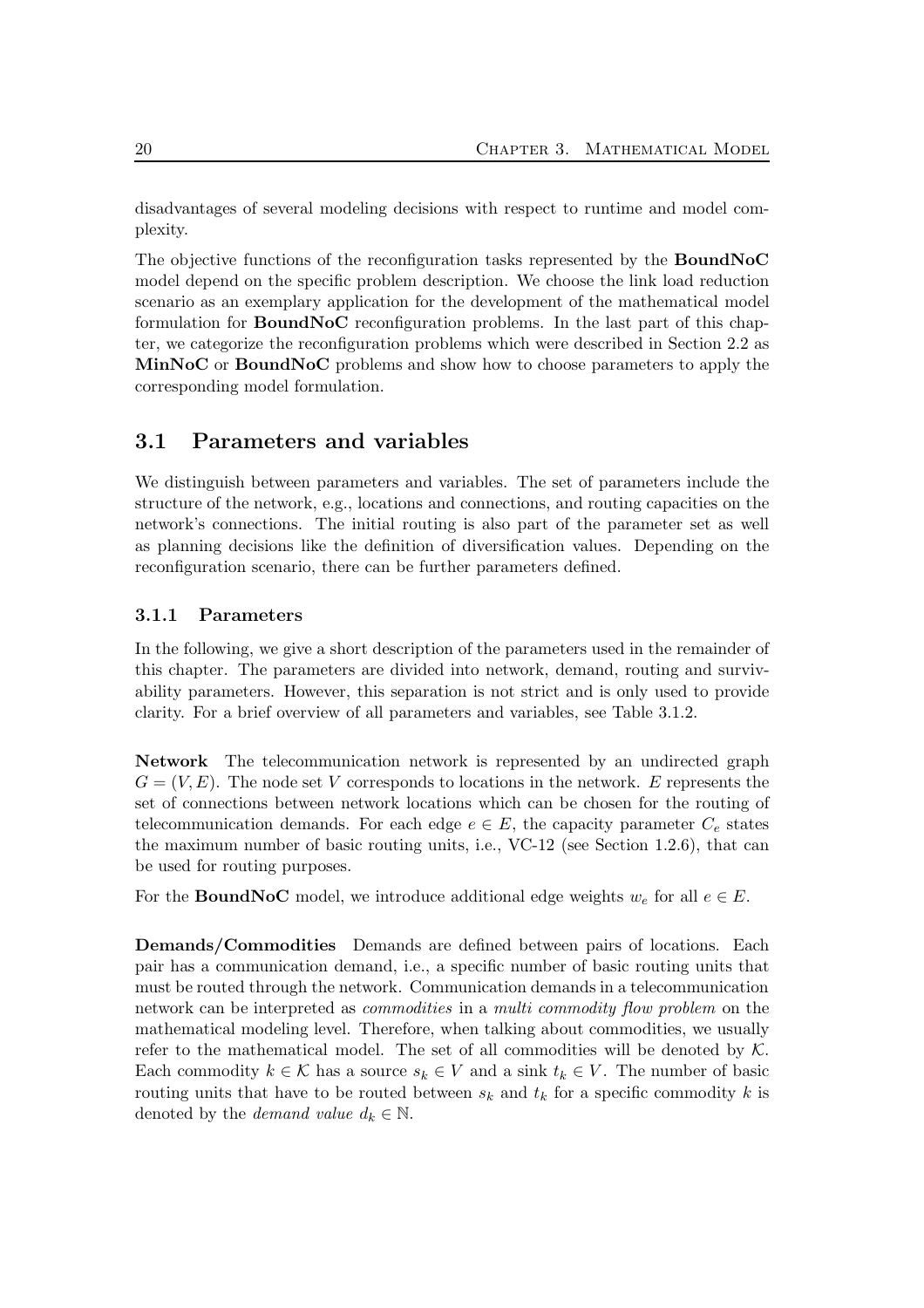**Routing** With  $\mathcal{P}_k$  we denote the set of all feasible paths for commodity  $k \in \mathcal{K}$ . A feasible path is a sequence of edges connecting  $s_k$  to  $t_k$ . The feasibility of paths may be restricted by a maximum number of edges that can be used for a connection. Such a maximum edge number is also called a *hop limit* on the path. Hop limits are represented by the parameter  $l_k \in \mathbb{N}$  for all  $k \in \mathcal{K}$ .

With  $\mathcal{Q}_k \subseteq \mathcal{P}_k$  we denote the set of chosen paths for the initial routing of commodity k. The amount of consumed link capacity for transporting a commodity on a path through the network is called the flow of the corresponding path. We introduce a flow parameter  $p_k \in \mathbb{N}$  for each commodity  $k \in \mathcal{K}$ . It corresponds to the number of basic routing units routed along each path used for the routing of commodity  $k$ . As mentioned before, in the case of planning SDH layers the basic routing unit is a VC-12. In other words, the parameter  $p_k$  denotes the number of VC-12 paths combined to route the communication demand of k. Typical values for  $p_k$  are either 1 or  $d_k$ . In the former case the communication demand for k is splitted and routed along  $d_k$ paths separately through the network, whereas in the latter case there is a single path routing for the complete communication demand for commodity k. Other choices of  $p_k$  lead to a routing in fixed block sizes for fractions of the communication demand of k (see Section 3.3). For the model, the choice of  $d_k$  and  $p_k$  is restricted to values, such that:  $\frac{d_k}{p_k} \in \mathbb{N}$ .

**Example 3.1.** For an arbitrary commodity  $k \in \mathcal{K}$  let  $d_k = 2$  and  $p_k = 1$ . Then, a communication demand of two basic units has to be routed between  $s_k$  and  $t_k$ . On each path that is used for this task, exactly one basic unit has to be routed. A feasible solution consists of  $\frac{d_k}{p_k} = 2$  different paths for this routing.

Survivability As mentioned in Section 1.2.7, there is a distinction between protection and restorations mechanisms. In case of component failure the former one uses dedicated backup paths for the routing of affected demands, while the latter one tries to find a feasible routing after service breakdown. We consider only the protection mechanism *diversification*. It can be used to implement different protection strategies like SNCP for example.

To model the failure of links or nodes in the network, we use operating states. The set of all operating states is denoted by  $S$ . A single operating state will usually be denoted by  $s \in S$ . The situation in which all connections and all hardware components at each location are operational is called normal operating state (NOS). It is denoted by  $s = 0$ . Each operating state different from NOS is either a *single failure* or a multi failure state. It describes which components of the network are out of service. Therefore, each  $s \in S$  is a set containing network elements (nodes and/or links) which may potentially breakdown simultaneously. Often, multi-failures in a certain layer are caused by a single failure in a subjacent layer (see Section 1.2.8).

In our model it is possible to aggregate commodities to *commodity groups*. Restrictions as diversification (see below) for example can be stated for a set of commodities. This is often useful to propagate protection mechanisms from a superordinate layer to the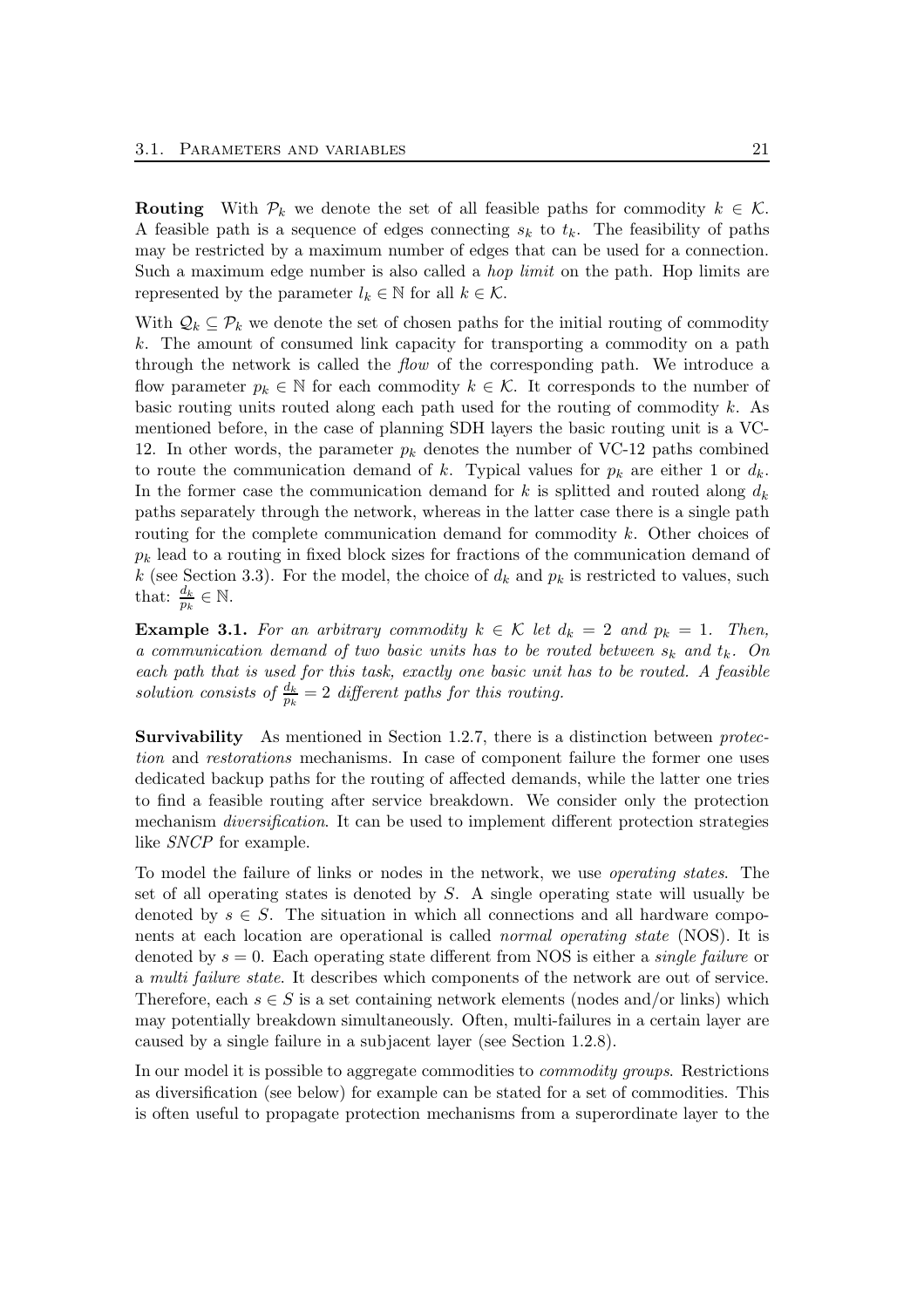current network layer. If a commodity induced by a superordinate layer is divided into a set of commodities in the currently regarded layer, diversification conditions can be formulated for the complete set of divided commodities. The set of commodities  $K$  is split up into disjoint commodity groups  $K_i$  w.r.t. an arbitrary index set I:

$$
\mathcal{K} = \bigcup_{i \in \mathbb{I}} K_i, \quad K_j \cap K_k = \emptyset, \quad j \neq k, \quad j, k \in \mathbb{I}.
$$

Diversification is applied to the model w.r.t. commodity groups. For each commodity group  $K_i$  there is a *diversification parameter*  $\delta_{K_i}$  which denotes the maximum fraction of common demand values for the commodities of this group that is allowed to pass through a potentially failing component.

**Example 3.2** (operating states). If  $S = \{0\} \cup V \cup E$  then all components and all links can cause a single failure. If  $S = \{0\} \cup \{\{v_1\}, \{v_2\}\}, v_1, v_2 \in V$ , only the two network nodes  $v_1$  and  $v_2$  can fail, but not simultaneously. The synchronous failure of  $v_1$  and  $v_2$ would be denoted by  $S = \{0\} \cup \{\{v_1, v_2\}\}\$ . All other locations and all links are expected to be fail-safe.

### 3.1.2 Variables

The most important variables in this chapter are the path flow variables  $f_k(P) \in \{0,1\}$ . Each  $f_k(P)$  states whether a certain path P is chosen to route parts of the demand (exactly  $p_k$ , see above) of commodity  $k \in \mathcal{K}$ . The task of an optimization algorithm applied to the model is to find the optimal combination of path flow variables which allows a feasible routing and optimizes a given objective function. These path flow variables are used for all of the following models.

As proposed in Chapter 2, one of the exemplary reconfiguration problems we will investigate in more detail is the link load reduction scenario. With  $\alpha_e \in [0,1]$  we denote the fraction of occupied routing capacity for each edge  $e \in E$ .

## 3.2 Mathematical formulation

In this section, we develop objective functions and constraints to formulate the reconfiguration tasks presented in Chapter 2 as integer and mixed-integer linear programs respectively. First, we ignore all survivability constraints and focus primary on similarities and differences of different reconfiguration problems. Afterwards, we introduce survivability constraints. The outcome of this section will be the two models **Bound-**NoC and MinNoC. which are the basis for the solution approach of Chapter 4.

#### 3.2.1 Non-survivable networks

In a first modeling attempt all components of regarded networks are assumed to be full operational all the time. No protection mechanisms are implemented, no operating states are defined.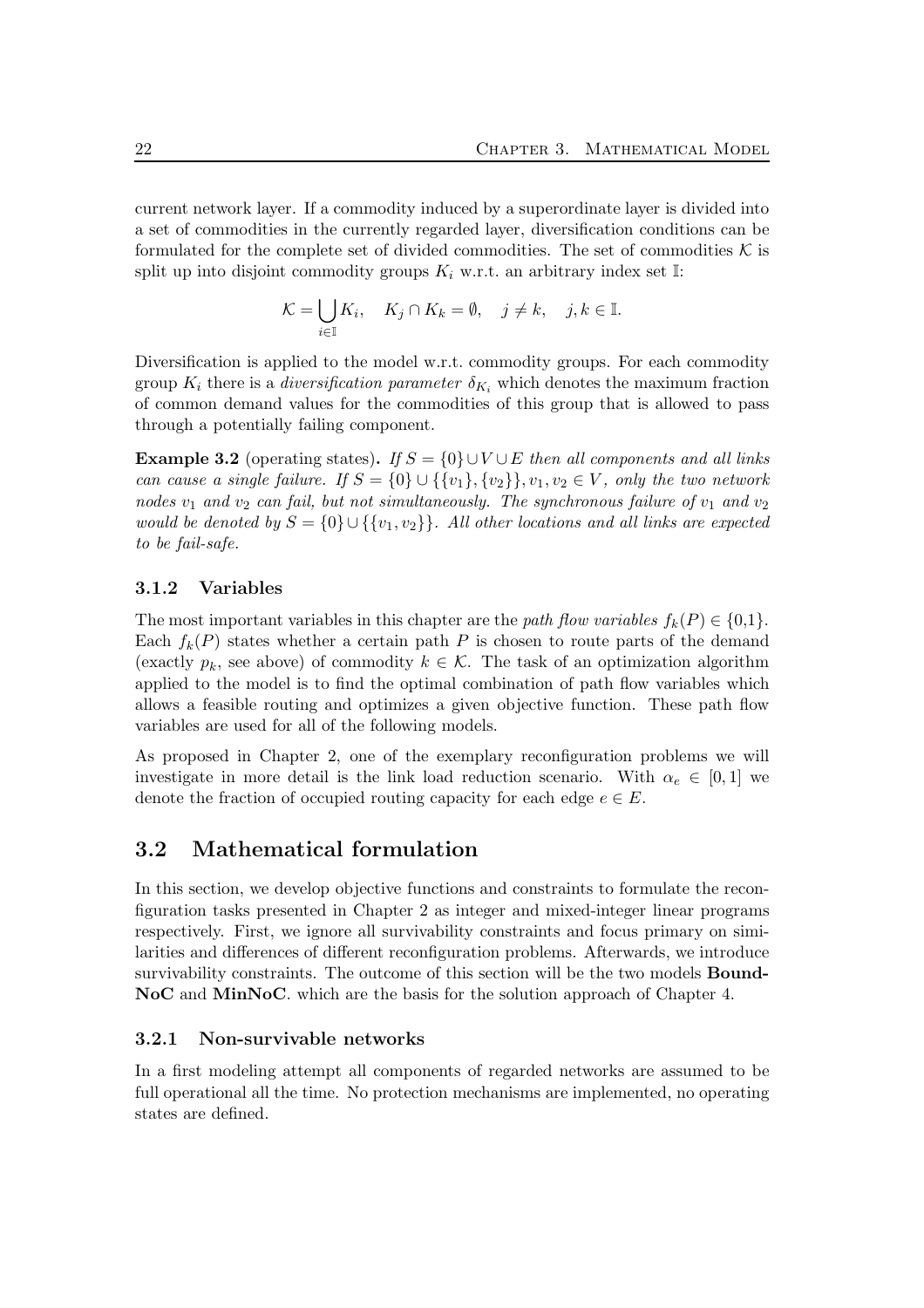| Name                                   | Description                                       |
|----------------------------------------|---------------------------------------------------|
| $G=(V,E)$                              | supply graph                                      |
| $C_e \in \mathbb{N}$                   | edge capacity                                     |
| $w_e \in \mathbb{R}$                   | edge weight                                       |
| $\mathcal{K}$                          | set of commodities                                |
| $s_k \in V$                            | source of commodity $k$                           |
| $t_k \in V$                            | sink of commodity $k$                             |
| $l_k \in \mathbb{N}$                   | length restriction for a feasible $s_k t_k$ -path |
| $\mathcal{P}_k$                        | set of feasible paths for $k$                     |
| $\mathcal{Q}_k$                        | current routing of $k$                            |
| $d_k \in \mathbb{N}$                   | demand value of $k$                               |
| $p_k \in \mathbb{N}$                   | single path flow of $k$                           |
| $\frac{d_k}{p_k} \in \mathbb{N}.$<br>S | number of paths for $k$                           |
|                                        | set of operating states                           |
| $K_i\subseteq\mathcal{K}$              | commodity group                                   |
| $\delta_{K_i} \in [0,1]$               | diversification parameter                         |
| $f_k(P) \in \{0,1\}$                   | flow variable for path $P$                        |
| $\alpha_e \in [0,1]$                   | edge multiplier ( $\approx$ link load on edge e)  |

Table 3.1: List of all used parameters and variables for Chapter 3. The unit of measurement for  $C_e$ ,  $d_k$ , and  $p_k$  is the number of basic routing units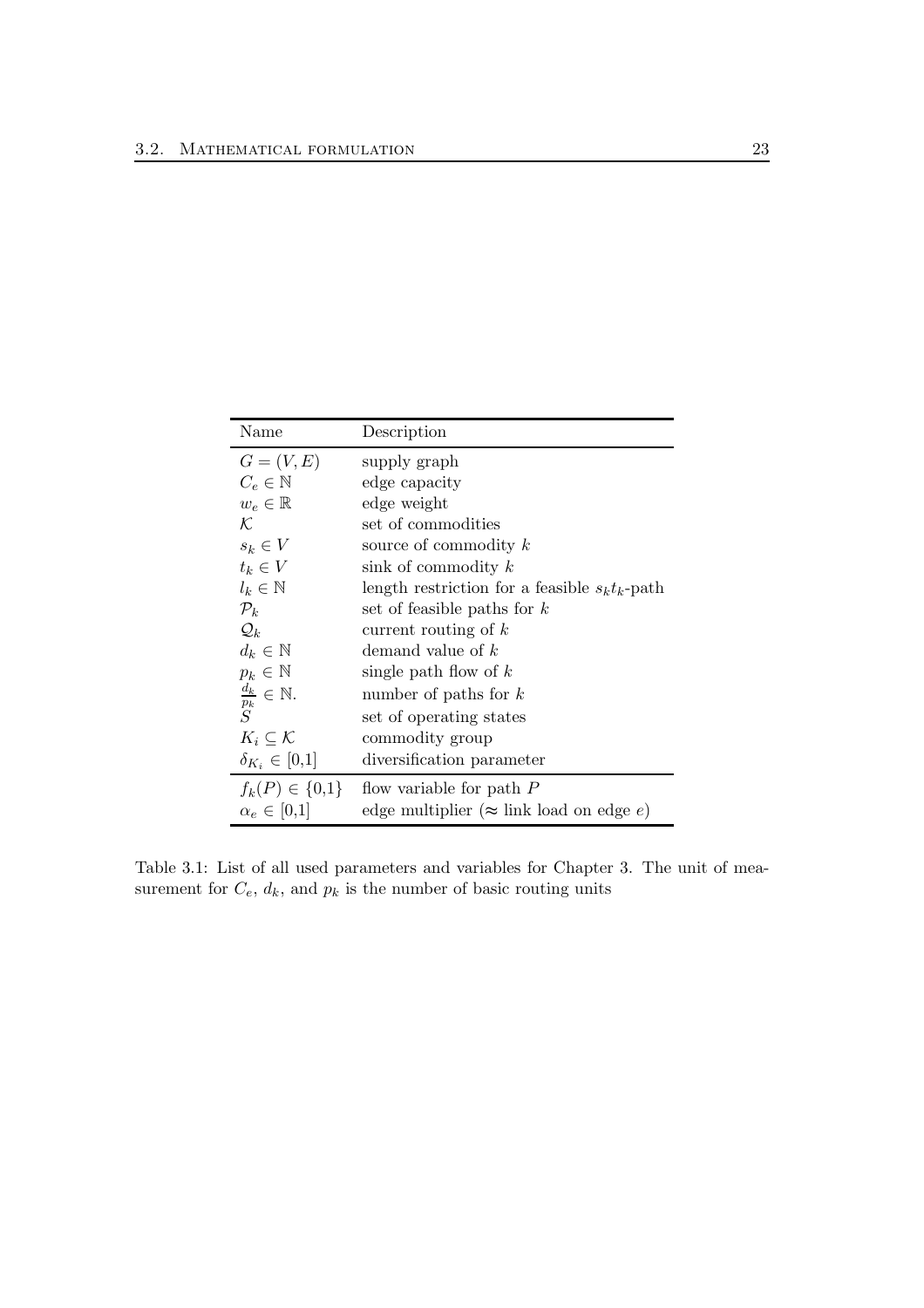#### Bounded number of changes

The first considered problem is the one of optimizing the network with a bounded number of changes. In the remainder of this section, we want to cope with the task of reducing the link loads in the given routing as much as possible. In other words, it is necessary to find a feasible routing in which the free capacity on each link is as large as possible. The MIP for this task has to fulfill the following constraints:

• The amount of capacity to be reduced will be measured in percentage with the free variable  $\alpha_e$  for each edge  $e \in E$ . The overall flow on a given link may not exceed the initial capacity on that edge times  $\alpha_e$ :

$$
\sum_{k \in \mathcal{K}} \sum_{P \in \mathcal{P}_k : e \in P} p_k \cdot f_k(P) \le C_e \cdot \alpha_e. \tag{3.1}
$$

• The overall flow on all paths of a given demand  $k \in \mathcal{K}$  has to match exactly the demand value of k:

$$
\sum_{P \in \mathcal{P}_k} p_k \cdot f_k(P) = d_k. \tag{3.2}
$$

• Let  $b \in \mathbb{N}$  be the upper bound for the number of changes of the given routing. Then  $B = \sum_{k \in \mathcal{K}} |\mathcal{Q}_k| - b$  denotes the number of paths of the current routing which have to be reused. The corresponding inequality reads:

$$
\sum_{k \in \mathcal{K}} \sum_{P \in \mathcal{Q}_k} f_k(P) \ge B. \tag{3.3}
$$

• The last constraint is an upper bound on the values of  $\alpha_e$ . If  $\alpha_e$  was unbounded, this could lead to optimal solutions with values of  $\alpha_e$  greater than 1 on some edges. This would mean: To optimize the overall link load in the network, the capacity on some edges has to be increased. However, since the aim of this thesis is optimal reconfiguration rather than expansion planning,  $\alpha_e$  values greater than 1 are not permitted:

$$
\alpha_e \leq 1, \qquad e \in E.
$$

The optimization objective in this scenario is to minimize the sum of all  $\alpha_e$ . If this sum is as small as possible, the link load distribution in the network is optimized. Additionally, in Section 3.1, we introduced edge parameter  $w_e$  which allow for a weighting of edge importance. The larger the value of  $w_e$  for a certain edge, the more important it is to gain free capacity on this edge. Negative values of  $w<sub>e</sub>$  lead to the fixation of  $\alpha_e = 1$  for the corresponding edge  $e \in E$ . However, this does not necessarily mean that the *occupied* capacity on this edge is actually at 100%. If  $w_e = \frac{2}{\sqrt{E}}$  $\frac{2}{|E|}$  for all  $e \in E$ , the average link load in the network will be minimized.

The complete MIP reads as: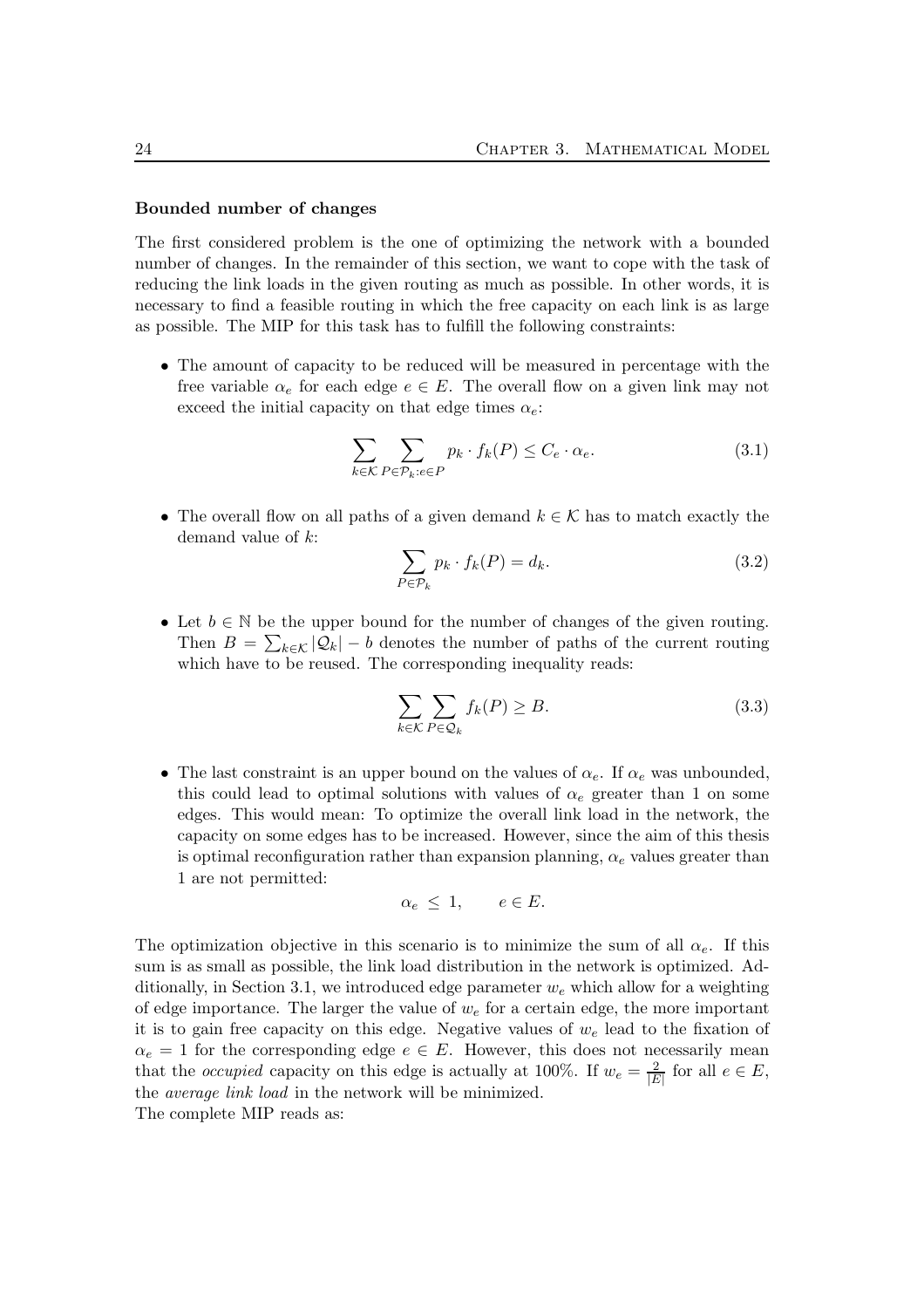(MIP 3.A) [BoundNoC without survivability]

$$
\min \sum_{e \in E} w_e \cdot \alpha_e
$$
\n
$$
\sum_{k \in K} \sum_{P \in \mathcal{P}_k : e \in P} p_k \cdot f_k(P) - C_e \cdot \alpha_e \le 0, \qquad e \in E,
$$
\n
$$
\sum_{P \in \mathcal{P}_k} p_k \cdot f_k(P) = d_k, \qquad k \in \mathcal{K},
$$
\n
$$
\sum_{k \in K} \sum_{P \in \mathcal{Q}_k} f_k(P) \ge B,
$$
\n
$$
\alpha_e \le 1, \qquad e \in E,
$$
\n
$$
\alpha_e \ge 0, \qquad e \in E,
$$
\n
$$
f_k(P) \in \{0, 1\}, \qquad k \in \mathcal{K}, P \in \mathcal{P}_k.
$$

#### Minimizing the number of changes

In the former section, the given routing was feasible. The task was to improve the routing. However, for some of the presented reconfiguration tasks of Chapter 2, it is not clear whether the initial routing is furthermore feasible. In these cases, we focus primarily on finding a feasible routing which contains as many initial routing paths as possible. Therefore, the objective function for these problems reads as:

$$
\max \sum_{k \in \mathcal{K}} \sum_{P \in \mathcal{Q}_k} f_k(P). \tag{3.4}
$$

As before, a feasible routing has to fulfill capacity restrictions for each edge of the supply graph and demand constraints. The new edge restriction differs from (3.1) since there is no need for a multiplier  $\alpha_e$ :

$$
\sum_{k \in \mathcal{K}} \sum_{P \in \mathcal{P}_k: e \in P} p_k \cdot f_k(P) \le C_e. \tag{3.5}
$$

By omitting the continuous variables  $\alpha_e$  the mathematical model for this task is no mixed-integer linear program but an integer linear program:

(IP 3.B) [MinNoC without survivability]

$$
\max \sum_{k \in \mathcal{K}} \sum_{P \in \mathcal{Q}_k} f_k(P)
$$
  

$$
\sum_{k \in \mathcal{K}} \sum_{P \in \mathcal{P}_k: e \in P} p_k \cdot f_k(P) \leq C_e, \qquad e \in E,
$$
  

$$
\sum_{P \in \mathcal{P}_k} p_k \cdot f_k(P) = d_k, \qquad k \in \mathcal{K},
$$
  

$$
f_k(P) \in \{0, 1\}, \qquad k \in \mathcal{K}, P \in \mathcal{P}_k.
$$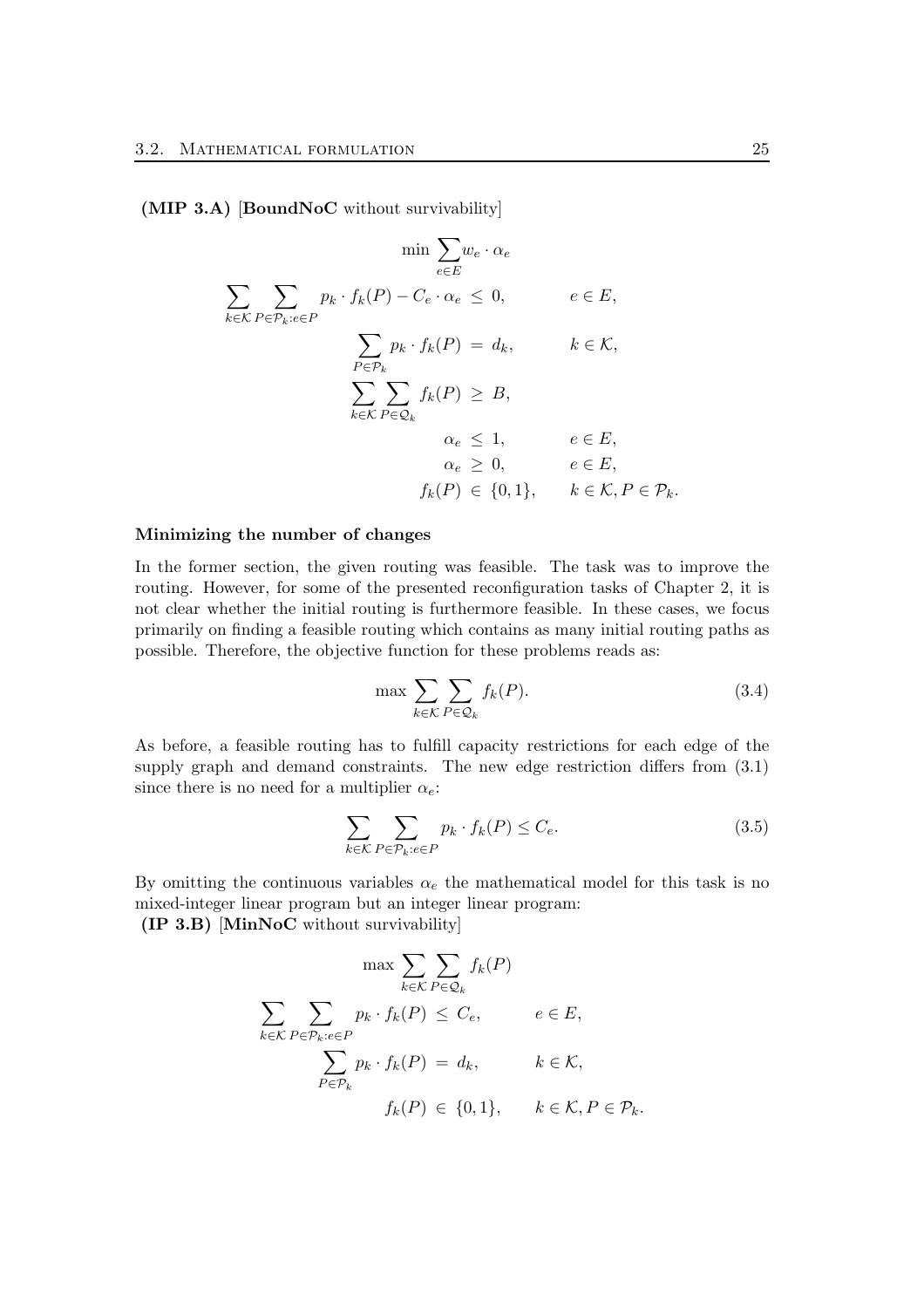Obviously, if the initial routing is feasible itself, then nothing will happen. The optimal solution for the linear program is to reuse all initial routing paths. There have to be no changes of the routing at all.

#### 3.2.2 Survivable networks

Typically, telecommunication networks are not completely fail-safe. Components break down due to environmental influences, sabotage or simply because of abrasion. Usually, networks are designed and dimensioned to be survivable, i.e., even in case of a failure of network components, as much telecommunication demand as possible has to be fulfilled; furthermore, the loss of data must be minimized. Planning survivable networks requires decisions at different planning stages. The strategic planning decisions of network layout and dimensioning must provide a certain degree of connectivity and reserve capacities to define replacement routing paths.

This section deals with the more operational planning decisions that must be made to ensure survivability for telecommunication networks. As mentioned before, the concept of diversification is used to implement protection mechanisms. Two main decisions must be made:

#### • operating states

The definition of appropriate operating states is the most important part of this protection planning. Similar to the demand forecast, the more precise this definition, the better the routing w.r.t. to survivability. Each single component and each combination of components that might fail concurrently has to be a single operating state. However, as will be shown in the remainder of this section, each operating state introduces not only a single constraint but a set of constraints into the integer and mixed integer linear program formulations, respectively. That means: the more precise the determination of operating states, the better the routing, but also the larger the MIP and IP formulations and the more computational problems arise. Therefore, there has to be a tradeoff between the precision of failure estimation and size of the mathematical models. In practice, usually only single failures are respected in the planning process. To be more precise, in most cases only single link failures are taken into account. However, to be able to to respect the embedding of the currently regarded SDH network layer into the physical layer as described in Section 1.2.8, it is possible to define multi-failures as well.

#### • diversification parameter and commodity groups

After the definition of operating states, there has to be the decision of how to deal with potentially failing components for routing purposes. To limit the impact of a component breakdown, the amount of data traffic that is routed along such a component is restricted. In this model, the restriction of traffic amount is defined w.r.t. commodity groups, i.e., only a certain part of routing traffic of such a commodity group might be routed along a routing paths that contains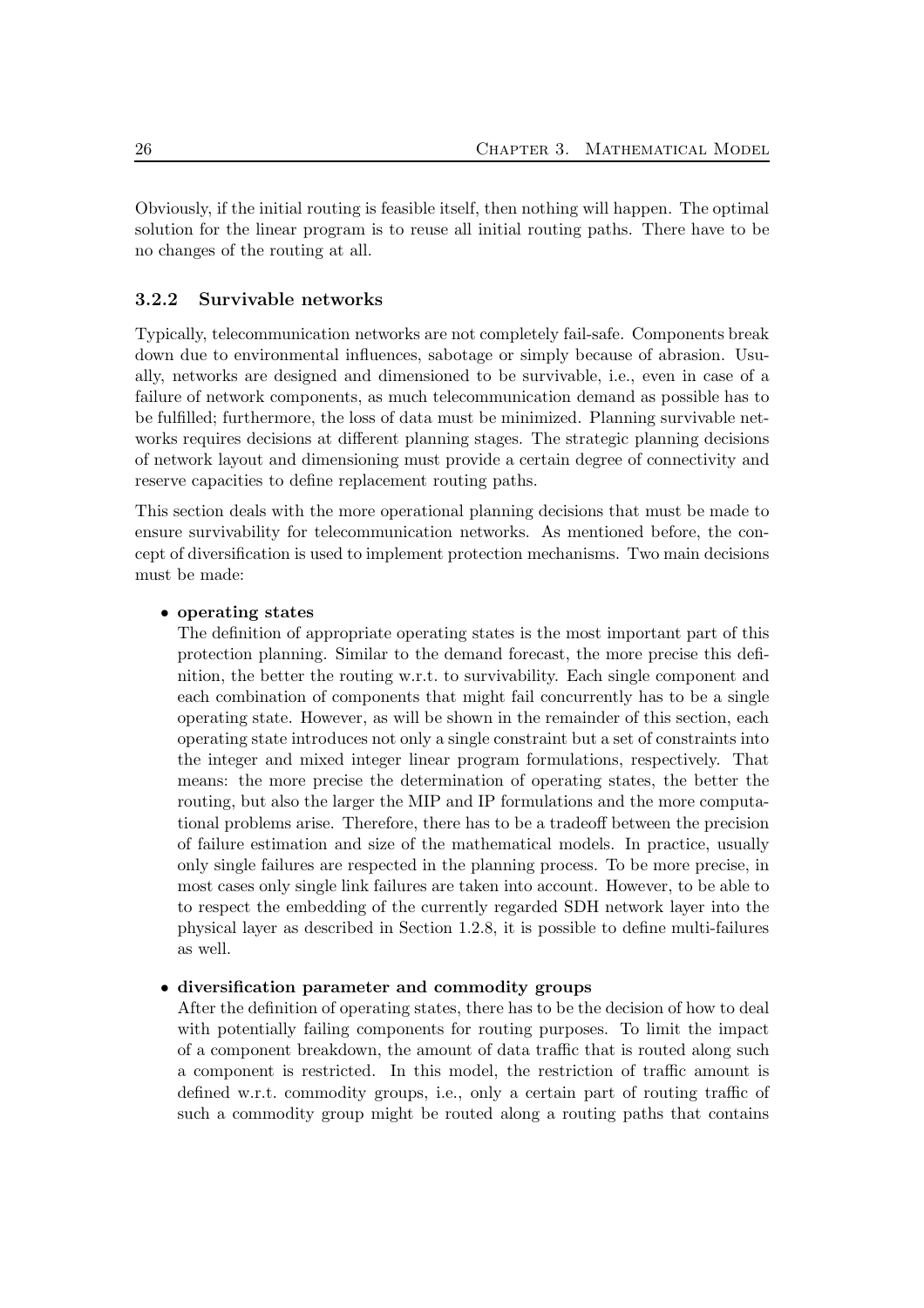Now, the following constraints are added to the mathematical models:

$$
\sum_{k \in K_i} \sum_{P \in \mathcal{P}_k: s \in P} p_k \cdot f_k(P) \le \delta_{K_i} \cdot \sum_{k \in K_i} d_k, \quad s \in S, i \in \mathbb{I}.
$$
 (3.6)

**Remark 3.1.**  $s \in P$  denotes the situation in which a path is affected by a component failure. If s is a multi failure state,  $s \in P$  means that P passes at least one of the network components combined in s. However, the possibly failing network components must not be one or both of the terminal nodes of P. Operating states containing one or both terminal nodes of a path P are explictly excluded from  $s \in P$ , because there is no need for a routing on replacement paths for the corresponding commodity  $k$ .

In Section 3.1, we introduced the parameters  $d_k$  and  $p_k$  which correspond to the demand value of a demand  $k \in \mathcal{K}$  and the exact flow on each path for this demand. Thus,  $\frac{d_k}{p_k}$  is the exact number of routing paths for commodity  $k$ . However, the chosen paths need not be disjoint. Only the diversification constraints (3.6) enforce disjointness w.r.t. to operating states.

#### 3.2.3 BoundNoC and MinNoC

Combining the model formulations from section 3.2.1 with the survivability restriction  $(3.6)$ , we get the two basic models **BoundNoC** and **MinNoC**. With these formulations, we are able to not only model the introduced problems but also a number of different tasks. In Section 3.3.3, we give an overview on some other interesting tasks and how to choose parameters in our basic models to transform them into related problems. The complete basic model BoundNoC for optimizing the network's link loads when only a constant number of changes of the initial routing is allowed, reads as: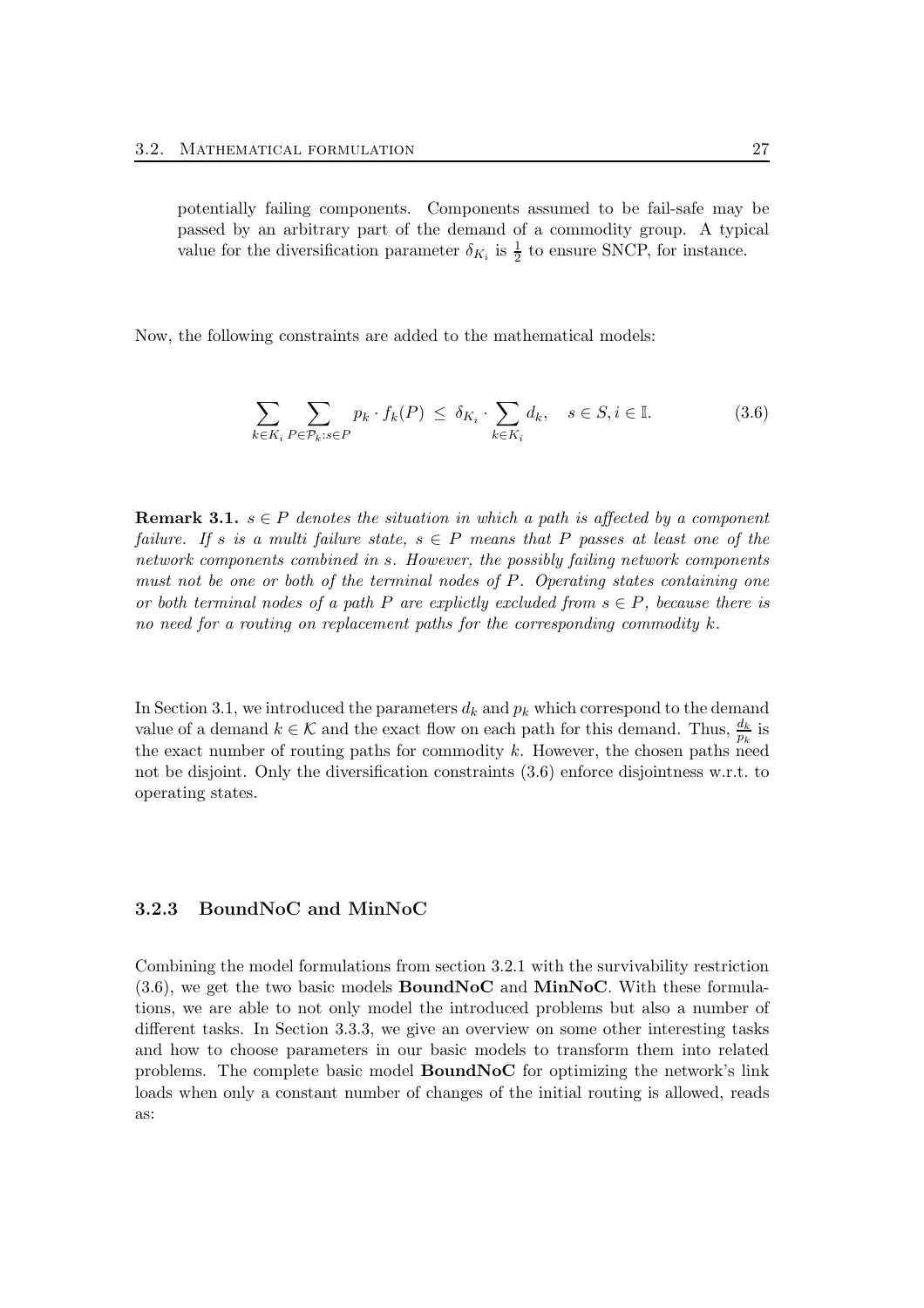$(MIP 3.C)$  [BoundNoC]

$$
\min \sum_{e \in E} w_e \cdot \alpha_e
$$
\n
$$
\sum_{k \in K} \sum_{P \in \mathcal{P}_k : e \in P} p_k \cdot f_k(P) \leq C_e \cdot \alpha_e, \qquad e \in E,
$$
\n
$$
\sum_{P \in \mathcal{P}_k} p_k \cdot f_k(P) = d_k, \qquad k \in \mathcal{K},
$$
\n
$$
\sum_{k \in K} \sum_{P \in \mathcal{Q}_k} f_k(P) \geq B,
$$
\n
$$
\sum_{k \in K_i} \sum_{P \in \mathcal{P}_k : s \in P} p_k \cdot f_k(P) \leq \delta_{K_i} \cdot \sum_{k \in K_i} d_k, \qquad s \in S, i \in \mathbb{I},
$$
\n
$$
\alpha_e \leq 1, \qquad e \in E,
$$
\n
$$
\alpha_e \geq 0, \qquad e \in E,
$$
\n
$$
f_k(P) \in \{0, 1\}, \qquad k \in \mathcal{K}, P \in \mathcal{P}_k.
$$

Similarly, the complete formulation of the **MinNoC** model for finding a feasible routing respecting demand, capacity and diversification constraints and reuse as many initial routing paths as possible reads as:

 $($ IP 3.D $)$  $[$ MinNoC $]$ 

$$
\max \sum_{k \in \mathcal{K}} \sum_{P \in \mathcal{Q}_k} f_k(P)
$$
  

$$
\sum_{k \in \mathcal{K}} \sum_{P \in \mathcal{P}_k : e \in P} p_k \cdot f_k(P) \leq C_e, \qquad e \in E,
$$
  

$$
\sum_{P \in \mathcal{P}_k} p_k \cdot f_k(P) = d_k, \qquad k \in \mathcal{K},
$$
  

$$
\sum_{k \in K_i} \sum_{P \in \mathcal{P}_k : s \in P} p_k \cdot f_k(P) \leq \delta_{K_i} \cdot \sum_{k \in K_i} d_k, \qquad s \in S, i \in \mathbb{I},
$$
  

$$
f_k(P) \in \{0, 1\}, \qquad k \in \mathcal{K}, P \in \mathcal{P}_k.
$$

### 3.3 Discussion of the model

#### 3.3.1 Integer versus binary flow variables

In the data definition of Section 3.1, the flow variable on path  $P$  to route commodity k is defined as  $f_k(P) \in \{0,1\}$ . Since the flow on path p is binary, we can interprete  $f_k(P)$  as a decision variable of using path P for routing commodity k or not. Thus, counting changes between different routings is simple. The model is very flexible, because demands between the same end-nodes can be treated completely different. Each of it can have its own protection mechanism, for example. However, this flexibility leads to a huge number of path variables and restrictions in both of the models.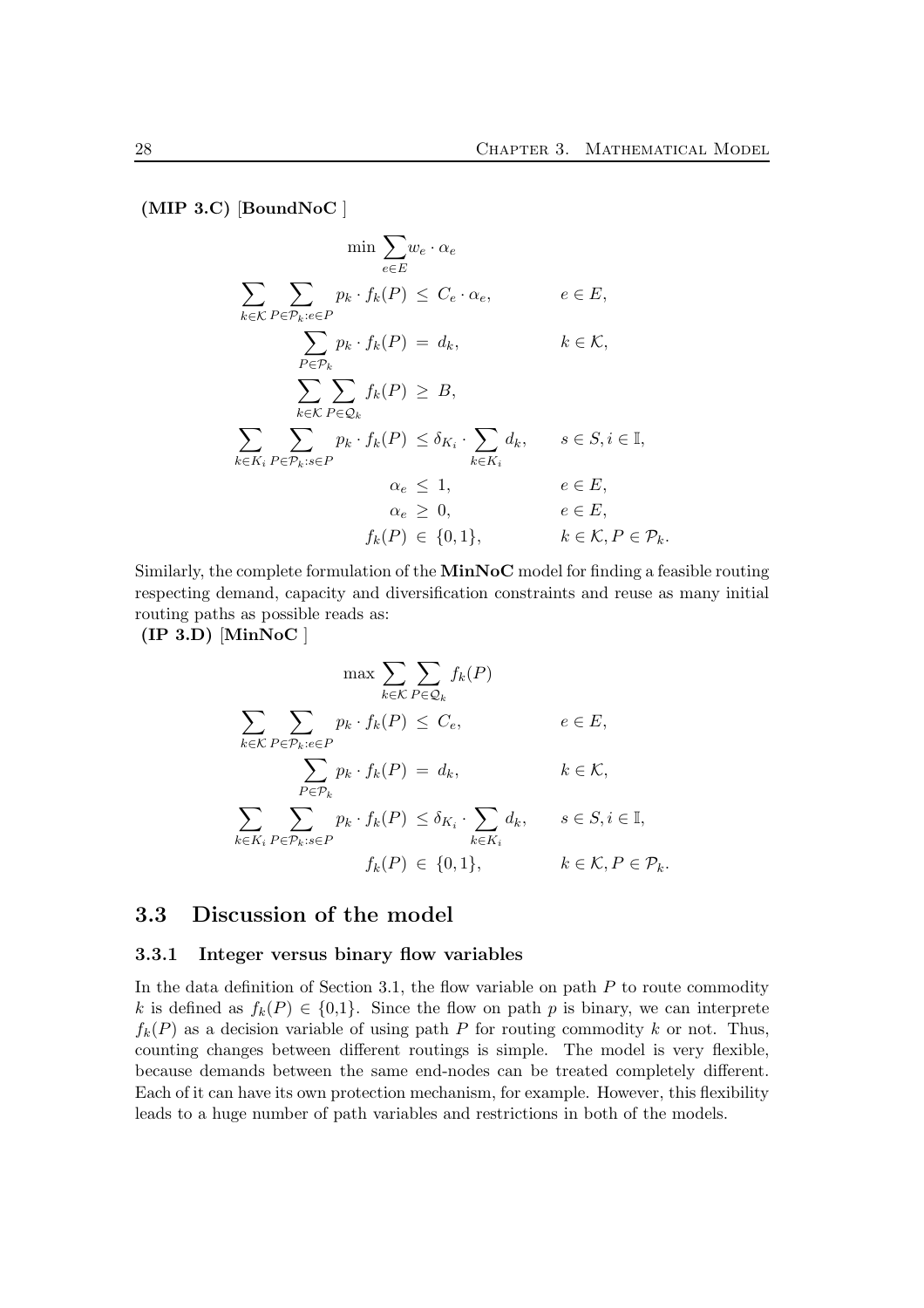If the problem formulation for the initial routing contained demands with integer flow values, these demands would have to be split up into demands with a flow value of size one to be able to count changes between different routings. If an approximation to an optimal solution suffices or if the number of variables becomes too huge for further computation by splitting the original demands into demands of size one, it is possible to adapt the demand value  $d_k$  and the path multiplier  $p_k$  to route in fixed block sizes of  $p_k$  on each path for a demand k. However, since  $d_k$  and  $p_k$  are parameters that are fixed to their values before optimization, an optimal solution for such an adapted formulation may not be optimal for the original formulation. Furthermore, if the problem formulation for fixed demand blocks had no feasible solution at all, it would not be clear whether there is an solution for the original formulation without blocks of aggregated demands.

#### 3.3.2 Parameter choices for SNCP protection

Since SNCP is often used as protection mechanism in SDH networks, it is necessary to integrate this concept into a mathematical model. With the models BoundNoC and MinNoC, it is possible to model SNCP protection for a single demand or a group of demands. In this section we show how to choose parameters and demand groups to realize the SNCP mechanism. Let  $k \in \mathcal{K}$  be an arbitrary commodity which should be protected by SNCP. Define  $K_i$  as a demand group which consists only of demand k. Since the demand has to be duplicated, set  $d_k := 2$ . This duplicated demand has to be routed along two paths. Therefore, define  $p_k := 1$ . These two routing paths have to be disjoint with respect to operating states which means that each component which can possibly fail, is passed by only one unit of this demand. Therefore, set  $\delta_{K_i} := \frac{1}{2}$ . Now, the demand constraints (3.2) and diversification constraints (3.6) ensure SNCP protection for commodity  $k$ . Likewise, it is possible to protect a group of demands by SNCP. Let  $K_i \subseteq \mathcal{K}$  be an arbitrary demand group. For each  $k \in K_i$  define  $d_k := 2$  and  $p_k := 1$ . The diversification parameter for the demand group  $\delta_{K_i}$  has to be set to  $\frac{1}{2}$  to use the SNCP concept for a group of demands.

#### 3.3.3 Application of the mathematical model

This section deals with the appropriate parameter choice to transform the reconfiguration scenarios from Section 2.2 into one of the two basic model formulations MinNoC and BoundNoC respectively.

#### Connection Clearing

In the connection clearing scenario, a set of the supply edges has to be temporarily or continuously removed from the network. Therefore, the given initial routing might not be feasible anymore. We apply the  $MinNoC$  formulation to model this reconfiguration scenario. The capacity on the edges to be removed is fixed to 0. The task is to keep as many paths of the initial routing as possible, while a feasible routing for all demands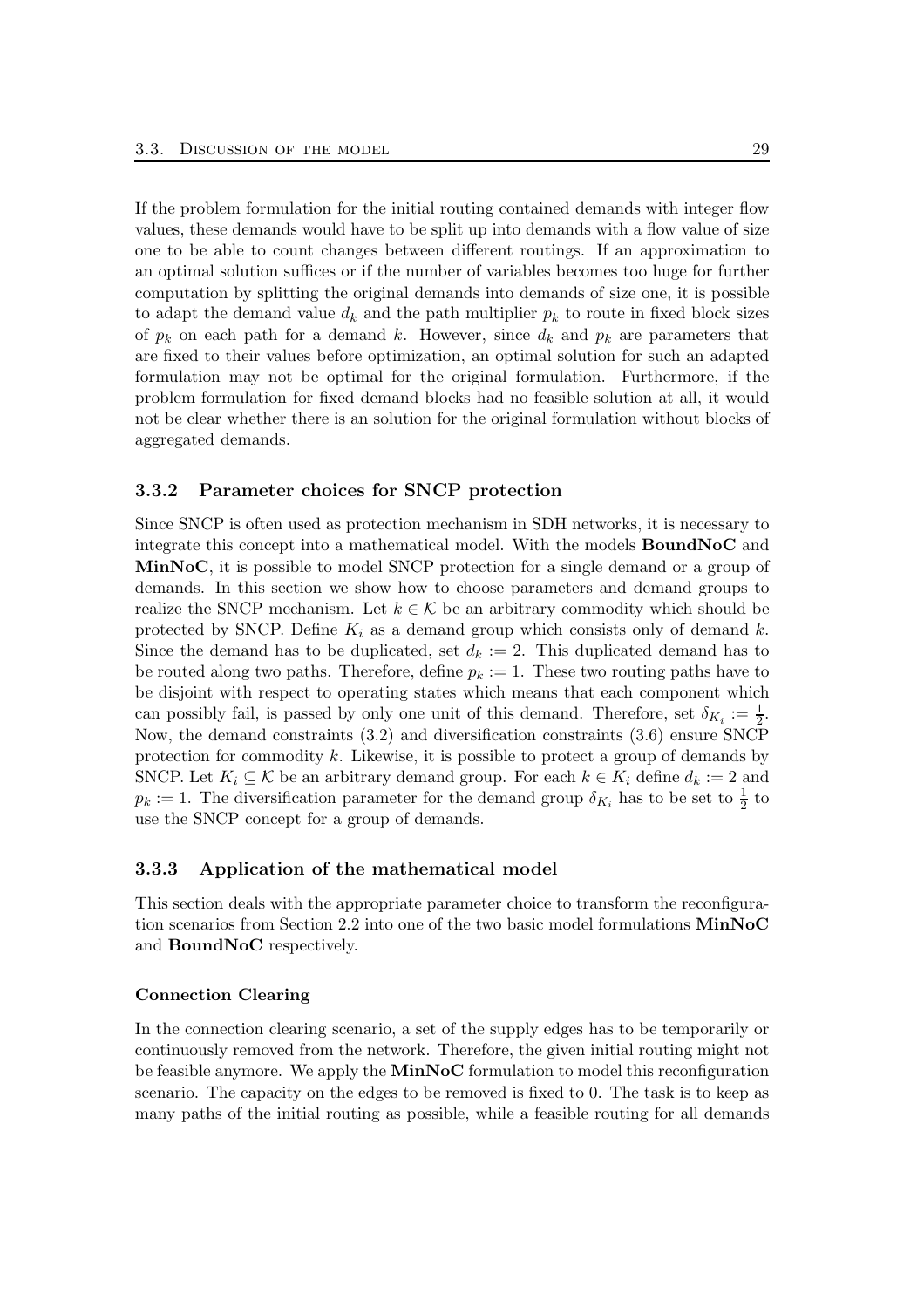has to be found. Replacement paths have to be assigned for demands that were initially routed along edges to be removed.

#### Capacity reduction

A variation of the connection clearing scenario is the capacity reduction scenario. In this case the capacity on a subset of the edge set will not necessarily be set to zero but reduced in comparison to the edges' initial capacities. In the case of capacity reduction, a feasible initial routing may not be admissible anymore. Thus, this scenario can also be seen as an application of the MinNoC model. The task for this planning scenario is to find a feasible routing w.r.t. capacity, demand and diversification constraints with as few changes of the initial routing as possible.

#### Additional demand specifications

This optimization scenario is another application of the MinNoC problem class. The task is to find a feasible routing respecting all demand restrictions (initial and new ones), capacity, and diversification constraints. No further change in parameter specification is required.

#### Shortening routing paths

This scenario does not require a transformation of parameters but of the initial input data. In a first step, all routing paths exceeding a certain length parameter  $l_k$  defined for a commodity  $k \in \mathcal{K}$  are removed from the input. The second step is to solve the problem similar to the previous scenario with additional demand specifications. After removing a set of routing paths, the situation is quite similar. There is a subset of demands for which no initial routing is defined (anymore). The task is to find a feasible routing that contains as many of the (feasible) initial routing paths as possible. Attention has to be payed to the way of counting changes in this scenario. It has to be decided whether the removal of an infeasible routing path counts as a change or not. The impact of the parameter  $l_k$  to the reconfiguration task is hidden in the set  $\mathcal{P}_k$  for each  $k \in \mathcal{K}$ . As defined before, this set contains all feasible routing paths for commodity k. Paths exceeding the length restriction are not contained in this set.

#### Network costs

With the same methods as before, it is possible to optimize a network w.r.t. its cost structure and bound the number of changes of a current routing. Particularly, for the special case of a network with a cost structure that depends proportional on the used capacity on the network's edges, we simply have to redefine the edge weights  $w_e$  to be the edge costs and use the model **BoundNoC**. Likewise, the traffic load of the network's nodes can be computed and costs for node usage can be assigned. For instance, let the parameter  $y_v$  define the costs for routing one unit of demand through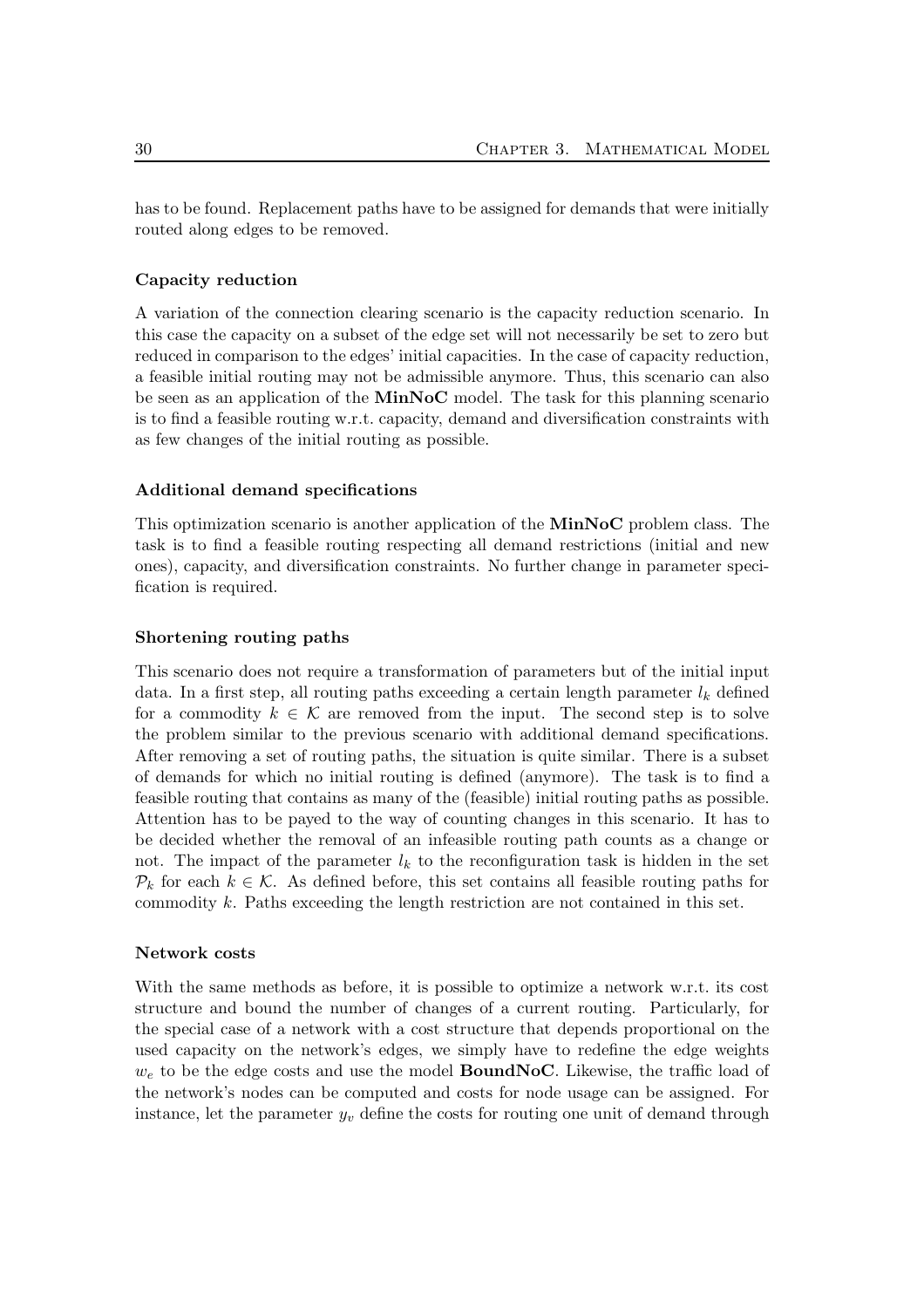node  $v \in V$ . The variable  $\beta_v$  will measure the demand traffic for node v:

$$
\sum_{k \in \mathcal{K}} \sum_{P \in \mathcal{P}_k: v \in P} p_k \cdot f_k(P) = \beta_v, \qquad v \in V.
$$

Adapting the objective function delivers:

$$
\min \sum_{e \in E} w_e \cdot \alpha_e + \sum_{v \in V} y_v \cdot \beta_v.
$$

#### Partial reconfiguration

Since the growth of a network is usually a process of adding demands and increase capacities step by step, it is far from probable that the network at a late point in time of its evolutionary process can be characterized as optimal, regardless of the definition of optimality. Thus, a reconfiguration of the network would likely improve the situation. However, reconfiguring the complete network is often not practically applicable. Sometimes, not only the number of changes is bounded, but a specific set of demands is to be omitted from this procedure. Suppose that the task is again to optimize the network's link loads. Let  $\mathcal{F} \subseteq \mathcal{K}$  the set of fixed demands whose routing paths should not be changed. We use the model BoundNoC. The objective function remains unchanged. It does not suffice to split the set  $K$  into disjoint sets of fixed and reroutable demands and just reconfigure the reroutable ones, since the free capacity on each link has to be aligned to the fixed demand values which have to be routed along this edge. Define

$$
F_e := \sum_{k \in \mathcal{F}} \sum_{P \in \mathcal{P}_k: e \in P} p_k \cdot f_k(P)
$$

as the fixed capacity for each edge  $e$  of the supply graph. Then, the new capacity restrictions read as:

$$
\sum_{k \in (\mathcal{K} \setminus \mathcal{F})} \sum_{P \in \mathcal{P}_k : e \in P} f_k(P) \le \alpha_e \cdot (C_e - F_e), \qquad e \in E.
$$

The other constraints have to be restricted to the reroutable demands:

$$
\sum_{P \in \mathcal{P}_k} p_k \cdot f_k(P) = d_k, \qquad k \in (\mathcal{K} \setminus \mathcal{F})
$$

and

$$
\sum_{k \in (\mathcal{K} \setminus \mathcal{F})} \sum_{P \in \mathcal{Q}_k} f_k(P) \geq B.
$$

We only consider the flow variables of demands that are not fixed:

$$
f_k(P) \in \{0,1\}, \qquad k \in (\mathcal{K} \setminus \mathcal{F}), P \in \mathcal{P}_k.
$$

Again, for each  $e \in E$ ,  $\alpha_e$  is bounded by 0 and 1.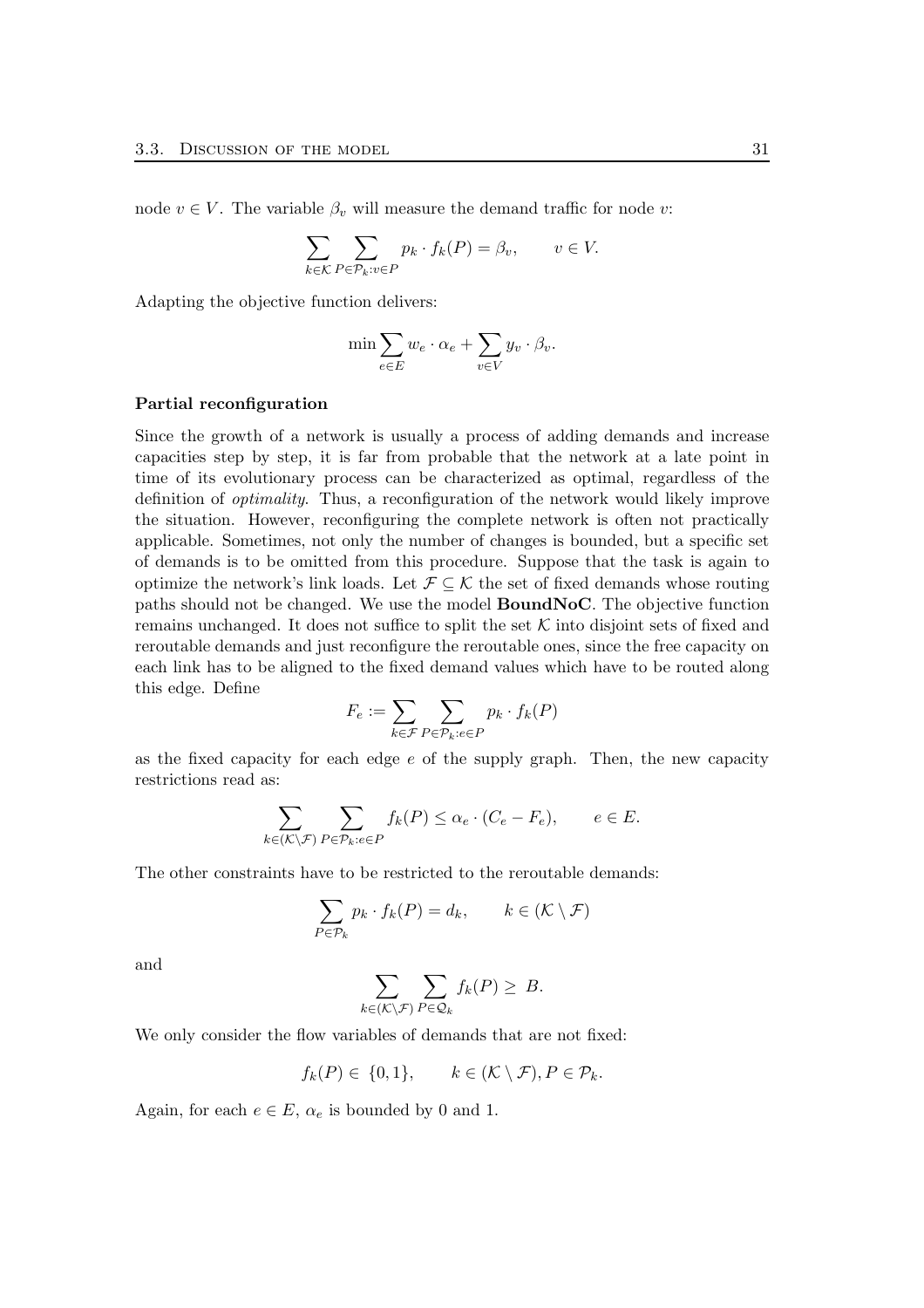# Chapter 4

# Algorithmic Approach

The focus of this chapter is an algorithmic procedure to solve the optimization problems which have been presented informally in Chapter 2 and more precisely in Chapter 3. After a short overview on the algorithm, we focus on details concerning columngeneration and branch-and-bound techniques. Although the applied solution methods are well-known for other multi-commodity flow problems, it turns out that counting changes in the routings complicates the solution process both in the column-generation and in branch-and-bound subproblem. In particular, integrality conditions on variables generated during the column-generation procedure raise problems for the solution approach.

# 4.1 First survey on the algorithm

The IP MinNoC and the MIP BoundNoC are similarly structured. Both formulations contain an exponential number of binary variables.

A common approach for the solution of integer and mixed-integer linear programs is the application of a branch-and-bound procedure. Usually, the integrality restriction on the variables is relaxed and the resulting linear program is solved. Integrality of the variables is ensured by bounding and enumeration techniques.

**Remark 4.1.** Whenever we use fractional or integer to characterize a solution, we refer to the path flow variable values of the specific solution and not to the solution value or the link load variable in the **BoundNoC** case. Thus, a solution is called integer if and only if all path flow variables are integer. Similarly, a solution is called fractional if at least one path flow variable value is fractional.

A technique to solve large scale linear programs is the column-generation approach. Only a subset of the variables is actually generated. The solution process is applied to this subset of all modeled variables. Nevertheless, it is possible to guarantee optimality for the complete linear program.

The combination of both techniques is called branch-and-price. At each node in the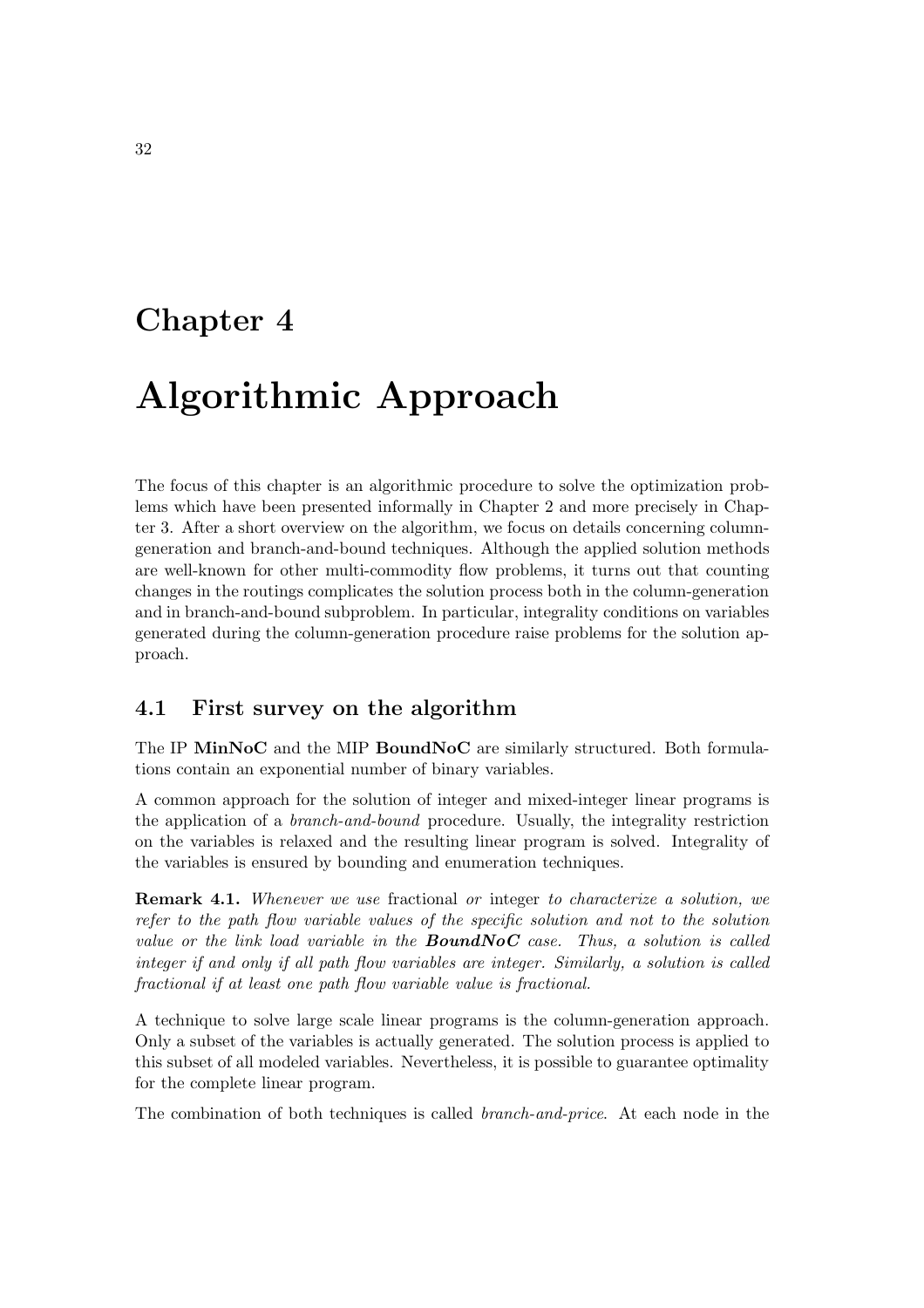branch-and-bound tree, the column-generation technique is applied to construct missing variables if necessary. The developed algorithm for the solution of the reconfiguration tasks presented in Chapter 2 consists of such a branch-and-price framework.

# 4.2 Column-generation

An introduction to the column-generation approach can be found in the linear and integer programming literature (e.g.,  $[Chv83]$ ). Desrosiers and Lübbecke ( $[DL05]$  and [LD02]) give an introduction to column-generation in the context of network optimization. The reader is assumed to be familiar with the *duality theory* of linear optimization.

# 4.2.1 Introduction to column-generation

The main idea of the column generation approach is to solve a large scale linear program without stating each variable explicitly. Several optimization problems have a structure in which only a small set of variables is different from zero in a feasible solution. In these cases, it is possible to respect the majority of variables only implicitly in the solution process and to state only a small number of variables explicitly. Columngeneration is mainly based on the following results and properties of duality theory of linear optimization:

- Variables of the primal linear program correspond to constraints of the dual linear program formulation and vice versa.
- If a primal linear program has an optimal solution, then there is also an optimal solution of the dual LP formulation and the objective values are equal.
- Adding variables to a linear program might only improve and will never impair the LP solution. Contrary, adding constraints to a linear program might only impair and will never improve a solution.

The large scale primal LP formulation is called master program (MP). Neglecting a subset of the variables leads to the so called restricted master program (RMP). Similarly, we denote the dual linear program that corresponds to the master program dual master program (DMP) and the dual linear program that corresponds to the RMP dual restricted master program (DRMP). Figure 4.1 sketches a tabloid scheme of the master program, the contained restricted master program and the corresponding dual LP formulations. The column-generation approach is divided into two parts:

- 1. Solve RMP to optimality.
- 2. Decide whether the optimal solution for the RMP is also an optimal solution for the MP. If not, find variables that are modeled for the MP but neglected in the RMP formulation, and could improve the current optimal RMP solution, if considered in the optimization process.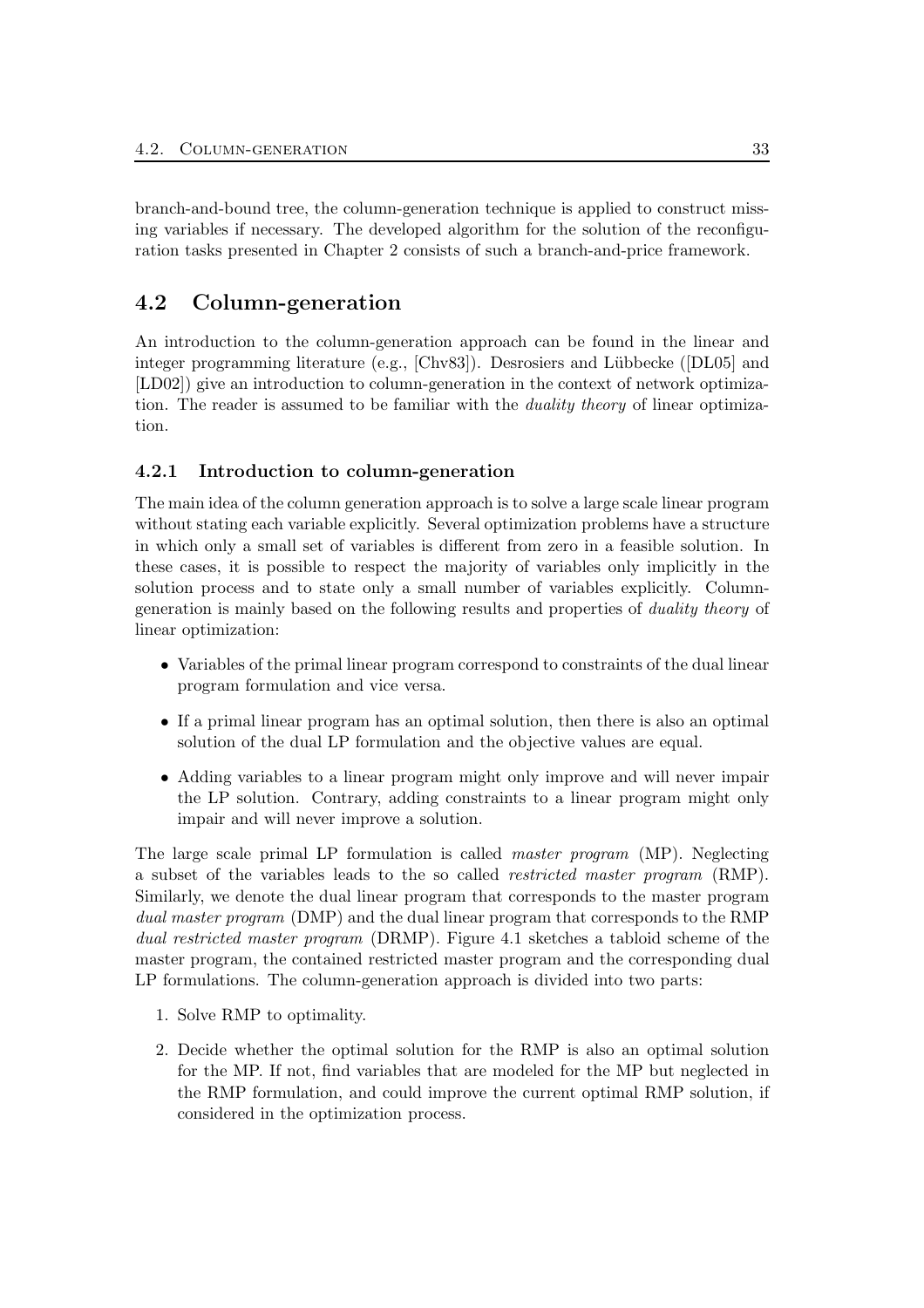

Figure 4.1: Relationship between master program, restricted master program, dual master program, and dual restricted master program. The RMP (shaded parts of the left figure) contains only a small subset of the modeled variables for the MP. Similarly, the DRMP (shaded parts of the right figure) contains only a subset of all modeled constraints. All RMP variables correspond to a DRMP constraint and vice versa. Unrestricted primal variables correspond to restrictions of the equality block of the DMP and restricted primal variables like  $x_i \geq 0$  correspond to restrictions of the inequality block. The right hand side of the MP corresponds to the objective function of the DMP.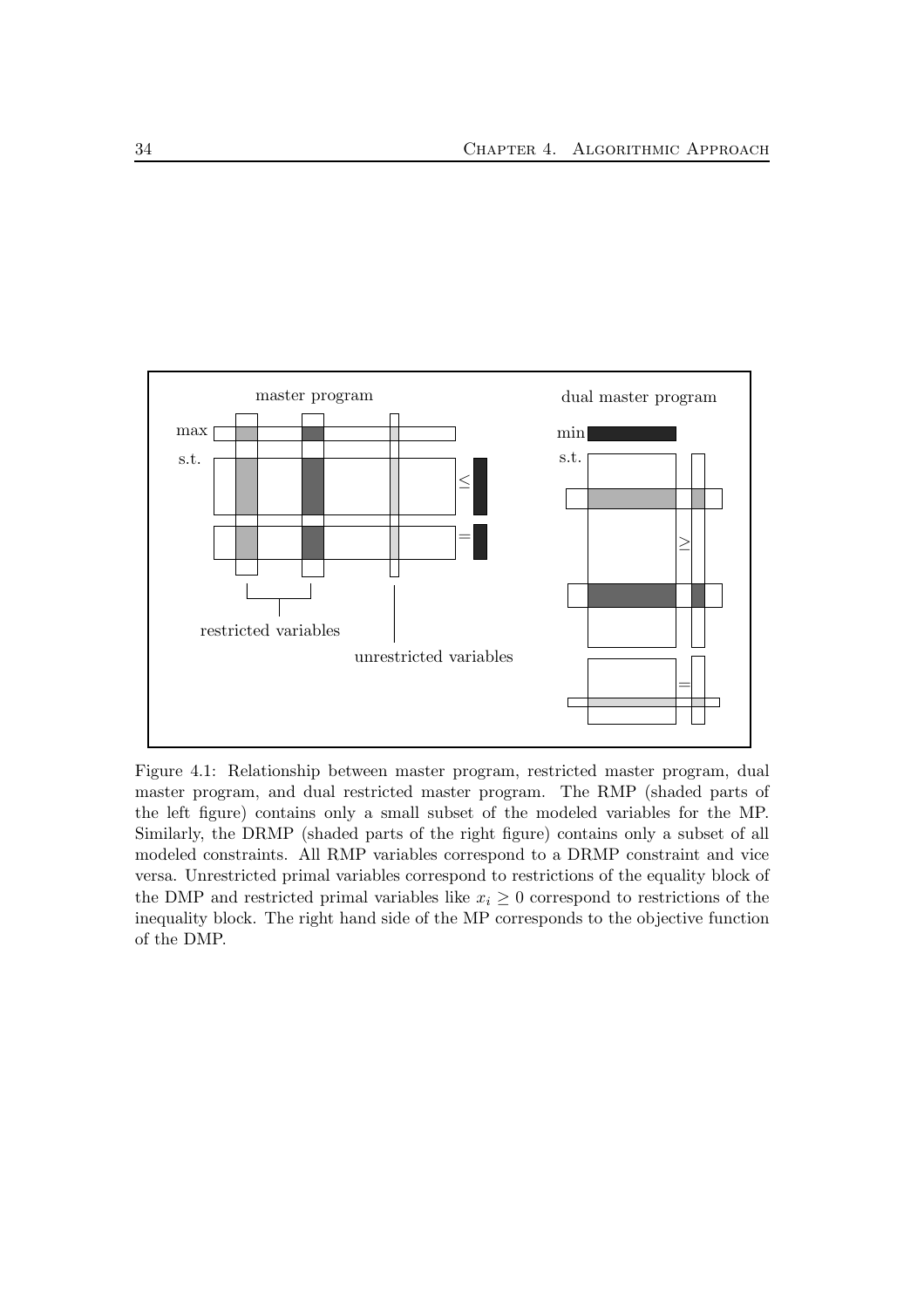The second step is called pricing problem. Variables that are priced out are included into the RMP formulation, and the process is iterated until no more missing variables can be identified.

The remainder of this column-generation introduction is restricted to the solution of the pricing problem.

The RMP respects all constraints of the master program. An optimal solution of the RMP will satisfy these constraints. If there is an optimal solution for the RMP, there is also an optimal solution for the DRMP with an equal objective value. More important than the objective value of the optimal dual solution is the assignment of dual variable values. Suppose that a constraint of the DMP is violated by the current optimal solution of the DRMP. After adding this constraint to the DRMP, there are two possibilities:

- 1. The modified DRMP is not feasible anymore.
- 2. The objective value of an optimal solution of the modified DRMP might be impaired compared to the objective value of the original DRMP formulation.

In the first case there is no optimal solution for the primal MP. In the following, we assume the second case. After adding the primal variable corresponding to the dual violated constraint to the RMP, there must be an optimal solution with the same objective value as the one of the modified DRMP. In the primal case, it can only be an improvement compared to the original RMP solution. If an optimal solution of the DRMP respects all modeled constraints of the DMP, it is also an optimal solution for the DMP. Similarly, an optimal solution of the corresponding RMP must be an optimal solution for the MP. No further variables need to be added to the set of primal variables in the RMP.

If the pricing procedure is exact, i.e., violated dual constraints are reliably detected, this method delivers exact results. Either an optimal solution of the MP is found or there is no optimal solution because of infeasibility or unboundness. However, the efficiency of this procedure depends on two aspects. At first, there must be a reasonable initialization of the RMP and second, the detection of violated dual constraints must not be too difficult.

The remainder of this section describes the application of the column-generation approach to the mathematical model, developed in Chapter 3. First, we focus on the pricing problem for instances of the MinNoC problem class without survivability constraints, and second, on the feasibility of the RMP. Afterwards, we show that the results of the MinNoC column-generation method can easily be adopted to solve the BoundNoC model as well. Section 4.2.3 deals with the topic of using columngeneration for the survivable model formulations. It turns out that the pricing problem can not always be resolved as easily as before if survivability constraints are included into the problem formulation.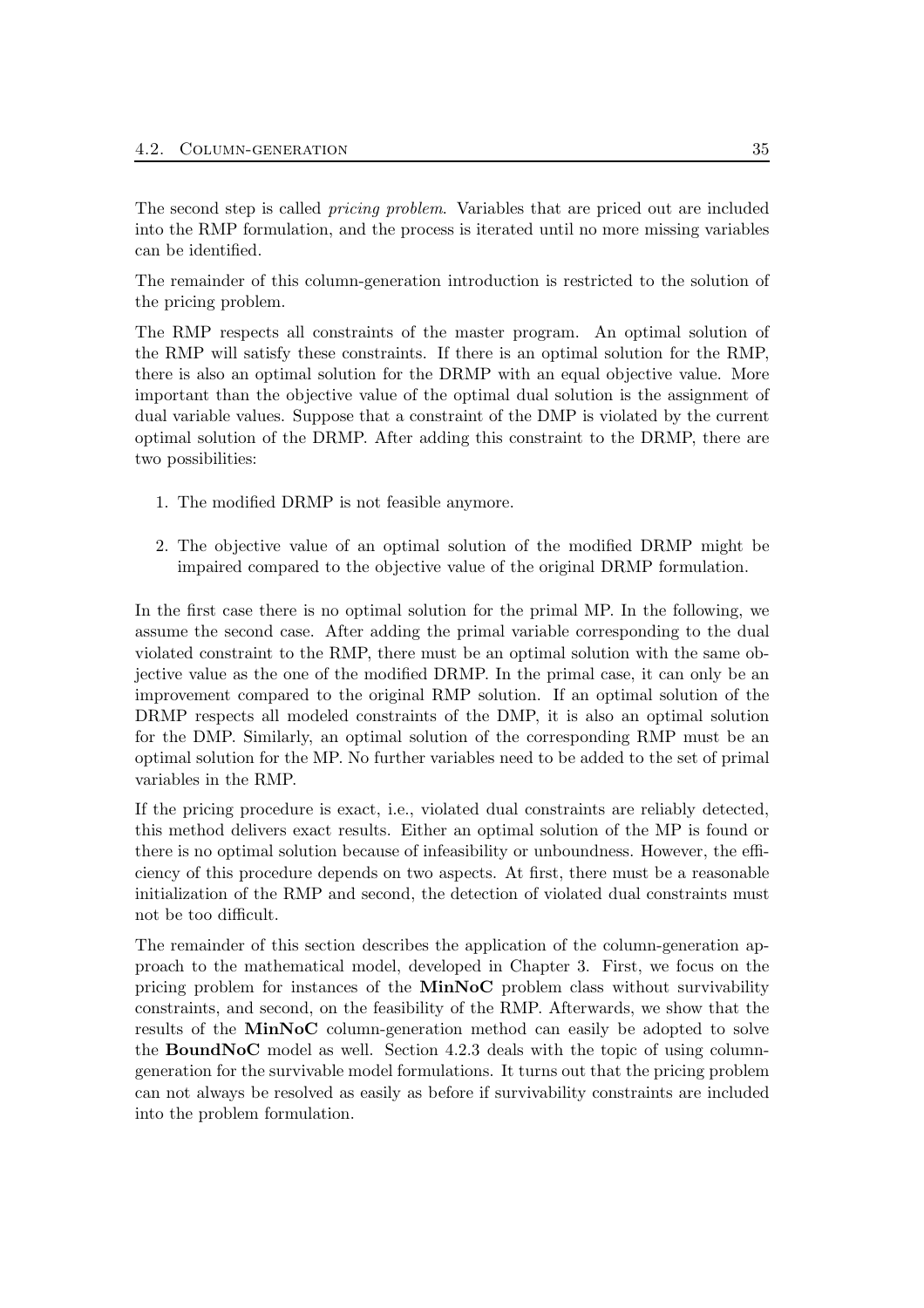#### 4.2.2 Column-generation for non-survivable network reconfiguration

The number of feasible paths (which correspond to the variables in the models **Min-**NoC and BoundNoC) usually grows exponentially with the size of the network. In fact, the only potential restriction is the length restriction  $l_k$  for a commodity  $k \in \mathcal{K}$ . However, in an optimal integer solution, only a small number of the feasible paths will be chosen to route the demands through the network (exactly:  $\frac{d_k}{p_k}$ ). Using columngeneration techniques, it is possible to start with a restricted set of variables and add additional paths to the problem only if needed to improve the current solution. The master program for all reconfiguration tasks is the linear program relaxation of the MinNoC and BoundNoC IP and MIP formulations, respectively. The binary path flow variables are relaxed to continuous variables (see LP formulation below). In this section, the survivability restrictions are neglected.

First, we develop a solution for the pricing problem for instances of the MinNoC problem classes for the case that an initial feasible solution exists and is to be improved by adding additional variables to the RMP. Afterwards, we discuss the feasibility problem and show how to modify the problem formulation to find a feasible solution or to decide that none exists. The last part of this section focuses on the adaption of the solution approach to BoundNoC problems.

#### Solving the pricing problem for the MinNoC LP relaxation

As mentioned before, the pricing problem will be solved by identification of violated constraints of the DRMP. The LP relaxation for MinNoC (without survivability) reads as:

 $(LP 4.A)$  [LP relaxation for **MinNoC** without survivability]

 $k$ ∈ $\mathcal{K}$ 

$$
\max \sum_{k \in \mathcal{K}} \sum_{P \in \mathcal{Q}_k} f_k(P)
$$
  

$$
\sum p_k \cdot f_k(P) \leq C_e, \quad e \in E,
$$
 (4.1)

$$
P \in \mathcal{P}_k : e \in P
$$
  

$$
\sum_{P \in \mathcal{P}_k} p_k \cdot f_k(P) = d_k, \qquad k \in \mathcal{K},
$$
 (4.2)

$$
f_k(P) \le 1, \qquad k \in \mathcal{K}, P \in \mathcal{P}_k, f_k(P) \ge 0, \qquad k \in \mathcal{K}, P \in \mathcal{P}_k.
$$
 (4.3)

The corresponding dual linear program contains the following dual variables:  $\mu_e$  for the capacity constraints (4.1),  $\pi_k$  for the demand constraints (4.2), and  $\lambda_P$  for the flow restrictions (4.3). The complete dual linear program can be expressed as: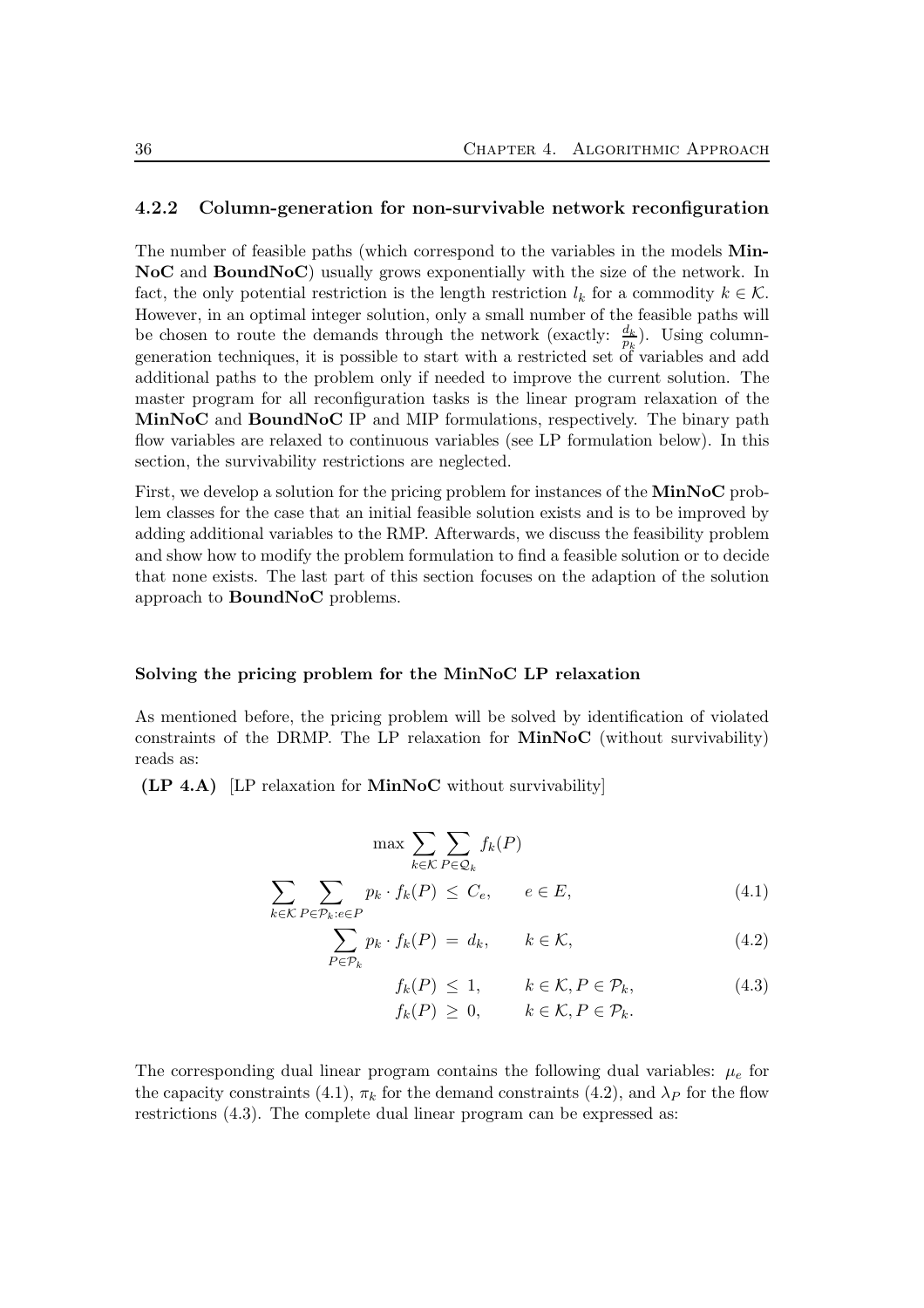#### $(LP 4.B)$  [Dual LP of  $(LP 4.A)$ ]

$$
\min \sum_{e \in E} C_e \mu_e + \sum_{k \in \mathcal{K}} d_k \pi_k + \sum_{k \in \mathcal{K}} \sum_{P \in \mathcal{P}_k} \lambda_P
$$
\n
$$
\sum_{e \in P} p_k \mu_e + p_k \pi_k + \lambda_P \ge 1, \qquad k \in \mathcal{K}, P \in \mathcal{Q}_k, \tag{4.4}
$$
\n
$$
\sum_{e \in P} p_k \mu_e + p_k \pi_k + \lambda_P \ge 0, \qquad k \in \mathcal{K}, P \in (\mathcal{P}_k \setminus \mathcal{Q}_k), \tag{4.5}
$$

$$
\mu_e \geq 0, \qquad e \in E,
$$
  
\n
$$
\lambda_P \geq 0, \qquad k \in \mathcal{K}, P \in \mathcal{P}_k,
$$
  
\n
$$
\pi_k \in \mathbb{R}, \qquad k \in \mathcal{K}.
$$

In terms of column-generation, this linear program is the dual master program in which all constraints are modeled. Each optimal solution of the RMP corresponds to an optimal solution of this DMP with a restricted set of constraints. The task of the pricing procedure is to identify restrictions which are modeled in the general DMP formulation but violated in a specific DRMP solution.

Constraints of type (4.4) are satisfied from the beginning, since the paths from the initial routing are in the LP from the beginning. Therefore, all these variables are considered throughout the complete solution process. Thus, it suffices to examine constraints of type (4.5) when searching for violated dual constraints:

$$
-\pi_k \leq \sum_{e \in P} \mu_e + \frac{\lambda_P}{p_k}, \qquad k \in \mathcal{K}, P \in (\mathcal{P}_k \setminus \mathcal{Q}_k)
$$
\n(4.6)

$$
\Leftrightarrow -\pi_k \le \min_{P \in (\mathcal{P}_k \setminus \mathcal{Q}_k)} \{ \sum_{e \in P} \mu_e + \frac{\lambda_P}{p_k} \}, \qquad k \in \mathcal{K}.
$$
 (4.7)

The transformation (4.5)  $\Leftrightarrow$  (4.6) holds because parameter  $p_k$  must not be zero (see Chapter 3).

Criterion (4.6) is a necessary and sufficient condition to identify missing primal path variables. All feasible path variables for a commodity  $k$  that are not used for the initial routing have to fulfill this condition. If there is one path variable that violates this constraint, this variable is missing in the primal restricted LP formulation.

The reformulation (4.7) of this criterion shows how to test this condition for all possible feasible path variables of a commodity. It suffices to test whether it is fulfilled for a shortest path w.r.t. the dual edge weights  $\mu_e$  and the dual variable  $\lambda_P$ . If a shortest path w.r.t. this length definition fulfills the condition, the condition is also fulfilled by each other feasible path for the corresponding commodity. If the shortest path violates this constraint, it has to be added to the primal path variable set. By increasing the set of primal variables and resolving the restricted LP, the values of the dual variables might change and in a subsequent condition check of (4.7) other feasible path variables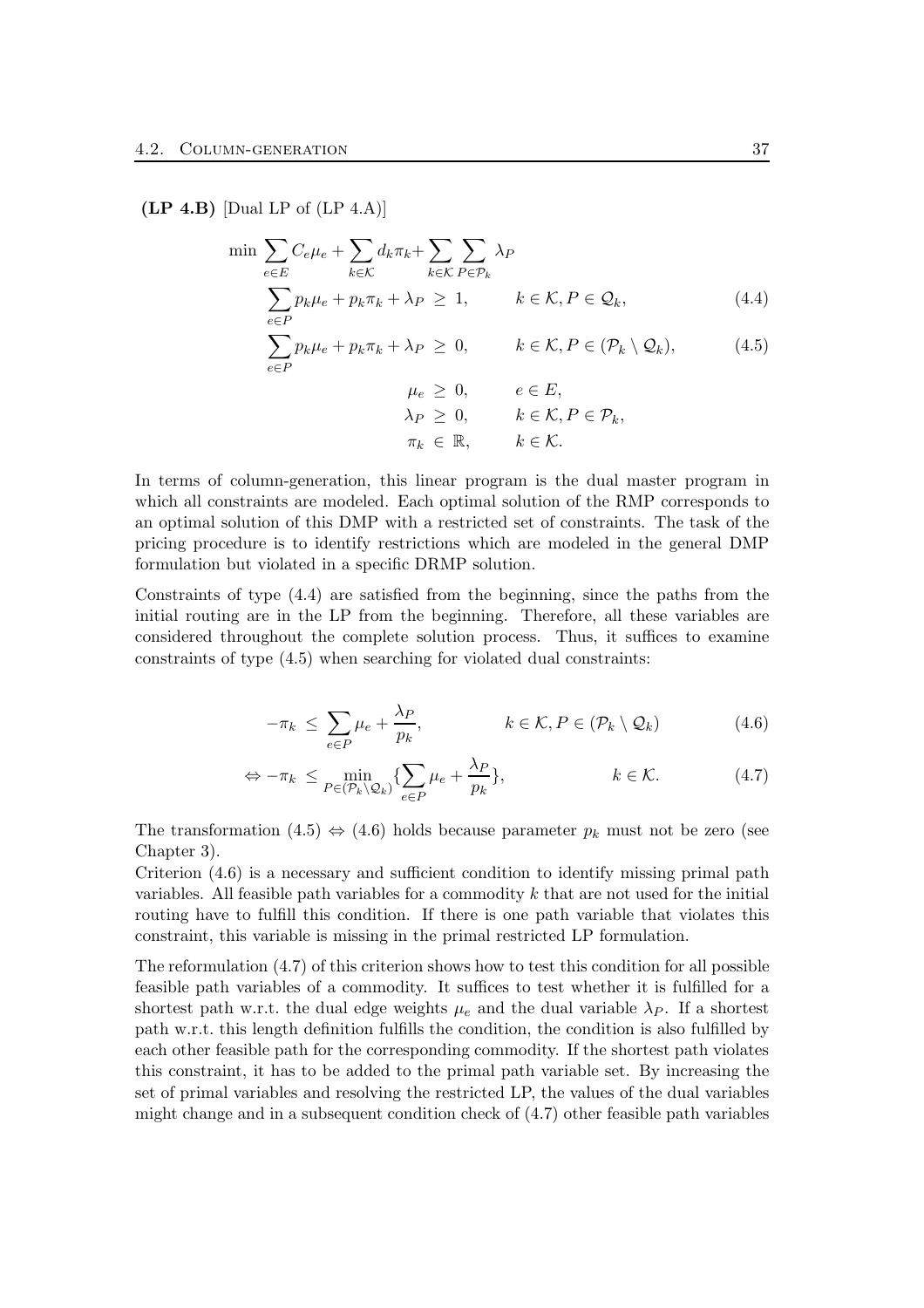for commodity k may turn out to be shortest paths.

However, the search for violated constraints can not simply be solved by a shortestpath procedure for all commodities  $k \in \mathcal{K}$ . Formulation (4.7) provides two restrictions to a shortest-path search:

1. The index set  $P \in (\mathcal{P}_k \setminus \mathcal{Q}_k)$  for the minimization function restricts the set of feasible paths. A nicer problem to solve would be:

$$
-\pi_k \le \min_{P \in \mathcal{P}_k} \{ \sum_{e \in P} \mu_e + \frac{\lambda_P}{p_k} \}, \qquad k \in \mathcal{K}.
$$
 (4.8)

2. The addition of  $\frac{\lambda_P}{p_k}$  to the sum of dual variables  $\mu_e$  complicates the shortest path search. In contrast to the  $\mu_e$  which define weights to the edges of the supply graph and are constant for all path variables, the dual variable  $\lambda_P$  depends on the currently regarded path  $P$ . A simple shortest-path search in the supply graph would not be sufficient to identify a shortest path w.r.t.  $\sum_{e \in P} \mu_e + \frac{\lambda_P^2}{p_k}$  $\frac{\lambda_P}{p_k}$ .

The remainder of this section deals with the solution of these two difficulties. Proposition 4.1 shows that the restriction of the index set is easy to handle and Proposition 4.2 investigates the additional complexity of the problem due to the second restriction.

**Proposition 4.1.** For an optimal solution of  $(LP \nvert A.B)$  holds:  $(4.7) \Leftrightarrow (4.8)$ .

*Proof.* Let  $k \in \mathcal{K}$  be arbitrarily chosen. Each path from the set  $\mathcal{Q}_k$  fulfills constraint (4.4) because the path variable is contained in the LP from the beginning. Obviously, such a path does also satisfy  $(4.5)$ . Therefore, if there is a routing path P for commodity k that violates (4.5), it follows that  $P \in \mathcal{P}_k \setminus \mathcal{Q}_k$ . The formulations (4.7) and (4.8) are equivalent in this case.  $\Box$ 

**Proposition 4.2.** For an optimal solution of the restricted primal LP and the corresponding restricted dual LP holds: For each  $k \in \mathcal{K}$ ,

$$
\min_{P \in \mathcal{P}_k} \{ \sum_{e \in P} \mu_e + \frac{\lambda_P}{p_k} \}
$$

can be found using a K-shortest-paths algorithm with  $K \leq \frac{d_k}{n_k}$  $\frac{a_k}{p_k}+1$ .

*Proof.* Let  $k \in \mathcal{K}$  be arbitrarily chosen.  $\lambda_P$  are the dual variables corresponding to the upper flow bound constraints of type (4.3). From the theory about complementary slackness (e.g., Theorem about weak complementary slackness in  $[Gr\ddot{o}04]$ ),

$$
\lambda_P > 0 \Rightarrow f_k(P) = 1, \qquad P \in \mathcal{P}_k
$$

holds.

Furthermore, the demand constraints (4.2) imply that the number of  $P \in \mathcal{P}_k$  with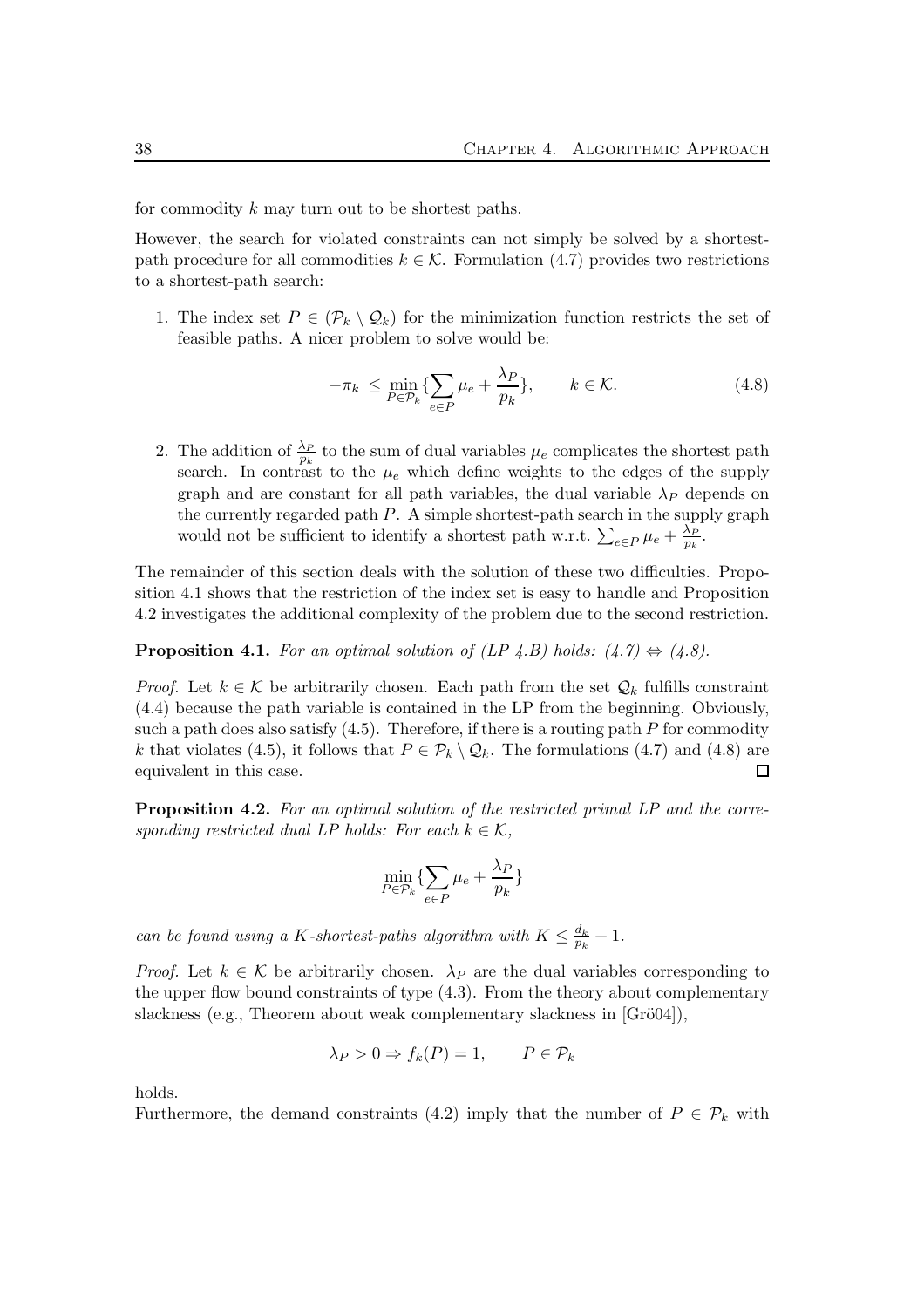$f_k(P) = 1$  is at most  $\frac{d_k}{p_k}$  and therefore, the number of path variables P for which the dual variables  $\lambda_P$  are greater than 0 is also bounded by  $\frac{d_k}{p_k}$ . More precisely:

$$
|P \in \mathcal{P}_k : \lambda_P > 0| \le \frac{d_k}{p_k} \tag{4.9}
$$

Interpret  $\mu_e$  as edge costs in the supply graph. Let  $P^{(1)} \in \mathcal{P}_k$  be a shortest path in the supply graph w.r.t. these costs. We distinct the following two cases:

• case 1  $(\lambda_{P^{(1)}} = 0)$ : In this case, it is clear that

$$
\sum_{e \in P^{(1)}} \mu_e = \min_{P \in \mathcal{P}_k} \{ \sum_{e \in P} \mu_e + \frac{\lambda_P}{p_k} \}
$$

and we are done.

• case 2  $({\lambda}_{P(1)} > 0)$ : Similar to the notation of case 1,  $P^{(i)}$  denotes an  $i^{th}$  shortest path w.r.t. the dual edge weights  $\mu_e$  for commodity  $k$ . The set of the  $\frac{d_k}{p_k}+1$  shortest paths for k contains at least one path  $P^{(j)}$  with  $\lambda_{P(j)} = 0$ , because of (4.9). This implies:

$$
\min_{P^{(i)}, i \in \{1, \dots, \frac{d_k}{p_k} + 1\}} \{ \sum_{e \in P^{(i)}} \mu_e + \frac{\lambda_{P^{(i)}}}{p_k} \} = \min_{P \in \mathcal{P}_k} \{ \sum_{e \in P} \mu_e + \frac{\lambda_P}{p_k} \}.
$$
\n(4.10)

If  $(4.10)$  is satisfied, the proposition will be proven. To verify  $(4.10)$ , suppose that there is a path  $P^* \in \mathcal{P}_k$ , such that:

$$
\sum_{e \in P^*} \mu_e + \frac{\lambda_{P^*}}{p_k} < \min_{P^{(i)}, i \in \{1, \dots, \frac{d_k}{p_k} + 1\}} \{ \sum_{e \in P^{(i)}} \mu_e + \frac{\lambda_{P^{(i)}}}{p_k} \}. \tag{4.11}
$$

Since  $P^*$  is not contained in the set of  $\frac{d_k}{p_k} + 1$  shortest paths,

$$
\sum_{e \in P^*} \mu_e \ge \sum_{e \in P^{(i)}} \mu_e
$$

for all  $i \in \{1, \ldots, \frac{d_k}{n_i}\}$  $\frac{a_k}{p_k}+1$ . Therefore, to fulfill (4.11),  $\lambda_{P^*}$  must be less than  $\lambda_{P^{(i)}}$  for all  $i \in \{1, ..., \frac{d_k}{n} \}$  $\frac{d_k}{p_k}+1$ . However,  $\lambda_{P^*}\geq 0$  and there is at least one  $i\in\{1, ..., \frac{d_k}{p_k}\}$ .  $\frac{a_k}{p_k} + 1\},\,$ such that  $\lambda_{P(i)}^{P_{k}} = 0$ . Therefore, assumption (4.11) is wrong.

The shortest path P w.r.t.  $\sum_{e \in P} \mu_e + \frac{\lambda_P}{p_k}$  $\frac{\lambda_P}{p_k}$  for all  $P \in \mathcal{P}_k$  can be found using a Kshortest-paths algorithm with  $K \leq \frac{d_k}{n_k}$  $\frac{a_k}{p_k}+1.$  $\Box$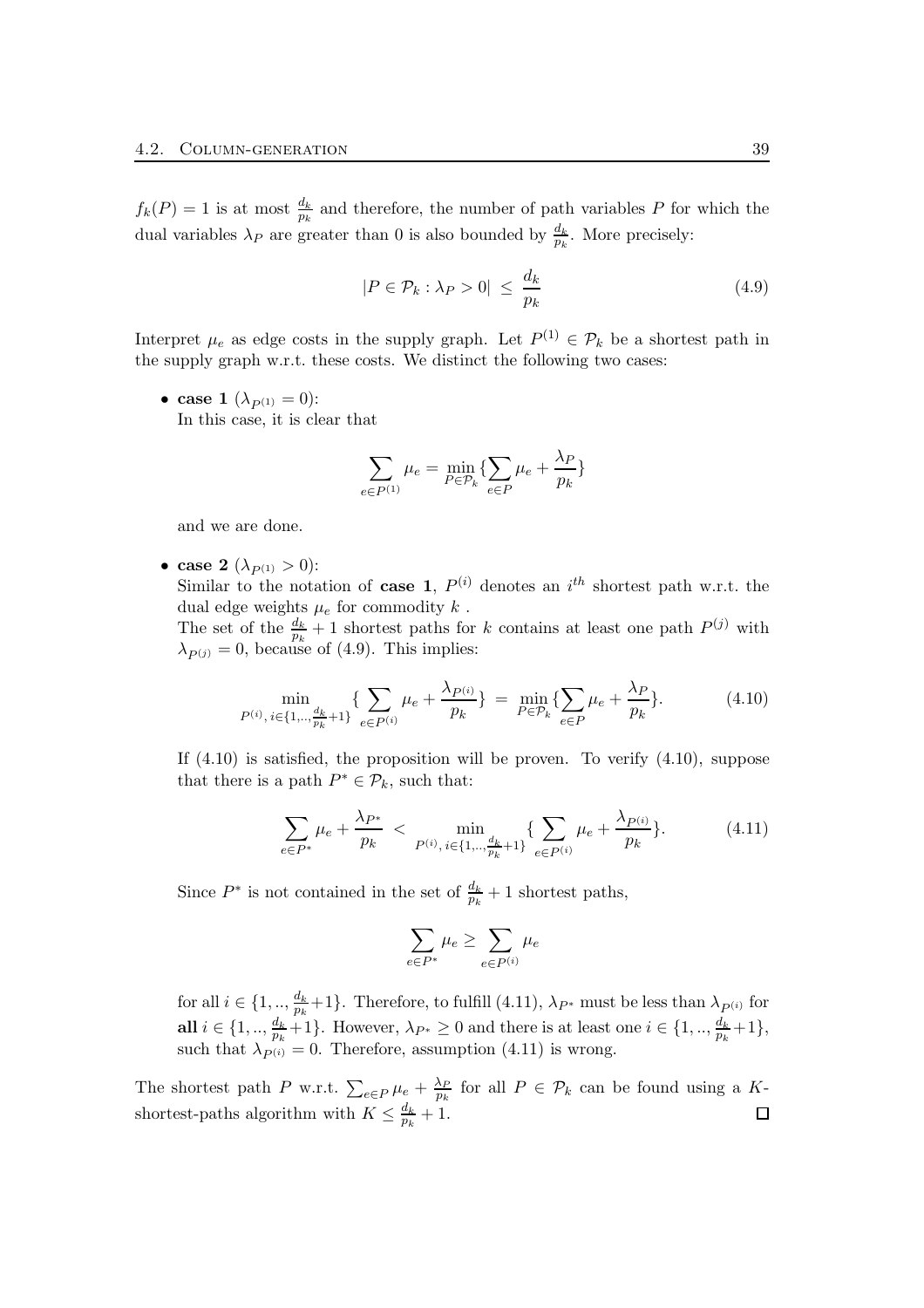| Algorithm 1 Pricing algorithm for MinNoC |  |  |  |  |  |
|------------------------------------------|--|--|--|--|--|
|------------------------------------------|--|--|--|--|--|

|     | $1:$ repeat                                                                     |
|-----|---------------------------------------------------------------------------------|
| 2:  | compute optimal primal and dual solution of the restricted LP relaxation (e.g., |
|     | use Simplex algorithm)                                                          |
| 3:  | set edge weights in supply graph to $\mu_e$                                     |
| 4:  | for all $k \in \mathcal{K}$ do                                                  |
| 5:  | if $-\pi_k > 0$ then                                                            |
| 6:  | <b>for</b> $i = 1$ <b>to</b> $\frac{d_k}{p_k} + 1$ <b>do</b>                    |
| 7:  | $P^i = i$ th-shortest path for k                                                |
| 8:  | if $-\pi_k > \sum_{e \in Pi} \mu_e + \frac{\lambda_{P^*}}{n_e}$ then            |
| 9:  | add $Pi$ to the set of primal variables                                         |
| 10: | end if                                                                          |
| 11: | end for                                                                         |
| 12: | end if                                                                          |
| 13: | end for                                                                         |
|     | 14: <b>until</b> no primal variables added to variable set                      |

The main result of this section is Algorithm 1 on page 40 which solves the pricing problem for the linear relaxations of MinNoC problem formulations without survivability constraints. If the restricted master program (RMP) has an optimal solution, it is possible to identify all path variables that are currently missing in the restricted problem version and could improve the optimal solution.

Lines 9 and 10 of Algorithm 1 differ slightly from the proposed procedure of Proposition 4.2. For simplification purposes, all of the found  $\frac{d_k}{p_k} + 1$  paths are tested for compliance with restriction (4.8) and added to the primal variable set otherwise. For the correctness of the algorithm it makes no difference, since increasing the primal variable set might only improve the primal solution.

**Remark 4.2.** The pricing problem for many multi commodity flow problems, especially for demand routing in networks, can often be solved by a shortest path procedure, instead of a K-shortest-paths algorithm (see [Wes00], for instance). By omitting  $(4.3)$  from the primal linear program relaxation (LP  $\angle A$ ), the pricing problem for the **MinNoC** setting would be simplified to a shortest path problem. However, the flow variables  $f_k(P)$  would not be bounded by 1, but by  $\frac{d_k}{p_k}$ . In this case, the simplification of the pricing problem will be accomplished by a more difficult branch-and-bound procedure.

The following example illustrates the path generation process for a small routing reconfiguration, due to capacity reduction in the network.

**Example 4.1.** Let  $\widetilde{\mathcal{P}_k} \subseteq \mathcal{P}_k$  be the set of already generated paths from the set of all feasible paths for a commodity  $k \in \mathcal{K}$ . In the remainder of this example, a path is denoted by the concatenation of its nodes. Figure 4.2 displays a small network. Link  $e_4$  should be removed from the network. The demand and routing information can be seen in Table 4.1.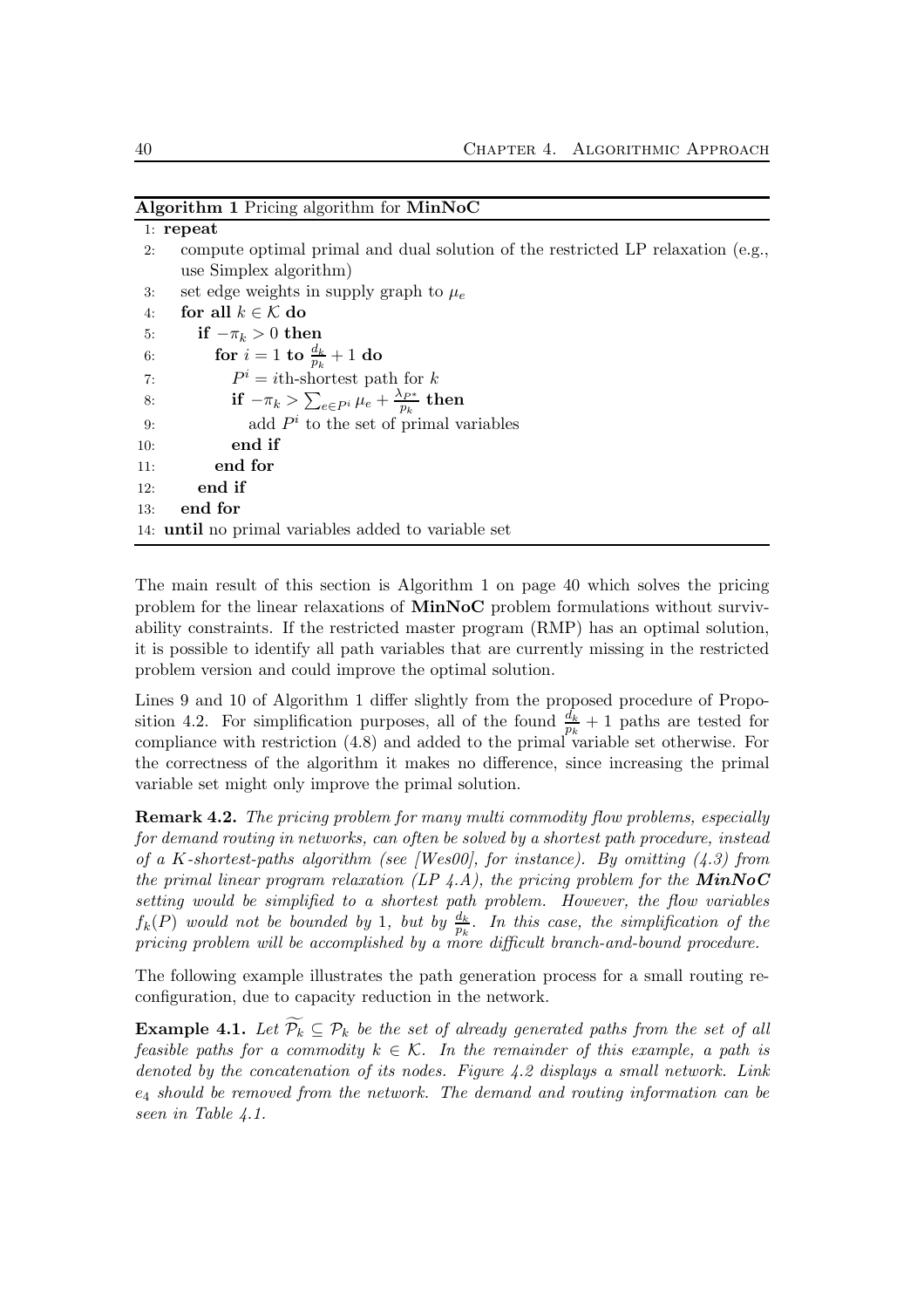

Figure 4.2: Example network for a link cutback scenario. Connection  $e_4$  will be removed.

|  |  | $\mathcal{K}$ $s_k$ $t_k$ $d_k$ $p_k$ | $\mathcal{Q}_k$                          | $\mathcal{\widetilde{P}}_k\setminus\mathcal{Q}_k$ |
|--|--|---------------------------------------|------------------------------------------|---------------------------------------------------|
|  |  |                                       | $k_1$ s t 1 1 $\{(sat)\}\$ $\{(sbt)\}$   |                                                   |
|  |  |                                       | $k_2$ s t 1 1 $\{(sbt)\}\$ $\{(sabt)\}\$ |                                                   |

Table 4.1: Demand and routing information table for Example 4.1 .

The primal linear program relaxation applied to this setting reads as:  $(LP \, 4.C)$ 

> $\max f_{k_1}(sat) + f_{k_2}(sbt)$  $f_{k_1}(sbt) + f_{k_2}(sbt) \leq 1$  $f_{k_1}(sat) + f_{k_2}(sabb) \leq 1$  (4.12)  $f_{k_2}(sabb) \le 1$  (4.13)  $f_{k_1}(sat) \leq 0$  $f_{k_1}(sbt) + f_{k_2}(sabt) + f_{k_2}(sbt) \leq 2$  (4.14)

$$
f_{k_1}(sat) + f_{k_1}(sbt) = 1
$$
  

$$
f_{k_2}(sabt) + f_{k_2}(sbt) = 1
$$
  

$$
0 \le f_{k_1}(sat), f_{k_1}(sbt), f_{k_2}(sabt), f_{k_2}(sbt) \le 1
$$
 (4.15)

An optimal solution for this linear program is  $f_{k_1}(sbt) = f_{k_2}(sabt) = 1$  and  $f_{k_1}(sat) =$  $f_{k_2}(sbt) = 0$  with an objective value  $z = 0$ . To decide whether this solution is optimal for the master program, we have to look at the dual linear program: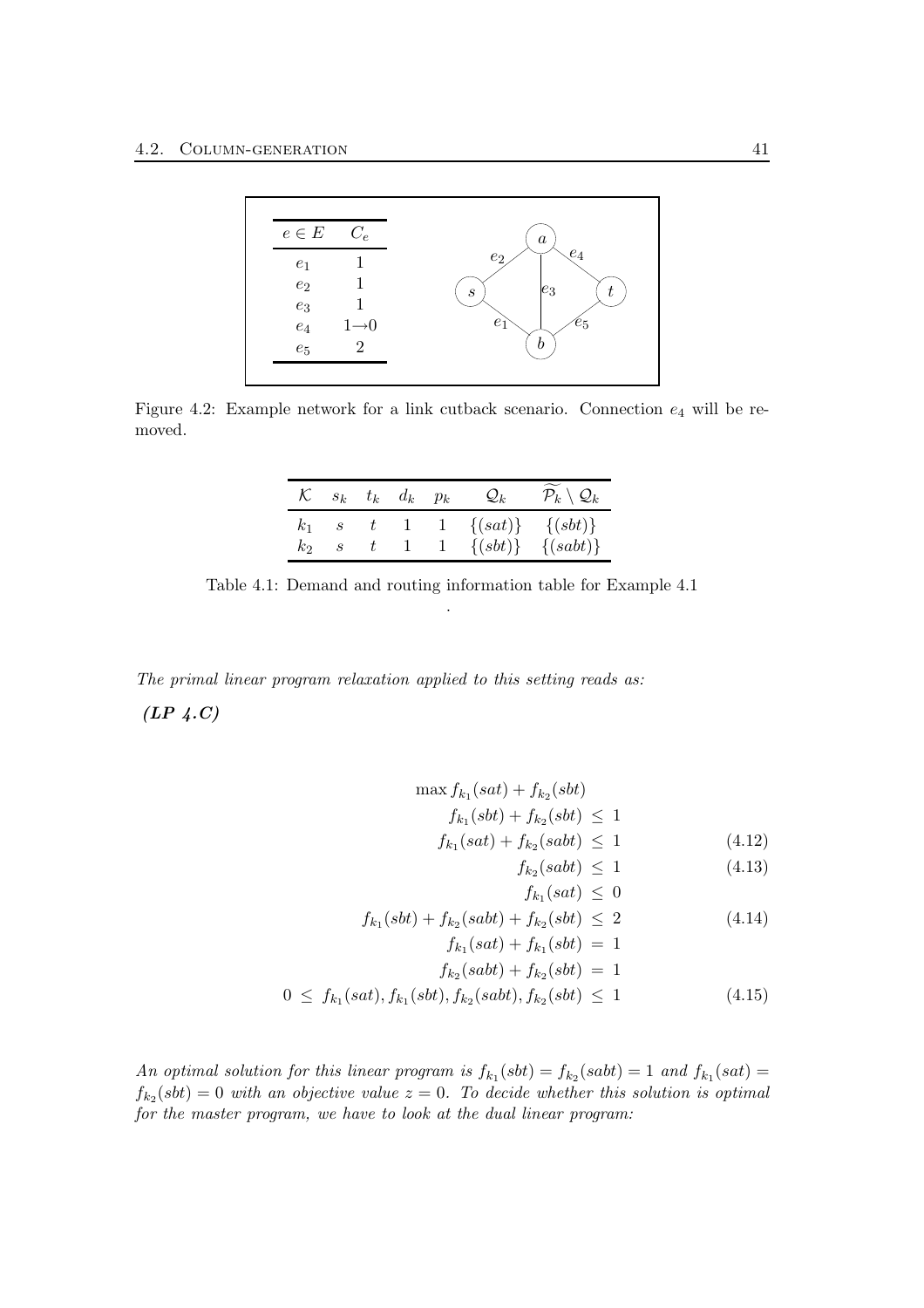$(LP \, 4.D)$ 

$$
\min \mu_{e_1} + \mu_{e_2} + \mu_{e_3} + 2\mu_{e_5} + \pi_{k_1} + \pi_{k_2} + \lambda_{sat_1} + \lambda_{sbt_1} + \lambda_{sabt_2} + \lambda_{sbt_2}
$$

$$
\mu_{e_2} + \mu_{e_4} + \pi_{k_1} + \lambda_{sat_1} \ge 1
$$

$$
\mu_{e_1} + \mu_{e_5} + \pi_{k_2} + \lambda_{sbt_1} \ge 1
$$

$$
\mu_{e_1} + \mu_{e_5} + \pi_{k_1} + \lambda_{sbt_1} \ge 0
$$

$$
\mu_{e_2} + \mu_{e_3} + \mu_{e_5} + \pi_{k_2} + \lambda_{sabt_2} \ge 0
$$

$$
\mu_{e_1}, \mu_{e_2}, \mu_{e_3}, \mu_{e_4}, \mu_{e_5} \ge 0
$$

$$
\lambda_{sat_1}, \lambda_{sbt_1}, \lambda_{sabt_2}, \lambda_{sbt_2} \ge 0
$$

An optimal solution to this LP is:

 $\mu_{e_1} = 1, \mu_{e_4} = 2, \pi_{k_1} = -1$  and all other variables are set to zero with an objective value  $z = 0$ . Since  $\pi_{k_2} = 0$ , constraint (4.8) holds and no further paths have to be generated for commodity  $k_2$ . The path (sabt) is the shortest path w.r.t.  $\mu_e$  as edge costs for demand  $k_1$ . Applying criterion (4.8) for commodity  $k_1$  gives:

$$
-\pi_{k_1} = 1 \nleq 0 = \mu_{e_2} + \mu_{e_3} + \mu_{e_5},
$$

which shows, that the path is missing in the path set for commodity  $k_1$ . After adding  $f_{k_1}(sabt)$  to the left hand sides of constraints  $(4.12)$ ,  $(4.13)$ , and  $(4.14)$  and include it into the bounds section (4.15) of (LP 4.C), there is a new optimal solution:  $f_{k_2}(sbt) =$  $f_{k_1}(sabt) = 1$  and all other variables are set to zero with an objective value  $z = 1$ . The corresponding dual linear program can be obtained by adding the variable  $\lambda_{sabb_1}$ , which has to be non-negative, to the objective function of  $(LP 4.D)$  and inserting the following constraint:

$$
\mu_{e_2} + \mu_{e_3} + \mu_{e_5} + \pi_{k_1} + \lambda_{sabt_1} \geq 0.
$$

Then, an optimal solution for this linear program is:  $\mu_{e_1} = \mu_{e_4} = 1$ , and all other variables are set to zero with an objective value of  $z = 1$ . Now, both  $\pi_{k_1} = 0$  and  $\pi_{k_2} = 0$  and therefore, no further paths are missing for an optimal solution of the master program and the primal solution  $f_{k_2}(sbt) = f_{k_1}(sabt) = 1$  is optimal.

#### Feasibility problem

The pricing algorithm of the former section can only be applied if RMP, i.e., the LP relaxation (LP 4.A) with a restricted set of initial path flow variables, has an optimal solution. In this case the pricing algorithm will step by step improve the solution by adding missing primal variables. If however, there is no optimal solution for the RMP, i.e., the RMP is infeasible (it cannot be unbounded since the objective is to keep as many initial path variables as possible and the initial routing contains only a finite set of routing variables), there is no dual solution for the problem and Algorithm 1 cannot be applied. Only from the fact that there is no primal solution for the RMP, it is not trivial to determinable, whether this is caused by missing primal variables or by an infeasible master program.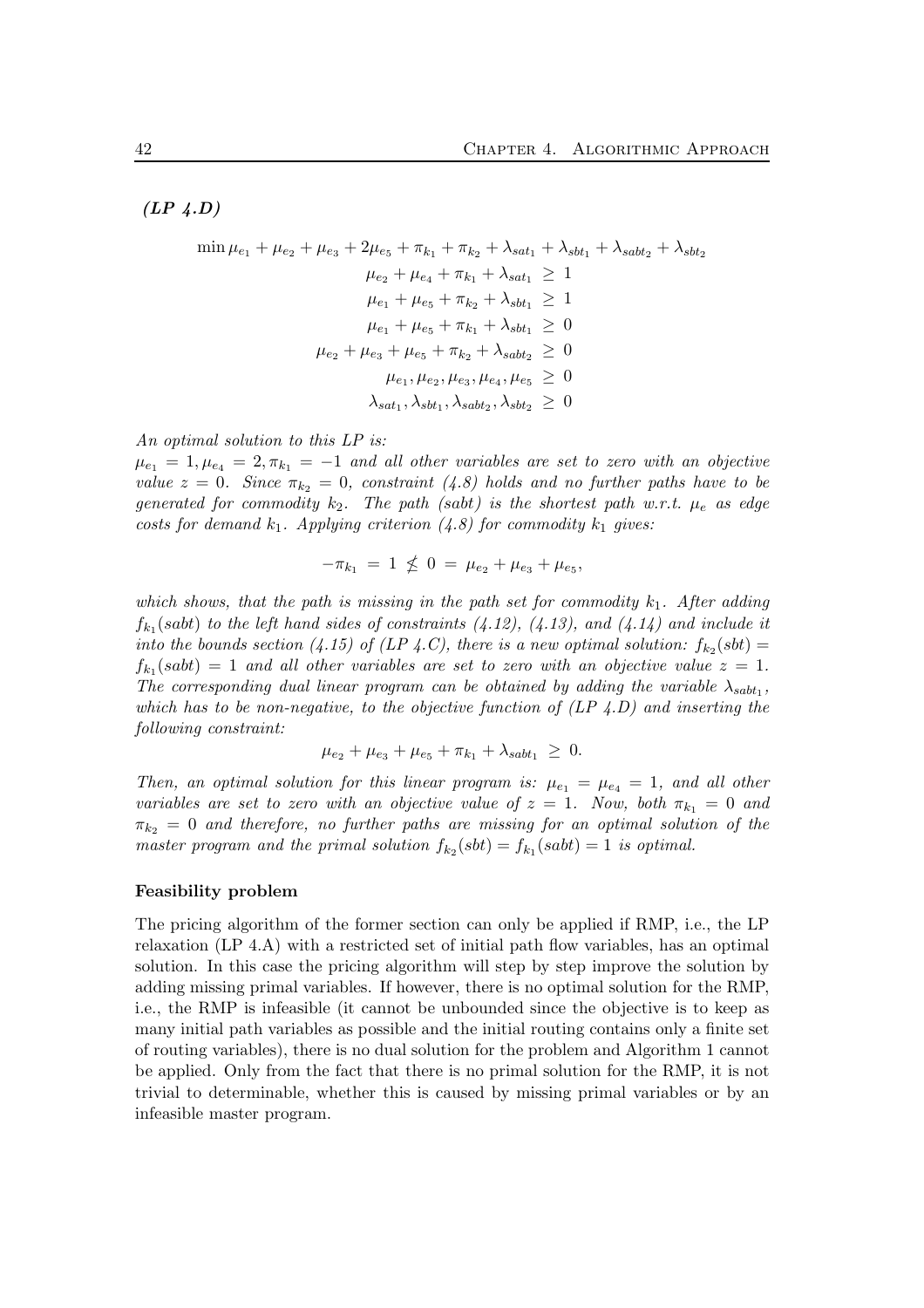To test the master program for feasibility, we use a reformulation of (LP 4.A). If there exist enough routing paths to fulfill all demand constraints (4.2), the master program (MP) will only be infeasible if the edge capacities on at least one edge in the supply graph are not sufficiently dimensioned to allow for a feasible routing of all commodities. This missing routing capacity can also be interpreted as additional amount of capacity which has to be installed in the network to allow for a feasible routing. The following problem reformulation tries to minimize this additional capacity and provides, after a reasonable initialization, always optimal solutions to an RMP. Therefore, it is possible to apply the column-generation approach to this reformulation. The solution of this process consists either of a feasible initial variable set for (LP 4.A) or a certificate that there is no feasible routing for all demands because of missing capacities.

To assure feasibility of the reformulated RMP, it is necessary to find feasible routing paths for each commodity  $k \in \mathcal{K}$ , i.e., paths that fulfill the demand constraint (4.2). This can easily be done using standard shortest path algorithms. Whether the set of initial paths violates the capacity constraints (4.1) is neglected at this stage of the algorithm.

Afterwards, the following linear program must be solved: (LP 4.E) [Feasibility LP]

$$
\max -\gamma
$$
  
\n
$$
\sum_{k \in \mathcal{K}} \sum_{P \in \mathcal{P}_k : e \in P} p_k \cdot f_k(P) - \gamma \leq C_e, \qquad e \in E,
$$
  
\n
$$
\sum_{P \in \mathcal{P}_k} p_k \cdot f_k(P) = d_k, \qquad k \in \mathcal{K},
$$
  
\n
$$
f_k(P) \leq 1, \qquad k \in \mathcal{K}, P \in \mathcal{P}_k,
$$
  
\n
$$
f_k(P) \geq 0, \qquad k \in \mathcal{K}, P \in \mathcal{P}_k,
$$
  
\n
$$
\gamma \geq 0.
$$
\n(4.16)

The variable  $\gamma$  represents the amount of additional capacity that has to be installed on at least one link to allow a feasible routing for all demands (see (4.16)). The objective function states that this amount should be minimized (the maximization formulation is chosen because of the strong similarity to (LP 4.A)). The algorithm uses the following property:

**Remark 4.3.** A feasible solution of (LP 4.E) with  $\gamma = 0$  is also a feasible solution for (LP 4.A) and vice versa.

Remark 4.4. To ensure the resolvability of the feasibility LP, there has to be a feasible routing for all demands, i.e., path variables for each commodity that meet the demand restriction and satisfy a potential length restriction  $l_k$ . Provided that the length restrictions are not too restrictive, this is always possible if no supply edges are removed from the network. Even in the case of a connection clearing scenario, the corresponding links will not be removed. Instead, their routing capacity is fixed to zero. The advantage is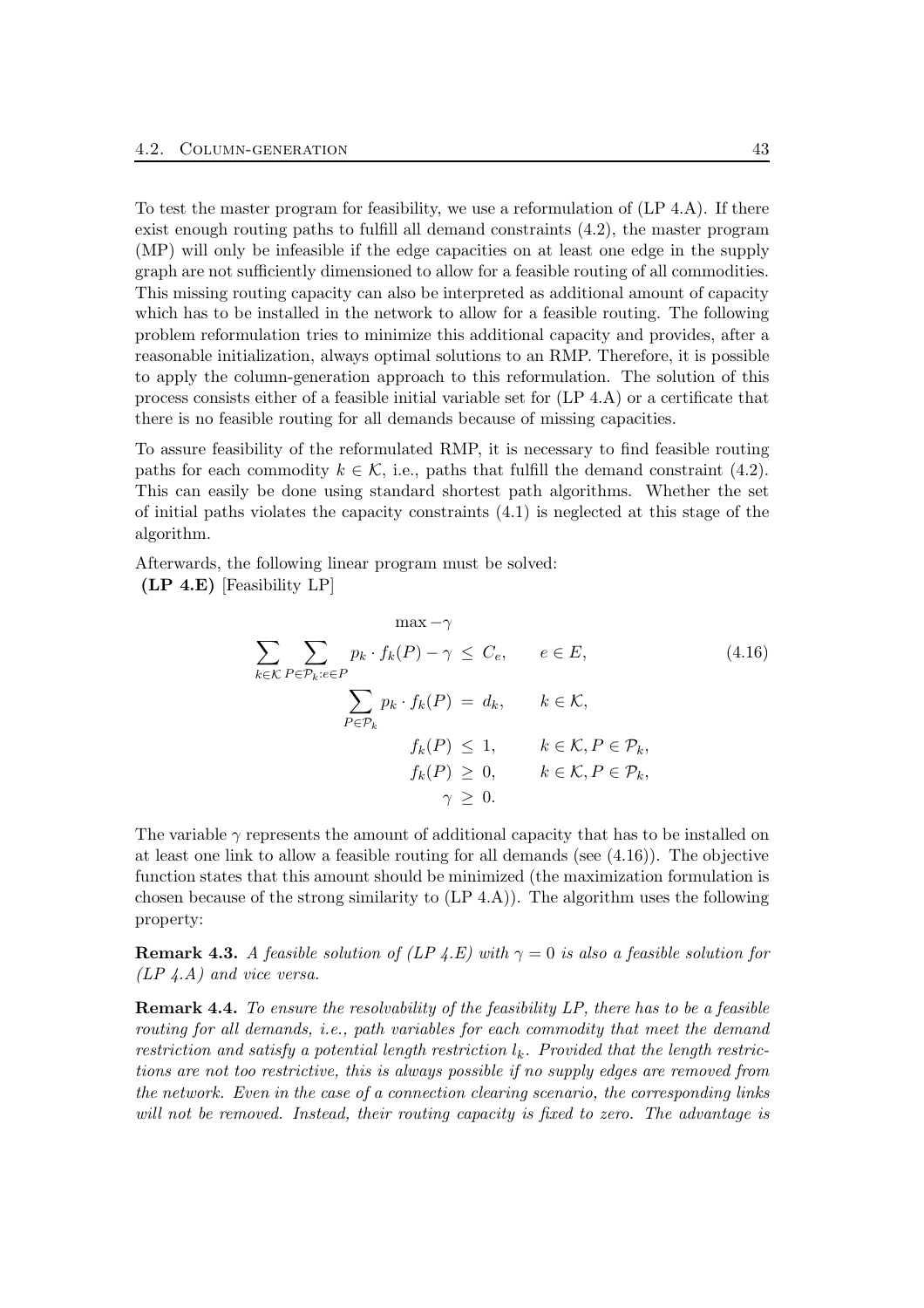that these links can be used for routing in the feasibility LP. If the objective value of an optimal solution of the feasibility LP is zero, these links are not used for routing purposes anyway. Otherwise, these connections cannot be cleared.

#### The pricing problem for the Feasibility LP

Again, the decision whether the restricted set of initial primal variables is sufficient for solving the LP to optimality will be made by identifying violated dual constraints. The formulation of the dual linear program uses the same dual variables  $\mu_e$ ,  $\pi_k$ , and  $\lambda_P$  as before:

 $(LP 4.F)$  [Dual LP of  $(LP 4.E)$ ]

$$
\min \sum_{e \in E} C_e \mu_e + \sum_{k \in \mathcal{K}} d_k \pi_k + \sum_{k \in \mathcal{K}} \sum_{P \in \mathcal{P}_k} \lambda_P
$$
\n
$$
\sum_{e \in P} p_k \mu_e + p_k \pi_k + \lambda_P \ge 0, \qquad k \in \mathcal{K}, P \in \mathcal{P}_k,
$$
\n(4.17)

$$
\sum_{e \in E} \mu_e = 1,\tag{4.18}
$$

$$
\mu_e \geq 0, \qquad e \in E,
$$
  
\n
$$
\lambda_P \geq 0, \qquad k \in \mathcal{K}, P \in \mathcal{P}_k,
$$
  
\n
$$
\pi_k \in \mathbb{R}, \qquad k \in \mathcal{K}.
$$

Constraint (4.18) will not be violated, since it does not depend on path flow variables. Constraints of type (4.17) are the only ones that could be violated. Thus, the pricing problem is similar to the one of the MinNoC LP relaxation. Criterion (4.8) and Proposition 4.2 can be adapted. The pricing problem of the feasibility problem can be solved with the same pricing algorithm as before. The result of the application of Algorithm 1 to the feasibility LP is either a certificate that the master program is infeasible because of missing routing capacities or a feasible initial variable set for the original problem formulation.

#### Column-generation for BoundNoC

The BoundNoC model is used as a reconfiguration model to improve a feasible initial routing. Therefore, in the course of the column-generation part of the algorithm, no distinction has to be made between a feasibility subproblem and an optimization subproblem. The task of identifying missing primal path variables for **BoundNoC** is essentially the same as for the **MinNoC** problem. Since the two basic models are similar, the pricing problems hardly differ at all.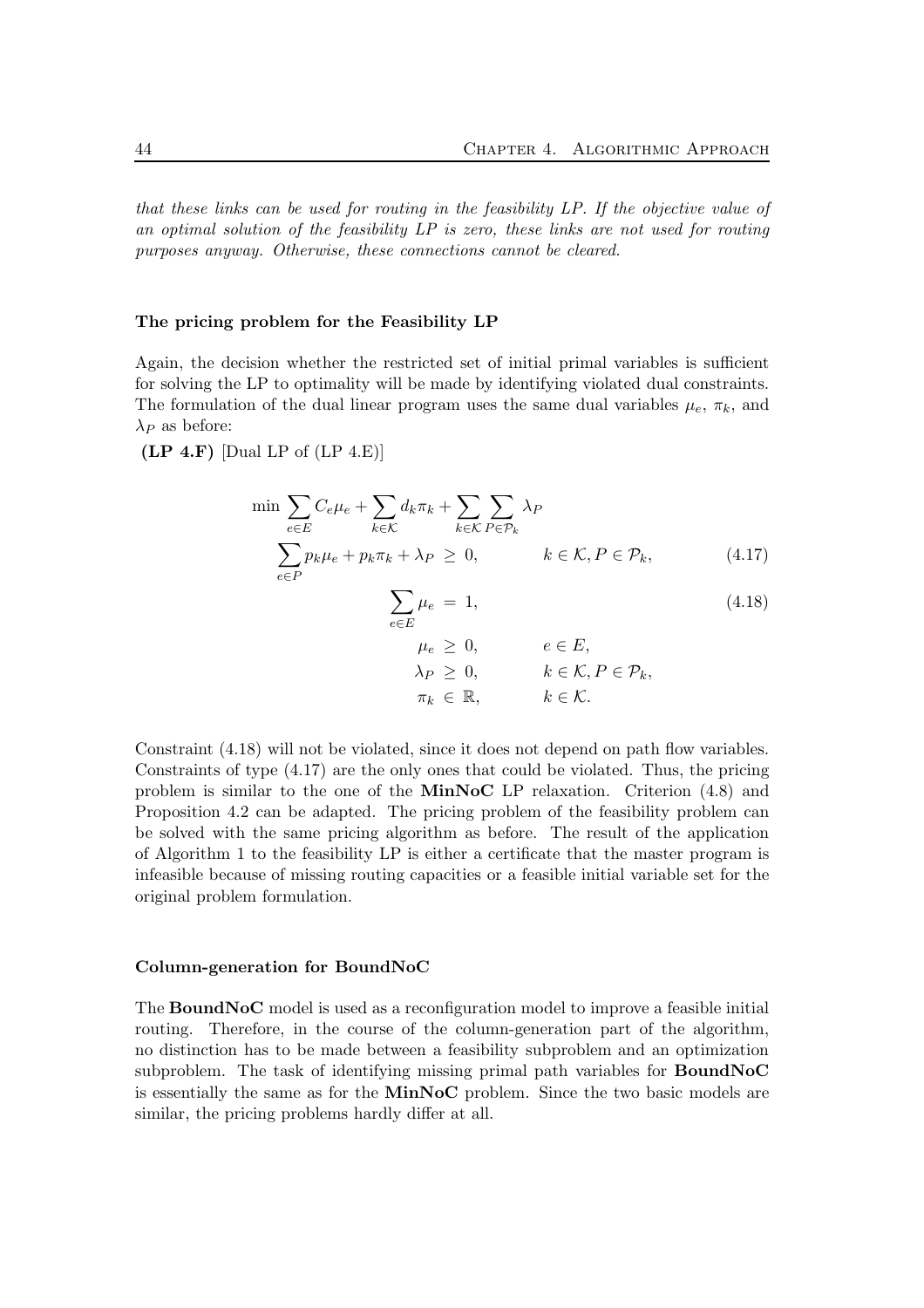(LP 4.G) [LP relaxation for BoundNoC without survivability]

$$
\min \sum_{e \in E} w_e \cdot \alpha_e
$$
  

$$
\sum_{k \in K} \sum_{P \in \mathcal{P}_k: e \in P} p_k \cdot f_k(P) - C_e \cdot \alpha_e \le 0, \qquad e \in E,
$$
 (4.19)

$$
\sum_{P \in \mathcal{P}_k} p_k \cdot f_k(P) = d_k, \qquad k \in \mathcal{K}, \qquad (4.20)
$$

$$
\sum_{k \in \mathcal{K}} \sum_{P \in \mathcal{Q}_k} f_k(P) \geq B,\tag{4.21}
$$

$$
\alpha_e \le 1, \qquad \qquad e \in E, \qquad (4.22)
$$

$$
f_k(P) \le 1, \qquad k \in \mathcal{K}, P \in \mathcal{P}_k, \tag{4.23}
$$

$$
\alpha_e \ge 0, \qquad e \in E,
$$

$$
f_k(P) \geq 0, \qquad k \in \mathcal{K}, P \in \mathcal{P}_k.
$$

The following variables are used for dualization: As before, there are  $\mu_e$  variables for the capacity constraints (4.19),  $\pi_k$  for the demand constraints (4.20), and  $\lambda_P$  for the flow bound constraints (4.23). Additionally, we introduce  $\vartheta$  for the single constraint  $(4.21)$  and  $\nu_e$  for Constraints  $(4.22)$ :

 $(LP 4.H)$  [Dual LP of  $(LP 4.G)$ ]

$$
\max \sum_{k \in \mathcal{K}} d_k \pi_k + B \vartheta - \sum_{k \in \mathcal{K}} \sum_{P \in \mathcal{P}_k} \lambda_P - \sum_{e \in E} \nu_e
$$
\n
$$
p_k \pi_k + \vartheta \le \sum_{e \in P} p_k \mu_e + \lambda_P, \qquad k \in \mathcal{K}, P \in \mathcal{Q}_k, \qquad (4.24)
$$

$$
p_k \pi_k \leq \sum_{e \in P} p_k \mu_e + \lambda_P, \qquad k \in \mathcal{K}, P \in (\mathcal{P}_k \setminus \mathcal{Q}_k), \tag{4.25}
$$

$$
C_{e}\mu_{e} - \nu_{e} \leq w_{e}, \qquad e \in E,
$$
  
\n
$$
\mu_{e} \geq 0, \qquad e \in E,
$$
  
\n
$$
\vartheta \geq 0, \qquad k \in \mathcal{K}, P \in \mathcal{P}_{k},
$$
  
\n
$$
\pi_{k} \in \mathbb{R}, \qquad k \in \mathcal{K}.
$$

When searching for violated constraints in an optimal solution of  $(LP 4.H)$ , it suffices to focus on constraints of type (4.25). These read exactly as (4.6) except for the algebraic sign of  $\pi_k$ . Again, since a path of the initial routing has to fulfill (4.24), it cannot violate  $(4.25)$ . Thus, the pricing problem for **BoundNoC** can be solved by the application of a K-shortest-paths algorithm with K bounded by  $\frac{d_k}{p_k} + 1$  as well.

#### K-shortest-paths algorithm for the pricing problem

In the former sections, we proved that the pricing problem for both of the models MinNoC and BoundNoC can be solved with a K-shortest-paths algorithm with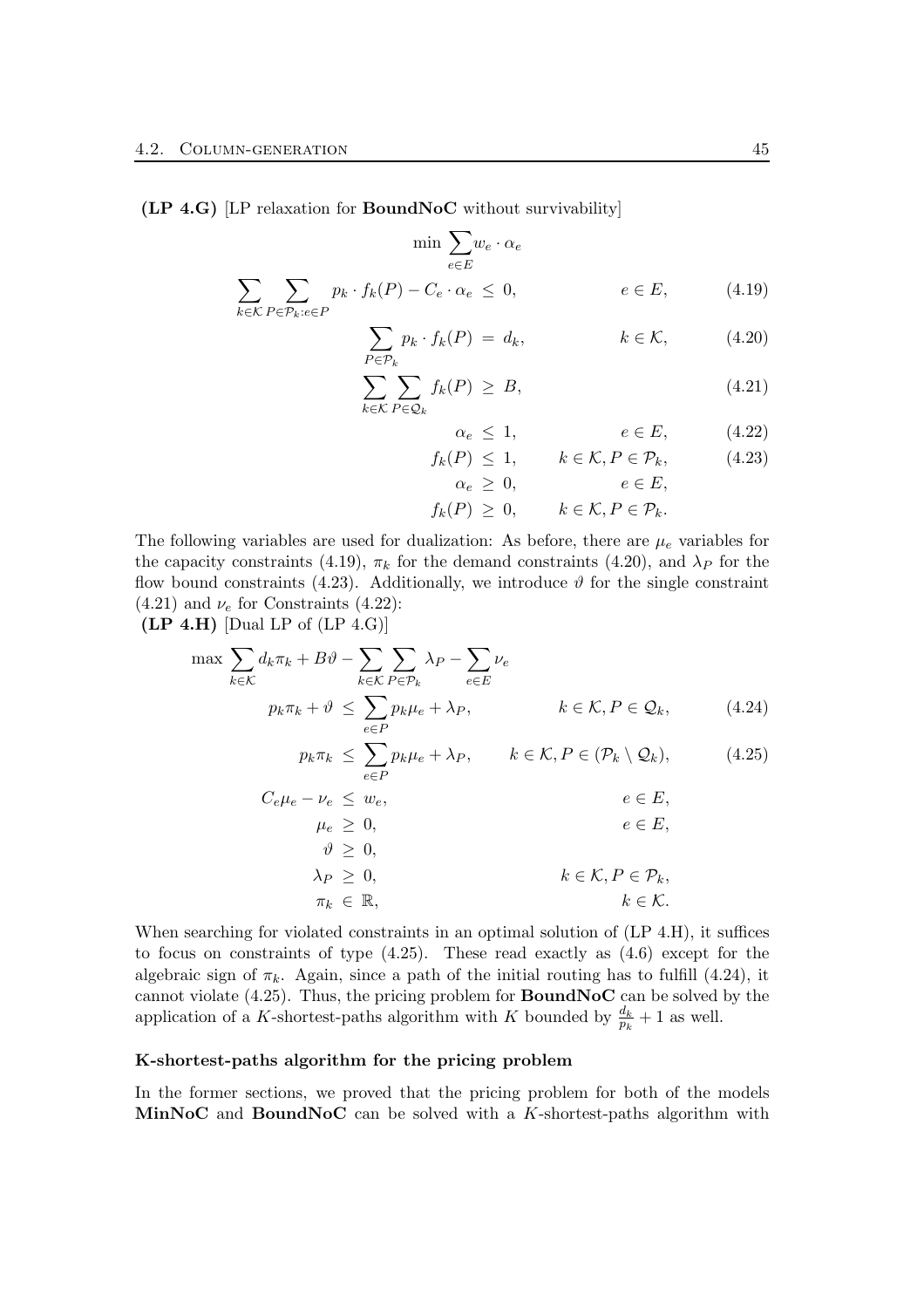$K \leq \frac{d_k}{n_k}$  $\frac{a_k}{p_k}+1$ . In this section, we show that this bound for K is tight, i.e., there are problem instances that require the usage of a  $K$ -shortest-paths procedure with  $K=\frac{d_k}{n_k}$  $\frac{a_k}{p_k}+1$ . Therefore, this bound is not theoretically important, but must be respected in the solution process if optimality should be guaranteed. The following example sketches a reconfiguration problem which would not be solved to optimality if  $K$  was chosen too small.

**Example 4.2.** This example is an application of the  $MinNoC$  model. The given routing has to be reconfigured because of capacity reduction on some links. The network layout can be seen at Figure 4.3. Demand and routing information can be found at Table 4.2.

[Notation: As before,  $\widetilde{\mathcal{P}_k}$  denotes the set of already generated paths for commodity  $k \in \mathcal{K}$ , and a path is denoted by the concatenation of its network nodes.

When solving the dual LP  $(LP \, 4.B)$  to identify missing primal paths, the following solution is optimal:  $\mu_{e_3} = 1$ ,  $\mu_{e_4} = 0.5$ ,  $\mu_{e_6} = 0.5$ ,  $\pi_{k_1} = -0.5$ ,  $\lambda_{ade_1} = 0.5$ . Since  $\pi_{k_1}$ is less than 0, it is necessary to search for violated constraints for  $k_1$ . A shortest path algorithm may find the path (ade) with costs of:  $\mu_{e_8} + \mu_{e_5} = 0$ . This path has already been generated before, and does not violate  $(4.8)$ :

$$
-\pi_{k_1} = 0.5 \leq 0.5 = \mu_{e_8} + \mu_{e_5} + \lambda_{ade_1}.
$$

In a previous iteration, this path has been generated as a shortest path violating criterion (4.8). However, the path (abe) has also costs of  $\mu_{e_1} + \mu_{e_9} = 0$  and violates (4.8). If several shortest paths are of the same length, a deterministic shortest path procedure will always find only the same path again and again.

Hence, it is necessary to use a K-shortest-paths procedure with  $K = \frac{d_k}{dt}$  $\frac{a_k}{p_k} + 1 = 2$  to identify all missing primal paths.



Figure 4.3: Network and edge capacity information for the capacity reduction scenario of Example 4.2. The routing capacity of both supply edges  $e_3$  and  $e_4$  is decreased from 2 to 1.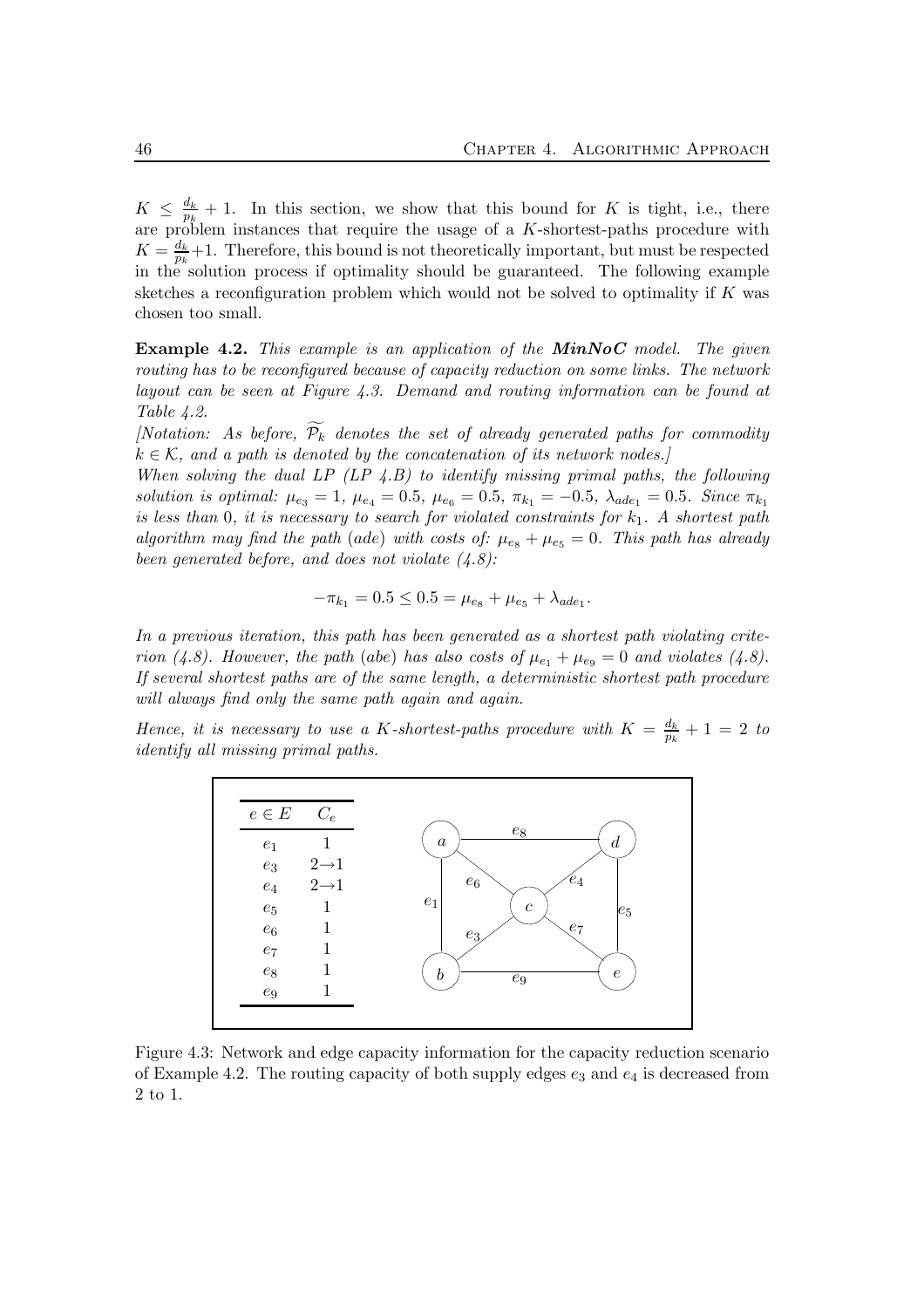| K.    |                  | $s_k$ $t_k$      |         | $d_k$ $p_k$ | $\mathcal{Q}_k$                        | $\mathcal{P}_k\setminus \mathcal{Q}_k$ |
|-------|------------------|------------------|---------|-------------|----------------------------------------|----------------------------------------|
| $k_1$ | $\boldsymbol{a}$ |                  |         |             | $e \quad 1 \quad 1 \quad \{(abcde)\}\$ | $\{(ace), (ade)\}\$                    |
| k2    | b                | $\epsilon$       | $\perp$ |             | $\{(bce)\}\$                           | $\{(be)\}\$                            |
| $k_3$ | $\mathfrak{a}$   | $\boldsymbol{a}$ |         |             | $\{(dca)\}\$                           | $\{(da)\}\$                            |

Table 4.2: Demand and routing information table for Example 4.2 .

Remark 4.5. Reducing the pricing problem to a K-shortest-paths problem has an impact on the computational complexity of the pricing problem. The complexity of a K-shortest-paths algorithm depends polynomially only on the size of the graph and on K. Since K is bounded by  $\frac{d_k}{p_k} + 1$  for each commodity  $k \in \mathcal{K}$ , the running time for the solution of the pricing problem depends on the input parameter definition. The computational complexity of the pricing problem is therefore pseudo-polynomial. For practical applications,  $\frac{d_k}{p_k}$  will be small in most cases.

#### 4.2.3 Column-generation for survivable networks

The mathematical model for instances of both problem types (MinNoC and Bound-NoC) contains diversification constraints which allow the application of protection mechanisms like SNCP, for example. This section deals with the impact of these constraints to the column-generation approach. Considering the MinNoC LP relaxation (LP 4.A) with the additional diversification constraints (3.6), the corresponding dual linear program provides constraints that indicate which path variables have to be generated to find optimal solutions of the primal LP relaxation. With the same dual variables  $\mu_e$ ,  $\pi_k$ , and  $\lambda_P$  as before and additional dual variables  $\omega_{K_i}^s$  for the diversification constraints (3.6), the complete dual linear program reads as:

#### (LP 4.I) [Dual LP of MinNoC with survivability]

$$
\min \sum_{e \in E} C_e \mu_e + \sum_{k \in \mathcal{K}} d_k \pi_k + \sum_{s \in S} \sum_{i \in \mathbb{I}} (\delta_{K_i} \sum_{k \in K_i} d_k) \omega_{K_i}^s + \sum_{k \in \mathcal{K}} \sum_{P \in \mathcal{P}_k} \lambda_P
$$

$$
\sum_{e \in P} p_k \mu_e + p_k \pi_k + \sum_{i \in \mathbb{I}: k \in K_i} \sum_{s \in P} p_k \omega_{K_i}^s + \lambda_P \ge 1, \qquad k \in \mathcal{K}, P \in \mathcal{Q}_k,
$$
\n(4.26)

$$
\sum_{e \in P} p_k \mu_e + p_k \pi_k + \sum_{i \in \mathbb{I}: k \in K_i} \sum_{s \in P} p_k \omega_{K_i}^s + \lambda_P \ge 0, \qquad k \in \mathcal{K}, P \in (\mathcal{P}_k \setminus \mathcal{Q}_k), \quad (4.27)
$$

 $\mu_e \geq 0, \qquad e \in E,$  $\omega_{K_i}^s \geq 0, \quad i \in \mathbb{I}, s \in S,$  $\lambda_P \geq 0, \qquad k \in \mathcal{K}, P \in \mathcal{P}_k,$  $\pi_k \in \mathbb{R}, \qquad k \in \mathcal{K}.$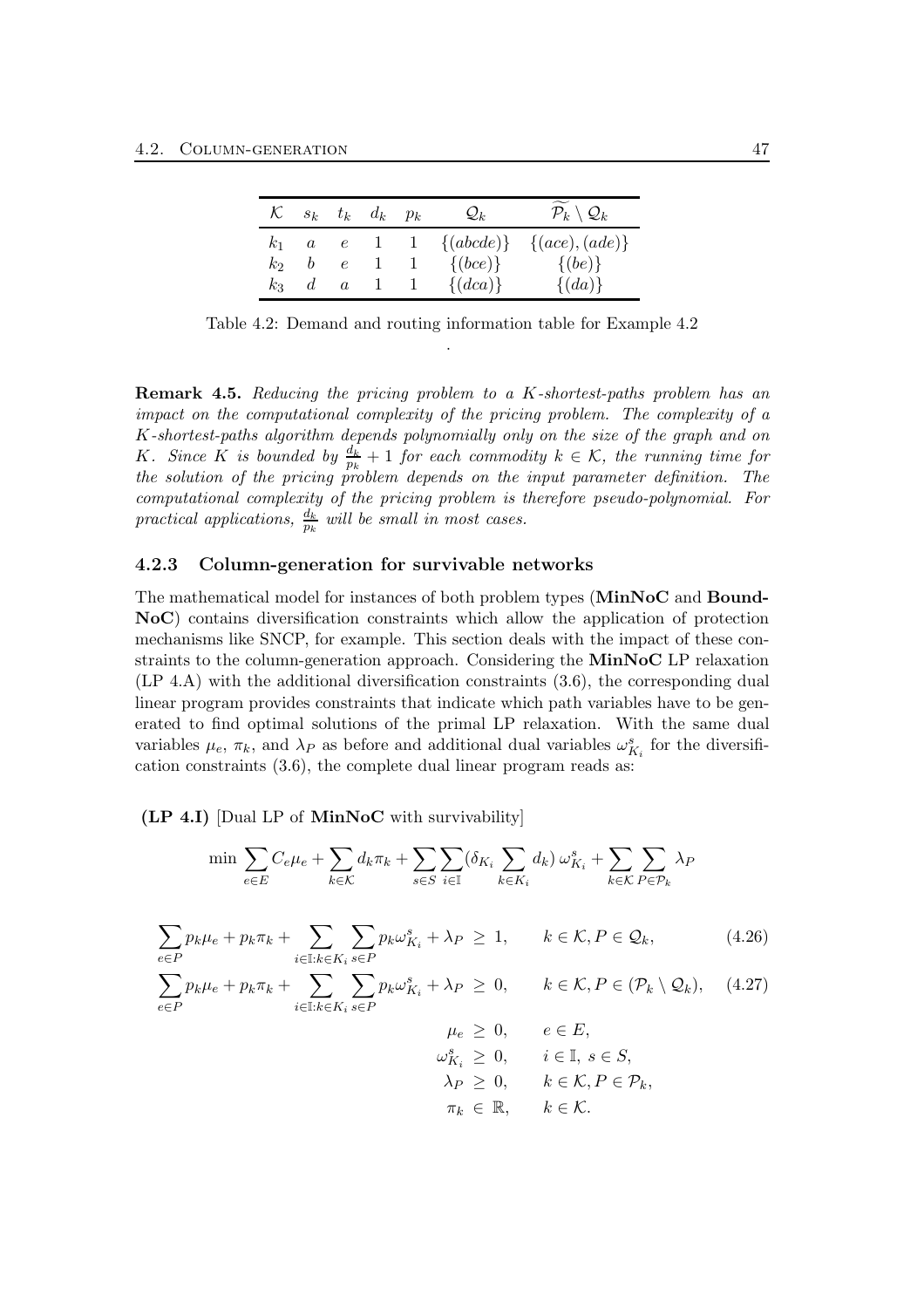For the meaning of  $s \in P$ , see Remark 3.1 on page 27. As before, the pricing problem consists of identifying violated constraints of type (4.27). Again, constraints of type (4.26) will not be violated and paths of the initial routing will not violate the Constraints (4.27). The pricing criterion can be transformed into:

$$
-\pi_k \leq \sum_{e \in P} \mu_e + \sum_{i \in \mathbb{I}: k \in K_i} \sum_{s \in P} \omega_{K_i}^s + \frac{\lambda_P}{p_k}, \qquad k \in \mathcal{K}, P \in \mathcal{P}_k.
$$
 (4.28)

To solve the pricing problem exactly with a  $K$ -shortest-path approach as before, it is necessary to find a mapping between the dual costs of operating states and edges of the supply graph. It is necessary to define edge weights  $q_e$  for all  $e \in E$  such that (4.28) can be equivalently transformed into:

$$
-\pi_k \le \sum_{e \in P} q_e + \frac{\lambda_P}{p_k}, \qquad k \in \mathcal{K}, P \in \mathcal{P}_k.
$$
 (4.29)

We call this transformation *equivalent* if the length calculation of an arbitrary path in the network leads to the same value for both formulations.

Remark 4.6. Note the implementational consequences for the solution of the pricing problems if survivability is respected, compared to the pricing problems for tasks without survivability restrictions. In the latter case, the dual edge weights in the supply graph depend only on the dual variables of the primal edge capacity constraints. Thus, they are equal for all commodities. For a problem respecting survivability, these dual weights depend additionally on the commodity group  $K_i$ . The consequences are:

- If no survivability is respected, it suffices to initialize the dual edge weights once for the application of the K-shortest-path procedure of all commodities  $k \in \mathcal{K}$ .
- The dual edge weights in the supply graph have to be initialized at least once for each commodity group  $K_i$  separately, if survivability restrictions are included. However, this is only possible if the commodities  $k \in \mathcal{K}$  are ordered w.r.t. commodity groups. Otherwise, the dual edge weights have to be initialized for each commodity k separately.

#### Single component failures

An equivalent transformation can easily be defined if all operating states are only single failures, i.e., only one single component (edge or node) might fail at once:

• If an operating state consists of a single edge  $e$ , the dual costs of this edge  $\mu_e$  and the dual costs  $\omega_{K_i}^s$  for the operating state  $s = \{e\}$  and the commodity group  $K_i$ can be added for an equivalent transformation:  $q_e = \mu_e + \omega_s$ . For any commodity  $k \in \mathcal{K}$  belonging to this commodity group and any path  $P \in \mathcal{P}_k$  containing e, the application of (4.28) or (4.29) leads to the same result.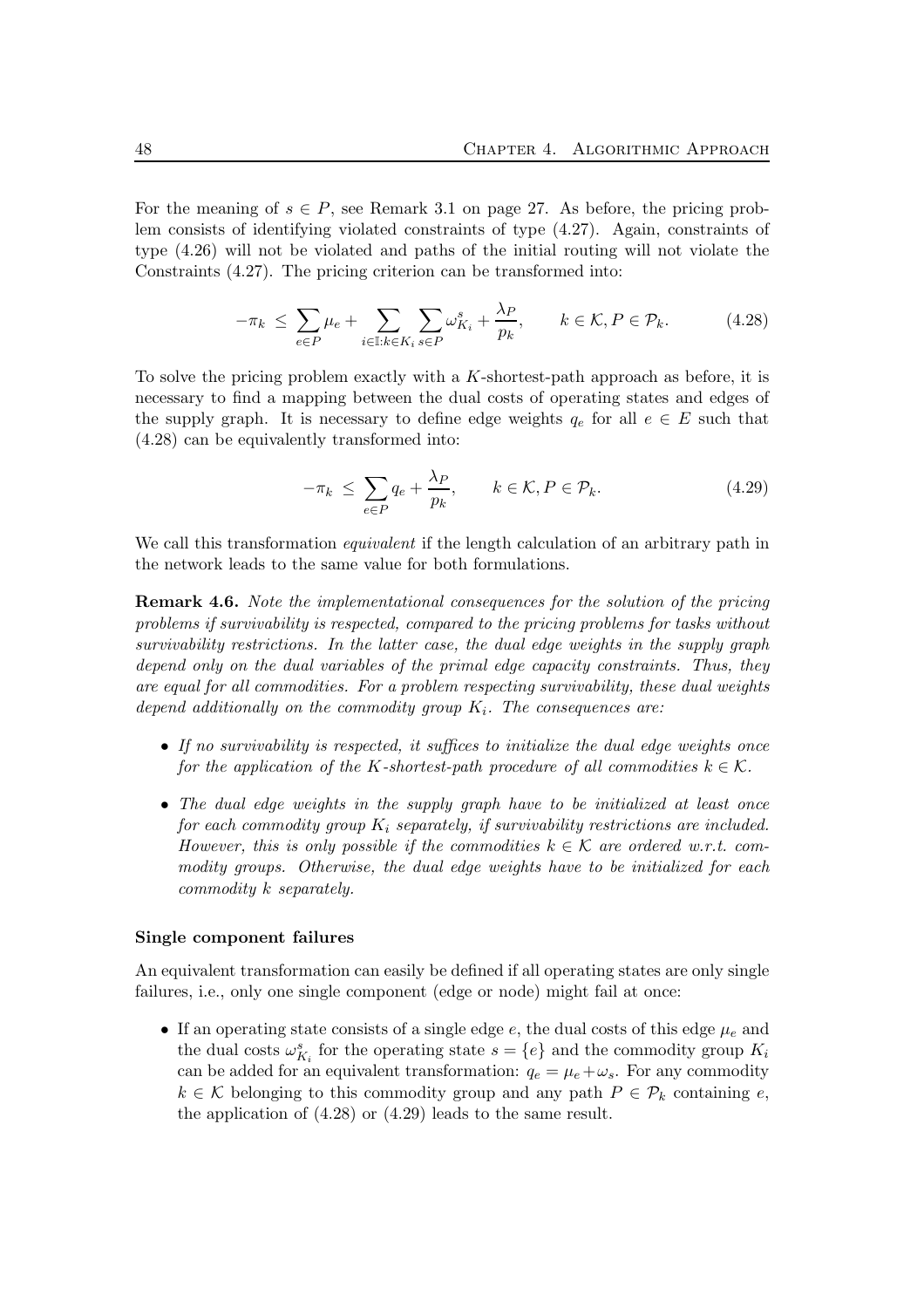• Suppose that operating state s consists of a single node. Each path containing this node as an inner node uses exactly two of the adjacent edges (terminal nodes for a commodity are supposed to be fail-safe, at least in the routing planning for this commodity, since there is no possibility to find a feasible routing otherwise). This property is due to the fact that only simple, i.e., loop-free paths are admissible. Therefore, it is possible to define:  $q_e = \mu_e + \frac{\omega_{K_i}^S}{2}$  for any given  $k \in \mathcal{K}$ .

Note that many different operating states can influence the weight of a single edge concurrently. If only single component failures are regarded, both end nodes and and the possible failure of this edge itself could increase its dual weight  $q_e$  for a the commodities  $k$  of a commodity group  $K_i$ . Operating states that include the failure of a set of components are more difficult to handle.

#### Multi-failures

When dealing with multi-failures, it is generally not possible to find an equivalent mapping of dual component failure costs to the edges of the supply graph. Even the dual costs  $\omega_{K_i}^s$  for the failure of only two components cannot be equivalently distributed to the dual costs of the network edges. Let operating state  $s = \{v_1, v_2\}$  denote the concurrent failure of the two nodes  $v_1$  and  $v_2$ . The dual costs  $\omega_{K_i}^s$  have to be distributed to the network edges such that a path that includes only  $v_1$ , a path that includes only  $v_2$ , and a path that includes both  $v_1$  and  $v_2$  would have to be elongated by the same value. In general, this is not possible. If the dual costs are evenly distributed as before, i.e., the dual weight of each adjacent edge is increased by  $\frac{\omega_{K_i}^s}{2}$ , a path that passes both nodes is disadvantaged compared to a path that passes only one of the failing network nodes. This problem can be reduced although not completely solved if the dual weights of edges between nodes that might fail concurrently are not increased by fractions of the corresponding operating state's dual value. Multi-failures can be used to model the impact of a single failure in the underlying network to the currently regarded network layer (see Section 1.2.8). Therefore, if a single component failure in the underlying physical network enforces a concurrent failure of nodes in the SDH layer, theses nodes will often be connected. If the dual weight of the connecting links is not additionally increased by fractions of  $\omega_{K_i}^s$ , at least the paths that pass the two potentially failing nodes in sequence are not disadvantaged compared to paths passing only through one of the potentially failing nodes. However, paths that pass the nodes not directly in sequence are furthermore artificially elongated.

The problem becomes more complicated as the number of concurrently failing components rises. There are additional possibilities to reduce the potential error that is made by the pricing algorithm. If the algorithm is not exact, then there are paths that violate  $(4.29)$ , but are not found by the K-shortest-paths algorithm, because of an imprecise transformation of dual operating state costs to dual edge weights. Therefore, it could improve the pricing result to increase the value of K. More paths are considered in the pricing step, and the potential error might be reduced.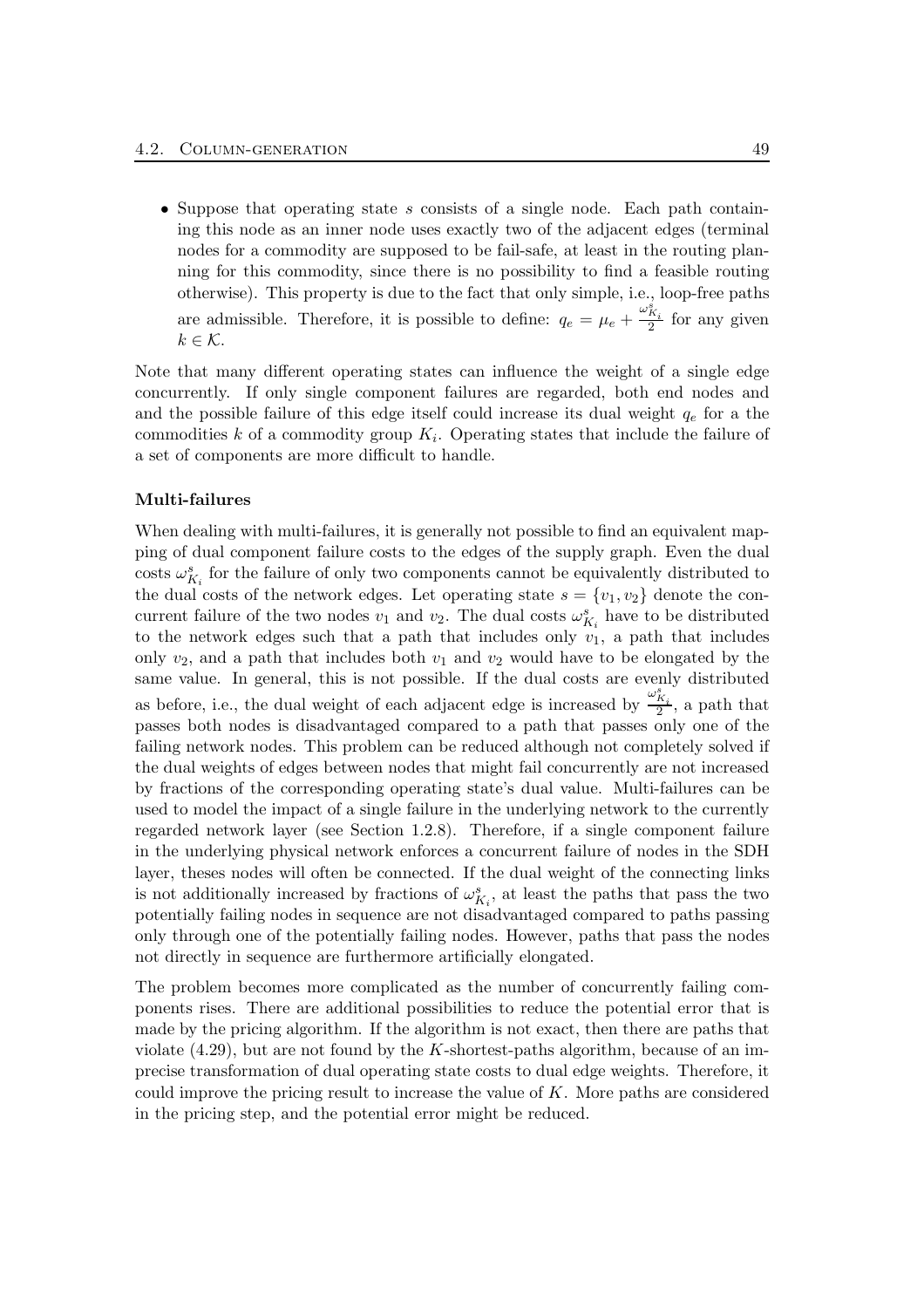The conclusion of this section is:

- Only in case of single component failures the pricing procedure is guaranteed to work exactly.
- In case of multi-failures, the task is to reduce the potential error that is made by the pricing procedure when ignoring path variables. Modifying dual edge weights appropriately and increasing the number of regarded paths in the pricing routine will potentially improve the quality of a solution.

#### Survivability and the feasibility problem

The solution of the feasibility problem for instances of the MinNoC problem class yields either the proof that the master program itself is infeasible or an initial variable set such that the RMP of the original problem formulation always has an optimal solution. Additional survivability constraints can easily be applied to the non-survivable solution process. The only differences to the feasibility problem of Section 4.2.2 are:

- 1. The primal restricted LP relaxation contains additional diversification constraints.
- 2. The edge costs in the supply graph for the application of a K-shortest-path algorithm depend on both the dual variables  $\mu_e$  of the capacity constraints and the dual variables  $q_e$  of the diversification constraints.

With these slight changes the feasibility solution process can be applied as before. The interpretation of the objective value of the feasibility LP is also the same. It corresponds to the amount of additional capacity that has to be installed onto at least one edge in the supply graph to allow a feasible routing that respects all demand and all diversification constraints.

# 4.3 Branch-and-bound

The branch-and-bound procedure is a decision tree based enumeration technique which is often applied to optimization problems. At each node in the branch-and-bound tree, the solution space of the current subproblem is divided into different parts (branching). Each child node of a given node corresponds to one of these parts and is solved independently from other sibling nodes. By identifying feasible upper and lower bounds for both the current subtree and the original optimization problem, it is often possible to prune some of the branches (bounding) to avoid a complete enumeration. For a more detailed introduction, the reader is referred to the appropriate literature (e.g., [Wol98]). Desrosiers and Lübbecke ([DL05]) show, among other things, the impact of different branching rules to a constrained shortest path problem. In the course of the algorithm, we use the branch-and-bound approach to find optimal integer solutions if the optimal solution of the LP relaxation for either MinNoC or BoundNoC is fractional.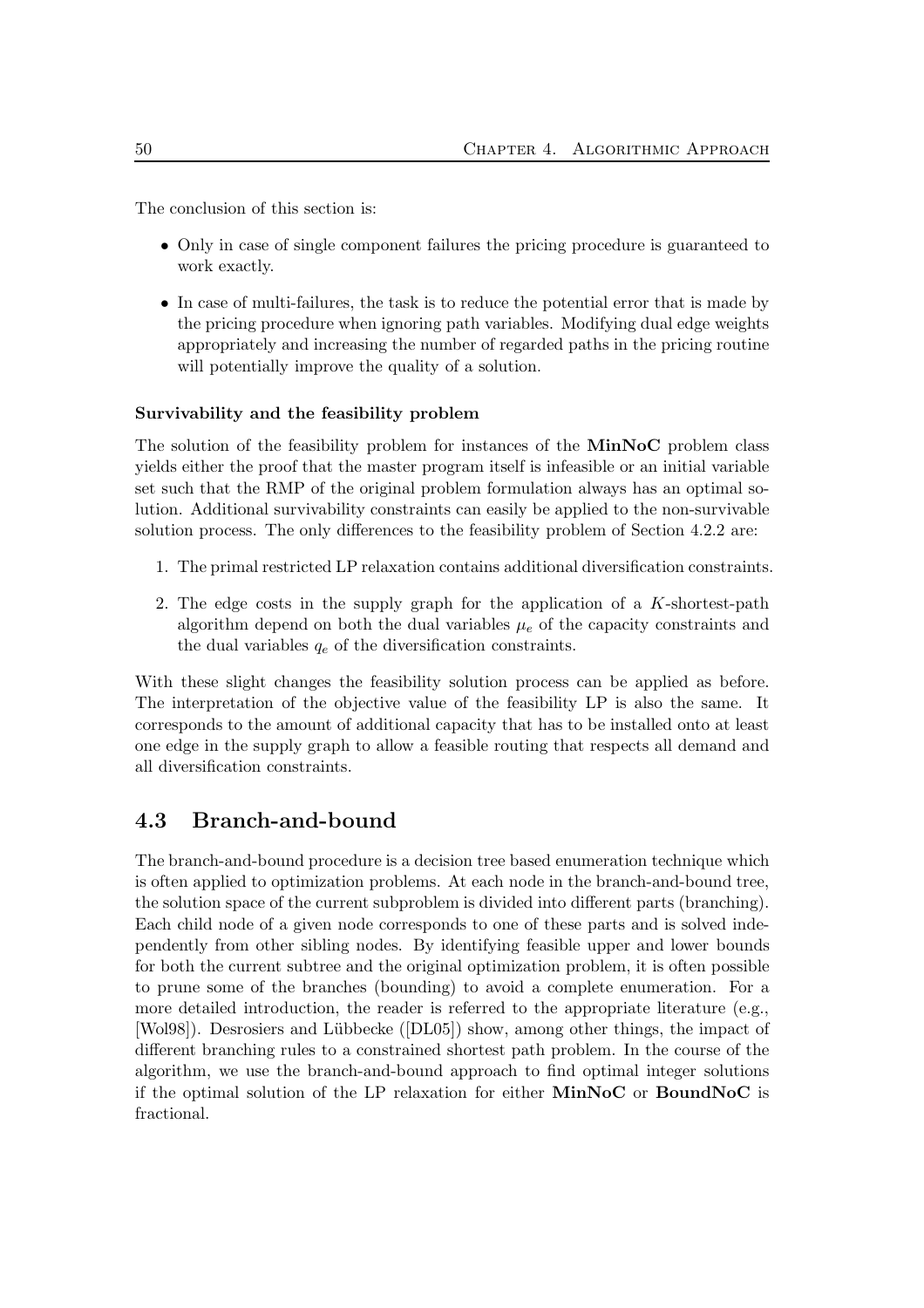#### 4.3.1 Branch-and-bound decisions

Generally, in the branch-and-bound process, two different kinds of decisions have to be made:

#### • Branching strategy:

How to divide the solution space? Branching on single variables or a set of variables? The choice of a branching strategy determines the shape of the branchand-bound tree. The aim is to build a well-balanced tree to allow for a good performance when searching for bounds in the tree nodes. Thus, at each decision node, the solution space should be divided as evenly as possible. Branching on a set of variables instead of branching on single variables usually tends to divide the problem more evenly.

#### • Node selection:

Independently of the choice of an appropriate branching strategy, there has to be a decision about the order of processed branch-and-bound nodes. The quality of the applied node selection strategy has an impact on the number of explicitly processed branch-and-bound nodes. Generally, the exploration of the branchand-bound tree has two goals: finding feasible solutions and prove the optimality of a feasible solution. In the case of a maximization LP, finding feasible solutions corresponds to increasing the lower bound on the objective value. Optimality can be proven by decreasing the upper bound. If a feasible solution is found with an objective value equal to the upper bound, the solution is optimal. Different node selection strategies focus differently on the two goals. A depth-first exploration of the branch-and-bound tree aims for example more at the feasibility aspect, whereas a *best-first* node exploration focuses more on the optimality goal.

In the remainder of this section, we focus only on theoretical aspects of the branching strategy for the branch-and-price algorithm.

#### Branching strategy for reconfiguration scenarios

Whenever there are paths in the optimal solution of the LP relaxation of one of the reconfiguration models with fractional values, these values are between 0 and 1. In an optimal integer solution, a path  $P \in \mathcal{P}_k$  for a commodity  $k \in \mathcal{K}$  has exactly one status: either it is used  $(f_k(P) = 1)$  or not  $(f_k(P) = 0)$  [if  $f_k(P)$  is fixated to 0, we call the corresponding path forbidden]. A standard procedure for branching on binary variables is to fix the variable value to zero in one branch and to one in the other one. However, there are different problems associated with this so-called dichotomy branching:

#### • Unbalanced branching tree:

The solution space is not evenly divided. Fixing a path flow variable  $f_k(P)$  for an arbitrary commodity  $k \in \mathcal{K}$  to 1 is a very strict limitation of the solution space, because there are only  $\frac{d_k}{p_k}$  used paths for commodity k in a feasible integer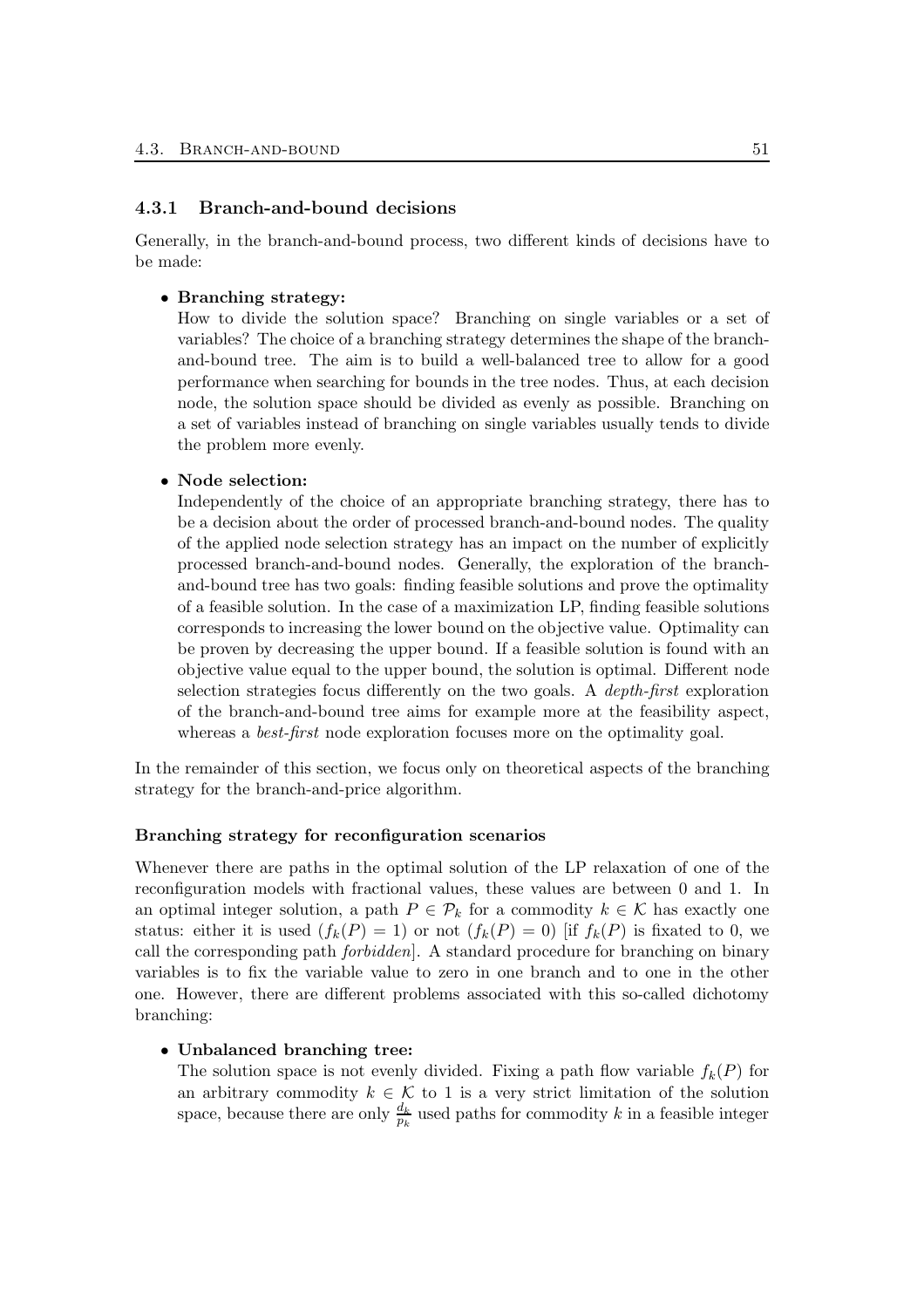solution and therefore, almost all other path flow variables for commodity k are implicitly fixed to 0. In contrast to this strict limitation, fixating  $f_k(P)$  to 0 hardly affects the solution space at all, since the number of admissible paths for k usually grows exponentially with the size of the network.

#### • Difficult pricing problem:

Whenever a new branch-and-bound node is created, it is necessary to resolve the LP relaxation, because the optimal solution of the parent node may be infeasible in the current branch. Resolving the LP relaxation implies the usage of the column-generation procedure, since paths may not have been generated although necessary in the current branch for an optimal LP relaxation solution. If a path flow variable is fixed to 0 in the current branch, such a path will usually be very attractive in the pricing procedure: Fixing  $f_k(P)$  to 0 leads to the following changes in the dual LP relaxation:

- 1.  $\lambda_P = 0$  (complementary slackness).
- 2. Constraint  $(4.4)$  or  $(4.5)$ , is ignored for the specific path P when solving the current dual restricted master program.

An optimal solution of the dual LP relaxation might results in values for the dual variables  $\mu_e$ , such that the forbidden primal path P turns out to be a shortest path with respect to the edge costs  $\mu_e$ . Thus, it might be necessary to look for the *next shortest path*. Although it is possible to solve this problem quickly for a single forbidden path  $P$ , it might turn out to be very attractive for the pricing procedure in each subtree below the current branch-and-bound node. For each forbidden path, it can be necessary to look for a next shortest path, since the next shortest path after a forbidden one may be another forbidden path. In general, the pricing procedure leads to another K-shortest-paths problem. However, in contrast to the  $K$ -shortest-paths problem which is used to solve the pricing problem if the  $\lambda_p$  variable of a shortest path is greater than 0, the value  $K$  can not be bounded by a constant this time.  $K$  depends only on the number of concurrently forbidden paths for a commodity  $k$ . Thus, in the worst case:  $K = |\mathcal{P}_k| - \frac{d_k}{p_k}$  for an arbitrary  $k \in \mathcal{K}$ .

Therefore, dichotomy branching on single variables does not guarantee an optimal solution when combined with the proposed column-generation approach.

Barnhart et al. ([BHV00]) propose branching on arc flow variables instead of path flow variables for integer multi-commodity flow problems. Their solution approach uses two equivalent problem formulations. While the path flow variable formulation is used for a column-generation solution approach for a primal LP relaxation, there is another arc flow variable formulation which is used for the branch-and-bound process to find feasible integer solutions. For each commodity  $k$  with fractional path flow variable values, the proposed branching strategy forbids a set of arcs for routing in one branch and another set (roughly equally sized) in a second branch. This strategy results in a fairly balanced branch-and-bound tree and furthermore, it does not affect the pricing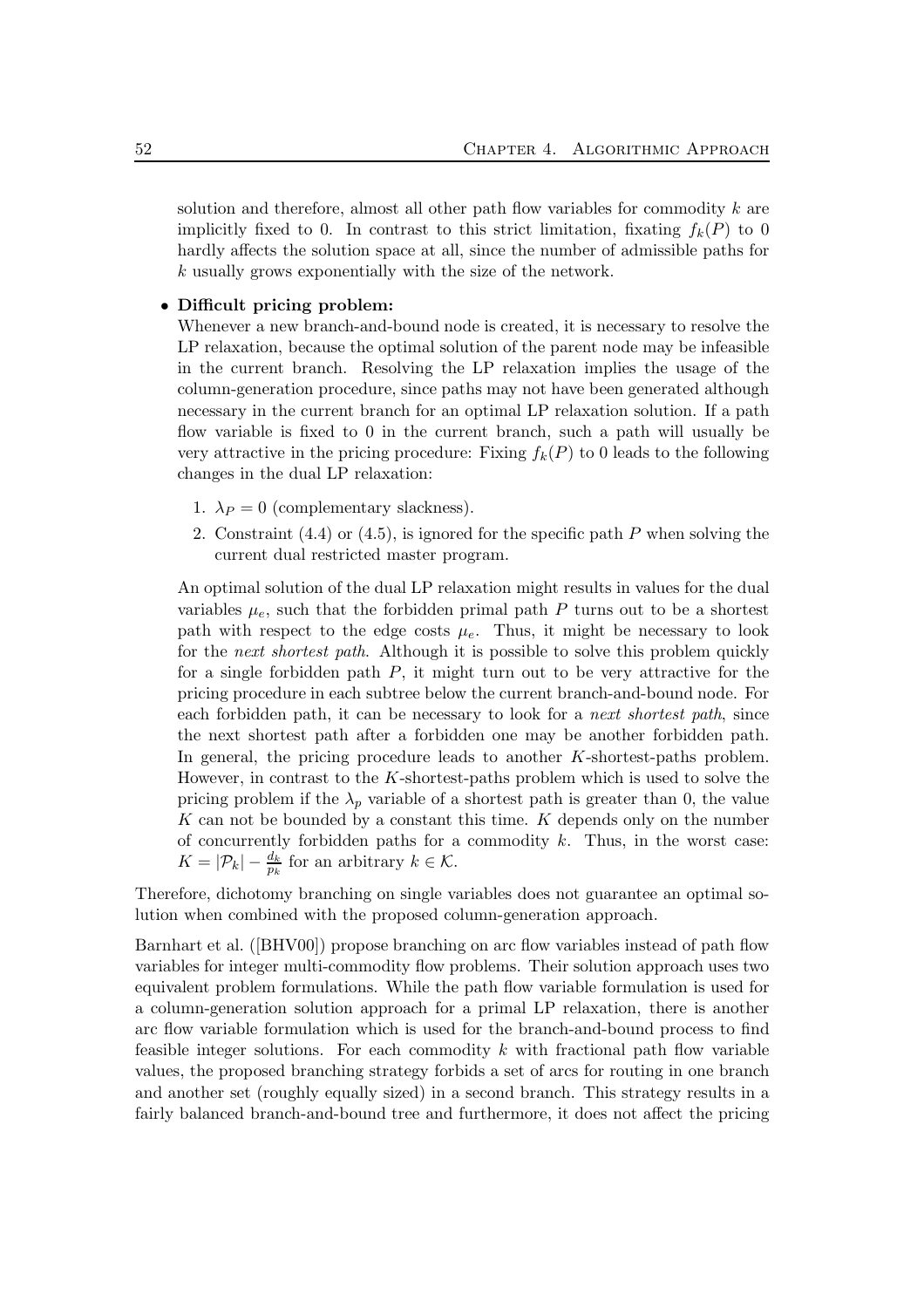problem (except for the fact that a set of edges is temporarily excluded, when searching for shortest paths).

For the mathematical model of Chapter 3, it is not possible to find an equivalent arc flow formulation. This is due to the applied mechanism of counting changes in the routing, which is encoded in the usage of path flow variables and can not be equivalently transformed into arc flow variables. Nevertheless, it is possible to use the same branching concept when using path flow variables.

#### Branching on arc flow variables

This branching strategy has originally been designed for single path routings in directed graphs. It makes use of the fact that if the flow for a commodity is routed fractionally on path flow variables, there is a last node which all of the path flow variables have in common. At this node, the adjacent edge set is divided into two parts according to the following rules:

- The edge partitions should be evenly dimensioned.
- Each edge set contains at least one edge that is used by a fractional path flow variable.

Two new branches are generated. For each of them, exactly one of the two edge partitions is forbidden for routing of commodity k. Forbidding edges does not destroy the pricing problem. A K-shortest-paths algorithm is still applicable and can be used to solve the pricing problem exactly (see Figure 4.4).

The drawback of this branching approach are the requirements of a single path routing and a directed graph. Only with these requirements, it is guaranteed that forbidding the edge partitions as described before does not cut off parts of the solution space that might turn out to be optimal. Since only simple (loop-less) paths are feasible for the routing of demands, each path passes through at most one outgoing arc of each node. Thus, partitioning the outgoing arcs and forbidding one partition in each subtree of the current branch-and-bound node for the currently regarded commodity k preserves all feasible solutions in one of the subtrees.

If this branching approach is applied to an undirected graph, optimal solutions might be cut off. An optimal integer solution could use the two arcs that are currently used by the fractional routing paths and would be contained in different partitions if the former approach is used (see Figure 4.5).

Neglecting the restriction of using only single paths routings could also lead to an incomplete branch-and-bound tree, in which optimal solutions are not considered. Partitioning the edge set and forbidding each partition in on subtree of the current branch-and-bound node excludes routings which use edges of both partitions.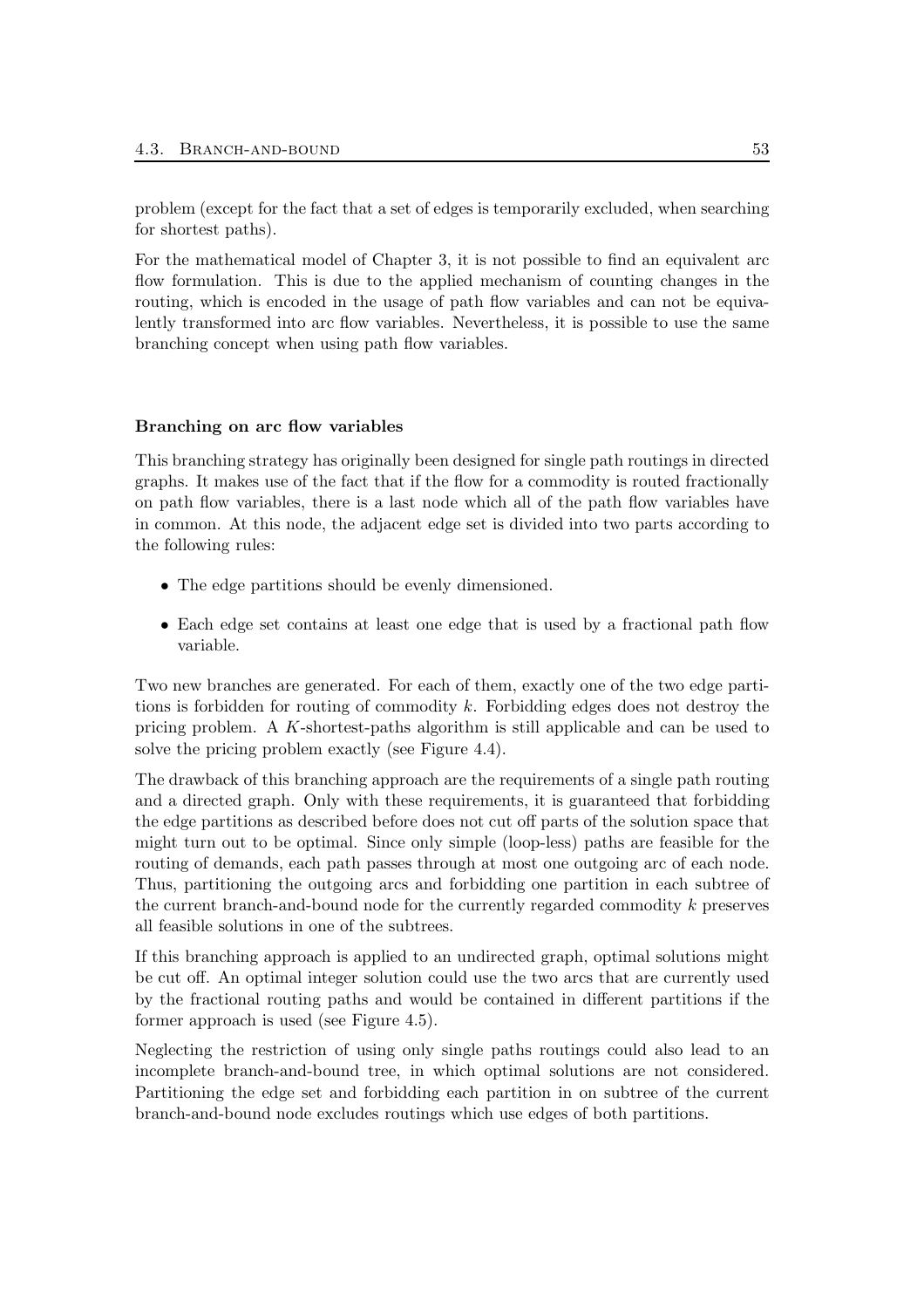

Figure 4.4: Branching procedure proposed by Barnhart et al. ([BHV00]). If the flow for a commodity is routed fractionally on paths variables, there will be a last node which have all paths in common. Such a node is illustrated at the left hand side of the picture. The set of outgoing arcs is divided into two partitions, each of them containing one arc that is used by one of the fractional path variables. In the branching process, two child nodes are created, each of them forbidding exactly one of the two edge partitions for the regarded commodity (right hand side).



Figure 4.5: Imprecise branching for undirected networks. Partitioning the edge set in a way that the edges that are used by the fractional routing paths on the left hand side of the picture are contained in different partitions cuts off routing paths as the one on the right hand side.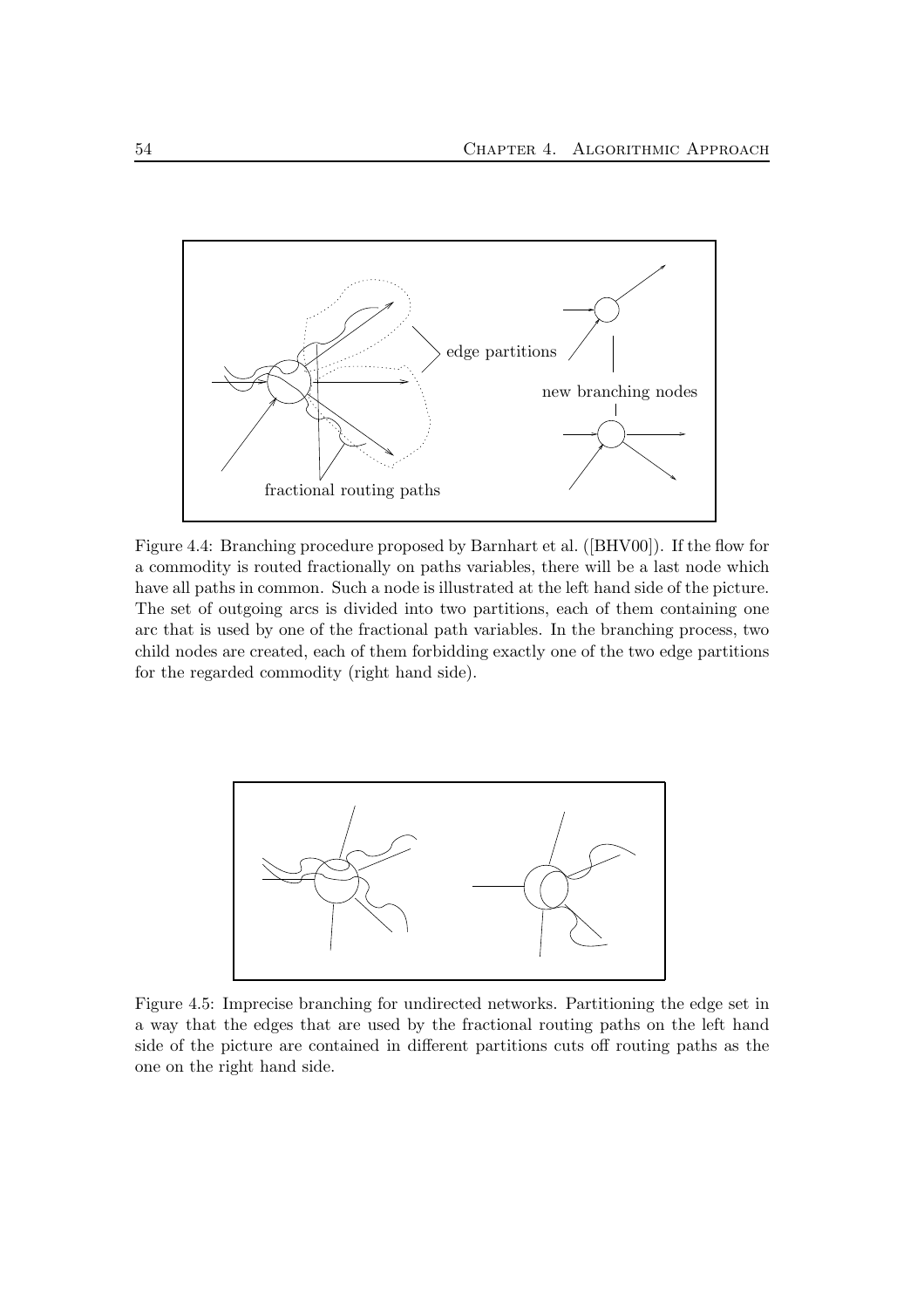Both problems affect the mathematical model of the reconfiguration tasks of the former chapter. For the problem with directed/undirected networks it suffices to slightly modify the problem formulation. To prevent the impreciseness caused by the usage of multiple routing paths, the branching rule has to be changed:

#### • directed/undirected network

It is possible to modify the mathematical model formulation as follows: Each undirected edge  $e \in E$  is replaced by two directed and antipodal arcs  $e^1$  and  $e^2$ to allow routings in both directions. The edge capacity constraint in all of the problem formulations is changed:

$$
\sum_{k \in \mathcal{K}} \sum_{P \in \mathcal{P}_k : e^1 \in P} p_k \cdot f_k(P) + \sum_{k \in \mathcal{K}} \sum_{P \in \mathcal{P}_k : e^2 \in P} p_k \cdot f_k(P) \le C_e, \qquad e \in E.
$$

Note that there is still a single edge capacity parameter  $C_e$  which is an upper bound for the routing paths that use either  $e^1$  or  $e^2$  for commodity routing. Dividing the common edge capacity explicitly would not be equivalent to the former model.

The value of the dual variable  $\mu_e$  could be applied to both  $e^1$  and  $e^2$  when solving the pricing problem. Since no feasible routing path passes both  $e^1$  and  $e^2$  (feasible paths are loop-free), the pricing problem can still be solved exactly.

#### • multiple routing paths

In the mathematical model presented in Chapter 3, exactly  $\frac{d_k}{p_k}$  routing paths are required for a feasible routing of commodity k. The only possibility to guarantee a single path routing is to split such a commodity furthermore into  $\frac{d_k}{p_k}$  commodities with a feasible single path routing.

The branching on the arc flow variables approach as presented by Barnhart et al. can be used for the branching problem of the reconfiguration scenarios under certain restrictions. The main advantage of this approach is a more balanced branching tree compared to the one of simple dichotomy branching. Without further problem modification, both presented branching procedures could be imprecise and cannot guarantee optimal solutions.

# 4.4 Summary

We are now in a position to merge the different subproblems into a complete algorithm. Figure 4.6 shows the algorithmic steps performed at each branch-and-bound node in the solution process of the integer and mixed-integer linear programs presented in Chapter 3. The main difference between problems from the MinNoC problem class, like the connection clearing scenario for example, and the BoundNoC class, like the link load reduction problem, is the need for the solution of a feasibility problem. Since the BoundNoC problems are feasible right from the beginning, no feasibility problem must be solved. The upper part of Figure 4.6 is skipped in this case (indicated by the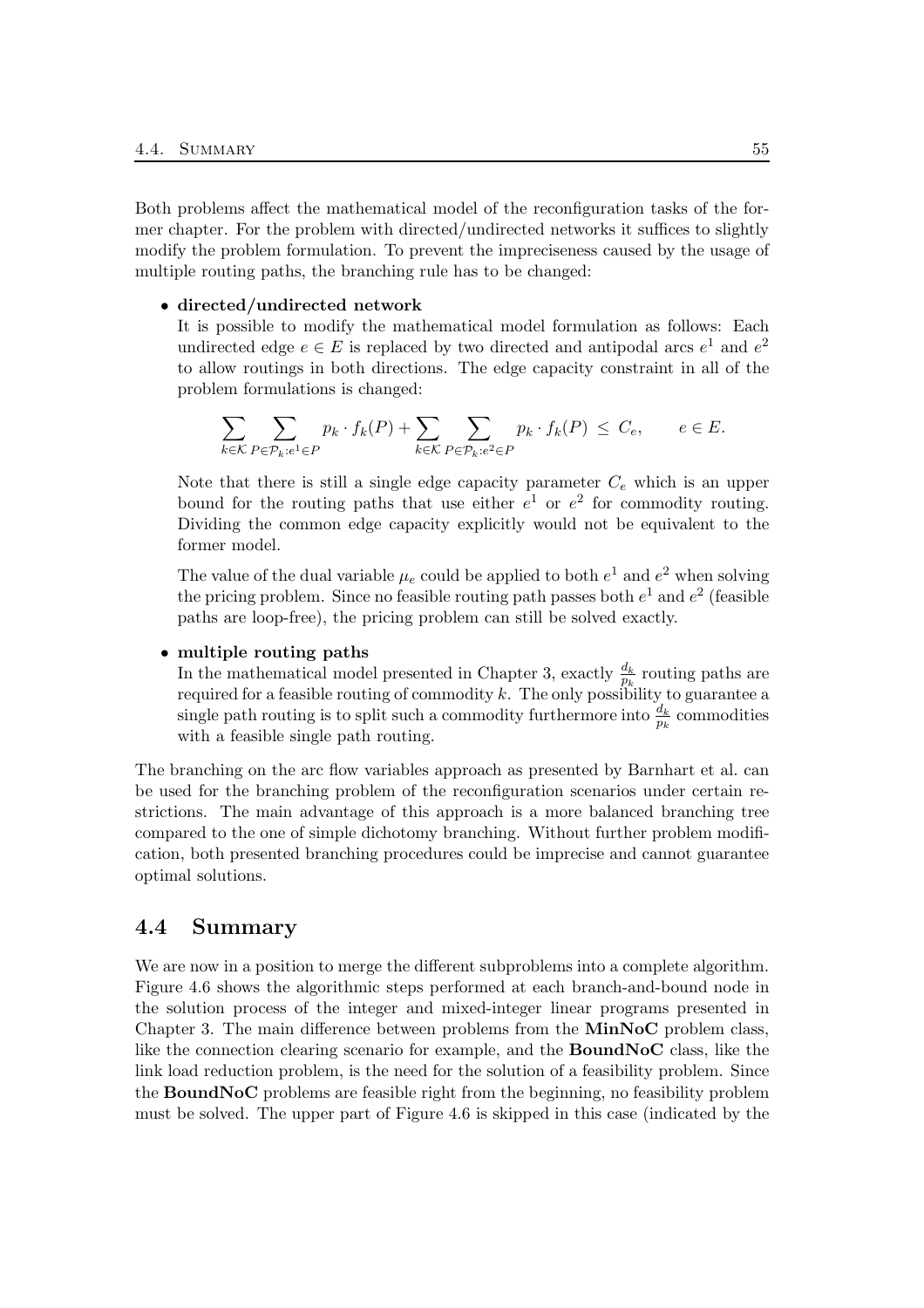dotted arrow on the left hand side). Depending on the specific problem, there are also slight differences in the column-generation approach. These differences were described in detail in the former sections.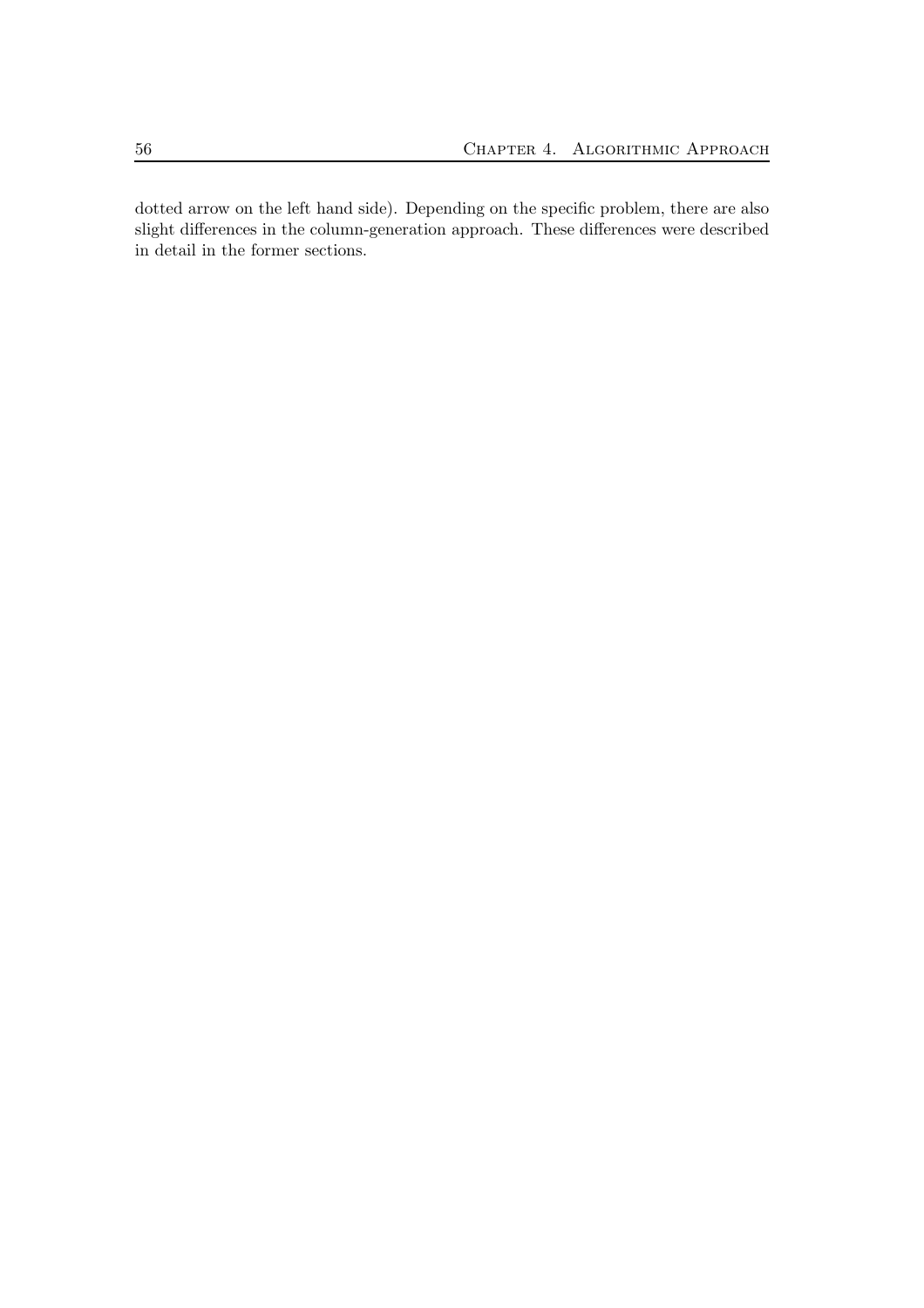

Figure 4.6: Flow chart of the branch-and-price framework.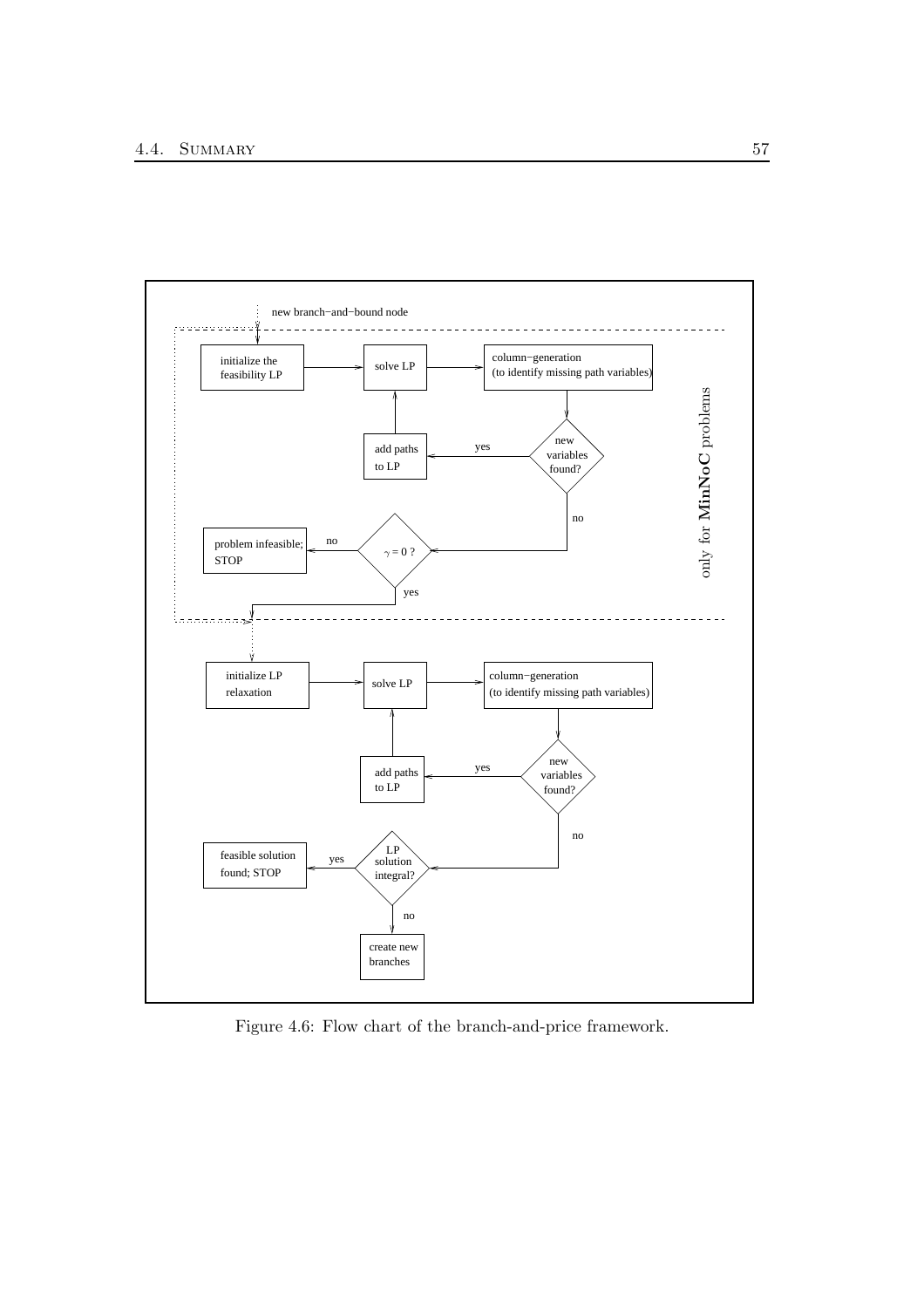# Chapter 5

# Implementational Issues

After the model formulation and the theoretical development of an algorithm to solve the reconfiguration task in the former chapters, this chapter deals with implementational aspects of the algorithm. We focus on design decisions and how they affect the algorithm. We start with a discussion of the applied  $K$ -shortest-paths (KSP) algorithm. Afterwards, we focus on implementational variations of the branch-and-bound approach.

# 5.1 K-shortest-paths algorithm

The pricing procedure of the algorithm of Chapter 4 requires the implementation of a K-shortest-paths procedure. The developed mathematical model and the practical networks to be reconfigured impose a set of requirements on the  $K$ -shortest-paths algorithm.

#### • Network topology

The supply graph presented in the mathematical model consists of nodes and undirected edges. Parallel edges are also admissible. In Section 4.3.1 we discussed the possible need for a problem reformulation with a directed supply graph.

The KSP algorithm must be able to deal both with directed and with undirected edges of the supply graph. The edge weights which define the length of a path are derived from the dual variables  $\mu_e$  and  $q_e$  respectively (see Section 4.2.2) and Section 4.2.3). Since these are nonnegative variables, all edge weights are nonnegative, i.e., no negative cycles are possible.

#### • Routing paths

For the routing purposes in telecommunication networks it is useful to restrict the set of feasible paths to loop-less ones. A path containing a loop provides no routing advantages compared to the same path without loop. Instead, it consumes unnecessarily edge routing capacities. Furthermore, the mathematical model provides the possibility to restrict the length of feasible paths w.r.t. the number of used edges.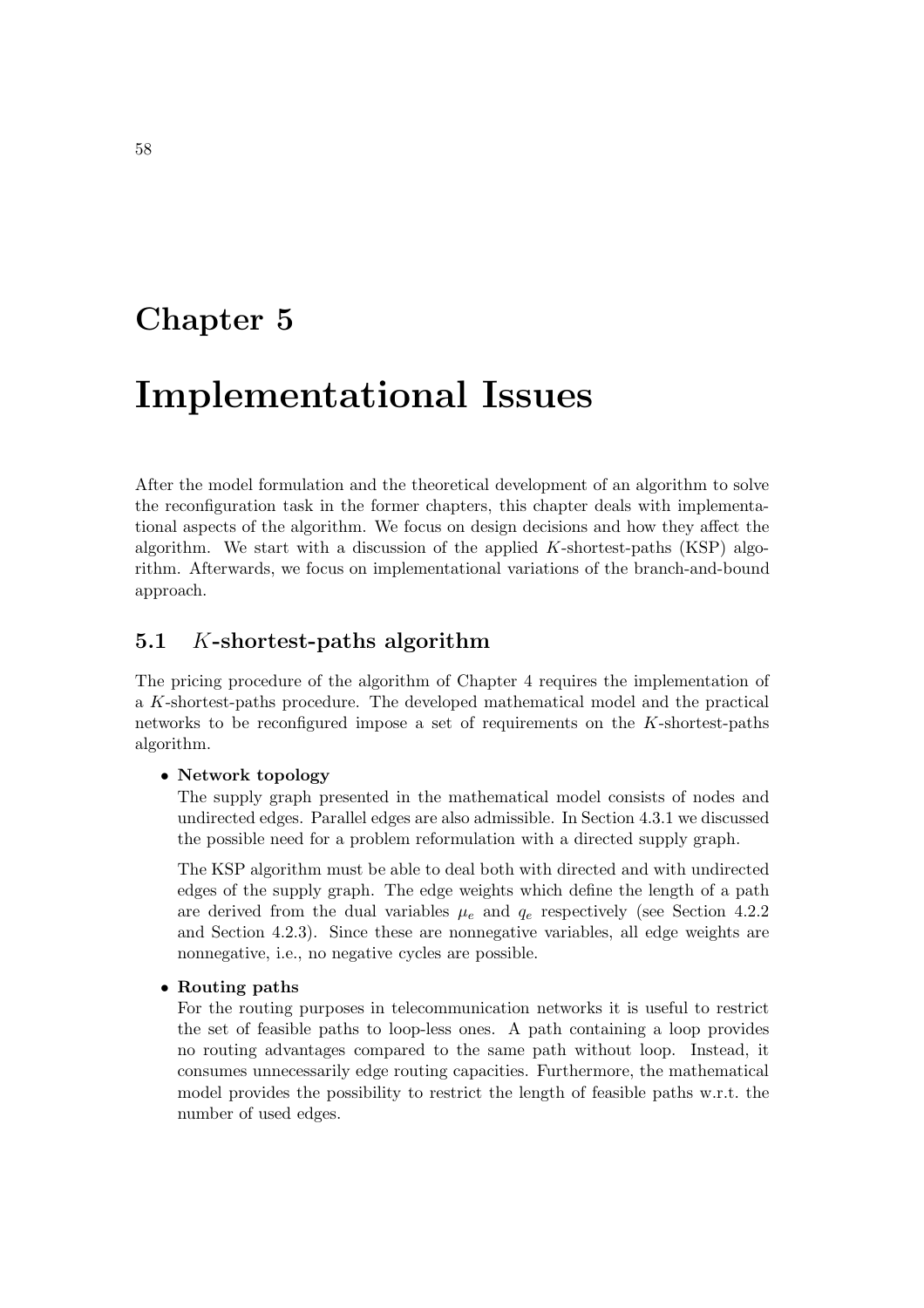A KSP algorithm for the presented pricing problems must be able to deal with both of these restrictions. In fact, this restricts the choice of appropriate algorithms.

Usually, a  $K$ -shortest-paths algorithm computes a shortest path or a shortest path tree (the shortest path from the source node to all other nodes) in the graph. Afterwards, nodes and edges are temporarily removed from the graph, such that the next call of the shortest path procedure results in another path.

One of the most sophisticated algorithms was presented by Eppstein ([Epp94]) who developed an algorithm which runs in  $O(m+n \log n+K)$  computational runtime, where m denotes the number of arcs and  $n$  the number of nodes in the graph. The algorithm is designed for large networks and typically large values of  $K$ . The good performance is due to the usage of complex data structures and an implicit representation of paths. Instead of storing each path explicitly, the paths are stored in a tree structure in which the child nodes only store the differences to the parent node. For the relatively small dimensioned telecommunication networks we want to reconfigure and the usually small values of  $K$ , the algorithmic and administrative overhead is too large compared to the gained performance. Furthermore, the algorithm allows a cycling of paths which should be prevented in our case.

Many KSP algorithms are based on the *Optimality Principle* which states that a  $K^{th}$ shortest path is formed by  $J^{th}$  shortest sub-paths with  $J \leq K$ . Thus, these algorithms often calculate  $J<sup>th</sup>$  shortest sub-paths and concatenate them to an  $I<sup>th</sup>$  shortest path with  $J \leq I \leq K$ . However, if a constrained shortest path problem is considered, as in our case the additional condition of paths being loop-less, this Optimality Principle can not be applied anymore. Although a  $K^{th}$  shortest loop-less path consists of  $J^{th}$  shortest loop-less sub-paths, J might be larger than  $K$  ([MPS98]). Thus, we implemented a version of Yen's K-shortest-loop-less-path algorithm as described by Brander and Sinclair ([BS95]). Yen's algorithm is known to have a computational complexity of  $O(Kn^3)$ , where  $O(n^2)$  is due to the single shortest path calculation. If hop limits are considered, the running time increases as will be discussed below.

#### Implementation of Yen's algorithm

The algorithm stores the found  $K$  shortest paths in a *result list*. From the last path entry of the result list, a couple of candidate paths are computed and stored in a candidate heap. For each node in the last found shortest path, the root path is defined as the sub-path from the source node to the currently considered node, the so-called root node. Edges and nodes in the supply graph are labeled to forbid routings through these components, and a so-called *spur path* is computed from the current root node to the target node. With labeling of former root nodes a cycling of routing paths is prevented. Labeling of edges prevent the shortest path calculation to follow a former shortest path, i.e., copy an already found path. The root path and the spur path are concatenated and inserted into the candidate heap. After the spur path computation for each root path of the last entry of the result list, the shortest path from the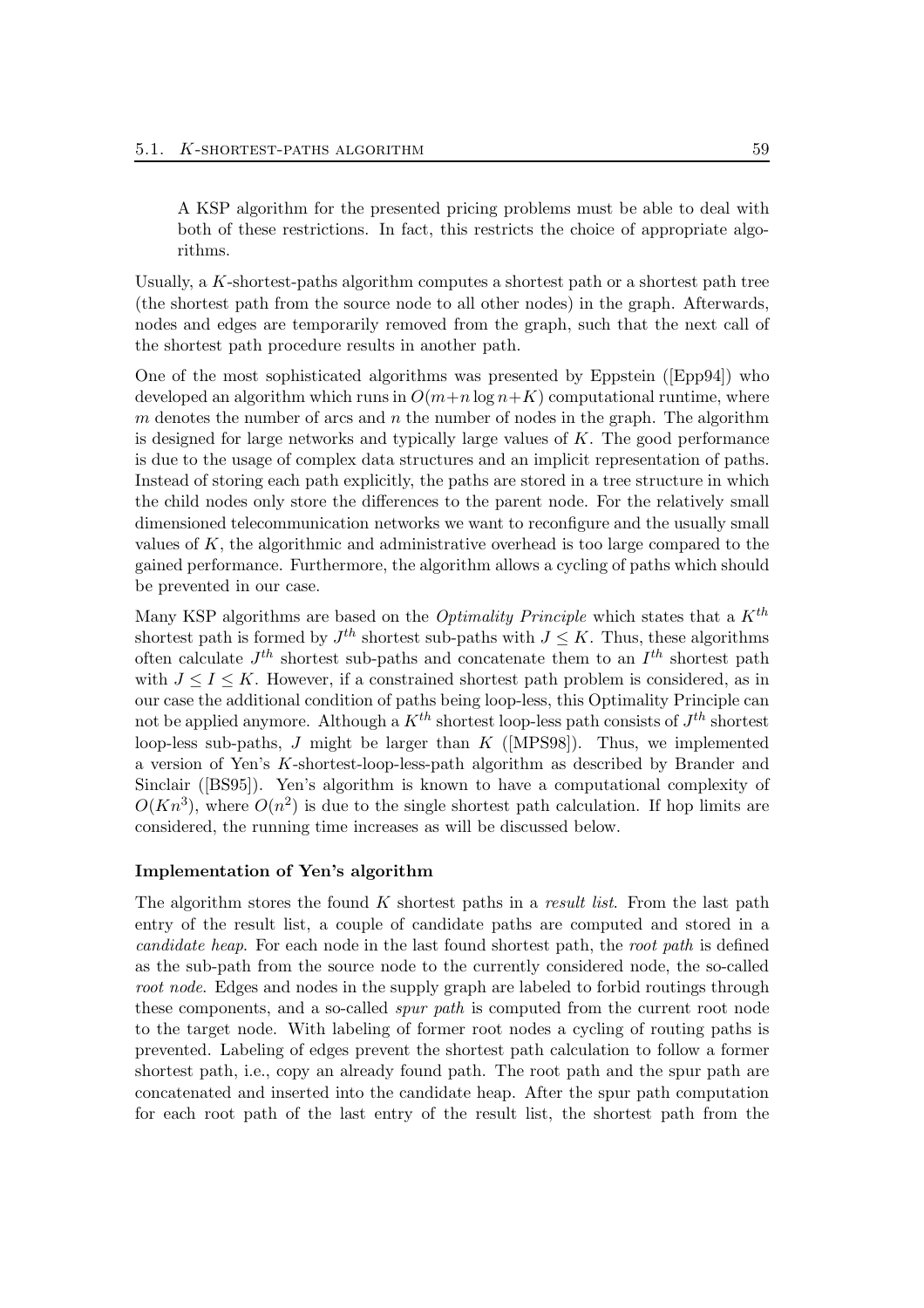candidate heap becomes the next shortest path of the result list. This procedure is iterated until either  $K$  shortest paths are found or the candidate heap is empty. In the latter case, it is not possible to find  $K$  shortest paths. A more detailed description is presented by Algorithm 2.

#### Notes on the algorithm

- The algorithm is designed to fill the *result list* with shortest paths. The return value is the number of actually found shortest paths which might be less than the desired K.
- All shortest path computations are performed by an implementation of Dijkstra's shortest path algorithm (e.g., see [Kor02]).
- The repeat-until-loop (lines 17-22) is necessary, because it is possible that the same candidate path is inserted several times into the candidate heap.
- The worst case computational complexity is given by
	- 1. the K-loop (line 6)  $[O(K)]$ ,
	- 2. the for all-loop (line 7)  $[O(n)]$ , since a loop-less path might pass each network node at most once], and
	- 3. the shortest path calculation (line 9)  $[O(n^2)]$ .

Thus, the overall worst case computational complexity is  $O(Kn^3)$ .

• We pass on a proof of the algorithm's correctness.

If path length restrictions should be additionally considered, the computational complexity will be increased. This is due to the fact that even paths that exceed the given hop limit might provide the basic *root path* to form a new next shortest path that respects the hop limit. Hence, it is necessary to calculate the shortest paths as before and insert paths into the *result list*, even if they exceed the hop limit. Additionally, the number of paths that respect the given hop limit is counted. If  $K$  such paths are found, all other paths have to be removed from the *result list*. The worst case computational complexity occurs, if there are less than  $K$  paths in the network respecting the length restriction. In this case, all simple paths between source and target node are enumerated until detection that no more paths exist. Thus, the running time of the algorithm depends on the number of simple paths between source and target in the network which is exponentially dependent on the number of nodes in the network. To bound the algorithmic running time we introduce limits on the maximum number of iterations of the former  $K$ -loop of Algorithm 2. The drawback of this decision is that the algorithm might not be exact anymore. Although it can be unlikely that further paths respect a given hop limit after a certain number of iterations producing only paths which violated this bound, it cannot be completely excluded.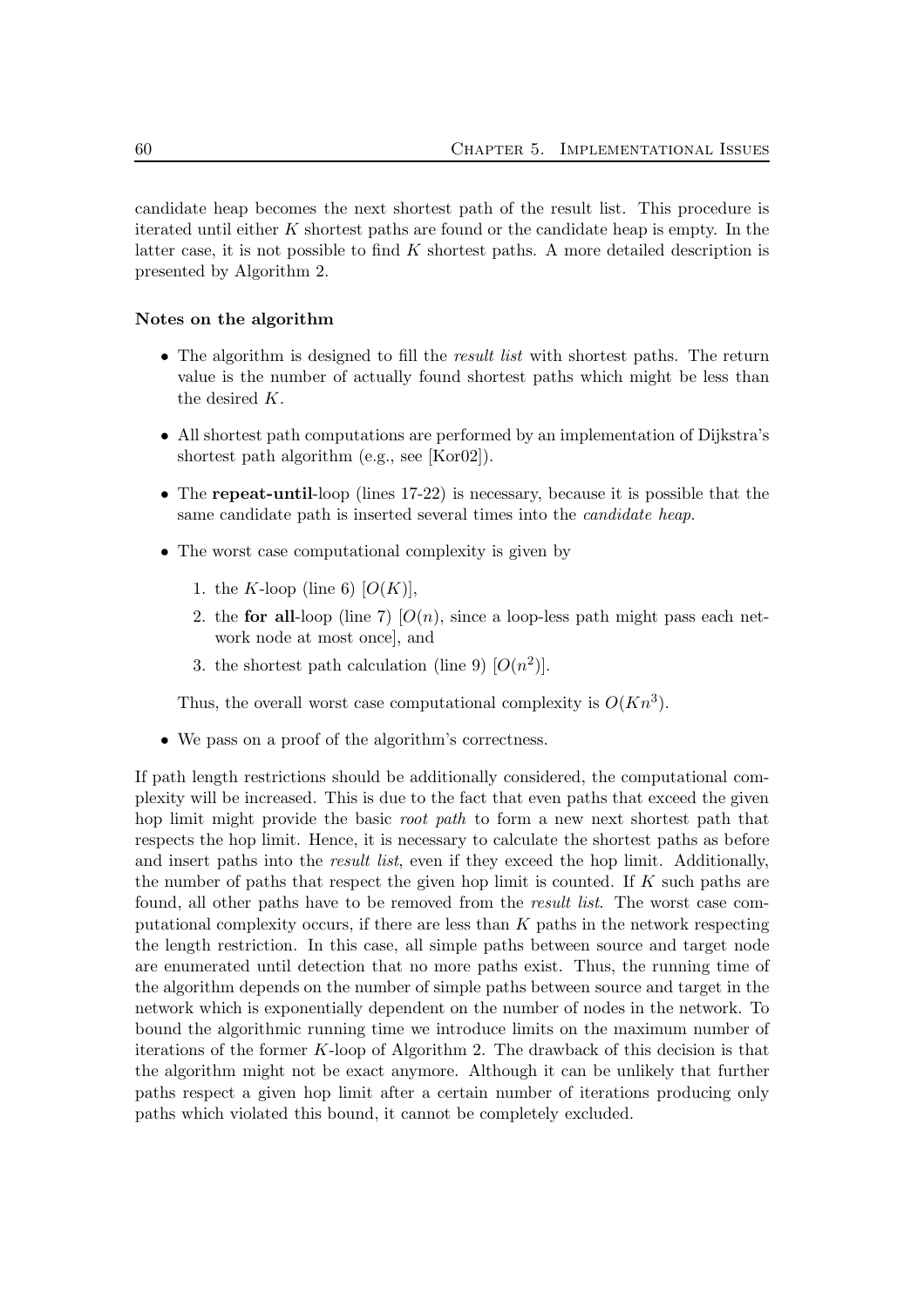Algorithm 2 Adaption of Yen's KSP algorithm without path length restrictions

|     | <b>INPUT:</b>          | graph $G = (V, E)$                                                                  |
|-----|------------------------|-------------------------------------------------------------------------------------|
|     |                        | source and target nodes $(s,t) \in V \times V$                                      |
|     |                        | empty result list                                                                   |
|     |                        | $K$ – number of paths to be found                                                   |
|     | OUTPUT:                | $J$ – number of actually found paths                                                |
|     |                        | result list containing $J$ shortest $s$ -t-paths                                    |
|     |                        | 1: compute shortest $s$ - $t$ -path                                                 |
|     |                        | 2: if no path found then                                                            |
| 3:  | return 0               |                                                                                     |
|     | $4:$ end if            |                                                                                     |
|     |                        | 5: store the found path in the result list                                          |
|     | 6: for $i = 1$ to K do |                                                                                     |
| 7:  |                        | for all <i>root</i> path of the $i^{th}$ shortest path do                           |
| 8:  |                        | label edges that are used as next edge by a previously found $j^{th}$ shortest path |
|     |                        | $(1 \leq j \leq i)$ with an equal root path                                         |
| 9:  |                        | calculate spur path as shortest path from the root node to $t$ (the spur path       |
|     |                        | must not contain any labeled nodes or edges)                                        |
| 10: |                        | if shortest path found then                                                         |
| 11: |                        | concatenate root path and spur path                                                 |
| 12: |                        | insert new path into the <i>candidate</i> heap                                      |
| 13: | end if                 |                                                                                     |
| 14: |                        | remove all edge labels                                                              |
| 15: |                        | label the current root node                                                         |
| 16: | end for                |                                                                                     |
| 17: | repeat                 |                                                                                     |
| 18: |                        | <b>if</b> candidate heap is empty then                                              |
| 19: |                        | return i                                                                            |
| 20: | end if                 |                                                                                     |
| 21: |                        | new path = shortest path from <i>candidate heap</i>                                 |
| 22: |                        | until new path not already contained in result list                                 |
| 23: |                        | insert <i>new path</i> into <i>result list</i>                                      |
| 24: |                        | remove all node labels                                                              |
|     | 25: end for            |                                                                                     |
|     | $26:$ return $K$       |                                                                                     |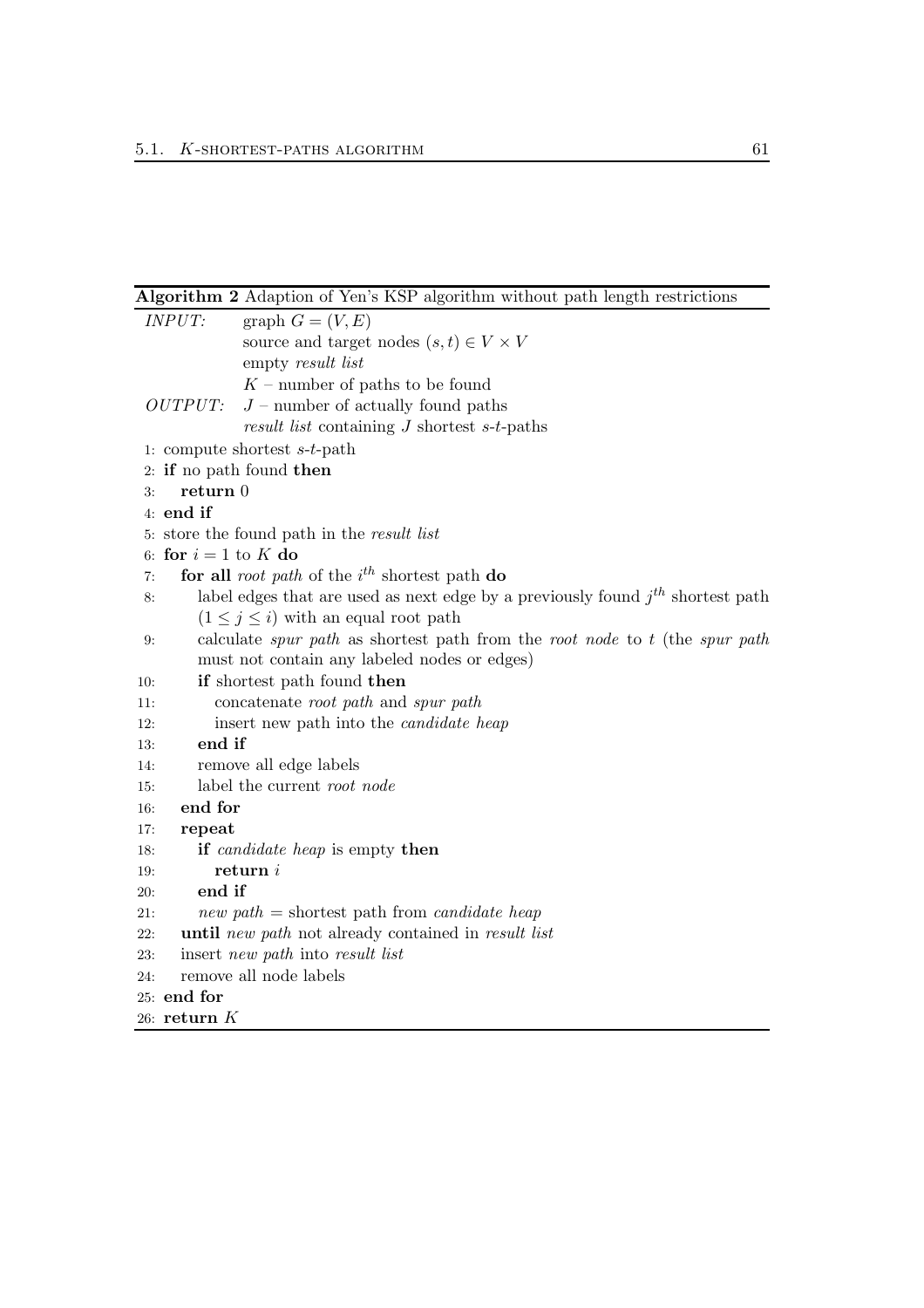# 5.2 Branch-and-price approximation

The CPLEX software used to solve the linear and (mixed-) integer linear programs does currently not support branch-and-price algorithms ([SA05]). Although branchand-bound for integer linear programs and column-generation for linear programs is supported, the integration of these solution methods into a branch-and-price framework is not possible. In this section, we describe variations of the algorithm presented in Chapter 4 to solve the reconfiguration problems without an integrated branch-andprice framework. We discuss several techniques and the quality of possible solutions.

Remark 5.1. The column-generation process to solve optimization problems of the  $MinNoC$  problem class is divided in two parts. There is a feasibility check to generate an initial set of path variables for further optimization or to determine infeasibility (see Chapter 4). We will refer to the different subproblems as feasibility problem and original problem. In other words, the original problem formulation is the LP relaxation of a  $MinNoC$  problem instance.

## 5.2.1 Column-generation in the root node only

In the first solution approach, the branch-and-bound and the column-generation part of the algorithm were separated and used independently one after the other.

### Description

Instead of an integrated branch-and-price procedure, the algorithm uses column-generation to determine potentially missing path variables only at the beginning. Therefore, we call this approach *price-and-branch*. Algorithm 3 sketches the applied solution procedure.

First the problem is initialized with network data, such as network topology and link capacities, and with the initial routing. The original routing paths are used to generate the initial set of path flow variables. Lines 2-5 are only executed if reconfiguration

| <b>Algorithm 3</b> $1^{st}$ price-and-branch approach                |
|----------------------------------------------------------------------|
| 1: initialize path variables with given routing                      |
| 2. solve feasibility problem of LP relaxation with column-generation |
| 3: if problem is infeasible then                                     |
| return<br>4:                                                         |
| $5:$ end if                                                          |
| 6: solve LP relaxation of original problem with column-generation    |
| 7: if solution is fractional then                                    |
| branch-and-bound<br>8:                                               |
| $9:$ end if                                                          |

problems of the MinNoC problem class are considered. In this case, the LP relaxation is transformed into the feasibility problem formulation. Missing path variables are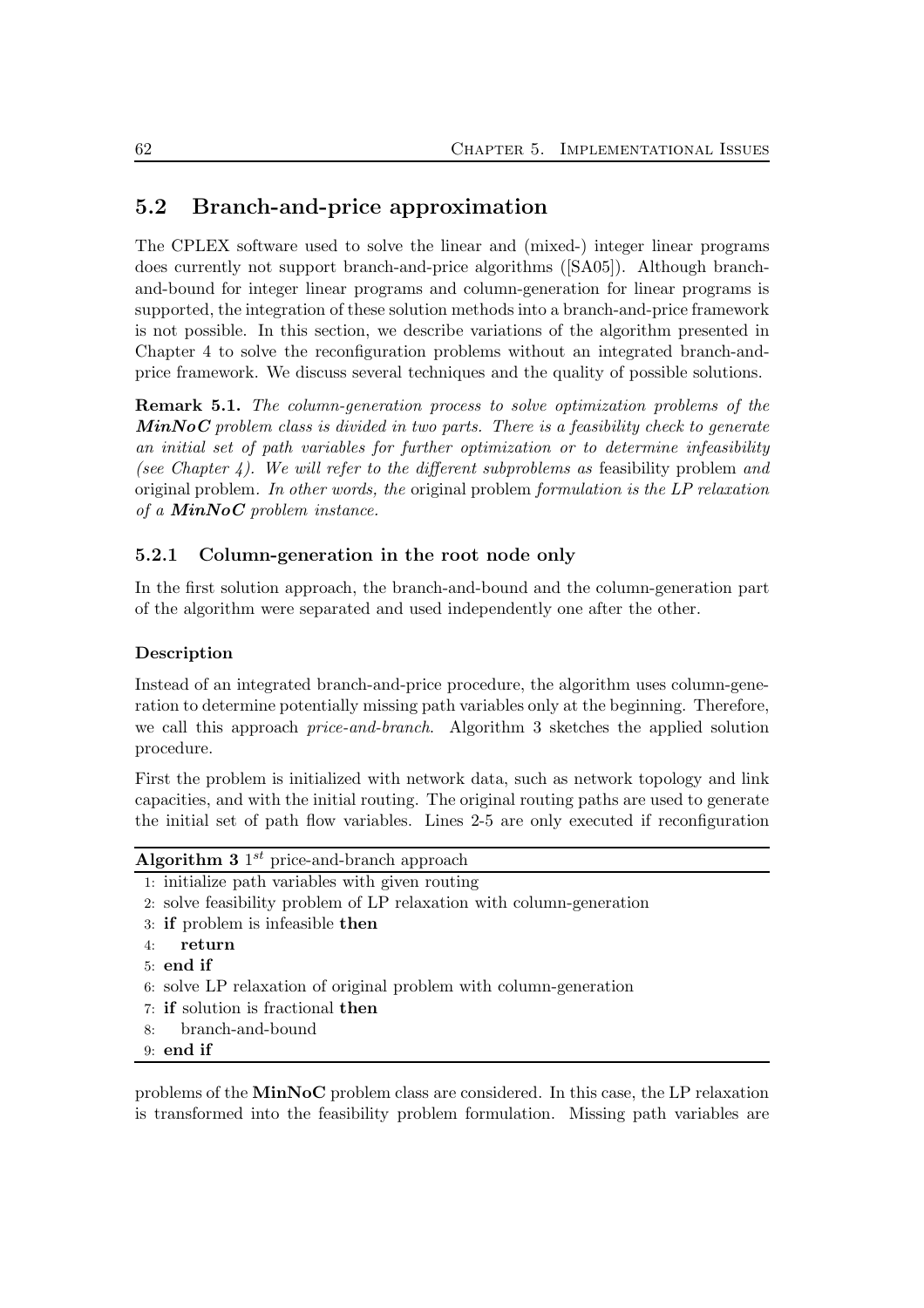identified by column-generation to obtain a feasible (fractional) routing reconfiguration. In case of infeasibility, there is also a certificate that the original integer linear program formulation is infeasible, since the LP relaxation is a generalization of the IP. In case of feasibility, the LP relaxation of the original problem is solved.

If the reconfiguration problem is one of the BoundNoC problem class, the algorithm starts with this LP relaxation. Again, column-generation is used to identify missing path variables which could improve the solution of the original problem. If the optimal solution is fractional (see Remark 4.1), a branch-and-bound procedure tries to find a feasible integer solution within the given set of variables. No further variables are generated at this stage of the algorithm.

### Discussion

Algorithm 3 can be interpreted as a simplification of the solution process proposed in Chapter 4. Column-generation is only applied in the root node of the branchand-bound tree. Therefore, in some cases it is not determinable whether a certain reconfiguration result is optimal, or whether a problem instance is feasible or not. Nevertheless, in some cases even the simplified version of the algorithm allows for assertions about optimality and feasibility.

- Suppose that the algorithm detects infeasibility when solving the feasibility problem (line 3). In this case it is proven that the optimization problem has no feasible solution.
- In many cases, there exists a trivial lower bound for the optimization problems. Single connection clearing, for example, requires rerouting at least all commodities which are currently configured to use the connection that should be dismantled. If there is a lower bound, it can be used to estimate the quality of a solution. If a solution is found whose objective value meets the lower bound, it is obviously an optimal solution and the application of the simplified algorithm was sufficient.
- The optimal solution of the LP relaxation provides another lower bound for the branch-and-bound algorithm. Again, an integer solution with an objective value equal to this lower bound is a certificate for an optimal solution for the integer linear program.

Other results are more difficult to handle. In particular, there are two main problems during the algorithm's branch-and-bound part.

• Suppose that the algorithm finds a feasible solution which is not as good as a computed lower bound. Without additional information it is not determinable whether the solution is optimal or not. There may be missing path variables which would have been generated in the column-generation process at a node in the branch-and-bound tree of an exact branch-and-price algorithm, but not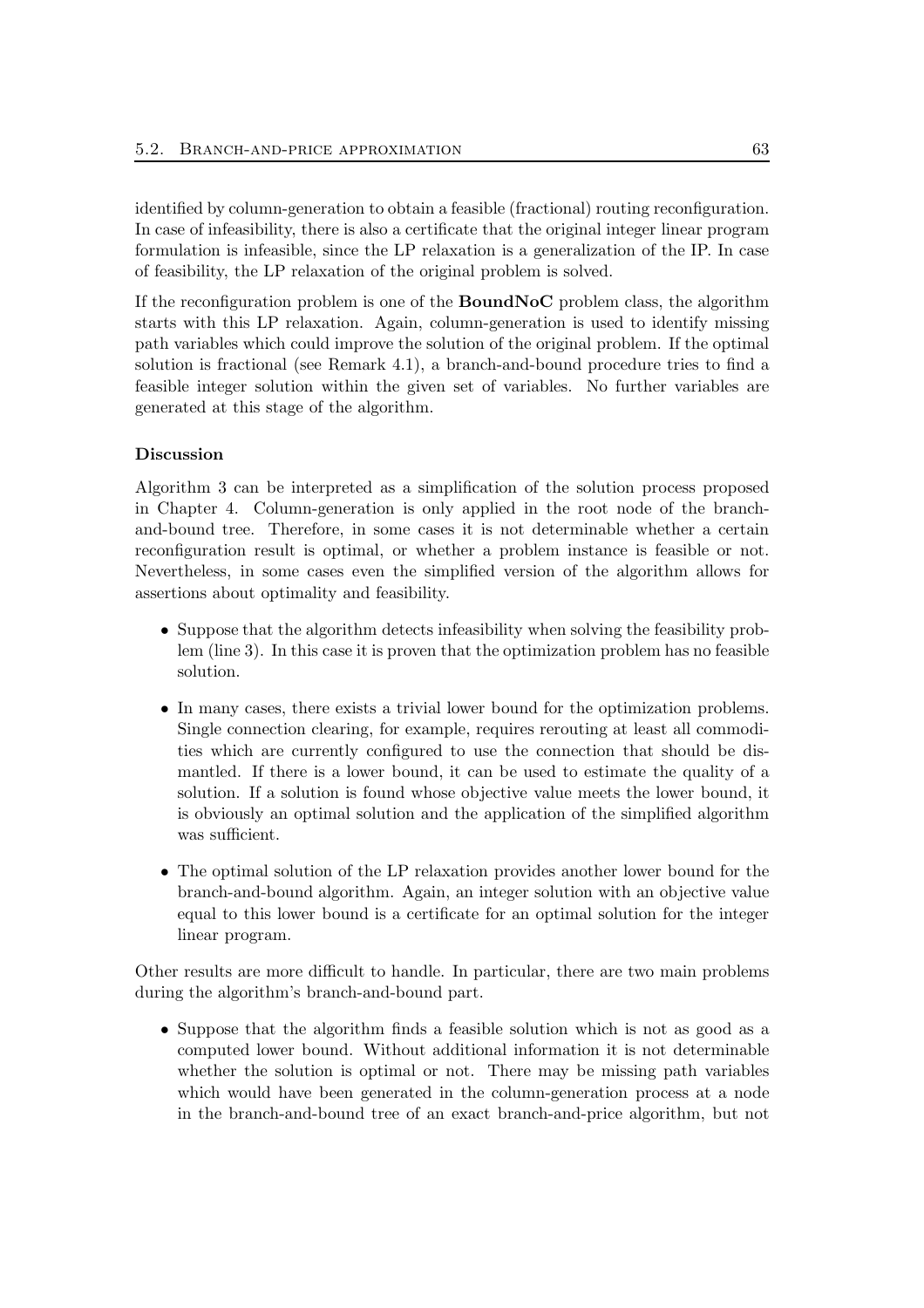in the root node. The found solution might be optimal or an arbitrary integer solution.

• The worst case is the situation in which the branch-and-bound procedure does not find a feasible integer solution. The branch-and-bound process is only started if an optimal fractional solution is found. As before, performing column-generation only at the root node of the branch-and-bound tree makes it impossible to detect missing paths when restricting the solution space in the course of the branch-andbound procedure. Again, there is no proof whether an integral solution exists or not.

#### 5.2.2 Iterated branch-and-bound plus delayed column-generation

In fact, there is only one part of the branch-and-price algorithm that is not supported by the CPLEX optimization software, namely adding variables to the LP relaxation of a currently regarded branch-and-bound node. The pricing within a branch-and-bound node can still be performed. Thus, it is possible to circumvent the CPLEX branchand-price problems and come to the same result as a branch-and-price algorithm.

#### Description

In each node of the branch-and-bound tree the pricing problem of the column-generation approach is solved. Instead of adding the primal variables directly to the variable set of RMP, the variables are stored in a list and added after the execution of the complete branch-and-bound procedure. Afterwards the process is iterated with the new variables. A detailed description is given by Algorithm 4.

As before, the execution of the feasibility problem solution depends on the kind of reconfiguration problem. For BoundNoC reconfiguration tasks, these parts are ignored, since the problems are always feasible but not necessarily optimally solved.

#### Discussion

The quality of a solution found by Algorithm 4 depends on the number of iterations of the repeat-until-loop (lines 8-20). If the branch-and-bound procedure is iteratively executed until no missing primal path variables could be identified in the course of the current iteration, the result of the algorithm is exact. If no integer solution is found, there is none at all. Otherwise, the best found integer solution is also an optimal solution for the considered problem.

However, although exact solutions are desired, it is usually not possible to use Algorithm 4 to solve a MIP or IP to optimality. The solution process for a single branchand-bound process to solve an integer or mixed-integer linear program with several hundred variables to optimality can take a couple of hours, even if state of the art optimization software (ILOG CPLEX 9.1) is applied. The running time of an iterated branch-and-bound procedure where the number of iterations depends on the number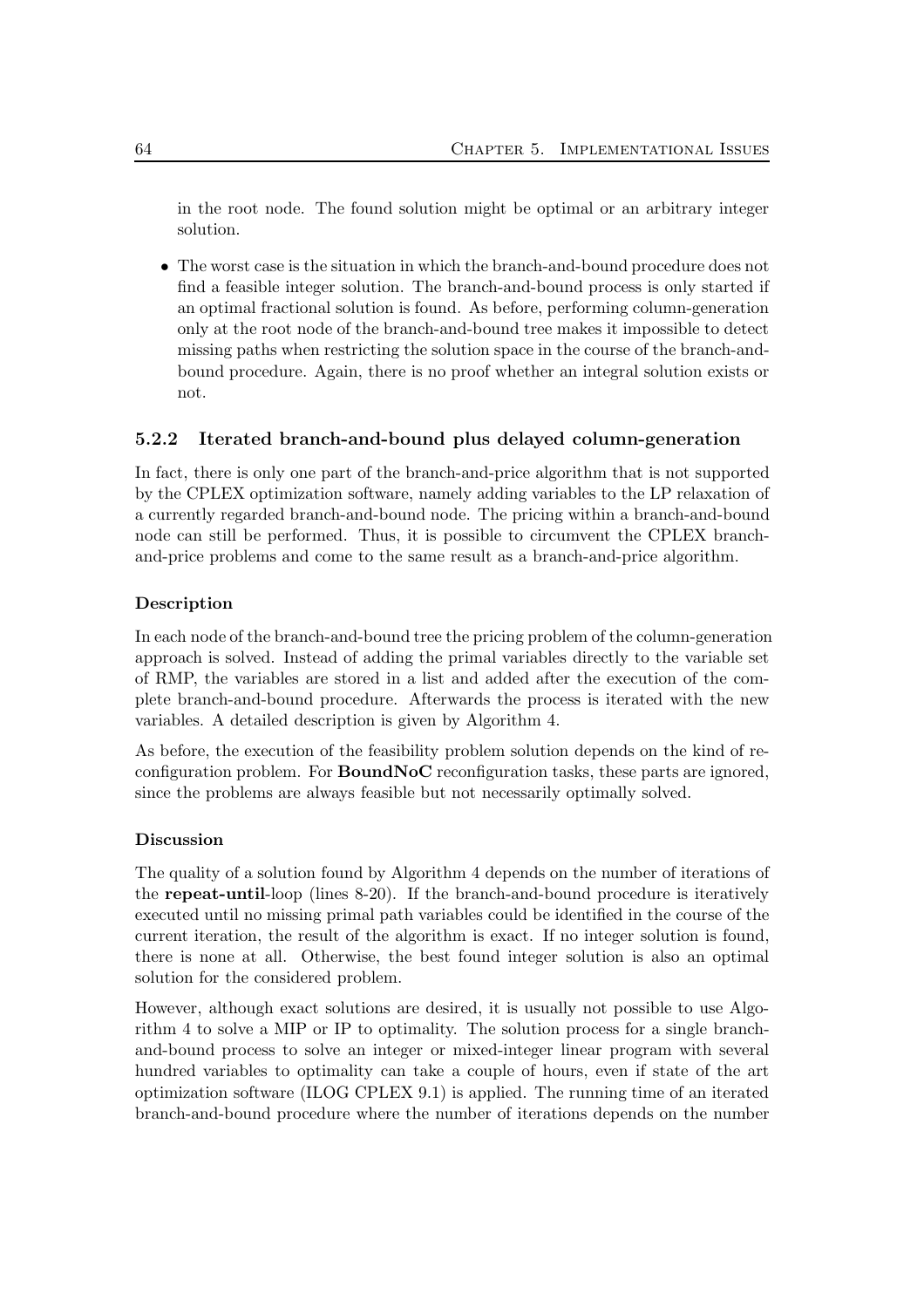Algorithm 4 Iterated branch-and-price approach

- 1: initialize RMP path variables with initial routing
- 2: solve feasibility problem of LP relaxation with column-generation
- 3: if problem is infeasible then
- 4: return
- 5: end if
- 6: solve LP relaxation of original problem with column-generation
- 7: if solution is fractional then
- 8: repeat
- 9: start branch-and-bound procedure
- 10: for all nodes in the branch-and-bound tree do
- 11: initialize node LP relaxation
- 12: solve feasibility problem for current node LP relaxation
- 13: solve pricing problem of the feasibility LP
- 14: store missing primal path variables in path list
- 15: solve original problem formulation for current node LP relaxation
- 16: solve pricing problem of original problem
- 17: store missing primal path variables in path list
- 18: end for
- 19: add paths from path list to the RMP
- 20: until no new path variables generated or iteration bound reached
- 21: end if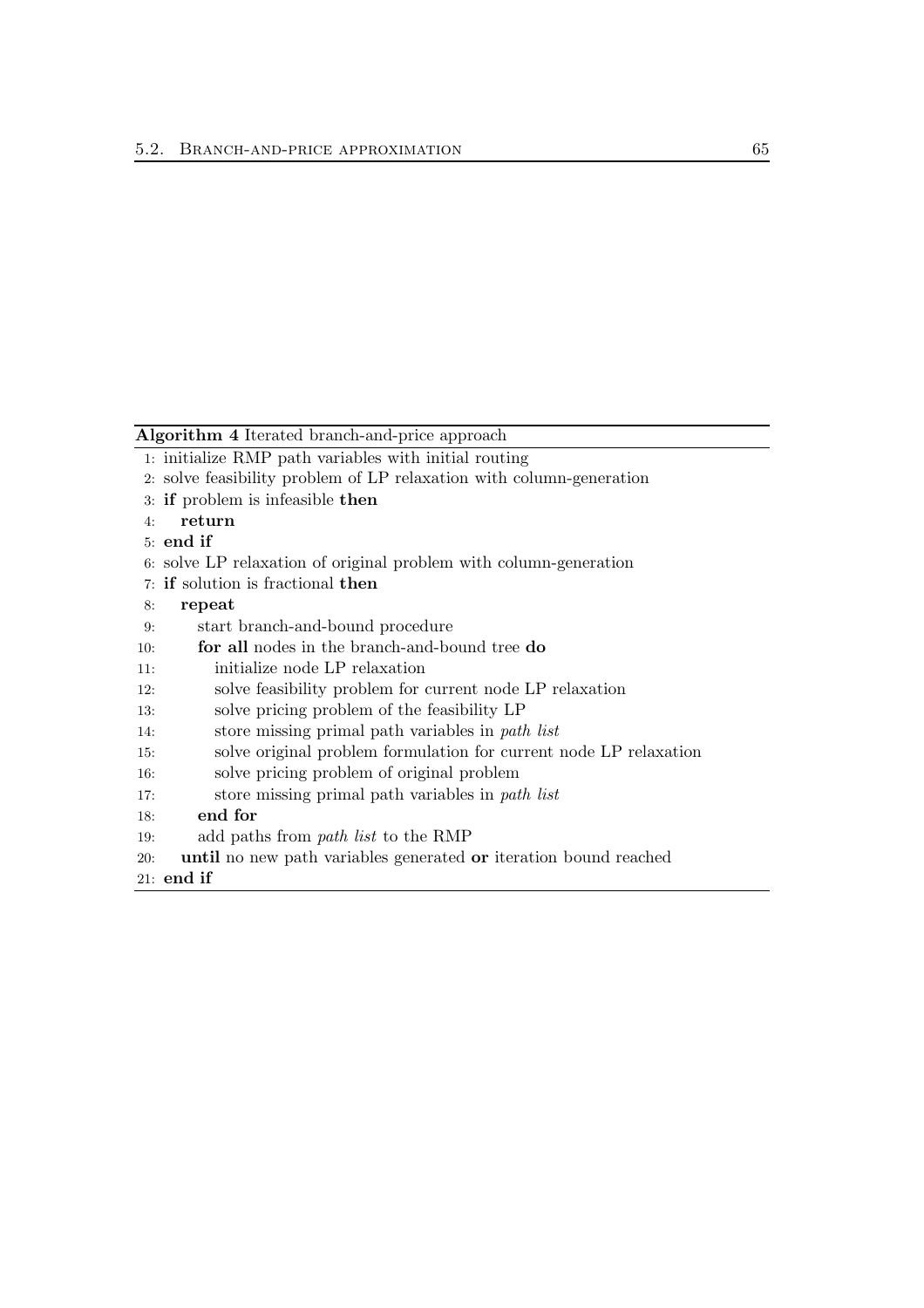of primal variables generated by a column-generation process cannot be reasonably estimated. Thus, this algorithm is not useful to solve integer or mixed-integer linear programs exactly. However, it can be used as heuristic algorithm to add further path variables to the set of initial paths. The corresponding path variables are not accidently generated, but they turn out to be useful in the course of the branch-and-bound process. Thus, this algorithm is an improvement of Algorithm 3. Solutions of Algorithm 4 are at least as good as solutions of the former algorithm.

For practical purposes, we introduce limits on both the number of iterations of the branch-and-bound procedure and the solution time spent to each of the iterations. Although this algorithm does not always guarantee an exact solution, it performs well if applied to real world reconfiguration problems, as discussed in Chapter 6.

The properties of the discussion of the Algorithm 3 w.r.t. optimality and feasibility of a reconfiguration problem (see page 63) are the same for Algorithm 4. There are only some additional remarks:

- Suppose that the algorithm delivers a feasible solution that is not as good as a formerly computed lower bound. If the algorithm was not stopped because of a limit on the number of iterations or on computational time, the obtained solution is as good as the best solution found by an integrated branch-and-price framework. If the pricing of the branch-and-price is exact, the solution is optimal.
- If the iteration of the branch-and-bound procedure does not provide a feasible integer or mixed-integer solution in the end, it is in most cases not determinable whether the optimization problem has a feasible solution at all. Only if the whole branch-and-bound tree has been completely processed, it is proven that there is no feasible solution (again, the pricing has to be exact). Otherwise, although the existence of a feasible solution might be unlikely, it cannot be excluded.

#### 5.2.3 Heuristic solution approach

We also compared the previous approaches to a simple one. Since the formerly described branch-and-price algorithm is very complex, we implemented a heuristic solution approach to test whether it is possible to achieve reasonable results without the branch-and-price approach.

#### Description

The applied algorithm initializes path variables of the original routing and heuristically generates further path variables. Afterwards, a MIP solver is started to find the best integer (mixed-integer) solution for the set of initialized variables. There is no further column-generation process to generate path variables throughout the solution process of the MIP solver. The complete algorithm is given by Algorithm 5.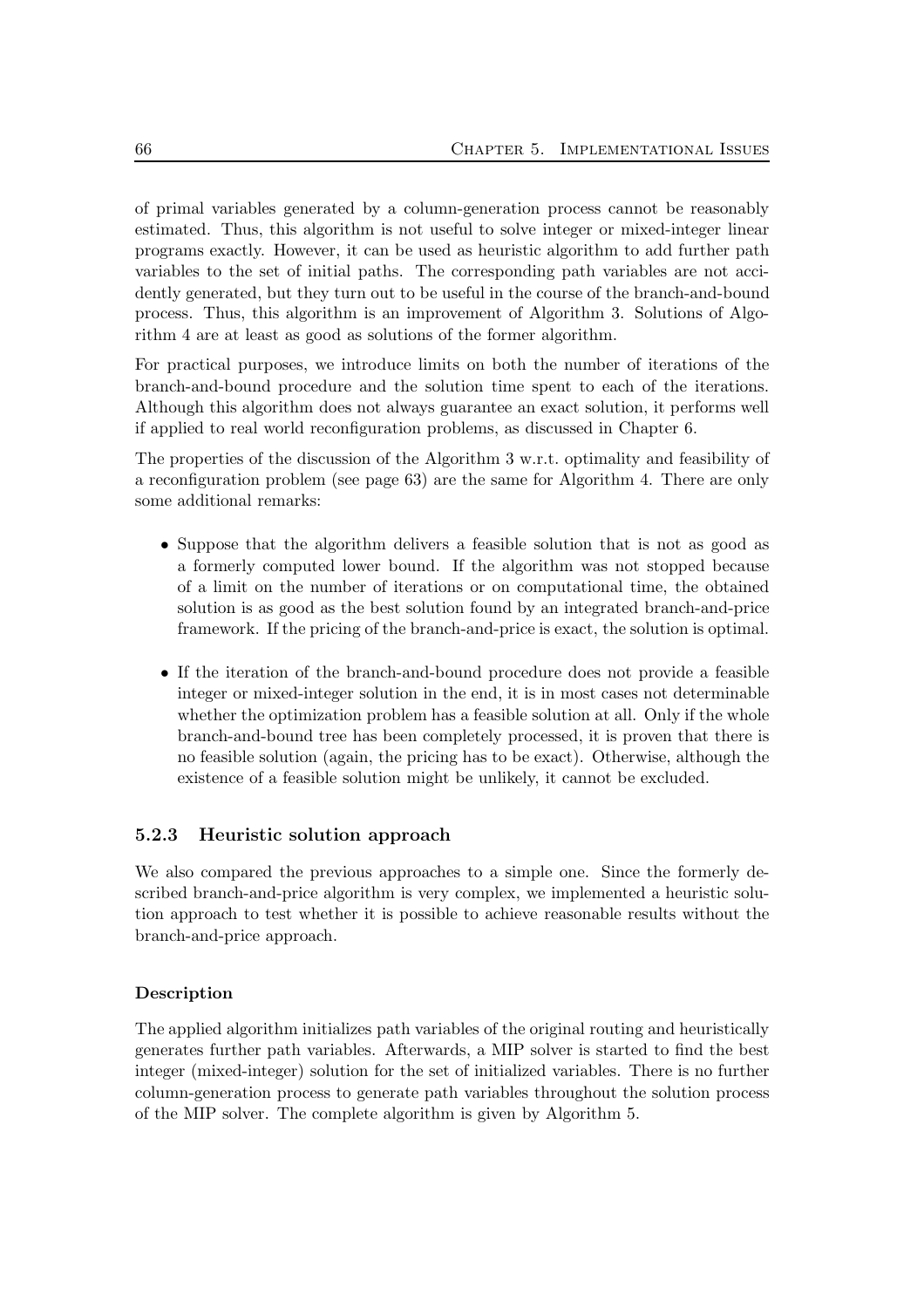| Algorithm 5 heuristic solution approach |  |  |  |  |
|-----------------------------------------|--|--|--|--|
|-----------------------------------------|--|--|--|--|

- 1: initialize RMP path variables with initial routing
- 2: generate further path variables heuristically
- 3: start MIP solver

#### Discussion

Results of this algorithm are difficult to evaluate. If feasible solutions are found, they can only be compared to bounds obtained from the problem description. For instance, optimality for the connection clearing scenario can only be guaranteed if the trivial lower bound is met (see discussion of Algorithm 3 on page 63).

If no solution is found, it is not clear whether a feasible solution exists. The only possibility to guarantee exact results for this heuristic algorithm is to enumerate all feasible path flow variables which is practically not possible.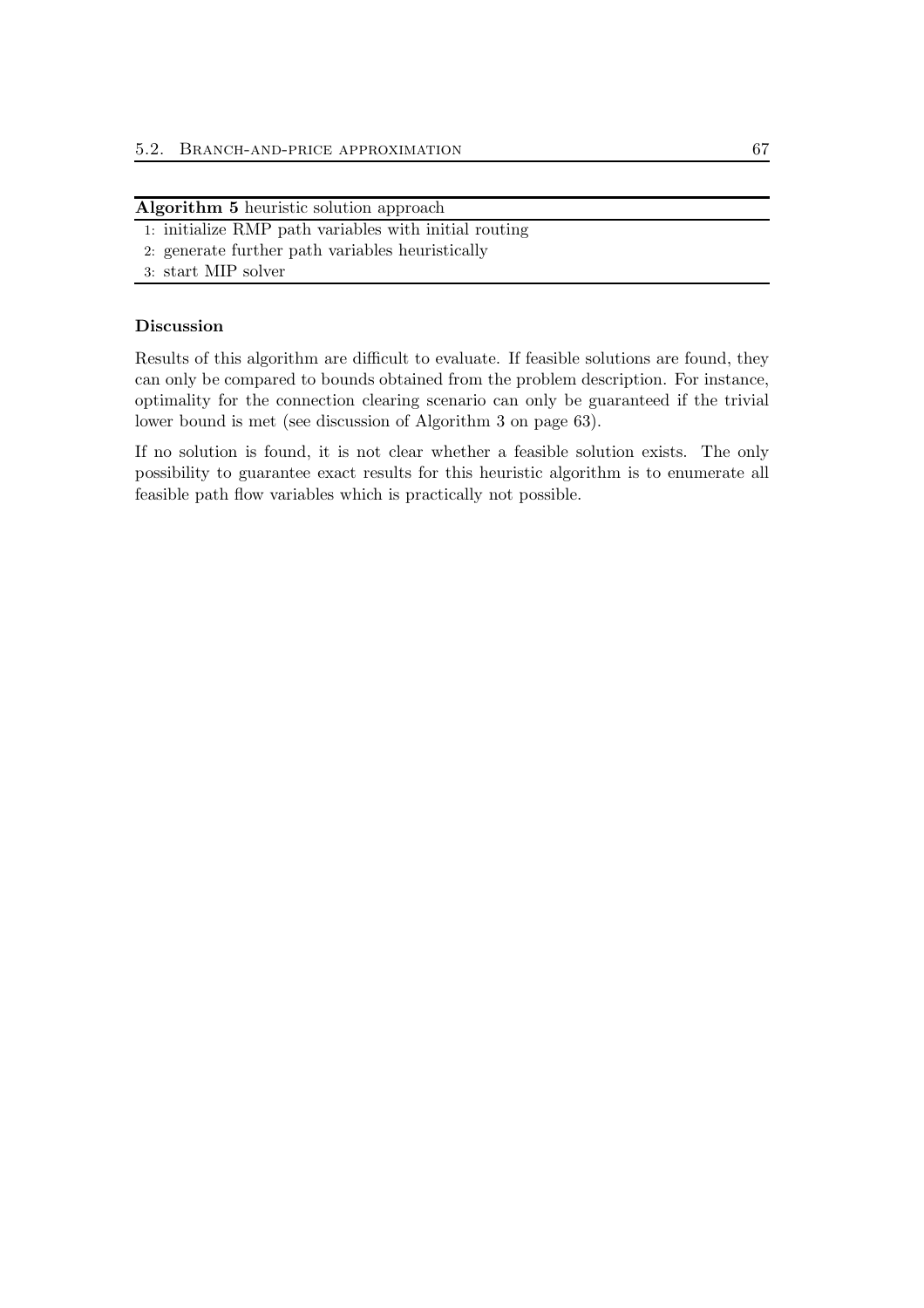# Chapter 6

# Computational Results

For testing purposes we implemented four variants of the formerly described algorithm to evaluate the practical applicability of the solution procedure to different reconfiguration scenarios. In particular, these tested reconfiguration tasks were connection clearing, adding of new demands, shortening initial routing paths, and link load reduction. As test instances we used different real world telecommunication networks with different initial routings. All four reconfiguration scenarios were tested for all these networks. This Chapter serves as documentation of the performed tests and as a summary of the obtained results.

First, there is a general description of the test networks and the generation of initial routings. Afterwards, we focus on the implementation and results for the reconfiguration tasks.

Remark 6.1. The calculations described in this chapter were performed on work stations of the Optimization Department of ZIB<sup>1</sup>. All computations were made single threaded on Dell Precision 650 PCs with 2 GB of main memory and Intel Pentium 4 CPUs with 3.0 - 3.2 GHz running SuSE Linux 9.3.

## 6.1 Testing data

The choice of appropriate testing data for the reconfiguration tasks consists of two steps. First, the basic network topologies and demand specifications must be selected. Furthermore, initial routings for the network instances must be found. The following sections describe the choices we made for our testing procedures.

## 6.1.1 Network selection

From a collection of more than 70 real world telecommunication networks provided by different network operators we have chosen a set of eight instances for the proposed tests. The networks were originally specified for network dimensioning planing (see

 $^1$ http://www.zib.de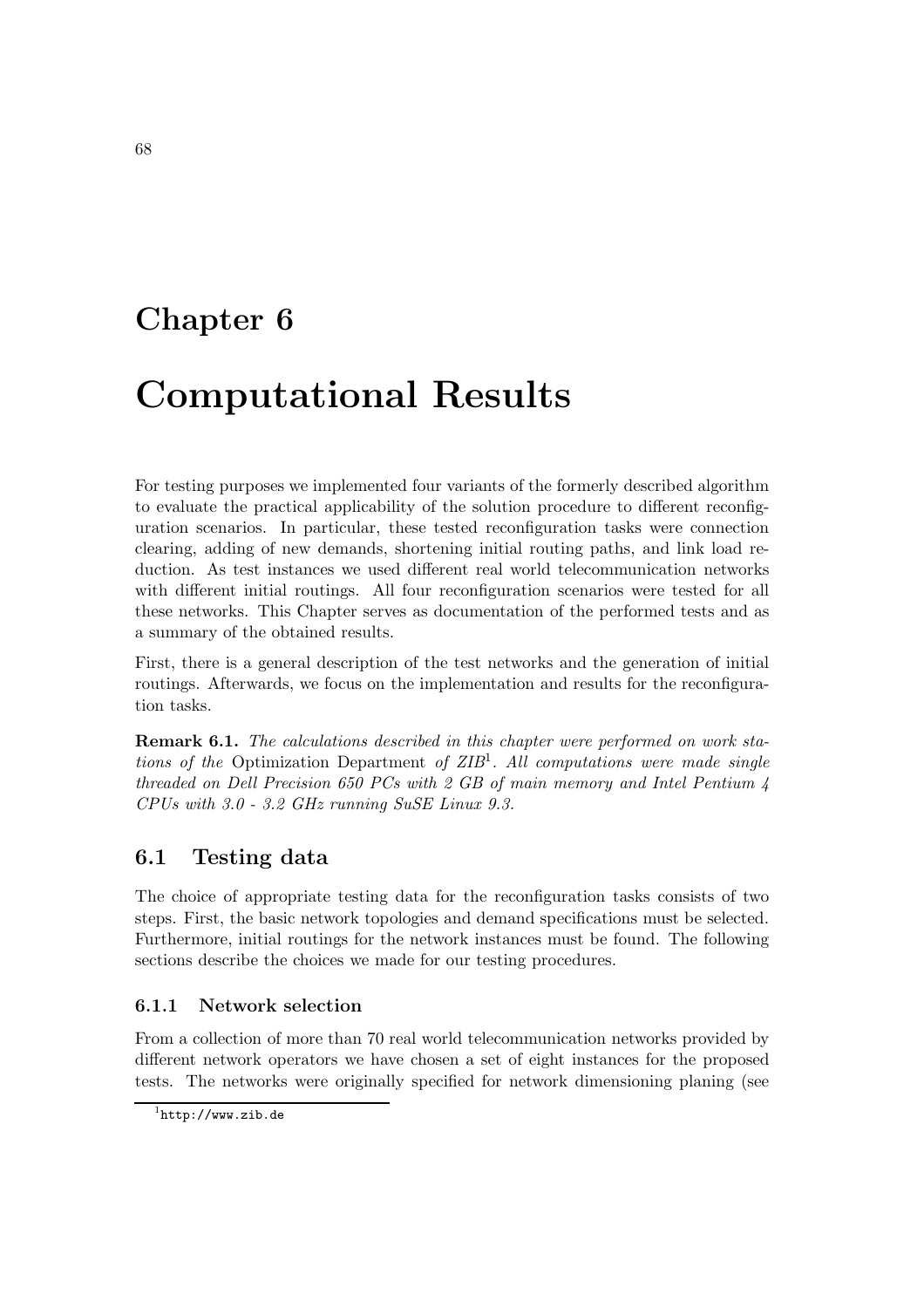Chapter 1). The specifications consist of potential network nodes and potential connections with different possibilities to install hardware at locations and capacities for connections. Additionally, demand specifications are given.

The eight test instances are chosen such that a reasonable spectrum of different topologies can be evaluated. Further selection criteria are the possibility for survivable routing definitions. All of the eight instances allow feasible routings if diversification with a diversification factor of  $\frac{1}{2}$  for the majority of demands is specified. The original demand definitions consist of source and target node as well as demand value and diversification parameter. The demand value is of arbitrary integer size. As proposed in Section 3.3.1, for the applied mechanism of counting changes between different routings, it is indispensable to route small single demands through the network. Therefore, we splitted the demands into sets of single demands with demands value 1 or 2 (1 if the diversification parameter is 1, 2 for a diversification factor of  $\frac{1}{2}$ ).

The operating states for all networks were defined to be single failures only. However, we did not declare any network component to be fail-safe, i.e., each component of each network might possibly fail. The direct consequence for feasible routings is that if there is a demand with demand value 2 and diversification factor  $\frac{1}{2}$ , a feasible routing for this demand consists of two routing paths completely disjoint except for the terminal nodes.

#### 6.1.2 Initial routings

The chosen network instances provide only a basic topology and demand specification. For the reconfiguration tasks, there has to be a final node and connection selection and an initial routing to be reconfigured afterwards. For this purpose we used the DISCNET network planning tool from Roland Wessäly ([Wes00]). It calculated a cost optimized network topology for each network and an initial routing for this topology satisfying the demand and diversification restrictions. Additionally, the routing was restricted to use at most 90% of the available link capacity on each connection. The idea behind this decision was on the one hand to obtain enough free routing capacity for reconfiguration. On the other hand, an idealized real world operating scenario should be simulated.

Furthermore, we calculated a second initial topology and routing for each of the eight networks allowing only 80% maximum initial link load. Originally, this second initialization was supposed to be a backup configuration for networks with few reconfiguration possibilities when initialized with a maximum link load of 90%. The thought was: the more free capacity is provided, the more reconfiguration is possible. However, the cost optimization function for the initial topology and routing computation lead to completely different topologies, hardware installments and initial routing paths. Hence, we are equipped with two independent initial routings for each of the eight basic network instances.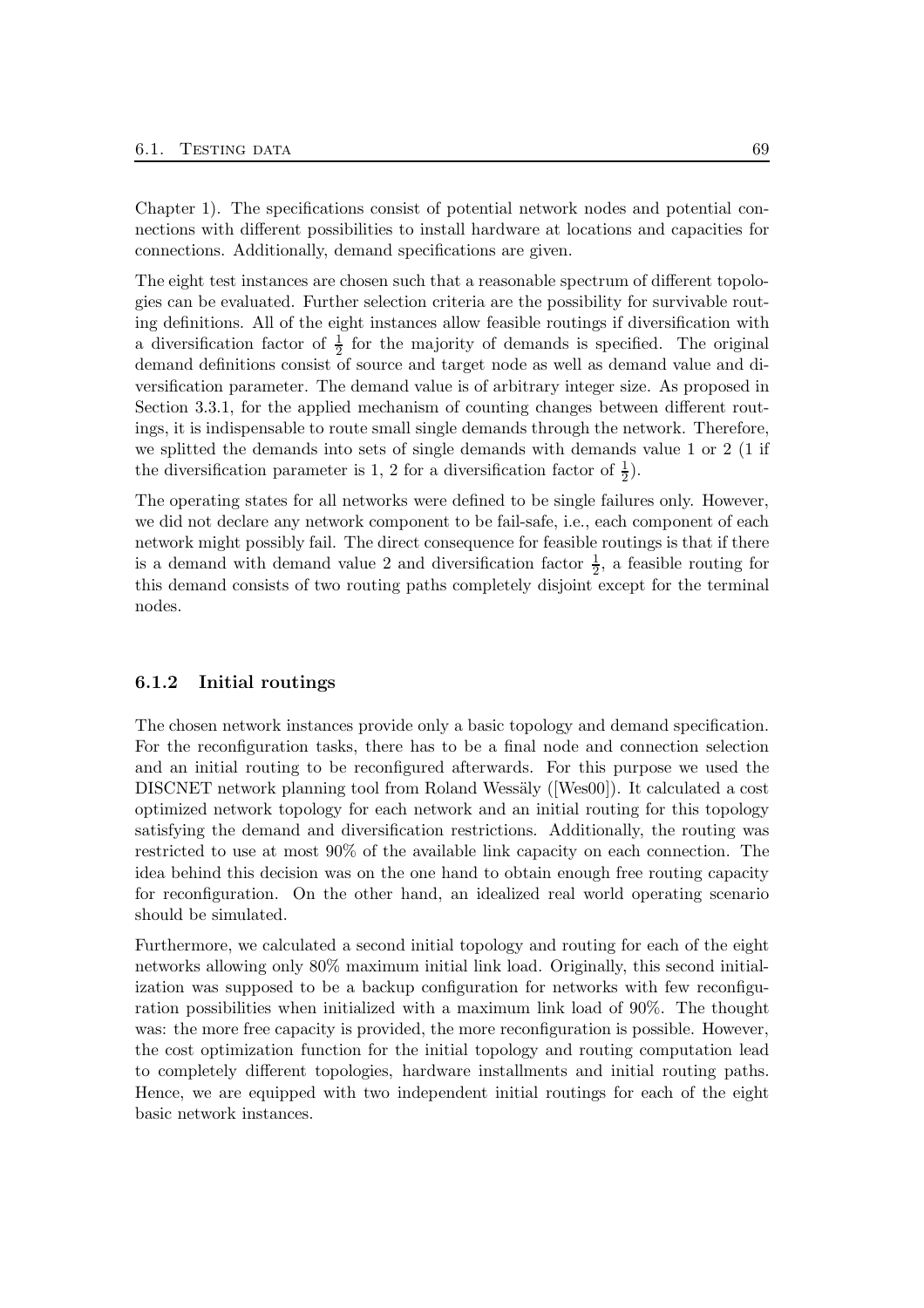|       |                          |                                |                        |                 | INITIAL TEST NETWORK CONFIGURATIONS |                        |                 |                   |  |
|-------|--------------------------|--------------------------------|------------------------|-----------------|-------------------------------------|------------------------|-----------------|-------------------|--|
|       |                          |                                |                        | 80% LINK LOAD   |                                     | 90% LINK LOAD          |                 |                   |  |
| NETW. | NR. OF<br><b>DEMANDS</b> | <b>DEMAND</b><br><b>VALUES</b> | NR. OF<br><b>NODES</b> | NR. OF<br>LINKS | OPT.<br>$GAP$ [%]                   | NR. OF<br><b>NODES</b> | NR. OF<br>LINKS | OPT.<br>$GAP$ [%] |  |
| p01   | 428                      | 846                            | 17                     | 38              | 37.3                                | 17                     | 47              | 37.1              |  |
| p07   | 774                      | 1548                           | 15                     | 31              | 35.0                                | 15                     | 77              | 61.7              |  |
| p09   | 928                      | 1856                           | 19                     | 148             | 82.1                                | 19                     | 148             | 80.9              |  |
| p20   | 862                      | 1724                           | 24                     | 94              | 43.9                                | 24                     | 94              | 44.2              |  |
| p30   | 2692                     | 4153                           | 46                     | 61              | 60.6                                | 44                     | 48              | 21.8              |  |
| p44   | 8635                     | 9473                           | 20                     | 23              | 00.0                                | 19                     | 23              | 01.4              |  |
| p45   | 2643                     | 3669                           | 19                     | 22              | 00.0                                | 19                     | 22              | 01.0              |  |
| p69   | 3024                     | 4032                           | 56                     | 69              | 29.6                                | 56                     | 69              | 27.6              |  |

Table 6.1: Overview on the used test instances. In the terms of the mathematical model, the number of demands corresponds to  $|\mathcal{K}|$ . Similarly, the demand values are defined as  $\sum_{k \in \mathcal{K}} d_k$ . The optical column states the gap between the best found solution and the computed lower bound corresponding to an optimal fractional solution w.r.t. the objective function minimizing network costs.

### 6.1.3 Test instances

After the explanation of the generation process of the test networks, we focus on the resulting instances. Table 6.1 gives a first overview on the test networks.

As a consequence of the different maximum initial link load bounds, the structures of the computed initial configurations belonging to the same networks often differ in the number of nodes, the number of links, the hardware installed at nodes, and the capacity installed on links. Figure 6.1 shows the differences between the initial network topologies for the p07 network. The 90% configuration contains more than twice the number of connections than the 80% configuration. This is mainly due to a large number of parallel edges.

The computation time for the initial network configurations was restricted to one hour for each instance. Depending on the size of the initial networks and the number of demands, this restriction led to different qualities of the resulting network configurations. In Table 6.1, the gap between the computed lower bound and the best found solution is listed for each instance. The gap for both initial configurations of p09 was greater than 80%. This resulted in highly intermeshed network structures. In contrast, for p44 and p45 optimal or near-optimal solutions w.r.t. the cost function could be found. The results are more ring-like structured networks as can be seen in Figure 6.2 for p45.

For p30, the initial computation limit of one hour was not sufficient to find initial network topologies. Hence, we increased the time limit to two hours. With this change, it was possible to obtain initial network configurations and routings. Although the network p69 is even larger w.r.t. the number of nodes and the number of links than p30, The time limit of one hour was sufficient for both initial configurations of p69. This is due to the distribution of the demand which is more evenly divided throughout the network than in the case of p30. Figure 6.3 shows the different demand distributions for these networks.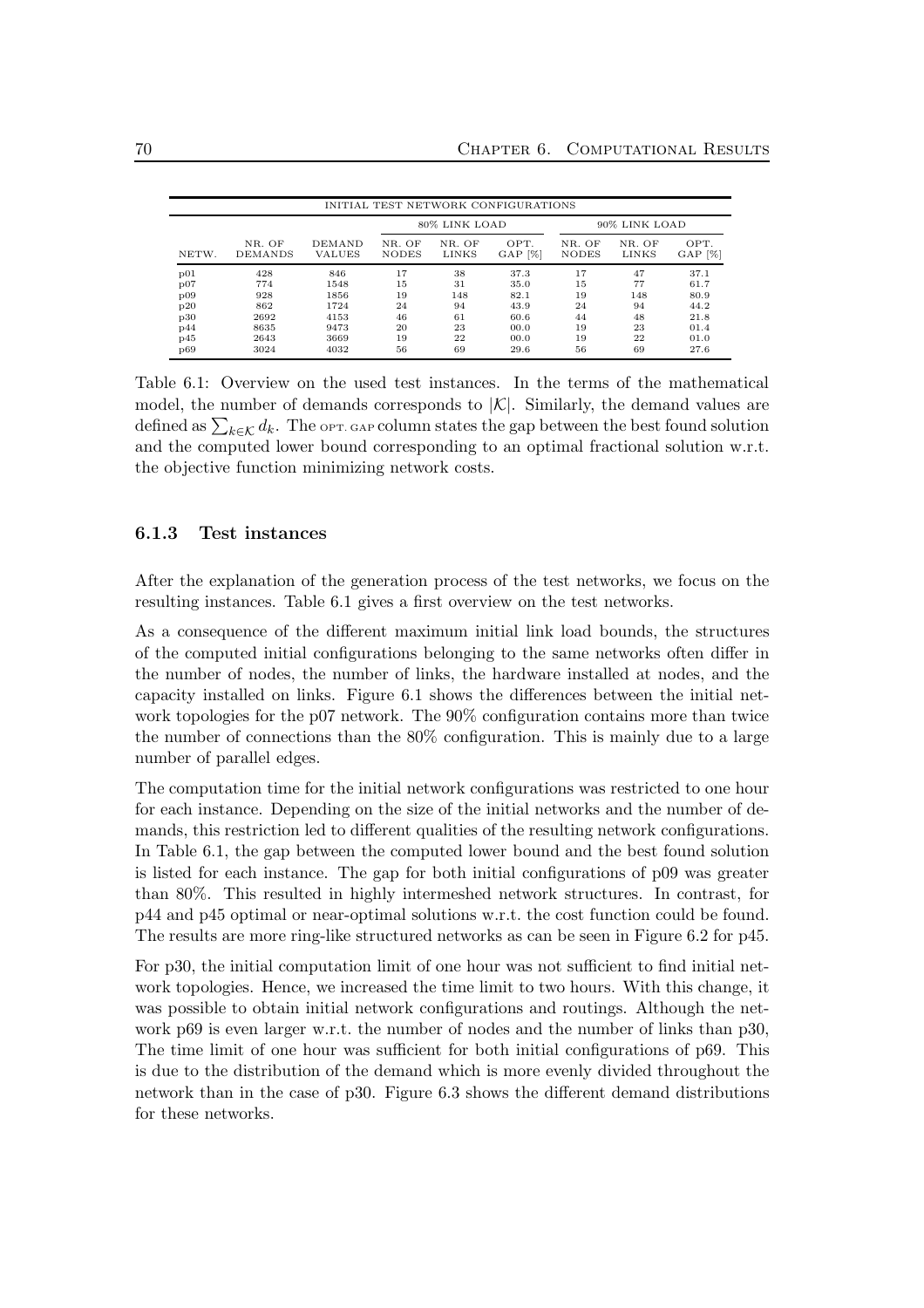

Figure 6.1: Network p07 with initially 80% maximum link load in the left part of the figure and 90% maximum link load on the right hand side. The thickness of connections between network nodes corresponds to routing capacity of the connections between these nodes. Note that a single line might symbolize a set of parallel supply edges. The thicker a line is drawn, the more capacity is installed on the set of parallel edges, and the more demand can be routed over this set of edges.



Figure 6.2: The optimal initial network design for p45 (left: 80% maximum initial link load, right 90%). Although the topologies are similar, there are differences in the installed routing capacities on the networks' edges. The ring-like structures will provide difficulties for reconfiguration, particularly, if diversification is respected.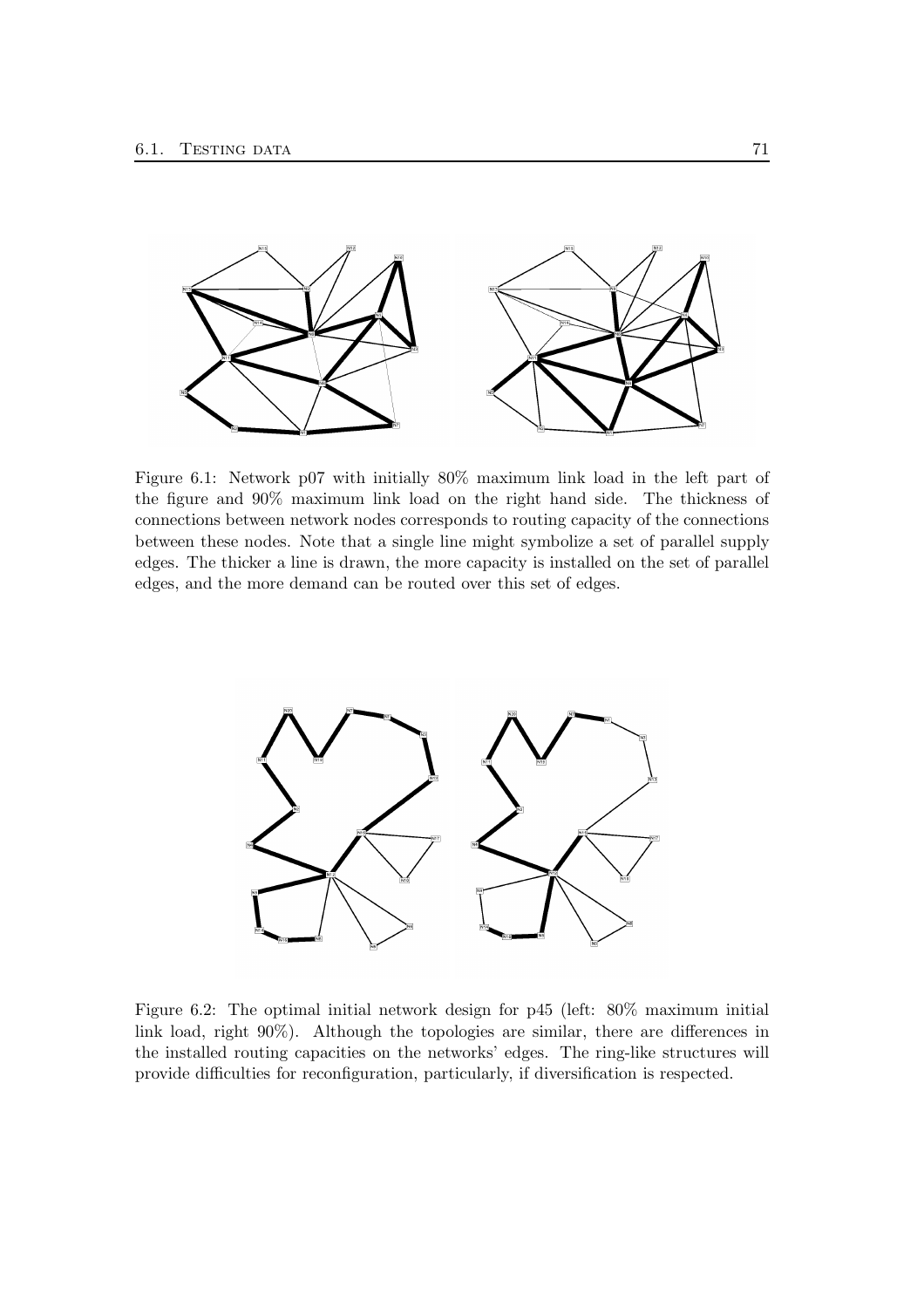

Figure 6.3: Differences in the demand emanating from nodes of different networks. On the left hand side: p30, on the right hand side: p69. The size of the network node increases with the number of demands starting or terminating at this node. The main demand is concentrated on few nodes in the p30 network, whereas the demand for the p69 network is more evenly distributed over the complete network.

## 6.2 Reconfiguration results

Each of the implemented reconfiguration scenarios was tested on all of the 16 different problem instances.

### 6.2.1 Connection clearing

As described in Chapter 2, this scenario deals with the task of removing a link from the telecommunication network. The demands currently routed over this link must be rerouted, such that all demand and diversification restrictions remain satisfied. To be statistically independent of results obtained with good or bad random choices of network connections to be removed, we implemented a single connection clearing test and tried to remove each link of each network in sequence.

Because of the differences in topology, routing capacities and total demand for the different test networks, the reconfiguration success ranged from "no connection can be cleared" to "almost each link can be removed". Mainly because of the complete impossibility to remove a single connection in certain networks, we modified the test conditions slightly and re-ran the complete test procedure. For this purposes we redefined the diversification parameter to 1 for all demands, independently of their demand value. As consequence, routings become feasible although they might contain several routing paths for the same demand which pass through the same network components. Routing paths for the same commodity need not to be disjoint w.r.t. operating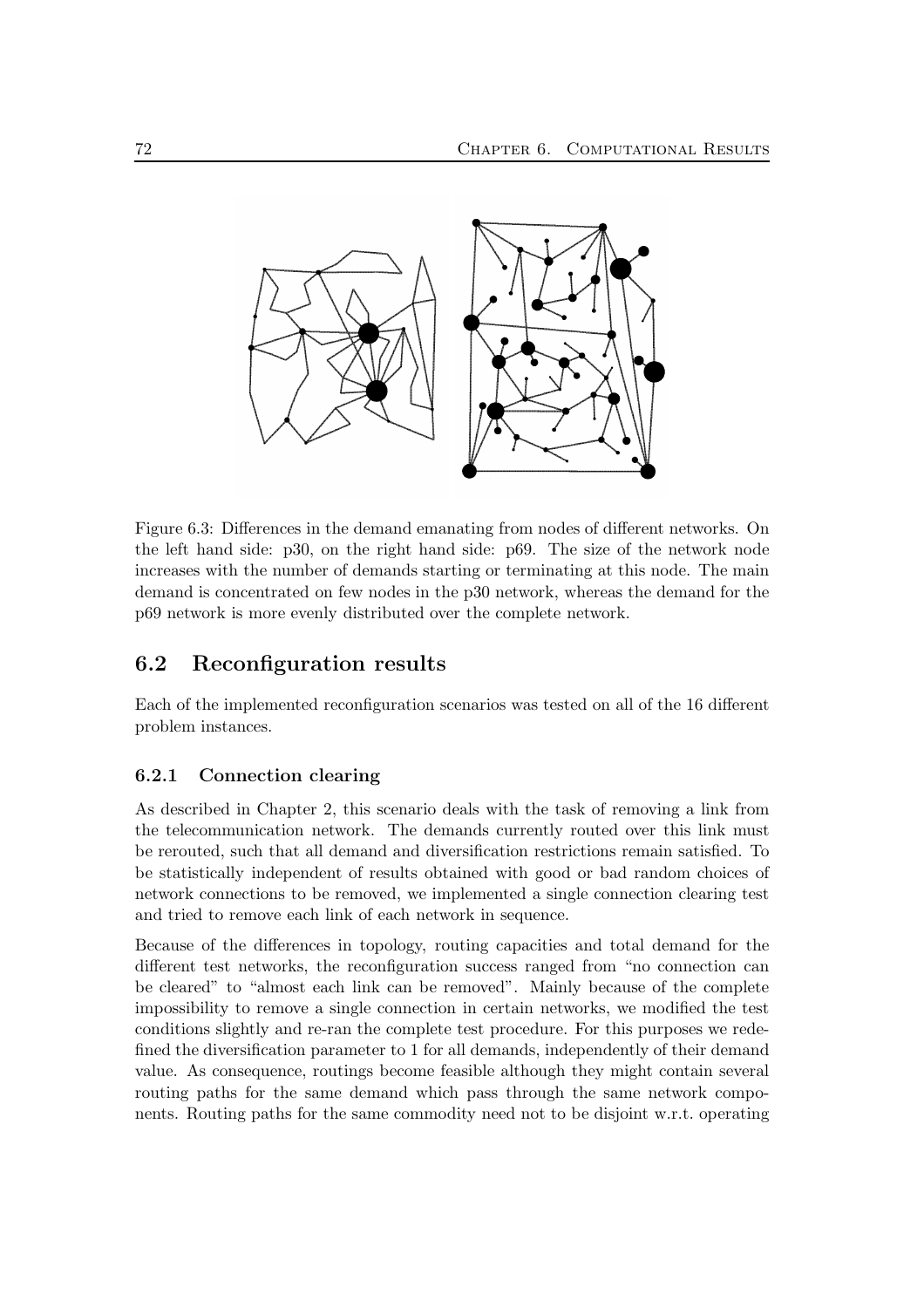|                                                   |                               |                                    |                                   | p01          |                               |                                    |                                    |
|---------------------------------------------------|-------------------------------|------------------------------------|-----------------------------------|--------------|-------------------------------|------------------------------------|------------------------------------|
|                                                   |                               | DIVERS.                            | NO DIVERS.                        |              |                               | DIVERS.                            | NO DIVERS.                         |
| LINK                                              | <b>INITIAL</b><br><b>FLOW</b> | <b>CHANGES</b>                     | <b>CHANGES</b>                    | LINK         | <b>INITIAL</b><br><b>FLOW</b> | <b>CHANGES</b>                     | CHANGES                            |
| $L1-N17-N15$                                      | 14                            | 14                                 | 14                                | $L27-N6-N8$  | 51                            | 51                                 | 51                                 |
| $L2-N4-N5$                                        | 51                            | $= 2$<br>$\sim$                    | $\lceil \gamma \rceil = 2 \rceil$ | $L28-N7-N8$  | 51                            | 51                                 | 51                                 |
| $L3-N5-N6$                                        | 51                            | $\lceil \gamma \rceil = 2 \rceil$  | $\lceil \gamma \rceil = 2 \rceil$ | $L29-N3-N8$  | 51                            | 52                                 | 51                                 |
| $L4-N6-N7$                                        | 51                            | 51                                 | 51                                | $L30-N5-N7$  | 51                            | $\lceil \gamma \rceil = 2 \rceil$  | $[\gamma = 2]$                     |
| $L5-N7-N12$                                       | 51                            | 51                                 | 51                                | $L31-N4-N7$  | 51                            | 51                                 | 51                                 |
| L6-N12-N16                                        | 50                            | 57                                 | 50                                | L33-N8-N9    | 51                            | $[\gamma = 1]$                     | 51                                 |
| $L7-N16-N15$                                      | 51                            | $\lceil \gamma \rceil = 5 \rceil$  | 52                                | L36-N11-N9   | 51                            | 51                                 | 51                                 |
| $L9-N16-N13$                                      | 50                            | 50                                 | 50                                | L37-N8-N10   | 51                            | $\lceil \gamma = 42 \rceil$        | $\lceil \gamma \, = \, 11 \rceil$  |
| L <sub>10</sub> -N <sub>13</sub> -N <sub>14</sub> | 51                            | $\lceil \gamma \rceil = 12 \rceil$ | $ \gamma=4 $                      | L39-N7-N10   | 51                            | $\lceil \gamma \, = \, 42 \rceil$  | $\lceil \gamma \rceil = 11 \rceil$ |
| L12-N17-N1                                        | 20                            | 20                                 | 20                                | $L40-N7-N9$  | 51                            | 60                                 | 60                                 |
| L14-N12-N11                                       | $\overline{7}$                | $\overline{7}$                     | 7                                 | L49-N15-N14  | 50                            | $\lceil \gamma \rceil = 14 \rceil$ | 50                                 |
| L15-N11-N13                                       | 49                            | $\lceil \gamma \rceil = 4 \rceil$  | 49                                | $L54-N2-N15$ | 51                            | 51                                 | 51                                 |
| $L16-N7-N11$                                      | 51                            | 51                                 | 51                                | L55-N15-N12  | 51                            | 51                                 | 51                                 |
| $L18-N12-N6$                                      | 51                            | 51                                 | 51                                | $L56-N2-N12$ | 51                            | 51                                 | 51                                 |
| $L19-N5-N12$                                      | 51                            | $\lceil \gamma \rceil = 2 \rceil$  | $\lceil \gamma \rceil = 2 \rceil$ | $L57-N1-N3$  | 50                            | 50                                 | 50                                 |
| $L21-N3-N6$                                       | 51                            | 51                                 | 51                                | $L58-N1-N4$  | 50                            | 50                                 | 50                                 |
| $L23-N17-N2$                                      | $\overline{7}$                | $\overline{7}$                     | 7                                 | $L59-N1-N15$ | 51                            | 51                                 | 51                                 |
| $L25-N2-N7$                                       | 51                            | 51                                 | 51                                | $L60-N2-N3$  | 50                            | 50                                 | 50                                 |
| $L26-N4-N6$                                       | 51                            | 51                                 | 51                                | $L61-N3-N4$  | 51                            | 51                                 | 51                                 |

Table 6.2: Reconfiguration results for the connection clearing scenario applied to p01 with the  $80\%$  maximum initial link load configuration. In addition to the link identifier and the initial number of routing paths that pass through this link, there is information on the minimum number of routing changes for both the original problem and the problem formulation with a relaxed diversification constraint. The number of changes contains both the initial flow over the cleared connection and additional reassignments for routing paths that do not pass through this link originally. In the case of infeasibility, the objective value  $\gamma$  of the optimal solution of the feasibility LP is given. It states the amount of additional capacity to be installed on at least one connection to obtain a feasible routing.

states anymore. Thus, this problem formulation is a relaxation of the former problem specification, and the results must be at least as good as the results of the former computations.

As exemplary instance of a network with many reconfiguration possibilities for this scenario, we present the results for p01 for the 80% maximum initial link load configuration (Table 6.2). The tables for the other test instances can be found in Appendix A.1.

#### Results for p01 with 80% maximum link load

The network contains 38 connections. If diversification is respected, there are solutions for 27 links. Without diversification, the number of connection that can be cleared is 31. The results are reasonable in so far as passing on the diversification constraint tends to improve the solution. However, it can be seen that in most cases in which a solution is found, there is no improvement. In these cases, it is sufficient to reassign only the initial flow that is routed over a connection to be cleared. If no solutions were found, infeasibility was detected while solving the feasibility LP. Hence, there is no link with a feasible fractional routing but no integer solution during the branchand-bound procedure. In fact, there are only two links (L7-N16-N15, L40-N7-N9),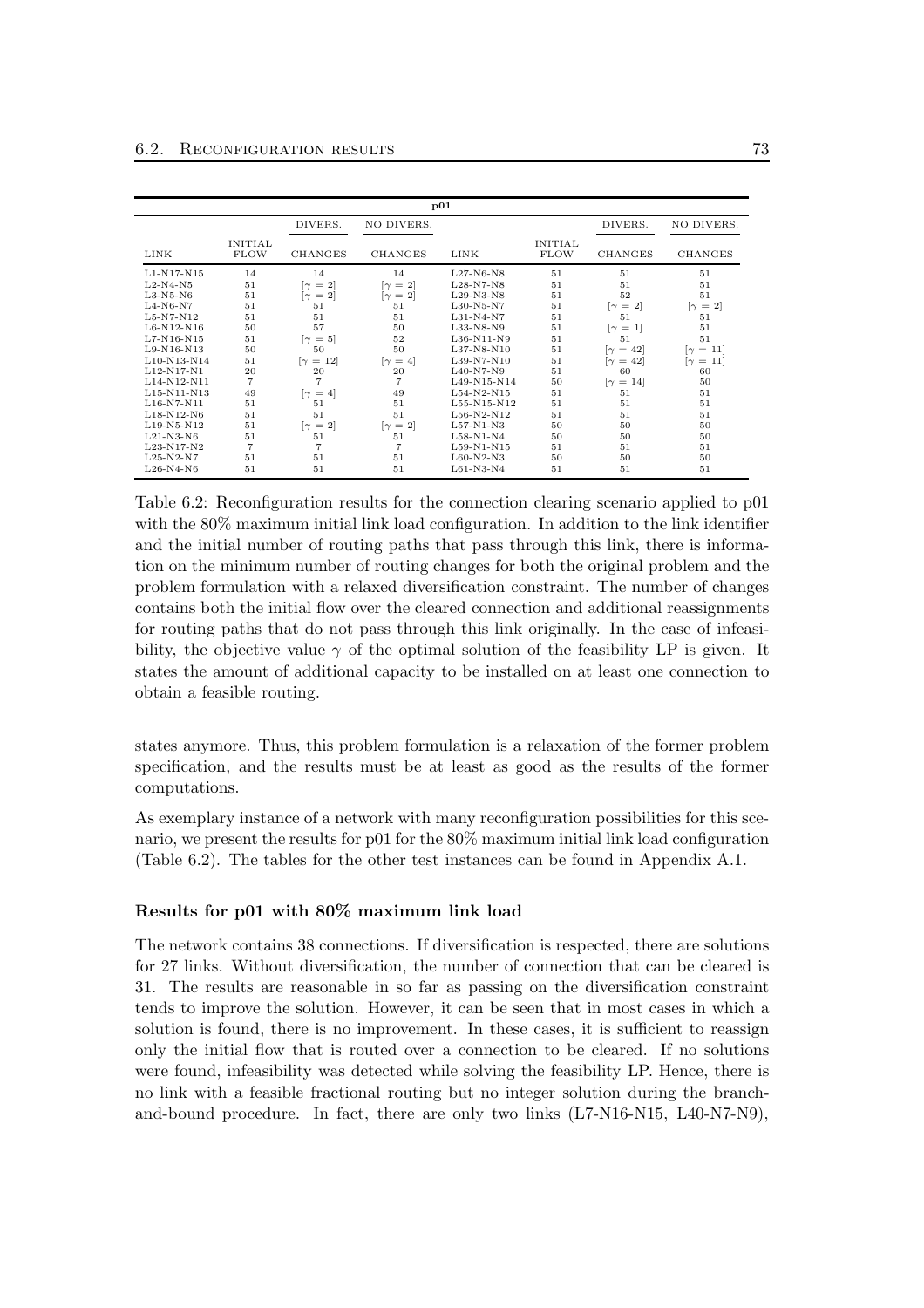for which the branch-and-bound procedure was necessary at all (in both cases only for the relaxed formulation without diversification). All other solutions found by the column-generation procedure in the root node are integral from the beginning. For L7-N16-N15, the optimal fractional solution has an objective value of 51.5. As can be seen in Table 6.2, the best found integer solution has an objective value of 52. Hence, the solution found by the branch-and-bound procedure is an optimal solution. There is a similar situation for L40-N7-N9 for which the optimal fractional solution has an objective value of 59.5, such that the integer solution with objective value of 60 is optimal.

#### General results

As can be seen in the tables for this reconfiguration scenario, the results for p01 cannot be generalized. In general, we tried to clear 2030 connections in 16 networks altogether. Solutions were found in 1341 cases. However, depending on the network structure, the total demand and distribution of demands in the networks, results are different w.r.t. the reconfiguration possibilities. There are instances, like p01, with large reconfiguration amounts both in the case of 80% and 90% maximum initial link load, whereas other instances like p45 do not provide any connection clearing possibilities at all, independently of initial configuration and diversification relaxation. Network p07 allowed for little reconfiguration in the 80% initialization and for large reconfiguration in the 90% initialization case. As mentioned in Section 6.1.3, this can be traced back to the different qualities of the initial solutions. The large gap between best found solution and lower bound led to a large number of parallel edges in the 90% initialization case. Since the resulting network contains many edges with comparatively little initial flow, it is easier to remove a single link than in the case of the 80% initial link load configuration with fewer links and more initial flow on the links.

Altogether, there are five links for which the branch-and-bound procedure had to be started to obtain an optimal integer solution from optimal fractional ones. Besides the two links from p01, there are two other links in p69 with this property. In the 90% maximum link load configuration, the clearing of the connections L25-N21-N25 and L27-N21-N47 provide optimal fractional solutions of 212.5 and 208.5, respectively. The achieved integer solutions with values 213 and 209 are therefore optimal solutions. The only exception to this huge number of provable exact solutions is L25-N21-N25 in the 90% configuration of p69. The optimal fractional solution has an objective value of 249.5. The best found integer solution has a value of 256. Since the branching rule of dichotomy branching combined with the K-shortest-path pricing procedure might lead to imprecise results (see Section 4.3.1), optimality can not be guaranteed in this special case.

We logged the solution time for each instance. To keep the results tables small and concise, we passed on the solution time listing for this reconfiguration scenario. However, to give the reader a feeling of the approximate expenditure of time, we add the following observations. The time spent on the solution of the MinNoC LP relaxation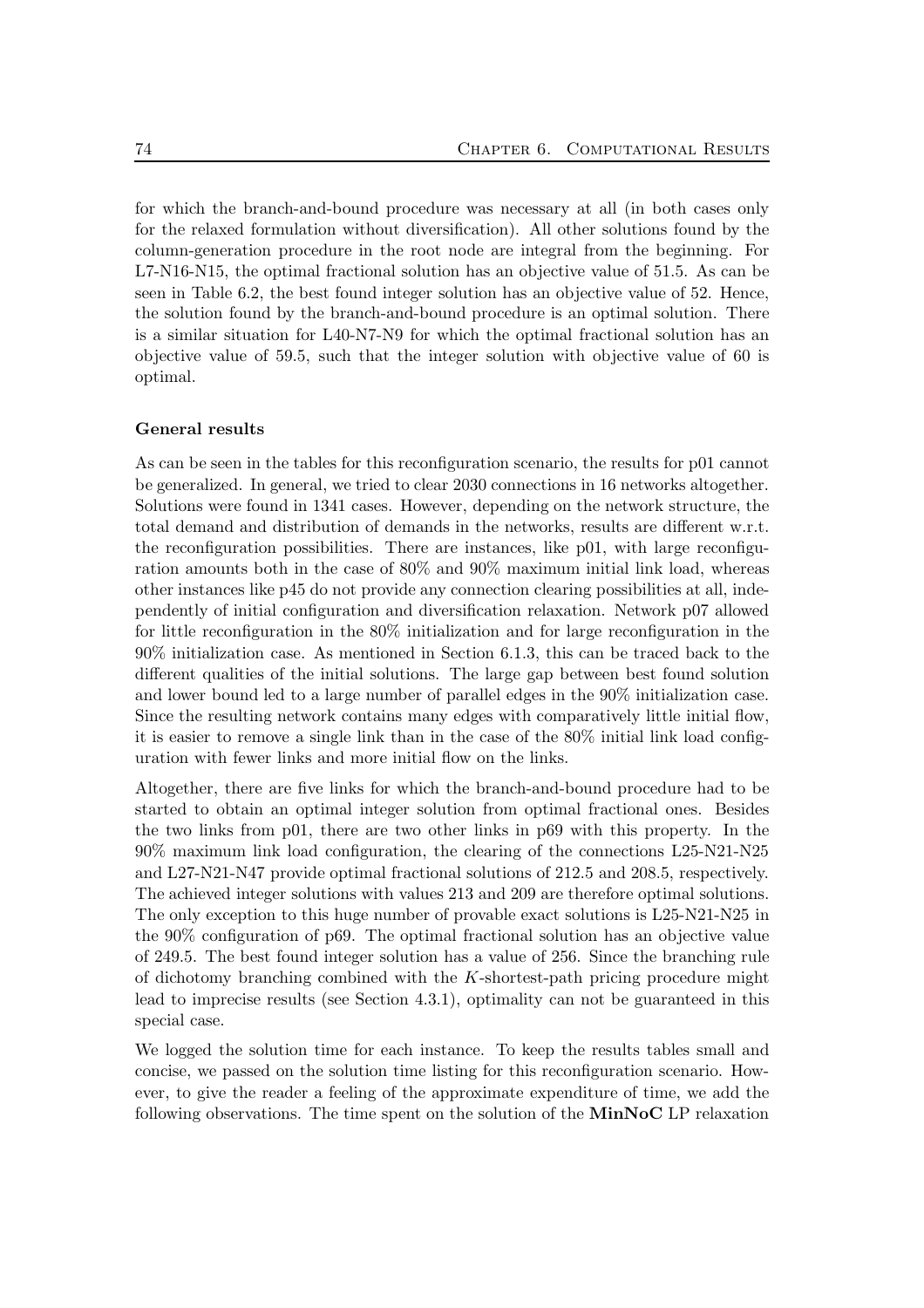(including the feasibility LP) were few seconds and in more than 95% less than one second. The most time was spent to initialize the network and demand data with the original routing for all demands. This process lasted between several seconds and few minutes. Therefore a single connection clearing scenario for the small and medium sized real world telecommunication network we consider, can mostly be solved exactly within seconds or few minutes.

#### Conclusion

Since all considered operating states for all networks are single-failures, the columngeneration process is exact (see Section 4.2.3). In general, optimal solutions of the MinNoC LP relaxation tend to be integral for this reconfiguration task. In 99.75% of all tested connection clearings, there was no need to start the branch-and-bound procedure of the branch-and-price algorithm. With the implementation of Algorithm 4, we obtained exact results in 99.95% of tested reconfiguration tasks for the connection clearing scenario. If no solutions could be found, there is a certificate that there are no feasible solutions anyway. In the cases where feasible solutions were found, the best found solution is almost always an optimal solution. For only one case, the precision of the obtained result is not clear. Neither optimality nor impreciseness can be concluded by the obtained solution and logged data.

The relaxation of the diversification constraints does not entail the strong improvement of results for which we hoped. Although several solutions could be improved, no solutions could be obtained for the networks without any reconfiguration possibilities (p44, p45). Therefore, we passed on this additional testing procedure for the other MinNoC reconfiguration tasks.

#### 6.2.2 Connection clearing (heuristically)

In this section, we describe the results to the connection clearing scenario obtained with the heuristic Algorithm 5 described in Section 5.2.3.

The generation of additionally path variables was performed as follows:

**Definition 6.1.** Let  $F_e = \sum_{k \in \mathcal{K}} \sum_{P \in \mathcal{Q}_k : e \in P} p_k \cdot f_k(P) \in \mathbb{N}$  be the flow of edge e and  $C_e \in \mathbb{N}$  be the capacity of edge e with  $F_e \leq C_e$  for each  $e \in E$ . Define  $L_e := \frac{F_e}{C_e} \in [0, 1]$ as link load of edge e. Let  $K_e \in [0,1]$  denote the weight for each edge  $e \in E$ .

We used a K-shortest-path-algorithm with two different cost functions for connections in the networks to create alternative paths:

- 1.  $K_e = 1 \ \forall e \in E$ .
- 2.  $K_e = L_e^2 \ \forall e \in E$ .

The first criterion is a simple shortest path w.r.t. the number of links in the network, whereas the second one privileges edges that have a small link load in the initial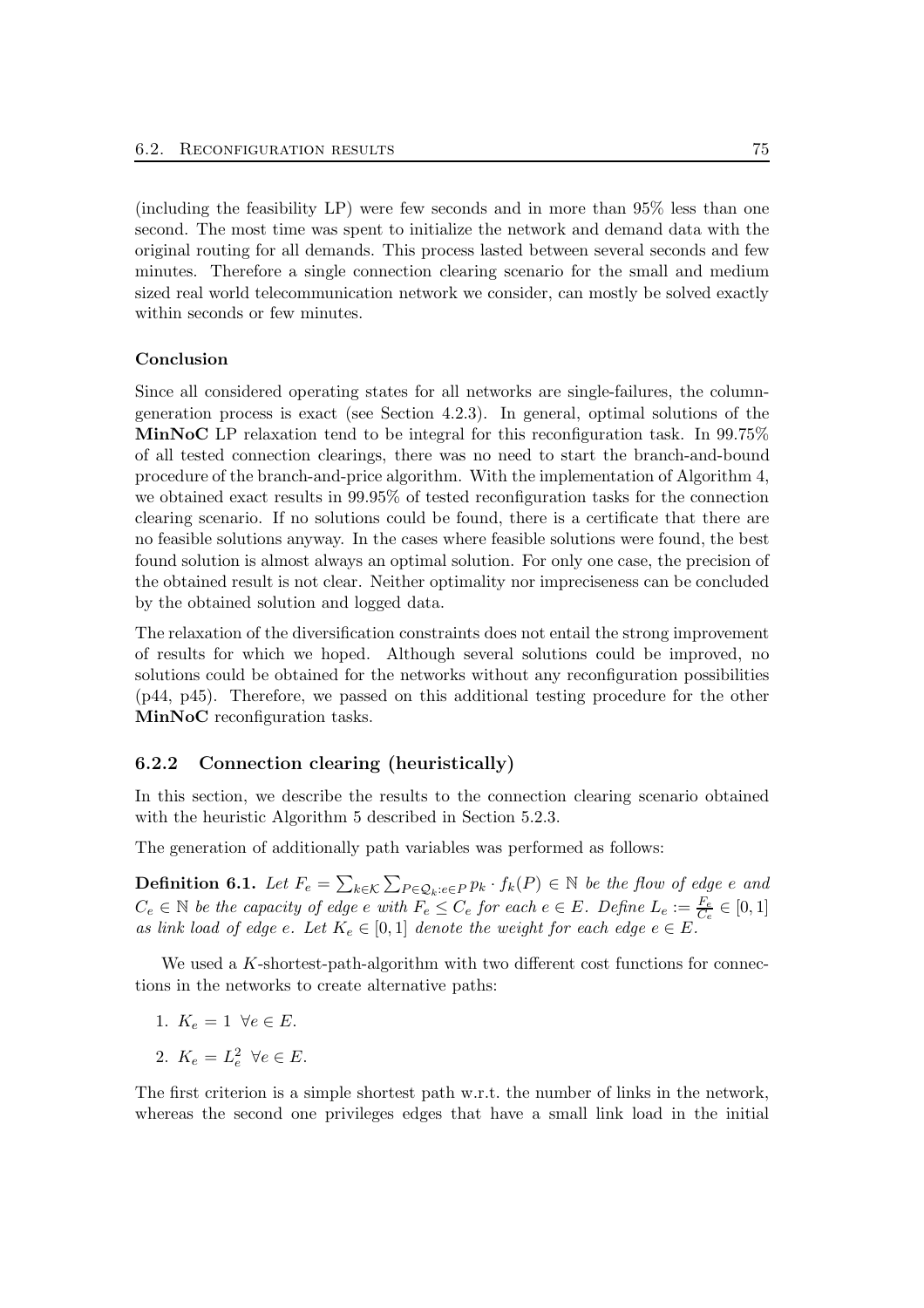routing. We have tested different combinations of these two criteria (one of them or both concurrently) with different values of  $K \in \{3, 5, 10, 15, 20\}$  (in the case of  $K = 20$  with both criteria applied, up to 40 path variables are generated for each single commodity).

## Results

We could not identify any behavioral rule for solution results on which a general optimal parameter configuration could be based to yield always best results for the heuristic algorithm. There are connections in networks for which it was sufficient to generate shortest path w.r.t. the number of supply edges. Other instances provided best solutions only if shortest paths w.r.t. link load were generated. Finally there were instances which required the application of both criteria to obtain best results. Additionally, the number of paths to be generated to achieve best results covered the complete spectrum between 3 and 20.

The quality of obtained solutions could only be measured in comparison with the trivial lower bound of the number of demands that are initially routed over the connection to be cleared. If no solution is heuristically found, it is not clear whether a feasible solution exists at all.

In comparison to the almost always exact solutions of the former section, the heuristic algorithm provided reasonable results in most cases:

- For less than 1% of all tested connection clearing scenarios, the heuristic did not find a feasible solution, although existing.
- For about 95% of all tested connection clearing scenarios, the heuristic found the optimal solution.

### Conclusion

With the applied heuristic approach it was not possible to identify a parameter setting — beyond the initialization of as many variables as possible — to reliably generate good additional path variables. However, initializing huge amounts of variables for each single commodity leads inevitably to enlarged integer and mixed-integer linear programs and to elongated running times for the solution process of the MIP solver. Compared to the implementation of Algorithm 4, worse results were obtained in longer running times. Therefore, we passed on pursuing this heuristic approach furthermore.

### 6.2.3 Adding new demands

This scenario deals with embedding new demand specifications into an operating network. For all network configurations, we increased the already given demand specifications step by step to observe the impact to the initial routing if new demands are additionally routed through the network. We increased the demands in certain steps and afterwards, tried to find feasible routings for all demands, old and new ones. As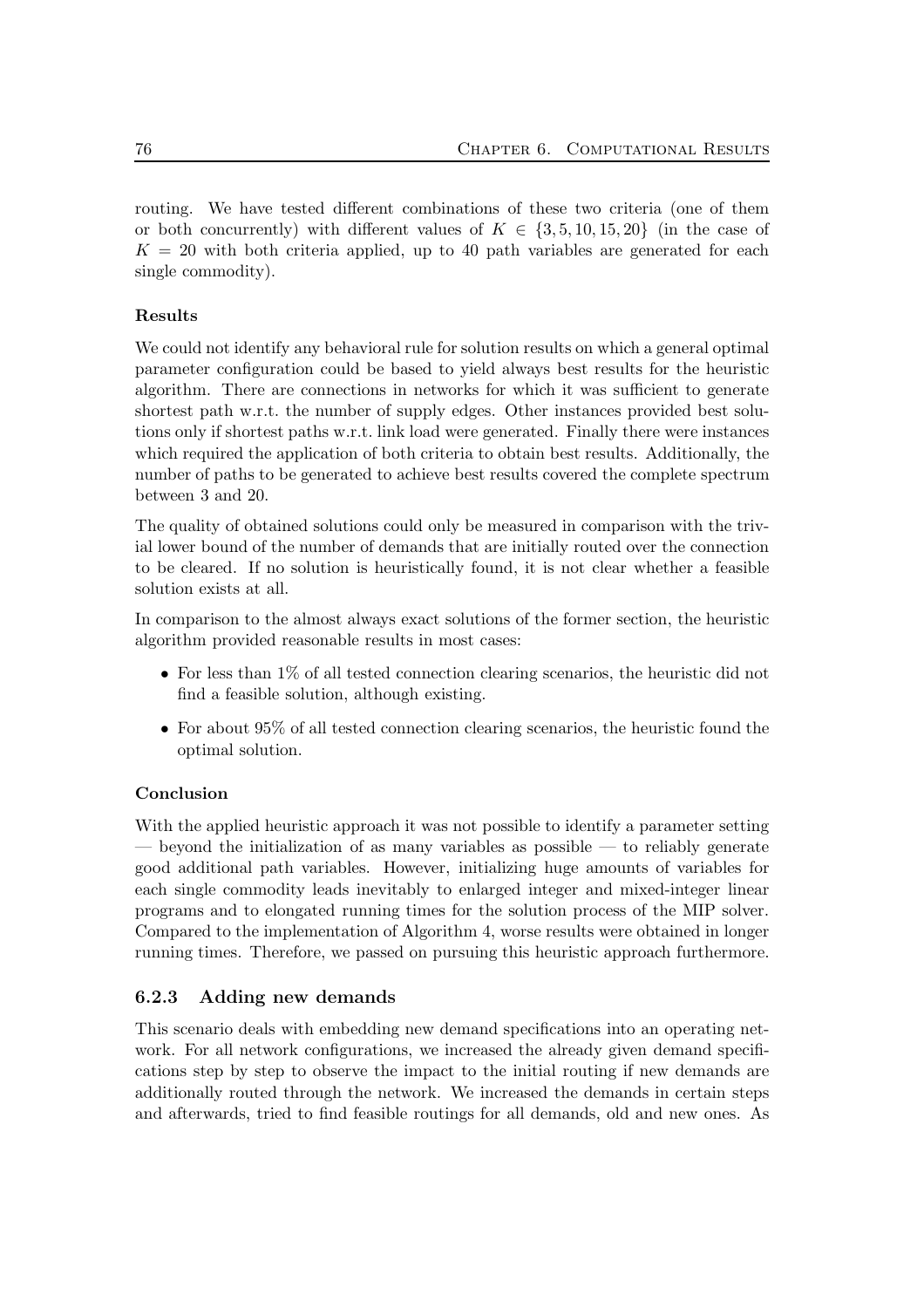in the former reconfiguration scenario, we applied an implementation of the algorithm for the MinNoC models to keep as many paths of the original routing as possible. The scenario was tested on all eight networks with both initial configurations.

The remainder of this scenario's documentation is organized as follows. First, we describe the initialization of new demands, then we focus on the results of p01 with 80% maximum initial link load in more detail. Afterwards, we give a more general overview on the results for the remaining networks, and finally, we point out the conclusions drawn from the results of this reconfiguration scenario.

#### Demand generation

Instead of generating randomly new demands for the networks, we decided to increase the original demands. In Section 6.1.1, we described the procedure of splitting demands of the original demand specification with arbitrary integer values into sets of single demands with demand value 1 or 2. For the reconfiguration task of including new demands into the network, this procedure was slightly modified. Before splitting the demands, the values were increased by 10%, 20%, .., 50%. All obtained fractional values were rounded to the next lower integer value. Afterwards, the splitting of demands into demands with value 1 or 2 was preceded as before. Due to the rounding procedure, the percentage levels of demand enhancement are only upper bounds. The computed initial routings could further be used. The combination of old and new demand specifications leads to the situation in which only a subset of all demands has an initial solution.

Before starting the branch-and-price routine, feasible routing paths are computed for the new demands. These routing paths are generated such that for each new demand/commodity k there are exactly  $\frac{d_k}{p_k}$  routing paths which are disjoint w.r.t. operating states. This initialization is necessary, because the feasibility part of Algorithm 4 assumes locally feasible routings, i.e., enough feasible routing paths for each demand. These locally feasible routing paths might altogether violate global capacity restrictions. In this case, the column-generation procedure tries to identify commodities for which the generation of alternative routing paths could lead to globally feasible routings. If not all commodities had locally feasible routing paths, the algorithm would not act correctly. This algorithmic design decision leads to shorter running times in the branch-and-price part of the algorithm compensated by an elongated initialization phase. The results for this scenario can be found in Table 6.3 for the networks with 80% maximum initial link load. The results for the 90% configurations can be found in Appendix A.2.

### Results for p01 with 80% maximum initial link load

Embedding new demands into this network does not have any impact on the original demand routing. With the implemented procedure of adding new demands, it was possible to integrate 176 new routing paths into the operating network, which corre-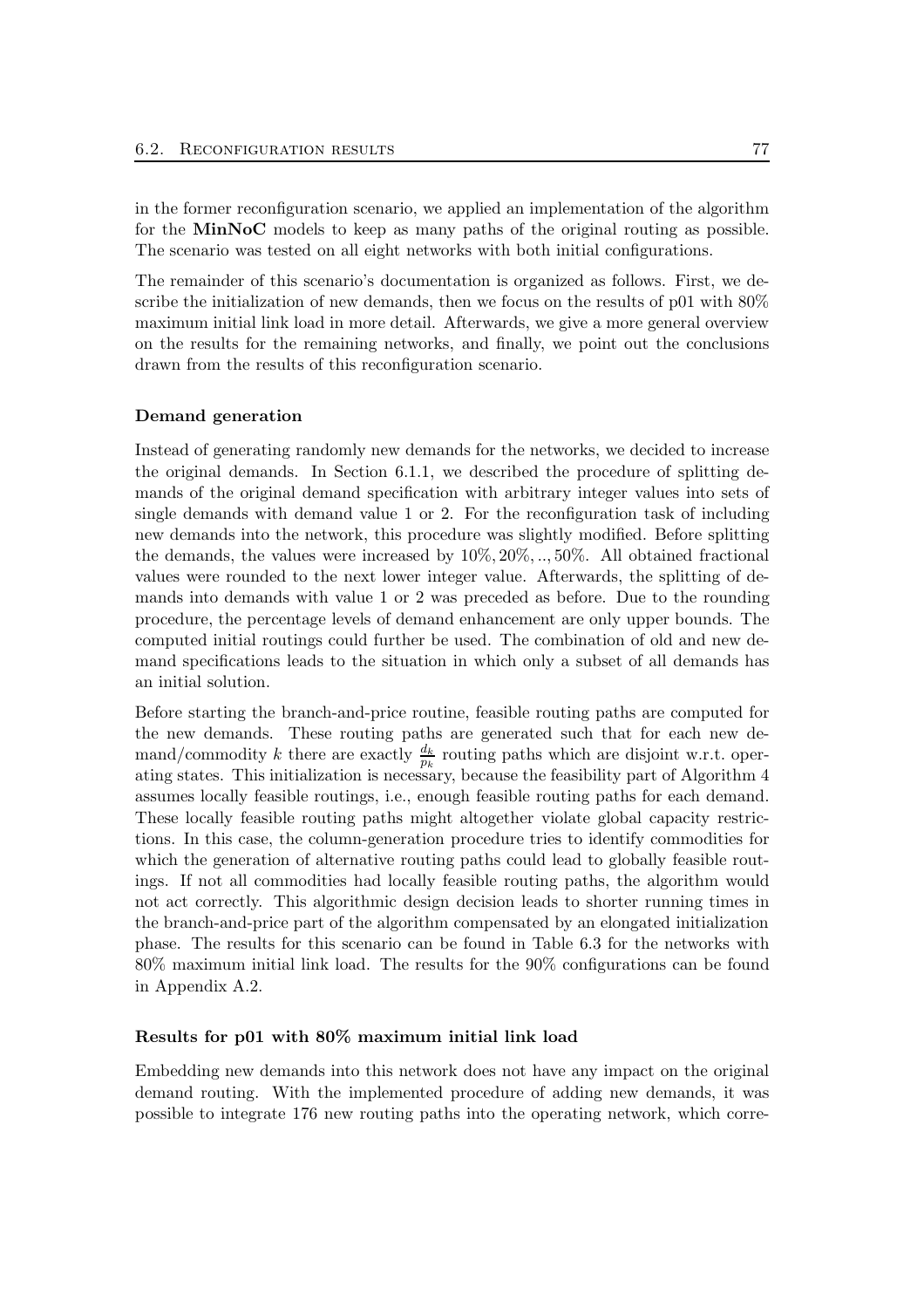|     |                   |                |               |                   | ADDING NEW DEMANDS - 80% MAX. INITIAL LINK LOAD |                        |                          |          |
|-----|-------------------|----------------|---------------|-------------------|-------------------------------------------------|------------------------|--------------------------|----------|
| NET | MAX<br>$NEW [\%]$ | <b>DEMANDS</b> | <b>VALUES</b> | ACTUAL<br>NEW [%] | ACTUAL<br>NEW [ABS.]                            | OPT. FRAC.<br>SOLUTION | <b>CHANGES</b>           | TIME     |
| p01 | 10                | 436            | 862           | 1.89              | 16                                              | 16                     | 16                       | 00:00:00 |
|     | 20                | 458            | 906           | 7.09              | 60                                              | 60                     | 60                       | 00:00:00 |
|     | 30                | 516            | 1022          | 20.80             | 176                                             | 176                    | 176                      | 00:00:00 |
|     | 40                | 538            | 1066          | 26.00             | $\rm 220$                                       | $[\gamma = 2]$         | $\overline{\phantom{a}}$ | 00:00:00 |
|     | 50                | 637            | 1264          | 49.41             | 418                                             | $[\gamma = 11]$        | $\frac{1}{2}$            | 00:00:00 |
| p07 | $10\,$            | 829            | 1658          | 7.11              | 110                                             | 110                    | 110                      | 00:00:00 |
|     | 20                | 909            | 1818          | 17.44             | 270                                             | 270                    | 270                      | 00:00:01 |
|     | 30                | 988            | 1976          | 27.65             | 428                                             | $[\gamma = 1]$         | $\overline{\phantom{m}}$ | 00:00:01 |
|     | 40                | 1068           | 2136          | 37.98             | 588                                             | $[\gamma = 9.2]$       |                          | 00:00:01 |
|     | 50                | 1160           | 2320          | 49.87             | 772                                             | $[\gamma = 19]$        | $\overline{\phantom{a}}$ | 00:00:01 |
| p09 | 10                | 990            | 1980          | 6.68              | 124                                             | 124                    | 124                      | 00:00:00 |
|     | 20                | 1081           | 2162          | 16.49             | 306                                             | 306                    | 306                      | 00:00:02 |
|     | $30\,$            | 1175           | 2350          | 26.62             | 494                                             | 494                    | 494                      | 00:00:04 |
|     | 40                | 1266           | 2532          | 36.42             | 676                                             | 676                    | 676                      | 00:00:07 |
|     | 50                | 1391           | 2782          | 49.89             | 926                                             | 926                    | 926                      | 00:00:13 |
| p20 | 10                | 897            | 1794          | 4.06              | 70                                              | 70                     | 70                       | 00:00:00 |
|     | 20                | 972            | 1944          | 12.76             | 220                                             | 220                    | 220                      | 00:00:00 |
|     | 30                | 1067           | 2134          | 23.78             | 410                                             | 410                    | 410                      | 00:00:00 |
|     | 40                | 1142           | 2284          | 32.48             | 560                                             | 560                    | 560                      | 00:00:02 |
|     | 50                | 1292           | 2584          | 49.88             | 860                                             | 860                    | 860                      | 00:00:08 |
| p30 | 10                | 2823           | 4354          | 4.84              | 201                                             | 201                    | 201                      | 00:00:00 |
|     | $20\,$            | 3059           | 4704          | 13.27             | 551                                             | 551                    | 551                      | 00:00:02 |
|     | 30                | 3273           | 5028          | 21.07             | 875                                             | 875                    | 875                      | 00:00:05 |
|     | 40                | 3592           | 5533          | 33.23             | 1380                                            | 1380                   | 1380                     | 00:00:07 |
|     | 50                | 3894           | 5993          | 44.31             | 1840                                            | 1840                   | 1840                     | 00:00:10 |
| p44 | 10                | 8782           | 9672          | 2.10              | 199                                             | 199                    | 199                      | 00:00:00 |
|     | 20                | 9002           | 9972          | 5.27              | 499                                             | 499                    | 499                      | 00:00:01 |
|     | 30                | 9221           | 10276         | 8.48              | 803                                             | 803                    | 803                      | 00:00:02 |
|     | 40                | 9443           | 10578         | 11.66             | 1105                                            | 1120                   | 1120                     | 00:00:05 |
|     | 50                | 9765           | 11022         | 16.35             | 1549                                            | 1661                   | 1661                     | 00:00:12 |
|     | 60                | 9916           | 11225         | 18.49             | 1752                                            | 1752                   | 1752                     | 00:00:00 |
| p45 | 10                | 2843           | 3950          | 7.66              | 281                                             | 281                    | 281                      | 00:00:00 |
|     | 20                | 3086           | 4295          | 17.06             | 626                                             | 626                    | 626                      | 00:00:00 |
|     | 30                | 3331           | 4638          | 26.41             | 969                                             | $[\gamma = 3]$         | $\overline{\phantom{a}}$ | 00:00:00 |
|     | 40                | 3574           | 4983          | 35.81             | 1314                                            | $[\gamma = 43]$        | $\overline{\phantom{0}}$ | 00:00:00 |
|     | 50                | 3874           | 5413          | 47.53             | 1744                                            | $[\gamma = 87]$        |                          | 00:00:00 |
| p69 | 10                | 3211           | 4221          | 4.69              | 189                                             | 189                    | 189                      | 00:00:00 |
|     | 20                | 3475           | 4544          | 12.70             | 512                                             | 512                    | 512                      | 00:00:00 |
|     | 30                | 3724           | 4842          | 20.09             | 810                                             | 810                    | 810                      | 00:00:00 |
|     | 40                | 4059           | 5306          | 31.60             | 1274                                            | 1274                   | 1274                     | 00:00:04 |
|     | 50                | 4403           | 5790          | 43.60             | 1758                                            | $[\gamma = 8.66667]$   | $\overline{\phantom{m}}$ | 00:00:04 |

Table 6.3: Results of the new demands scenario for networks with 80% maximum initial link load. The column beneath the network identifier states the percentage of maximum enhancement. The next two columns describe the number of aggregated demands and the corresponding demand values. The fourth column delivers the actual demand and value enhancement which might diverge from the first column. The OPT. FRAC. SOLUTION column displays either the optimal fractional solution found by the column-generation procedure in the root node of the branch-and-bound tree or the  $\gamma$ -value of the feasibility LP in the case of infeasibility. The CHANGES column states the differences between old and new routing. It has to be mentioned that the new demands are already included into this number. The last column displays the solution time spent on the branch-andprice algorithm only.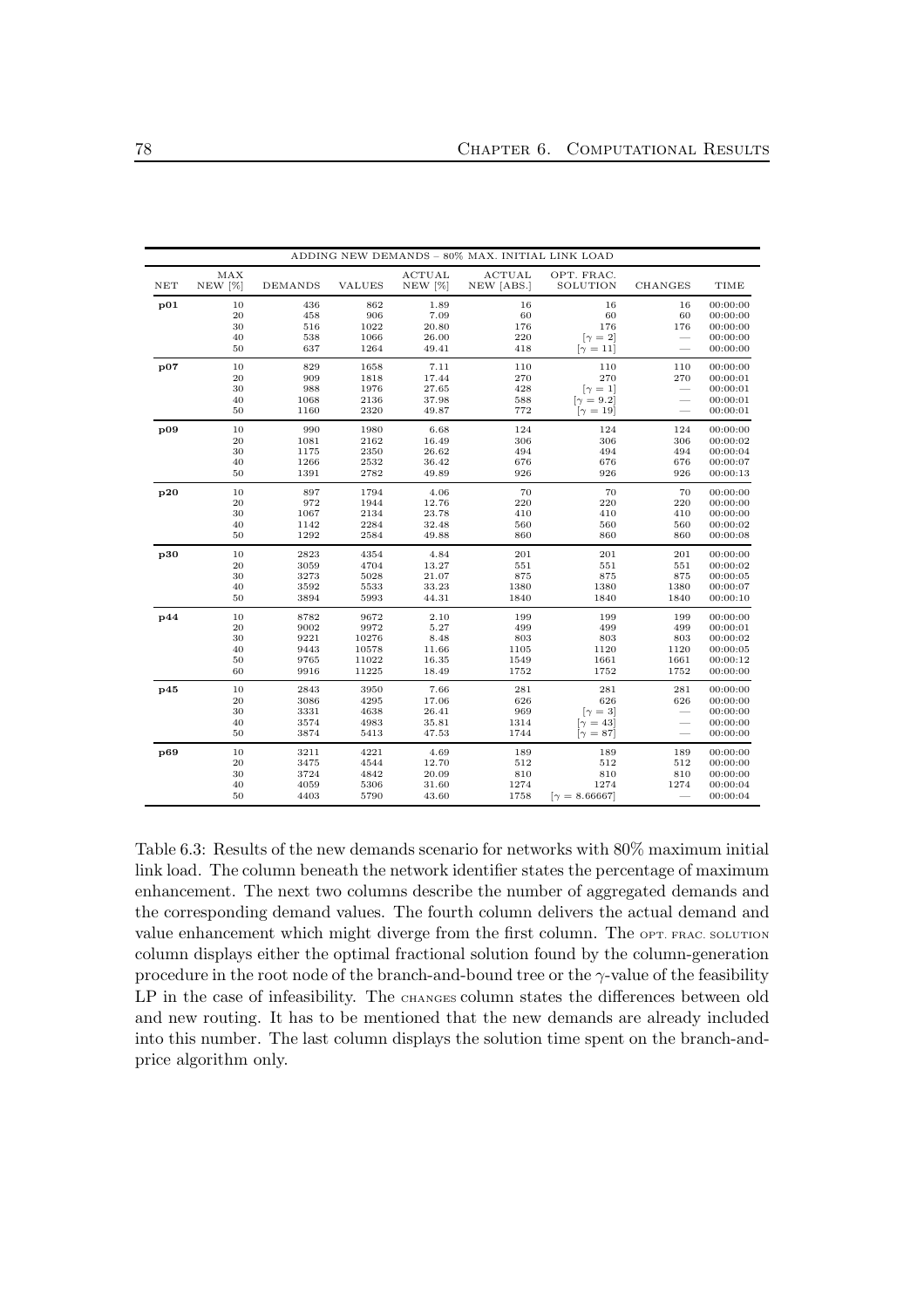sponds to an enhancement of 20.8%. Further demand increasing between 20.8% and 26% might be possible but was not tested.

In most cases, the actual increase in demand values is reasonably smaller than the maximum admissible enhancement. This is due to the original demand distribution which consists of many demands with small demand values. By rounding down the number of demands after little enhancement, not many new demands are left over. However, in the row with a maximum enhancement of 50%, this rate is almost reached. This is due to the fact that almost all original demands had an even demand value, such that rounding down after a demand increasing of 50% did not skip many new demands.

The listing of computation times shows that this reconfiguration task can be resolved quickly. In the case of success, the solution time has been below one second. Since infeasibility for the 40% and 50% demand increasing has been detected while solving the feasibility LP in the root node of the branch-and-bound tree, the spent solution time is comparably small in these cases. Note that the measured time corresponds only to the optimization process, i.e., the computations caused by the branch-and-price algorithm. Like in the connection clearing scenario, the branch-and-bound trees consisted only of the root node for all five demand enhancement levels. Since the solutions of the MinNoC LP relaxations have already been integral, there was no need for further branching. Actually, in the first two cases of demand increasing for this network, the initially generated paths for the new demands are feasible and can be integrated into the operating routing without violating any capacity constraint. Only in the case of a demand enhancement by 20.8% alternative routing paths have to be found to solve the feasibility LP in the root node of the branch-and-bound tree. The solution of the feasibility LP for the other two cases leads to  $\gamma = 2$  and  $\gamma = 11$  respectively. Thus, the capacity on at least one connection had to be increased by 2 to allow a feasible (fractional) routing of all demands.

Interestingly, the other initialization (90% maximum link load) of the p01 network has almost identical results for this scenario, in contrast to the connection clearing task, for which the 90% configuration performed much better than the 80% configuration. The only difference between the configurations in this scenario is the need to change additionally 11 paths of the original routing if the demands of the 90% configuration are increased by 20.8%. Even the feasibility LPs for the last two tested enhancement levels lead to the same values  $\gamma = 2$  and  $\gamma = 11$ .

#### General Results

All tested networks have a certain reconfiguration contingency. For most networks, it is possible to increase the demand values by 17% to 20%. There are also networks for which a demand enhancement of  $50\%$  does not affect the original routing (p20, 80% configuration). Altogether, there are two constellations which delivered fractional optimal solutions of the MinNoC LP relaxation. Both occur for network p30 in the 90% configuration. The optimal number of changes is 1385.5 in the case of 33.23% demand enhancement and 1897.5 in the case of 44.31% increasing. Thus, the provided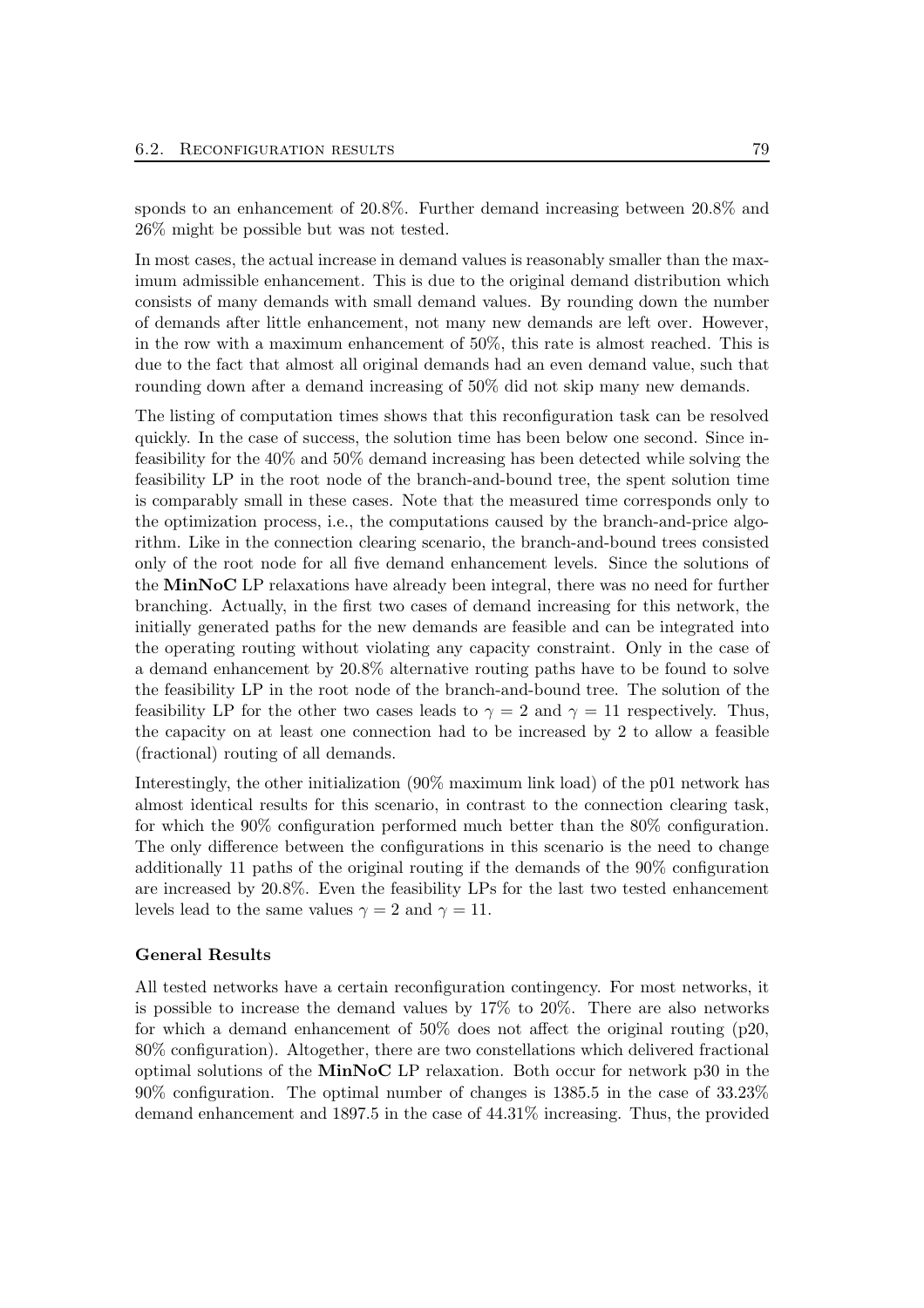solutions with values 1386 and 1898 are optimal integer solutions.

The computation time spent on the solution of the branch-and-price algorithm was small for all tested reconfigurations. After the network initialization phase for which the running time depends on the number of network nodes, the number of connections, demands, demand values and demand distribution, all problems were solved within seconds.

#### Conclusion

As in the former reconfiguration scenario, the column-generation procedure is exact, because all operating states are only single failures. Again, the optimal solution of the **MinNoC** LP relaxation tends to be integral. Only 2 out of  $82$  (2.44%) reconfiguration tests led to fractional optimal solutions. Even in these two cases, the solutions produced by the branch-and-price algorithm were optimal. Infeasibility was detected for all remaining test constellations within the solution process of the feasibility LP in the root node of the branch-and-bound tree. Therefore, the reconfiguration scenario of adding new demands to an operating network can be solved by the implementation of Algorithm 4 both quickly and exactly.

### 6.2.4 Shortening initial routing paths

The task for this scenario is to reduce the hop length, i.e., the number of edges of the used routing paths as far as possible. Especially after the enlargement of edge capacities or the installation of new connections between network nodes, a shortening of routing paths can help to save routing capacities and to distribute the link load more equally in the network.

For each commodity, the routing path lengths must not exceed the length of a shortest path for the corresponding commodity by a given number of supply edges.

#### Initialization procedure

In a preprocessing step, all initial routing paths were excluded if violating the individual hop length restriction of the corresponding commodity. Afterwards, replacement paths were initialized respecting both the individual length restriction and the diversification conditions for the corresponding commodity. Only the global edge capacity restrictions were neglected at this stage of the reconfiguration procedure. The replacement path generation has to be already performed within the initialization phase, because the column-generation based branch-and-price solution approach could not succeed otherwise. This is due to the fact that the column-generation procedure described in Chapter 4 requires an optimal solution of the primal and dual restricted master program to initialize edge weights in the supply graph for the solution of the pricing problem. If routing paths were only excluded without a concurrent generation of replacement paths, RMP could be infeasible.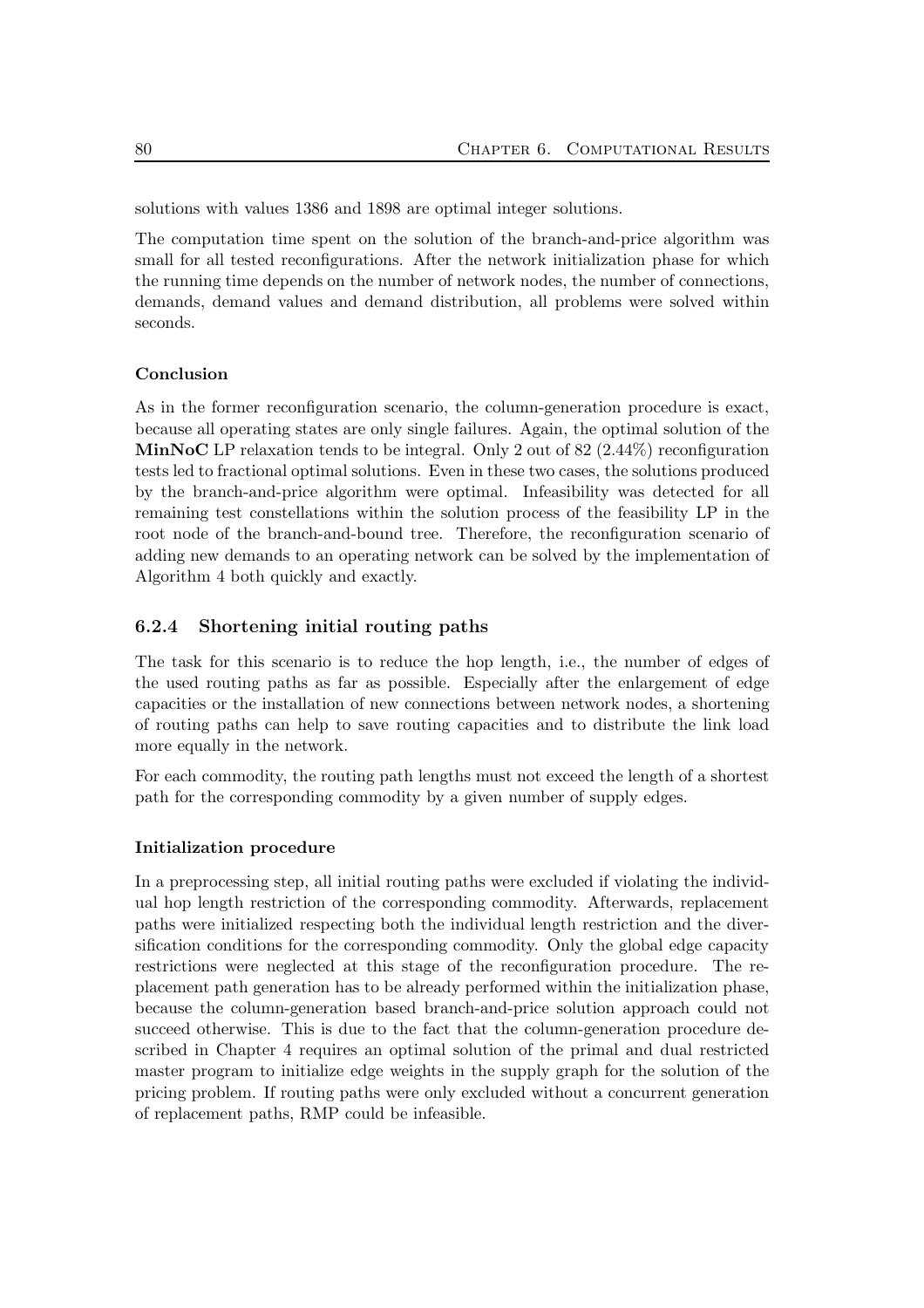If it is not possible to generate enough replacement paths within the initialization step, the reconfiguration problem is infeasible and the branch-and-price algorithm will not be started. Otherwise, Algorithm 4 is applied to find best solutions. The only difference to the previous reconfiguration scenarios is the length restriction defined for each commodity during the K-shortest-paths procedure for the column-generation process. As described in Section 5.1, we limited the maximum number of iterations for the application of Yen's KSP algorithm to reduce the running time of the optimization.

#### Results

The results for the network instances with maximum 90% initial link load can be found in Table 6.4. In Appendix A.3, the results for the 80% configurations are listed. For most network configurations the reconfiguration range is very small. The cost optimized initial solutions tend to use short routing paths. An exception from this rule is network p09 which offers most reconfiguration capability. For the 90% initial configuration, there are initial routing paths which exceed the length of a shortest paths for the corresponding commodity by eight supply edges. The algorithm was able to reroute the demands, such that no routing path exceeded the hop length of a shortest path by more than three links. For the 80% configuration of p09, the result is similar. In contrast, p44 and p45 have no reconfiguration potential at all. For p45 in the 90% configuration there are routing paths exceeding a shortest path by nine supply edges. However, shortening all commodities to eight additional edges to the length of a shortest path is not possible. In three reconfiguration computations, the iteration limit of the KSP algorithm was reached (p09, 90% configuration,  $s_{P+}= 3, 4$  and p20, 80% configuration,  $s_{P+}= 2$ ). In such a case, it is possible that the pricing problem is not solved exactly, i.e., too few path variables are generated. However, in all three cases, the best solution achieved in the root node of the branch-and-bound tree by the column-generation procedure, meets the trivial lower bound given by the number of paths to be skipped because of hop limit violations. The solution time of these three instances is significantly greater than the solution time of the other instances. In fact, it seems to be directly correlated with the number of early breaks of the KSP procedure. In the case of p09 for example, the number of breaks is roughly quadrupled from  $s_{P+}=4$  to  $s_{P+}=3$ . The solution time is similarly expanded.

For all 16 initial network configurations it suffices to replace only routing paths exceeding the hop limit. No further changes of the routing are required.

#### Conclusion

Like the majority of MinNoC problems of the former reconfiguration scenarios, the task to shorten routing paths was solved by the branch-and-price algorithm already in the root node of the branch-and-bound tree. Therefore, obtained results are exact if the pricing procedure of the column-generation approach is. It turned out that even in the cases in which the KSP algorithm was abandoned early, the applied implementation of Algorithm 4 provided optimal solutions.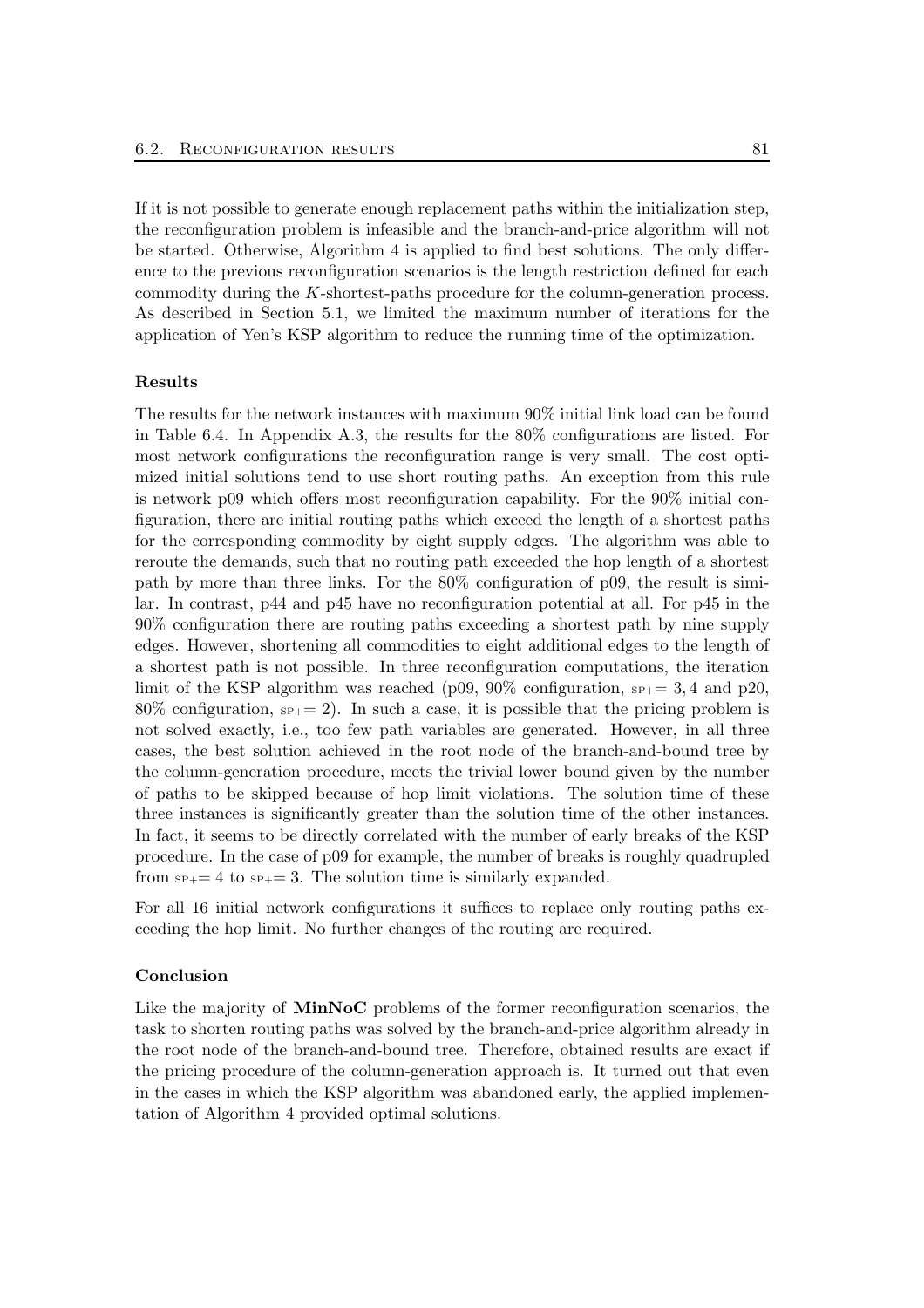|                |                                                                        |                                               |                                        |                                                     | SHORTENING PATH - 90% MAX. INITIAL LINK LOAD                                                   |                                                              |                                                                      |
|----------------|------------------------------------------------------------------------|-----------------------------------------------|----------------------------------------|-----------------------------------------------------|------------------------------------------------------------------------------------------------|--------------------------------------------------------------|----------------------------------------------------------------------|
| <b>NETWORK</b> | $SP+$                                                                  | <b>SKIPPED</b><br>INIT. PATHS                 | <b>PATH</b><br>LIMIT                   | <b>LIMIT</b><br><b>REACHED</b>                      | OPT.FRAC.<br>SOLUTION                                                                          | <b>CHANGES</b>                                               | SOLUTION<br>TIME                                                     |
| p01            | $\bf 5$<br>$\overline{4}$<br>3                                         | $\mathbf{0}$<br>1<br>5                        | 100<br>100<br>100                      | $\boldsymbol{0}$<br>$\Omega$<br>0                   | $\overline{0}$<br>1<br>5                                                                       | $\boldsymbol{0}$<br>1<br>5                                   | 00:00:00<br>00:00:00<br>00:00:00                                     |
|                | $\overline{2}$<br>1                                                    | 25                                            | 100                                    |                                                     | 25<br>INITIALIZER DETECTED INFEASIBILITY                                                       | 25                                                           | 00:00:00                                                             |
| p07            | 3<br>$\overline{2}$                                                    | $\overline{0}$                                | 100                                    | $\Omega$                                            | $\overline{0}$<br>INITIALIZER DETECTED INFEASIBILITY                                           | $\mathbf{0}$                                                 | 00:00:00                                                             |
| $_{109}$       | 8<br>$\overline{7}$<br>6<br>5<br>$\overline{4}$<br>3<br>$\overline{2}$ | 0<br>$\overline{2}$<br>43<br>60<br>119<br>161 | 100<br>100<br>100<br>100<br>100<br>100 | $\boldsymbol{0}$<br>0<br>0<br>$\Omega$<br>72<br>313 | $\overline{0}$<br>$\mathbf{2}$<br>43<br>60<br>119<br>161<br>INITIALIZER DETECTED INFEASIBILITY | $\boldsymbol{0}$<br>$\overline{2}$<br>43<br>60<br>119<br>161 | 00:00:00<br>00:00:00<br>00:00:01<br>00:00:02<br>00:08:53<br>00:35:27 |
| p20            | 6<br>5<br>$\overline{4}$<br>3<br>$\overline{2}$<br>$\mathbf{1}$        | $\mathbf{0}$<br>1<br>3<br>7<br>23             | 100<br>100<br>100<br>100<br>100        | $\mathbf{0}$<br>0<br>0<br>0                         | $\overline{0}$<br>1<br>3<br>23<br>INITIALIZER DETECTED INFEASIBILITY                           | $\boldsymbol{0}$<br>1<br>3<br>$\overline{7}$<br>23           | 00:00:00<br>00:00:00<br>00:00:00<br>00:00:00<br>00:00:00             |
| p30            | 10<br>9                                                                | 92                                            | 100                                    | $\Omega$                                            | 92<br>INITIALIZER DETECTED INFEASIBILITY                                                       | 92                                                           | 00:00:00                                                             |
| p44            | $\overline{7}$<br>6                                                    | $\overline{0}$                                | 100                                    | $\Omega$                                            | $\overline{0}$<br>INITIALIZER DETECTED INFEASIBILITY                                           | $\mathbf{0}$                                                 | 00:00:00                                                             |
| p45            | 9<br>8                                                                 | $\mathbf{0}$                                  | 100                                    | $\Omega$                                            | $\Omega$<br>INITIALIZER DETECTED INFEASIBILITY                                                 | $\mathbf{0}$                                                 | 00:00:00                                                             |
| p69            | 10<br>9<br>8                                                           | $\,1$<br>$\mathbf{1}$                         | 100<br>100                             | $\boldsymbol{0}$<br>O                               | $\mathbf 1$<br>$\mathbf{1}$<br>INITIALIZER DETECTED INFEASIBILITY                              | $\,1$<br>1                                                   | 00:00:00<br>00:00:00                                                 |

Table 6.4: Shortening routing paths reconfiguration results for networks with 90% maximum initial link load. The second column states the number of connections which is added to the hop length of a shortest path for each commodity and leads to a hop limit on feasible routing paths for each commodity individually. The next column displays the number of affected initial routing paths. The PATH LIMIT column represents the iteration bound for the  $K$ -shortest-paths procedure. The next column states how often this bound was reached and therefore how often the KSP procedure was abandoned before finding  $K$  shortest paths. For  $s_{F+}$ , we tested all values between 1 and 10 for all instances. To keep the table small, we cut off rows without additional information. If the initializer detected infeasibility for  $KSP>1$ , it detected infeasibility for all smaller values. Conversely, if 0 initial paths violated the hop limit for a certain value of  $s_{P+}$ , no path violated the hop limit for greater values.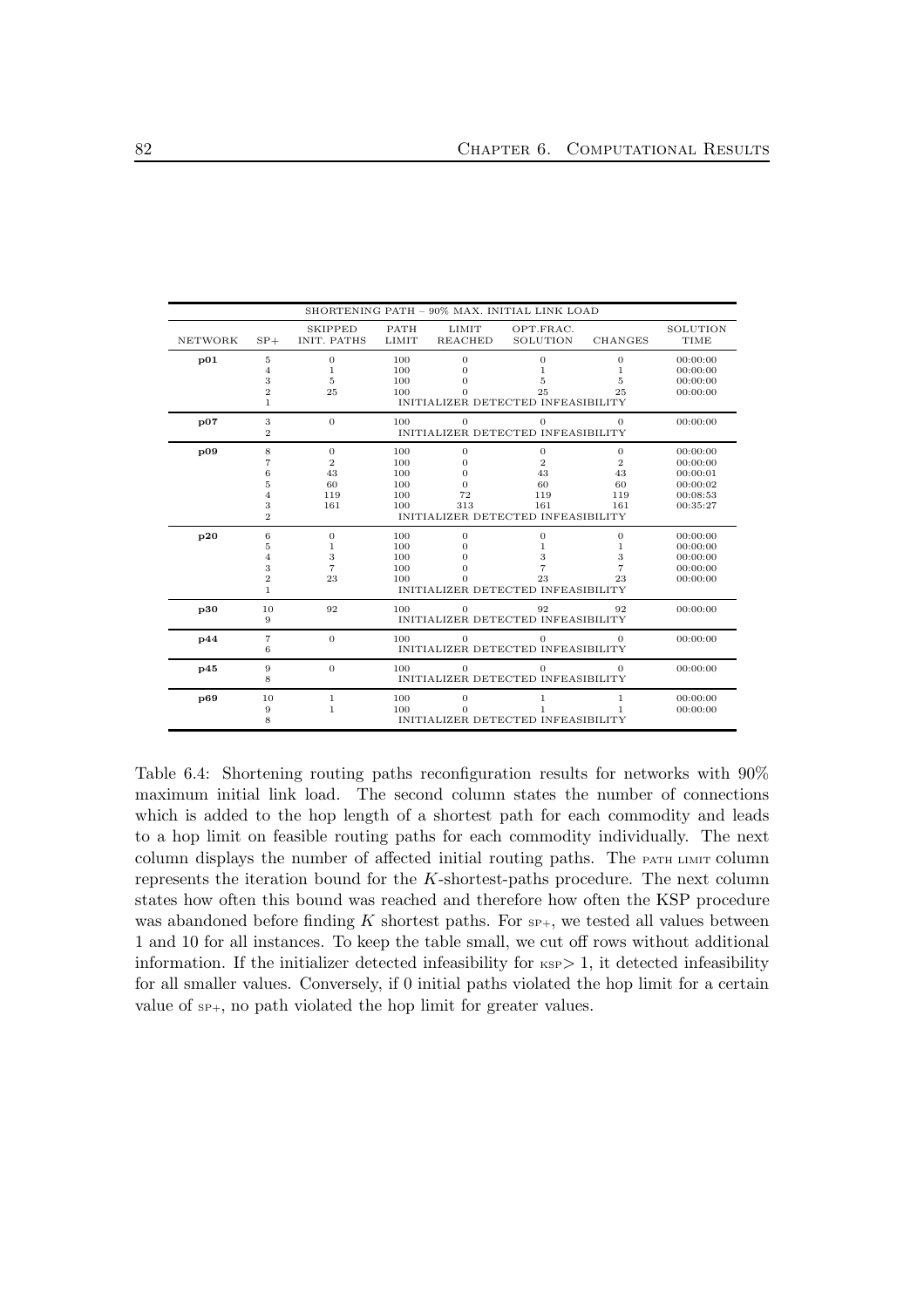The certificate of infeasibility can be obtained very fast. If an optimal solution exists, the running time of the algorithm depends on the performance of the KSP algorithm used to solve the pricing problem.

#### 6.2.5 Link load reduction

In Section 6.1.2 we gave an overview on the applied initialization procedure of the chosen exemplary networks for the reconfiguration tasks. The maximum link load on each connection in each network was restricted to 80% and 90% respectively of its routing capacity. The objective of the initialization was to minimize the costs of the network retrieved from location and connection selection, from dimensioning and hardware installments. The limits on the connections' link loads were only auxiliary conditions.

In this application of the link load reduction scenario, we try to further reduce the link load reduction. However, to reconfigure *efficiently* in terms of Section 2.1, the number of changes of the initial routings was limited.

#### Procedure

In Section 3.2, we suggested different variations of link load reduction tasks. For instance, depending on the exact formulation, it is possible to reduce the average link load or a weighted sum of link loads in the network. With the weighted sum link load reduction, it is possible to reduce the influence of bottleneck connections to the link load reduction task. If the maximum link load should be reduced, the formulation of MIP 3.C on page 28 has to be slightly modified. The  $\alpha_e$  variables measuring the reduction amount for each edge  $e$  individually are replaced by a single variable  $\alpha$ . The capacity constraints are modified to

$$
\sum_{k \in \mathcal{K}} \sum_{P \in \mathcal{P}_k : e \in P} p_k \cdot f_k(P) - C_e \cdot \alpha \le 0, \qquad e \in E,
$$

and the new objective function simply reads as:

min  $\alpha$ .

In contrast to the MinNoC reconfiguration tasks described in the former sections, the optimal solution obtained in the root node of the branch-and-bound tree is usually not integral for this BoundNoC scenario. To limit the running time of the solution process for each instance, we restricted the number of branch-and-bound iterations for the applied Algorithm 4. The first five iterations are supposed to detect missing primal variables. The computation time for these iterations was restricted to 10 minutes. For the last MIP solution process, the running time was limited to one hour. The task for this iteration was to retrieve the best solution out of the given variable set without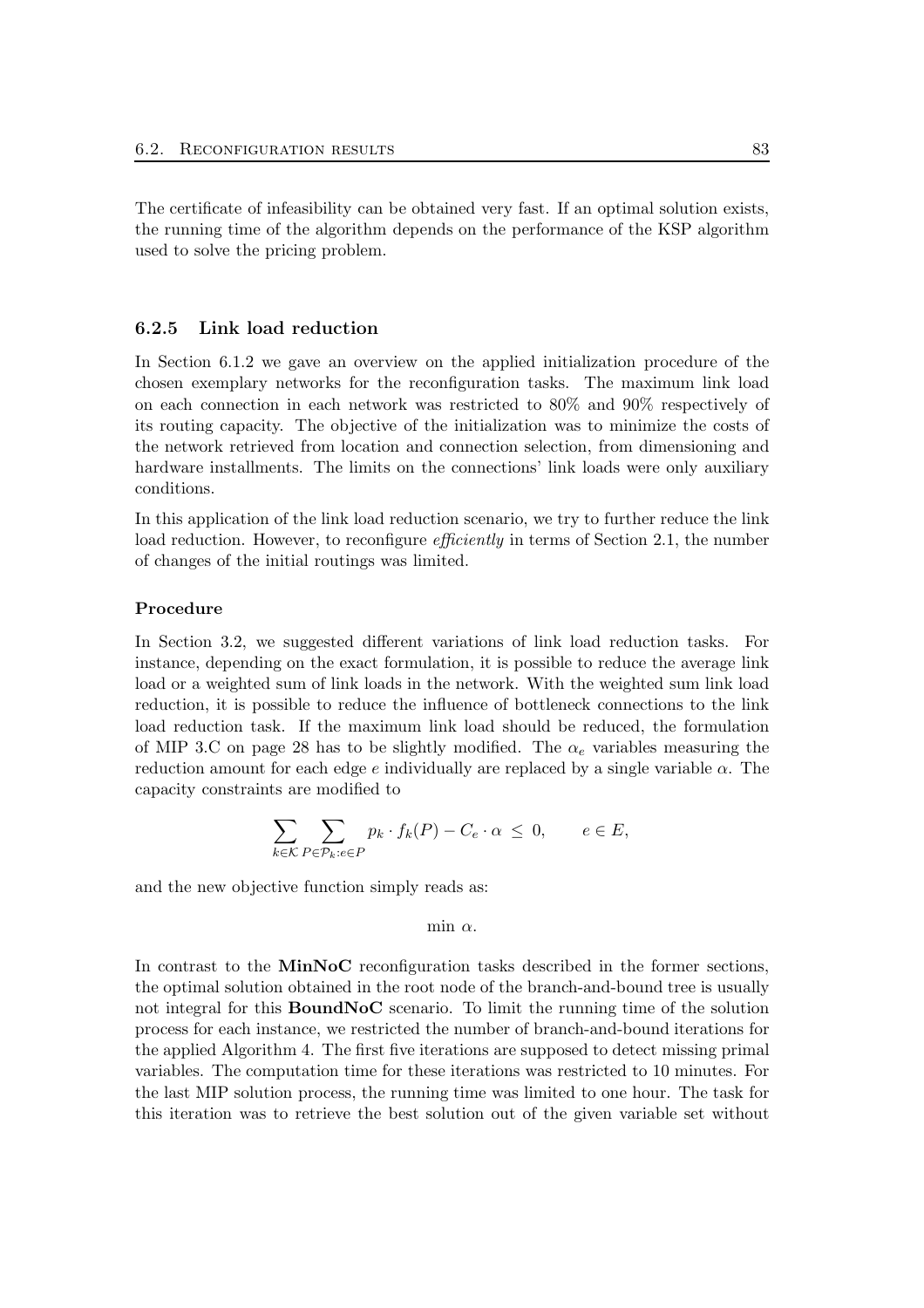generating new path variables. Together with the initialization phase, the overall running time for each network configuration was therefore restricted to two hours.

For each initial network configuration, we tested the link load reduction capability if 20, 30, and 50 changes of the original routing are allowed. Additionally, we calculated the optimal link load reduced network configuration if there were no limits on the number of changes.

Like in the MinNoC case of connection clearing, we ran an additional testing procedure. We relaxed the diversification constraint and tested the link load reduction capabilities if all network components were supposed to be fail-safe.

#### Results

Table 6.5 displays the results for the network configurations with 90% maximum initial link loads when diversification is respected. The other results can be found in Appendix A.4. All network configurations have a certain link load reduction potential. Depending on the network structure, this potential is only marginal (p45) or really huge (p09). If more changes are admissible, solutions tend to use more changes, regardless of the necessity. In the case where the number of changes is unbounded for the 90% configuration of p69, the link load can be reduced to 85.625%. The actual number of changes to the initial routing is 184. However, the same link load reduction can be achieved with only 48 changes. This phenomenon can be observed in many cases. For p07 in the 80% configuration for example, the best achieved objective is equal in all reconfiguration tests. The number of actual routing changes depends on the maximal allowed changes.

The gap between the optimal solution retried in the root node of the branch-andbound tree and the best found integral solution is usually between 0.0 and 2.6%. This gap might have two causes. One is the integrality gap between the optimal fractional and the optimal integral solution and the other one is a possible impreciseness of the branch-and-price algorithm as described in Section 4.3.1 and Section 5.2.2. Only p09 led to greater optimality gaps. Therefore, we repeated the reconfiguration for the 80% initialization and doubled the computation time bounds for all iterations to obtain smaller gaps. However, only the result for the unbounded reconfiguration could be improved. The results of these computations can be found in Table 6.6. Therefore, we assume that the large gap between the best solution and an optimal fractional one is mostly due to the integrality gap.

For this reconfiguration scenario, there is a connection between the initialization quality of the network and the reconfiguration amount. As mentioned in Section 6.1.3, the gap between calculated lower bound and best found solution was by more than 80% for both initial configurations of network p09. In this reconfiguration scenario a huge link load reduction by more than  $50\%$  is possible for both configurations. The two network p44 and p45 with optimal initial solutions have only small reconfiguration capabilities, as long as diversification is respected. For some networks, the relaxation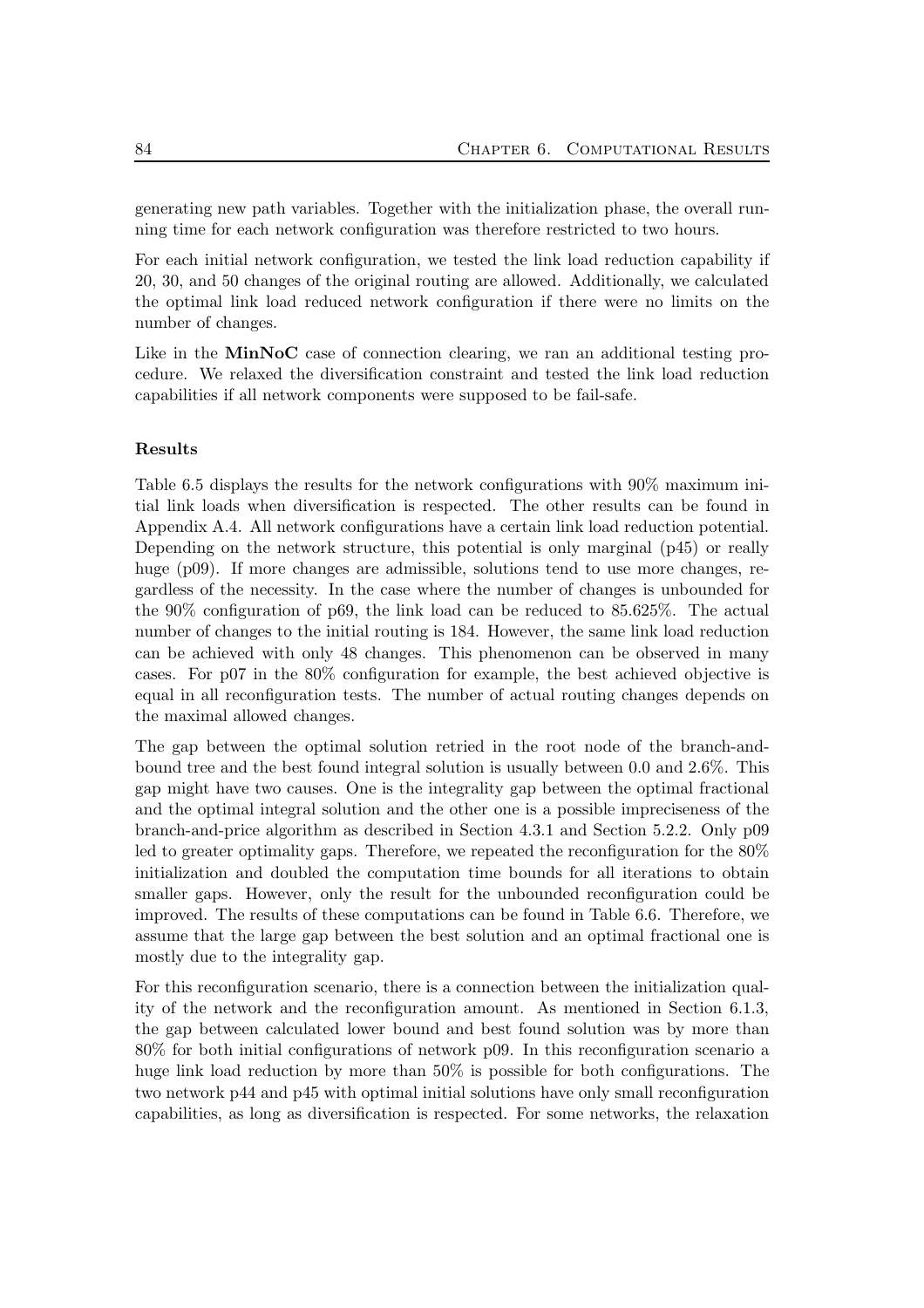|     |                  |             |                      |              | LINK LOAD REDUCTION - 90% MAX. INITIAL LINK LOAD |                       |                                      |                                  |                        |                                      |                    |
|-----|------------------|-------------|----------------------|--------------|--------------------------------------------------|-----------------------|--------------------------------------|----------------------------------|------------------------|--------------------------------------|--------------------|
|     |                  |             |                      |              |                                                  |                       |                                      |                                  | <b>BnB NODES</b>       |                                      |                    |
|     | MAX              | ACT.        | LINK                 | GAP          | SOLUTION                                         |                       |                                      |                                  |                        |                                      |                    |
| NET | <b>CHNG</b>      | <b>CHNG</b> | LOAD                 | [%]          | TIME                                             | IT 1                  | IT <sub>2</sub>                      | IT <sub>3</sub>                  | IT <sub>4</sub>        | IT <sub>5</sub>                      | IT <sub>6</sub>    |
| p01 | $\overline{0}$   |             | 0.890625             |              |                                                  |                       |                                      |                                  |                        |                                      |                    |
|     | 20               | 20          | 0.84375              | 0.26         | 01:50:50                                         | 3609                  | 3123                                 | 2979                             | 2649                   | 2700                                 | 17098              |
|     | 30               | 29          | 0.828125             | 0.31         | 01:50:51                                         | 2818                  | 2160                                 | 2044                             | 1820                   | 2090                                 | 11732              |
|     | 50<br>10000      | 50<br>132   | 0.8125<br>0.78125    | 1.30<br>0.00 | 01:51:11<br>00:04:01                             | 2946<br>1113          | 1698<br>50                           | 1854<br>$\mathbf{0}$             | 1638<br>$\mathbf{0}$   | 1291<br>$\mathbf{0}$                 | 10341<br>50        |
| p07 | $\overline{0}$   |             | 0.875                |              |                                                  |                       |                                      |                                  |                        |                                      |                    |
|     | 20               | 19          | 0.78125              | 1.19         | 01:40:14                                         | 15518                 | 8771                                 | 9363                             | 9034                   | $\mathbf{0}$                         | 60736              |
|     | 30               | 30          | 0.75                 | 1.93         | 01:50:18                                         | 15686                 | 12819                                | 12742                            | 12640                  | 12638                                | 77777              |
|     | 50<br>10000      | 50<br>104   | 0.6875<br>0.6875     | 0.00<br>1.85 | 00:10:10<br>01:50:44                             | 14670<br>7505         | 10<br>12607                          | $\mathbf{0}$<br>13533            | 0<br>11803             | $\theta$<br>15434                    | 10<br>69652        |
| p09 | $\overline{0}$   |             | 0.875                |              |                                                  |                       |                                      |                                  |                        |                                      |                    |
|     | 20               | 20          | 0.833333             | 6.82         | 01:50:41                                         | 10887                 | 8264                                 | 9138                             | 9567                   | 8894                                 | 62606              |
|     | 30               | 30          | 0.833333             | 11.61        | 01:41:03                                         | 23035                 | 26938                                | 25300                            | 25330                  | $\mathbf{0}$                         | 161219             |
|     | 50               | 43          | 0.75                 | 6.87         | 01:51:05                                         | 15341                 | 15800                                | 17178                            | 16441                  | 16010                                | 104856             |
|     | 10000            | 580         | 0.4375               | 8.91         | 01:51:01                                         | 451                   | 651                                  | 479                              | 474                    | 413                                  | 3495               |
| p20 | $\overline{0}$   |             | 0.890625             |              |                                                  |                       |                                      |                                  |                        |                                      |                    |
|     | 20               | 17          | 0.8125               | 1.42         | 01:40:15                                         | 13309                 | 10945                                | 12822                            | 12572                  | $\mathbf{0}$                         | 56415              |
|     | 30<br>50         | 29<br>49    | 0.78125<br>0.75      | 0.50<br>0.84 | 01:50:43<br>01:50:36                             | 17851<br>4253         | 15004<br>4387                        | 10750<br>4636                    | 5511<br>3469           | 6075<br>4244                         | 54510<br>24105     |
|     | 10000            | 306         | 0.6875               | 2.26         | 01:50:48                                         | 835                   | 655                                  | 673                              | 566                    | 583                                  | 3179               |
| p30 | $\boldsymbol{0}$ |             | 0.880952             |              |                                                  |                       |                                      |                                  |                        |                                      |                    |
|     | 20               | 20          | 0.84127              | 0.00         | 00:00:04                                         | $\,1\,$               | $\overline{0}$                       | $\mathbf{0}$                     | $\mathbf 0$            | $\overline{0}$                       | $\mathbf{1}$       |
|     | 30               | 30          | 0.827381             | 0.00         | 00:00:07                                         | $\,1$                 | $\boldsymbol{0}$                     | $\boldsymbol{0}$                 | $\mathbf 0$            | $\mathbf{0}$                         | $\,1$              |
|     | 50<br>10000      | 50<br>640   | 0.80754<br>0.644841  | 0.00<br>0.09 | 00:00:07<br>01:42:24                             | $\mathbf 1$<br>60     | $\boldsymbol{0}$<br>57               | $\mathbf{0}$<br>56               | $\boldsymbol{0}$<br>57 | $\boldsymbol{0}$<br>$\boldsymbol{0}$ | $\mathbf 1$<br>332 |
| p44 | $\overline{0}$   |             | 0.899802             |              |                                                  |                       |                                      |                                  |                        |                                      |                    |
|     | 20               | 20          | 0.889881             | 0.00         | 00:00:15                                         | $\overline{4}$        | $\mathbf{0}$                         | $\boldsymbol{0}$                 | 0                      | $\boldsymbol{0}$                     | $\overline{4}$     |
|     | 30               | 30          | 0.884921             | 0.00         | 00:00:15                                         | $\mathbf{1}$          | $\boldsymbol{0}$                     | $\mathbf{0}$                     | $\mathbf 0$            | $\mathbf{0}$                         | $\,1$              |
|     | 50               | 50          | 0.875                | 0.00         | 00:00:14                                         | $\mathbf{1}$          | $\boldsymbol{0}$                     | $\boldsymbol{0}$                 | 0                      | $\boldsymbol{0}$                     | $\,1$              |
|     | 10000            | 523         | 0.83631              | 0.03         | 00:02:06                                         | $\,$ 6 $\,$           | $\mathbf{0}$                         | $\mathbf{0}$                     | $\overline{0}$         | $\overline{0}$                       | $\,6$              |
| p45 | $\overline{0}$   |             | 0.89881              |              |                                                  |                       |                                      |                                  |                        |                                      |                    |
|     | 20<br>30         | 20<br>21    | 0.880952<br>0.880952 | 0.00<br>0.00 | 00:00:05<br>00:00:05                             | $\mathbf{1}$<br>$\,1$ | $\boldsymbol{0}$<br>$\boldsymbol{0}$ | $\mathbf{0}$<br>$\boldsymbol{0}$ | 0<br>0                 | $\mathbf{0}$<br>$\boldsymbol{0}$     | 1<br>$\mathbf{1}$  |
|     | 50               | 21          | 0.880952             | 0.00         | 00:00:05                                         | $\,1$                 | $\boldsymbol{0}$                     | $\boldsymbol{0}$                 | $\mathbf{0}$           | $\mathbf{0}$                         | $\mathbf 1$        |
|     | 10000            | 24          | 0.880952             | 0.00         | 00:00:05                                         | $\mathbf{1}$          | $\boldsymbol{0}$                     | $\mathbf{0}$                     | $\overline{0}$         | $\mathbf{0}$                         | $\mathbf{1}$       |
| p69 | $\overline{0}$   |             | 0.89                 |              |                                                  |                       |                                      |                                  |                        |                                      |                    |
|     | 20               | 20          | 0.86                 | 0.19         | 01:51:42                                         | 177                   | 192                                  | 171                              | 159                    | 169                                  | 1108               |
|     | 30               | 30          | 0.8575               | 0.28         | 01:52:30                                         | 89                    | 82                                   | 76                               | 81                     | 81                                   | 744                |
|     | 50               | 48          | 0.85625              | 0.26         | 01:52:41                                         | 75                    | 72                                   | 61                               | 86                     | 55                                   | 379                |
|     | 10000            | 184         | 0.85625              | 0.26         | 01:51:45                                         | 98                    | 103                                  | 101                              | 96                     | 97                                   | 605                |

Table 6.5: Results of the link load reduction scenario for network configurations with 90% maximum initial link loads. Beneath the column stating limit to the changes for the reconfiguration, there is the actual number of changes for the best found solution. The GAPcolumn displays the gap between best found solution and the optimal solution of the root node of the branch-and-bound tree. The last six columns state the number of branch-and-bound nodes that are processed within the corresponding iteration. The first row for each instance displays the initial maximum link load. Since the demand sum of no network configuration exceeds 10000, the last row for each instance corresponds to the unbounded link load reduction task.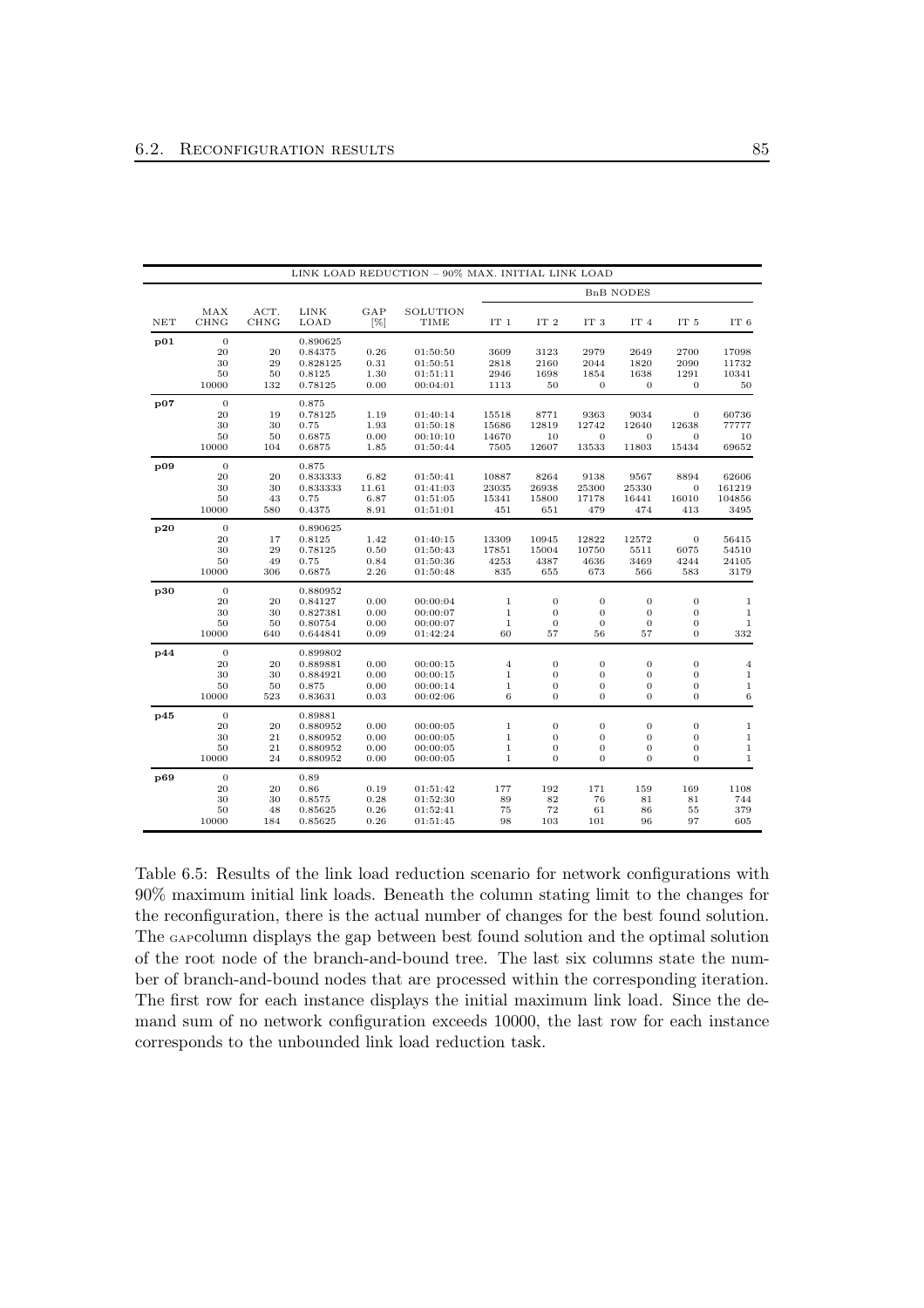|            |                                     |                       |                                           |                                | LINK LOAD REDUCTION - 80% MAX. INITIAL LINK LOAD |                                 |                                 |                                    |                                    |                                    |                                    |  |
|------------|-------------------------------------|-----------------------|-------------------------------------------|--------------------------------|--------------------------------------------------|---------------------------------|---------------------------------|------------------------------------|------------------------------------|------------------------------------|------------------------------------|--|
|            |                                     |                       |                                           |                                |                                                  | <b>BnB NODES</b>                |                                 |                                    |                                    |                                    |                                    |  |
| <b>NET</b> | MAX<br><b>CHNG</b>                  | ACT.<br><b>CHNG</b>   | LINK<br>LOAD                              | GAP<br>[%]                     | SOLUTION<br>TIME                                 | IT <sub>1</sub>                 | IT <sub>2</sub>                 | IT <sub>3</sub>                    | IT <sub>4</sub>                    | IT <sub>5</sub>                    | IT 6                               |  |
| p09        | $\theta$<br>20<br>30<br>50<br>10000 | 20<br>28<br>40<br>693 | 0.75<br>0.75<br>0.75<br>0.625<br>0.302734 | 11.63<br>17.98<br>6.01<br>5.21 | 02:41:04<br>03:42:47<br>03:41:02<br>03:41:55     | 97472<br>72455<br>29252<br>1330 | 99818<br>75397<br>26650<br>1168 | $\Omega$<br>75230<br>17205<br>1297 | $\Omega$<br>75030<br>24168<br>1058 | $\Omega$<br>71371<br>23951<br>1171 | 676700<br>427605<br>153548<br>5258 |  |

Table 6.6: Results for the 80% maximum initial link load configuration of p09 with doubled calculation time. Only the result for the unbounded reconfiguration could be improved.

of the diversification condition leads to an improvement of the solution. For the 80% of p45 the maximum link load can be reduced to roughly 45% compared to 78% if diversification is respected. For most network configurations the difference is rather small.

Three networks (p30, p44, p45) had integral solutions already in the root node of the branch-and-bound tree. This property is independent of the limit on the number of changes. On the contrary, in roughly 45% of the configurations, the time limit on the branch-and-price algorithm was reached in each of the six iteration steps.

For network p01 the situation occurred that a bottleneck link prevents better optimization results. The optimal maximum link load is at 78.125%, independently of the initial configuration and of diversification constraint relaxation. Such a connection hampers the link load reduction on other network connections, because the value of the  $\alpha$  variable measuring the maximum link load cannot be further reduced.

### Conclusion

In contrast to the MinNoC reconfiguration tasks, the link load reduction scenario does not tend to produce integer feasible solutions in the root node of the branch-andbound tree. This leads to two disadvantages compared to the former reconfiguration scenarios. First of all, the time for the solution process rises. In contrast to the MinNoC reconfigurations with often exact results within few seconds, the solution process can take several hours. Secondly, the quality of the achieved solution can only be compared with the optimal fractional solution. It is not clear to what extent an optimality gap it is due to the integrality gap or to impreciseness because of an incomplete branch-and-bound tree. However, this gap is small in most cases. In more than  $68\%$  of the computations, this gap was less than  $1\%$ .

Several networks have a fair link load reduction contingency. However, the number of changes to the initial routing is often too large for an efficient reconfiguration process. In many cases it is possible to restrict the number of changes to the initial routing and obtain results only slightly worse than the unbounded optimal solution.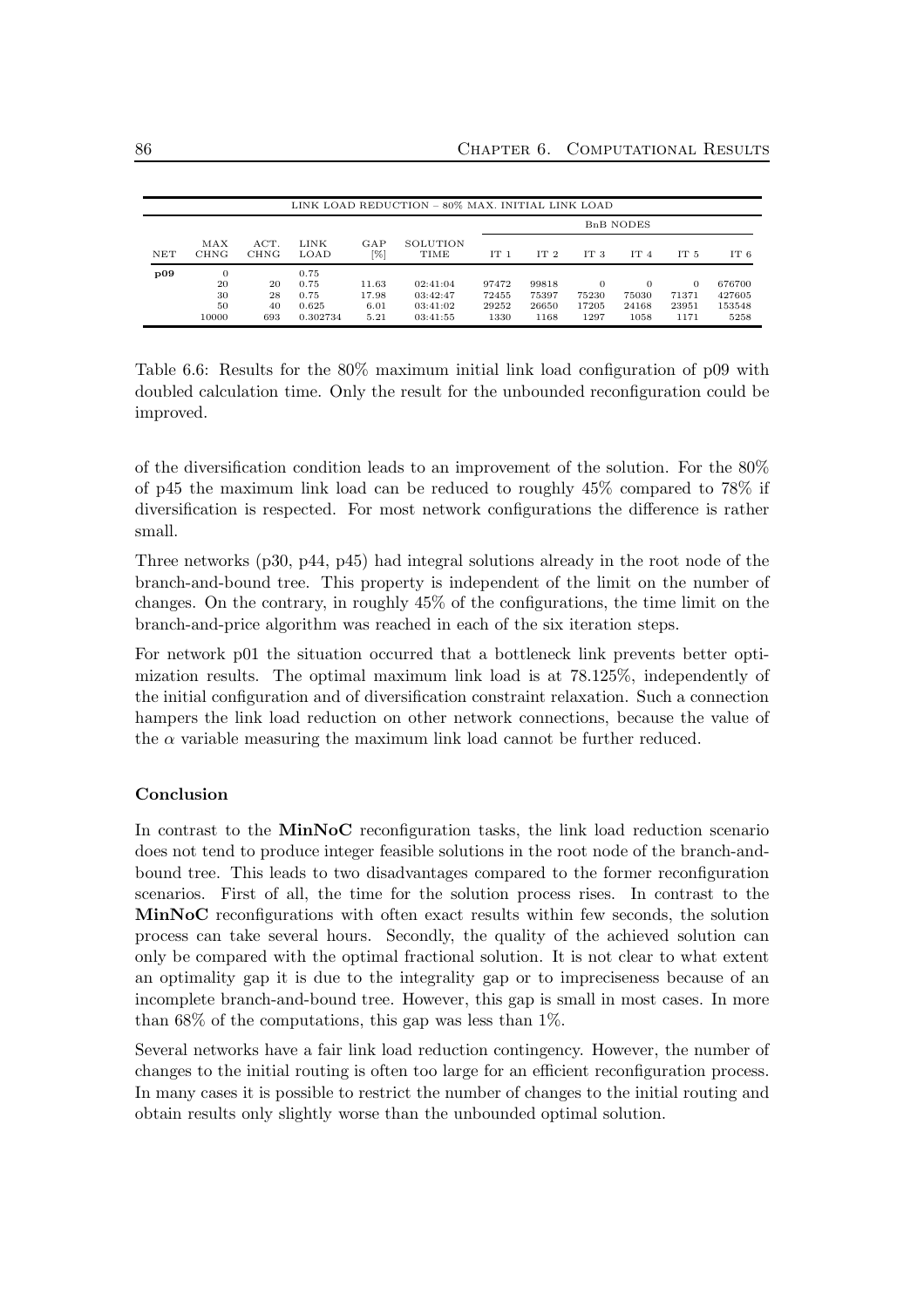## 6.2.6 Summary of the results

The objective function formulation of the **MinNoC** model seems to favor the optimality of integer solutions. At least for the tested real world telecommunication networks, almost all test instances provided integer optimal solutions already in root node of the branch-and-bound tree. Therefore, for nearly all reconfiguration problems that can be formulated with the MinNoC model, it is possible to guarantee exact solutions. In all cases where the tested reconfiguration tasks could not be solved, we could find a certificate that the corresponding instance is infeasible. For almost all solutions obtained with one of the MinNoC problem formulations, it is possible to prove optimality of the solution. The problems could be solved very fast because the usage of a branchand-bound procedure was unnecessary in most cases.

The test procedure of the BoundNoC problem formulation on real world networks provided feasible solutions for all instances. This is not surprising because the initial routings are valid from the beginning. In contrast to the objective function in the MinNoC case, the limitation of routing leads only rarely to an optimal integral solution detected already in the root node of the branch-and-bound tree. Because of the need for a branch-and-bound procedure, the solution time for BoundNoC problems is in most cases larger than the time spent to solve MinNoC problems. Due to the applied time limit for the solution process and to the possible incompleteness of the branch-and-bound tree, it is not clear whether the gap between the best found integer solution and an optimal fractional one is caused only by the integrality gap. However, this gap is fairly small for most instances.

Although there are possibilities for an impreciseness of the algorithm, as described in detail in Chapter 4 and Chapter 5, it was possible to obtain good results in practice. For the tested real world networks, the algorithm provided optimal or near-optimal solutions within reasonable computation times. With only a small number of changes, it was possible to improve the initial routing or to find a feasible routing in the case of former infeasibility.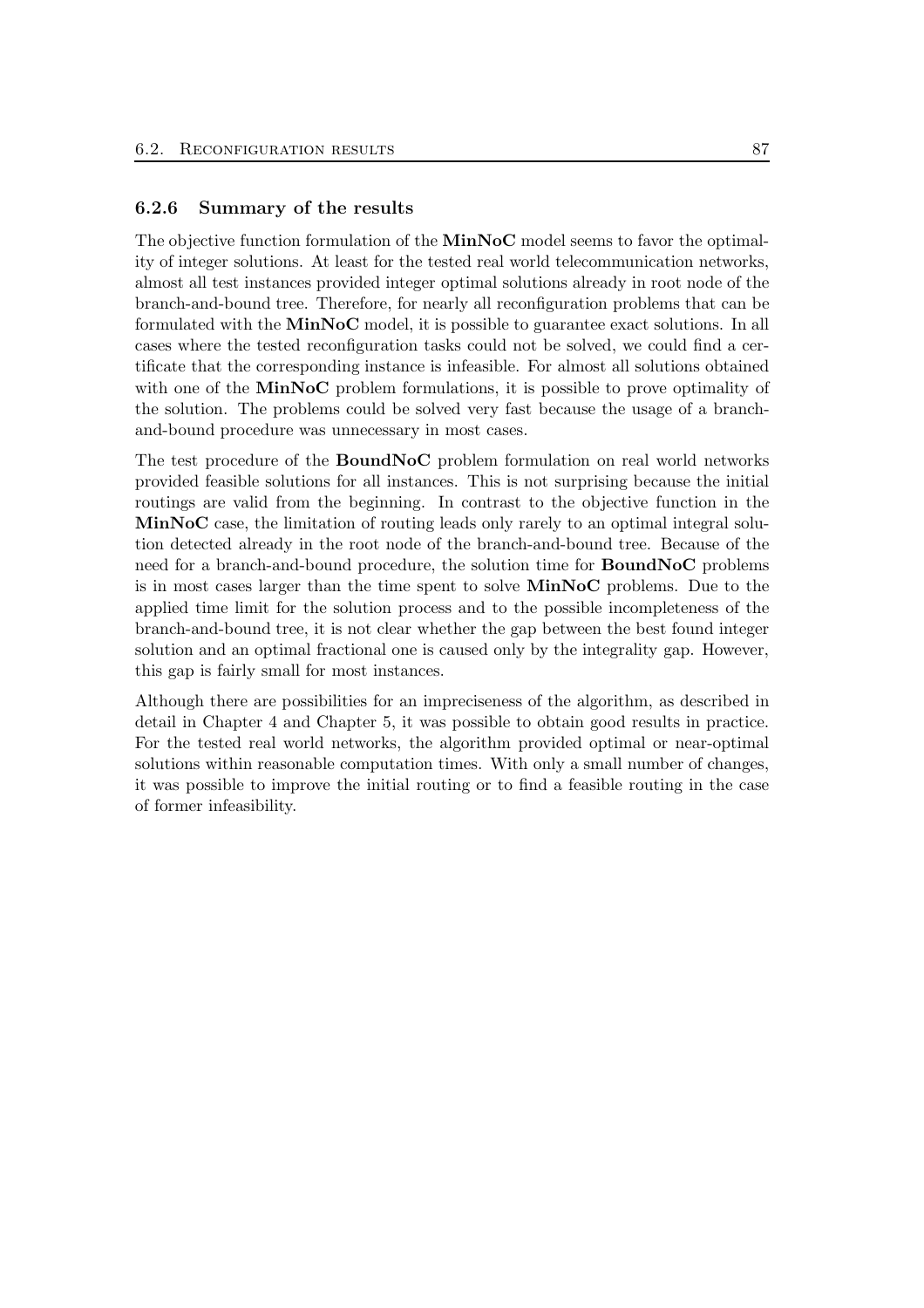# Chapter 7

# Conclusion

In this thesis, mixed-integer models have been developed covering a large spectrum of different reconfiguration scenarios. A branch-and-price framework has been developed and implemented. Four practically interesting reconfiguration scenarios have been chosen to test the implementation of the branch-and-price framework on different real world telecommunication networks with different sizes, structures, number of demands, and demand distribution.

We showed that the pricing problem for all different reconfiguration tasks can be reduced to a  $K$ -shortest-paths search, for which  $K$  depends on the choice of the input parameters. In terms of computational complexity, this leads to a pseudo-polynomial solution approach of the pricing problem.

Because of the practical interest of a small dimensioned reconfiguration w.r.t. the number of changes to an initial routing, great importance was attached to the results of the reconfiguration tests. It turned out that limitation or minimization of routing changes is possible and useful for most test instances:

- For the investigated BoundNoC reconfiguration problems, the following characteristics could be observed. If no limits on the number of routing changes are given, the resulting reconfiguration contains usually a large number of routing changes. However, with a limitation on the number of changes, it is often possible to achieve results of similar quality w.r.t. the corresponding reconfiguration objective.
- For MinNoC problem formulations, stating the minimization of routing changes as objective function has the characteristic to ensure optimal integer solutions of the linear program relaxation. Thus, for most reconfiguration tasks which can be modeled with the MinNoC formulation, exact solutions can be computed within short time.

With the inclusion of both multi-failure states and commodity groups in the mathematical model, we provided possibilities to include several aspects of an integrated multi-layer planning in the single-layer SDH reconfiguration process.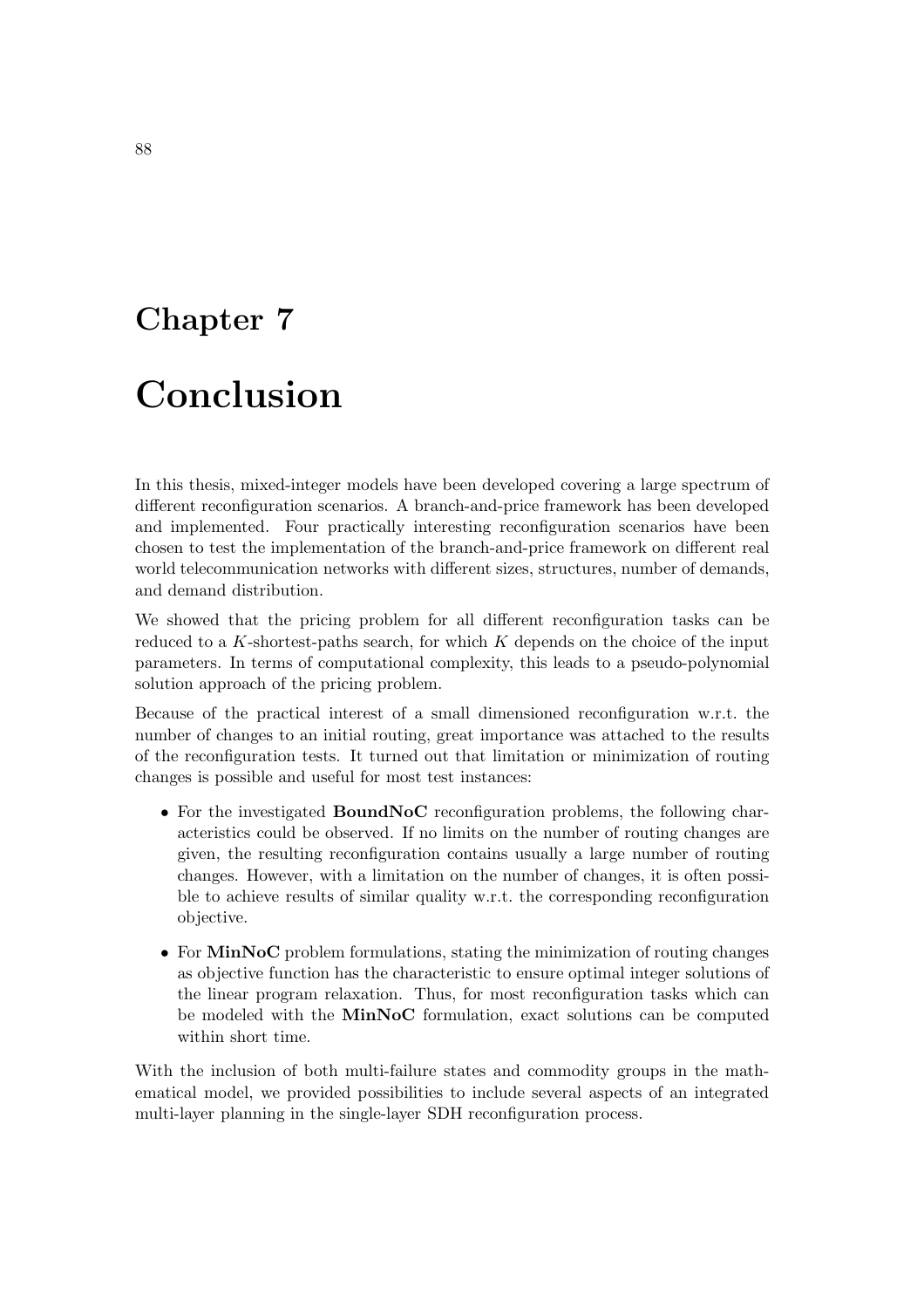We propose the further examination of the following subjects:

- A generalization of the branch-and-bound approach of branching on arc flow variables to multi-path routings would allow for a more precise computation of optimality gaps.
- The implementation of arc flow variable branching in a branch-and-price framework could provide shorter running times for the solution process.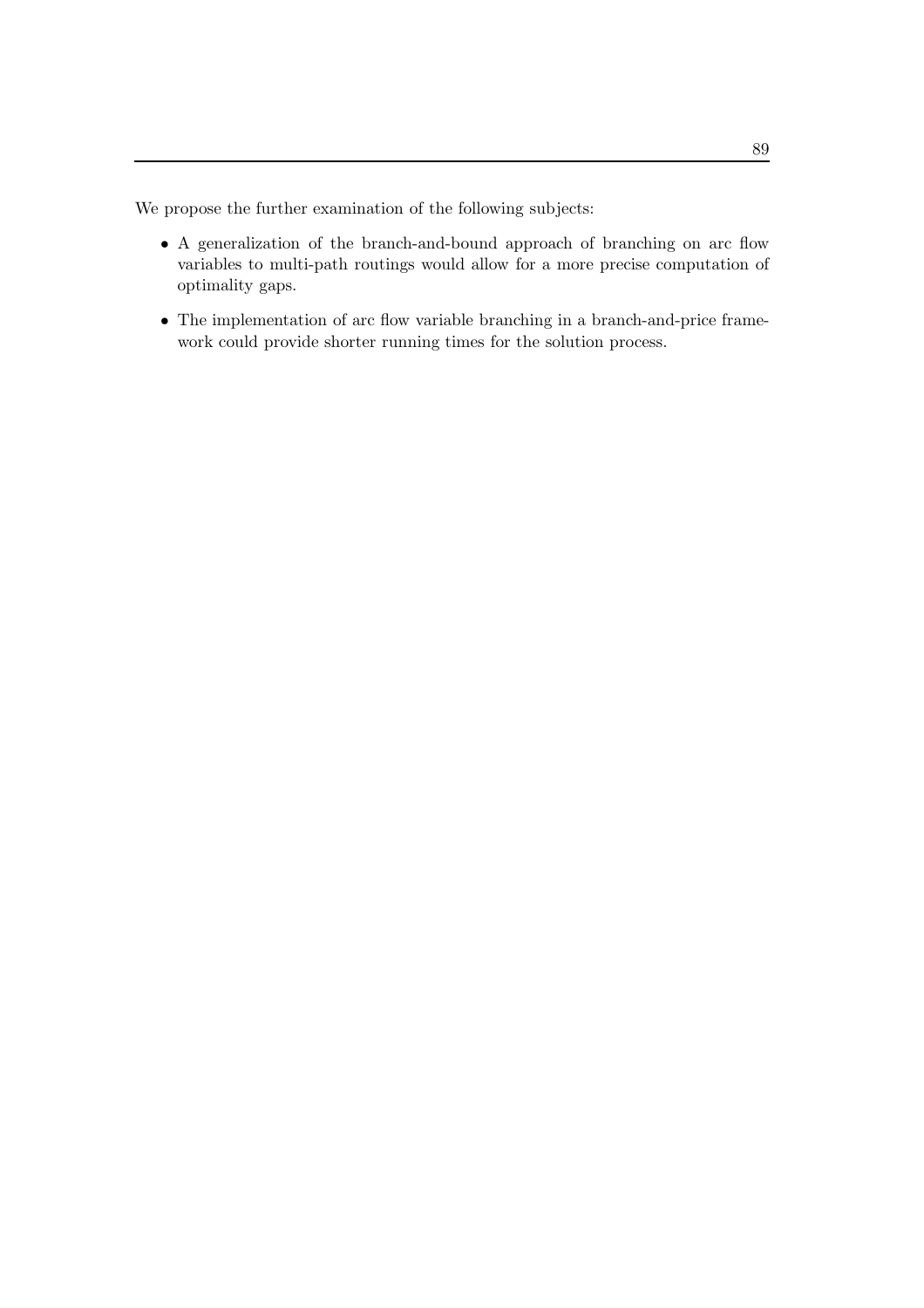# Zusammenfassung

Die vorliegende Arbeit beschäftigt sich mit der ausfallsicheren und effizienten Rekonfigurationsplanung für SDH-Netze. Rekonfiguration bezieht sich dabei nicht auf auf Netztopologie oder Routingkapazitäten, sondern nur auf ein initiales Routing von Telekommunikationsbedarfen. Damit eine Rekonfiguration praktisch durchführbar ist, darf der Umfang der Änderungen nicht zu groß sein. In dieser Arbeit wird eine Rekonfiguration  $effizient$  genannt, wenn es möglich ist, den Umfang der Anderungen an einem initialen Routing zu beschränken oder direkt zu minimieren.

Es wird ein mathematisches Modell in Form eines gemischt-ganzzahligen Linearen Programms entwickelt, das auf verschiedene Rekonfigurationsszenarien anwendbar ist. Zur Lösung des Modells wird ein branch-and-price-Verfahren vorgeschlagen, das detailliert entwickelt wird. Besonders ausführlich wird dabei auf die Lösung des Pricing-Problems eingegangen, das sich für alle unterschiedlichen Rekonfigurationsaufgaben auf ein K-kürzeste-Wege-Problem zurückführen lässt. Dies hat insbesondere komplexit¨atstheoretische Bedeutung, da sich das Pricing-Problem dadurch pseudo-polynomial lösen lässt.

Zudem wird das vorgeschlagene Verfahren implementiert, und vier verschiedene Rekonfigurationsszenarien werden an mehreren realen Telekommunikationsnetzen getestet. Die Ergebnisse zeigen, dass in den meisten Fällen, in denen Rekonfiguration möglich ist, diese auch mit einer kleinen Anzahl von Änderungen des initialen Routings durchgeführt und damit auch effizient gestaltet werden kann.

Ausfallsicherheit der Netze wird berücksichtigt und verallgemeinert, so dass auch Aspekte einer integrierten Multi-Layer-Netzplanung in den Rekonfigurationsprozess einbezogen werden können.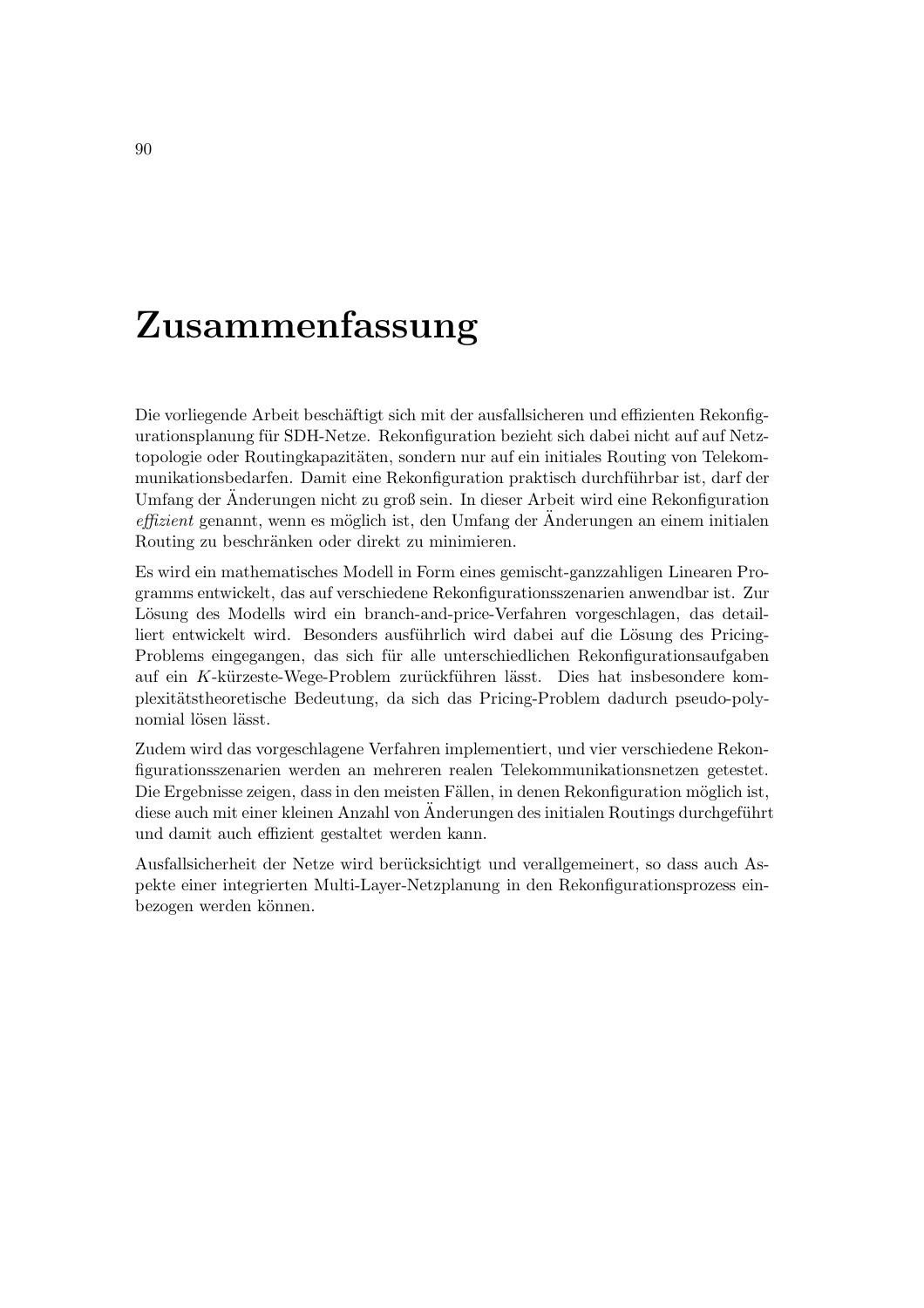# Appendix A

# Tables

# A.1 Connection clearing

## A.1.1 Instances with 80% maximum link load

|              | p07                           |                                    |                                    |              |                               |                                    |                                    |  |  |  |
|--------------|-------------------------------|------------------------------------|------------------------------------|--------------|-------------------------------|------------------------------------|------------------------------------|--|--|--|
|              |                               | DIVERS.                            | NO DIVERS.                         |              |                               | DIVERS.                            | NO DIVERS.                         |  |  |  |
| LINK         | <b>INITIAL</b><br><b>FLOW</b> | <b>CHANGES</b>                     | CHANGES                            | <b>LINK</b>  | <b>INITIAL</b><br><b>FLOW</b> | CHANGES                            | CHANGES                            |  |  |  |
| L112-N9-N15  | 8                             | $\lceil \gamma \rceil = 1 \rceil$  | 8                                  | L114-N10-N6  | 50                            | $[\gamma = 3]$                     | 50                                 |  |  |  |
| $L85-N7-N1$  | 204                           | $\lceil \gamma = 39 \rceil$        | $[\gamma = 3]$                     | L111-N9-N13  | 51                            | $\lceil \gamma \rceil = 11 \rceil$ | 51                                 |  |  |  |
| $L36-N1-N11$ | 51                            | 51                                 | 51                                 | $L35-N1-N2$  | 202                           | $\lceil \gamma = 38 \rceil$        | $\lceil \gamma = 13 \rceil$        |  |  |  |
| $L51-N3-N8$  | 51                            | $\lceil \gamma \rceil = 4 \rceil$  | 51                                 | L32-N15-N9   | 50                            | $[\gamma = 20.5]$                  | $[\gamma = 9.33333]$               |  |  |  |
| $L58-N4-N6$  | 204                           | $[\gamma = 10.8333]$               | 204                                | $L40-N2-N5$  | 202                           | $\lceil \gamma = 38 \rceil$        | $\lceil \gamma = 13 \rceil$        |  |  |  |
| $L96-N8-N1$  | 51                            | 51                                 | 51                                 | $L70-N5-N11$ | $\mathbf{1}$                  |                                    |                                    |  |  |  |
| $L74-N6-N9$  | 116                           | $[\gamma = 25]$                    | $\lceil \gamma \rceil = 15 \rceil$ | $L77-N6-N11$ | 204                           | 205                                | 204                                |  |  |  |
| $L100-N8-N6$ | $\overline{4}$                | 4                                  | 4                                  | $L92-N7-N8$  | 204                           | $[\gamma = 38.5]$                  | $[\gamma = 16.3333]$               |  |  |  |
| L129-N15-N13 | 50                            | $\lceil \gamma = 46 \rceil$        | $[\gamma = 9.33333]$               | $L99-N8-N4$  | 204                           | $[\gamma = 32.25]$                 | 216                                |  |  |  |
| L108-N8-N11  | 204                           | $[\gamma = 7]$                     | 204                                | $L69-N5-N11$ | 203                           | $\lceil \gamma = 32 \rceil$        | $[\gamma = 16.3333]$               |  |  |  |
| $L80-N6-N13$ | 183                           | 184                                | 183                                | $L87-N7-N4$  | 12                            | $\lceil \gamma \rceil = 4 \rceil$  | 12                                 |  |  |  |
| $L9-N6-N12$  | 51                            | $\lceil \gamma = 46 \rceil$        | $\lceil \gamma \rceil = 10 \rceil$ | L124-N14-N11 | 3                             | 3                                  | 3                                  |  |  |  |
| $L49-N3-N6$  | 51                            | 55                                 | 51                                 | L122-N13-N14 | 50                            | $\lceil \gamma \rceil = 18 \rceil$ | $\lceil \gamma = 8 \rceil$         |  |  |  |
| L118-N11-N13 | 168                           | $\lbrack \gamma = 30 \rbrack$      | 168                                | $L26-N12-N9$ | 51                            | $\lceil \gamma \rceil = 46 \rceil$ | $\lceil \gamma \rceil = 18 \rceil$ |  |  |  |
| $L67-N4-N10$ | 142                           | $\lceil \gamma \rceil = 26 \rceil$ | 142                                | L55-N4-N3    | 104                           | 119                                | 106                                |  |  |  |
| L82-N6-N14   | 51                            | $[\gamma = 18.5]$                  | $\lceil \gamma = 8 \rceil$         | L113-N10-N3  | 110                           | $\lceil \gamma \rceil = 24 \rceil$ | 126                                |  |  |  |

|                                                                                                                                                  |                                                                         |                                                                                                                                                                                                                                                                                                                                            |                                                                                                                                                                                                                                                                                                                                              | p44                                                                                                                                                                                                      |                                                                        |                                                                                                                                                                                                                                                                                             |                                                                                                                                                                                                                                                                                           |
|--------------------------------------------------------------------------------------------------------------------------------------------------|-------------------------------------------------------------------------|--------------------------------------------------------------------------------------------------------------------------------------------------------------------------------------------------------------------------------------------------------------------------------------------------------------------------------------------|----------------------------------------------------------------------------------------------------------------------------------------------------------------------------------------------------------------------------------------------------------------------------------------------------------------------------------------------|----------------------------------------------------------------------------------------------------------------------------------------------------------------------------------------------------------|------------------------------------------------------------------------|---------------------------------------------------------------------------------------------------------------------------------------------------------------------------------------------------------------------------------------------------------------------------------------------|-------------------------------------------------------------------------------------------------------------------------------------------------------------------------------------------------------------------------------------------------------------------------------------------|
|                                                                                                                                                  |                                                                         | DIVERS.                                                                                                                                                                                                                                                                                                                                    | NO DIVERS.                                                                                                                                                                                                                                                                                                                                   |                                                                                                                                                                                                          |                                                                        | DIVERS.                                                                                                                                                                                                                                                                                     | NO DIVERS.                                                                                                                                                                                                                                                                                |
| LINK                                                                                                                                             | <b>INITIAL</b><br><b>FLOW</b>                                           | <b>CHANGES</b>                                                                                                                                                                                                                                                                                                                             | CHANGES                                                                                                                                                                                                                                                                                                                                      | LINK                                                                                                                                                                                                     | <b>INITIAL</b><br><b>FLOW</b>                                          | CHANGES                                                                                                                                                                                                                                                                                     | CHANGES                                                                                                                                                                                                                                                                                   |
| $L1-N1-N3$<br>$L2-N2-N11$<br>$L4-N4-N2$<br>$L5-N4-N12$<br>$L7-N5-N12$<br>$L8-N6-N5$<br>$L9-N6-N12$<br>$L10-N8-N12$<br>$L11-N9-N12$<br>L12-N13-N3 | 1399<br>1972<br>896<br>945<br>535<br>535<br>403<br>1503<br>1598<br>1399 | $\lceil \gamma \rceil = 623 \rceil$<br>$[\gamma = 885.5]$<br>$[\gamma = 386.5]$<br>$\lceil \gamma \, = \, 411 \rceil$<br>$\lceil \gamma \, = \, 217 \rceil$<br>$\lceil \gamma \, = \, 217 \rceil$<br>$\lceil \gamma \, = \, 128 \rceil$<br>$[\gamma = 648.5]$<br>$\lceil \gamma \, = \, 748 \rceil$<br>$\lceil \gamma \rceil = 623 \rceil$ | $\lceil \gamma \rceil = 483 \rceil$<br>$[\gamma = 842.5]$<br>$[\gamma = 382.5]$<br>$\lceil \gamma \rceil = 407 \rceil$<br>$\lceil \gamma \, = \, 217 \rceil$<br>$\lceil \gamma \rceil = 217 \rceil$<br>$\lceil \gamma \, = \, 124 \rceil$<br>$[\gamma = 575.5]$<br>$\lceil \gamma \, = \, 712 \rceil$<br>$\lceil \gamma \rceil = 483 \rceil$ | $L15-N15-N2$<br>$L16-N15-N10$<br>$L17-N15-N12$<br>L <sub>18</sub> -N <sub>15</sub> -N <sub>13</sub><br>$L19-N15-N17$<br>$L21-N16-N8$<br>$L22-N19-N7$<br>$L_{24-N19-N20}$<br>$L25-N20-N11$<br>$L26-N1-N7$ | 1481<br>870<br>403<br>1399<br>403<br>819<br>403<br>1274<br>1490<br>826 | $[\gamma = 426.333]$<br>$= 384.5$<br>$\sim$<br>$\lbrack \gamma =280]$<br>$\lceil \gamma \rceil = 623 \rceil$<br>$\lceil \gamma \rceil = 28 \rceil$<br>$\lceil \gamma = 327 \rceil$<br>$\lceil \gamma \rceil = 242 \rceil$<br>$[\gamma = 521.5]$<br>$[\gamma = 637.5]$<br>$[\gamma = 292.5]$ | $[\gamma = 374.333]$<br>$[\gamma = 384.5]$<br>$\lceil \gamma = 52 \rceil$<br>$\lceil \gamma = 483 \rceil$<br>$\lceil \gamma \rceil = 28 \rceil$<br>$[\gamma = 228.5]$<br>$\lceil \gamma \rceil = 44 \rceil$<br>$\lceil \gamma \rceil = 425.5$<br>$[\gamma = 555.5]$<br>$[\gamma = 133.5]$ |
| L13-N14-N9<br>L14-N14-N16                                                                                                                        | 1008<br>402                                                             | $ \gamma = 447 $<br>$\lceil \gamma \rceil = 325 \rceil$                                                                                                                                                                                                                                                                                    | $\lceil \gamma = 411 \rceil$<br>$\lceil \gamma \rceil = 214 \rceil$                                                                                                                                                                                                                                                                          | L28-N10-N17                                                                                                                                                                                              | 126                                                                    | $\lceil \gamma \rceil = 35 \rceil$                                                                                                                                                                                                                                                          | $\lceil \gamma \rceil = 24 \rceil$                                                                                                                                                                                                                                                        |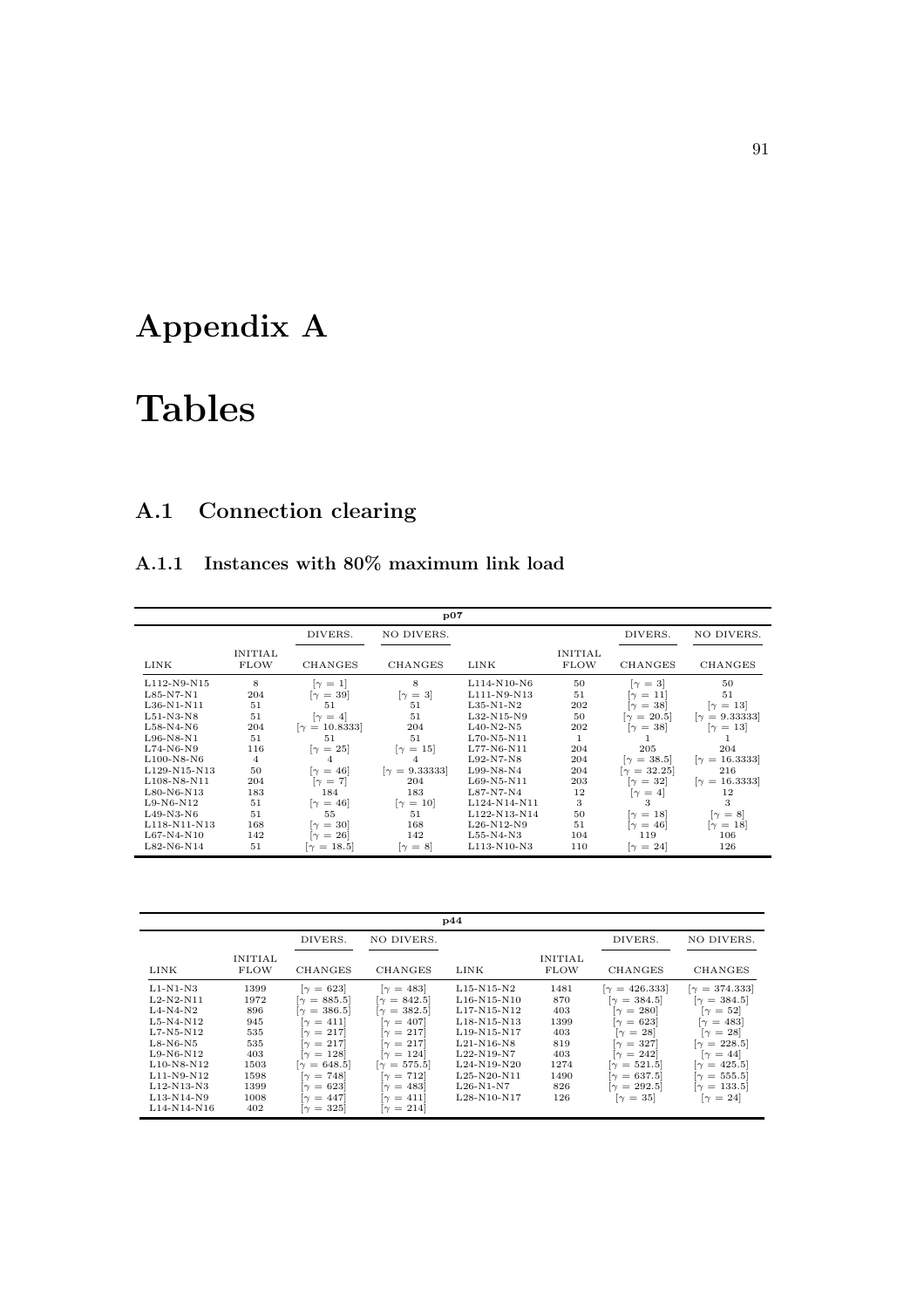|                              |                        |                            | $_{\bf p09}$         |                                                                    |                               |                                  |                        |
|------------------------------|------------------------|----------------------------|----------------------|--------------------------------------------------------------------|-------------------------------|----------------------------------|------------------------|
|                              |                        | DIVERS.                    | NO DIVERS.           |                                                                    |                               | DIVERS.                          | NO DIVERS.             |
| LINK                         | INITIAL<br><b>FLOW</b> | CHANGES                    | CHANGES              | LINK                                                               | <b>INITIAL</b><br><b>FLOW</b> | CHANGES                          | CHANGES                |
| L1-N1-N14                    | 6                      | 6                          | 6                    | $L75-N5-N13$                                                       | 73                            | 73                               | 73                     |
| $L2-N2-N6$                   | 24                     | 24                         | 24                   | $L76-N5-N13$                                                       | 5                             | 5                                | 5                      |
| L3-N2-N14<br>$L4-N3-N10$     | 6<br>3                 | 6<br>3                     | 6<br>3               | $L77-N5-N13$<br>L78-N5-N13                                         | 3<br>85                       | 3<br>85                          | 3<br>85                |
| $L5-N4-N5$                   | 6                      | 6                          | 6                    | L79-N6-N14                                                         | $\overline{4}$                | $\overline{4}$                   | $\overline{4}$         |
| $L6-N5-N8$                   | 6                      | 6                          | 6                    | $L80-N6-N14$                                                       | 5                             | 5                                | 5                      |
| $L7-N5-N12$                  | 6                      | 6                          | 6                    | L81-N6-N14                                                         | 168                           | 168                              | 168                    |
| L8-N5-N13                    | 6                      | 6                          | 6                    | $L82-N7-N4$                                                        | 3                             | 3                                | 3                      |
| $L9-N6-N14$                  | 12                     | 12                         | 12                   | $L83-N7-N5$                                                        | 4                             | $\overline{4}$                   | $\overline{4}$         |
| $L10-N7-N4$<br>$L11-N7-N5$   | 3<br>$\overline{2}$    | 3<br>$\overline{2}$        | 3<br>$\overline{2}$  | L84-N8-N12<br>$L85-N8-N12$                                         | 8<br>6                        | 8<br>6                           | 8<br>6                 |
| L12-N8-N4                    | 5                      | 5                          | 5                    | $L86-N8-N12$                                                       | 6                             | 6                                | 6                      |
| L13-N8-N12                   | 6                      | 6                          | 6                    | L87-N8-N12                                                         | 6                             | 6                                | 6                      |
| L14-N8-N13                   | 135                    | 135                        | 135                  | L88-N8-N13                                                         | 5                             | 5                                | 5                      |
| L15-N8-N16                   | 155                    | 155                        | 155                  | L89-N8-N14                                                         | 141                           | 141                              | 141                    |
| $L16-N8-N17$                 | 6                      | 6                          | 6                    | L90-N8-N14                                                         | 6                             | 6                                | 6                      |
| L17-N9-N1                    | 147                    | $[\gamma = 1.77778]$       | 147                  | $L91-N8-N16$                                                       | 38                            | 38                               | 38                     |
| L18-N9-N3<br>$L19-N9-N5$     | 100<br>3               | 100<br>3                   | 100<br>3             | L92-N8-N17<br>L93-N8-N17                                           | 7<br>5                        | $\overline{7}$<br>5              | $\scriptstyle{7}$<br>5 |
| $L20-N9-N10$                 | 6                      | 6                          | 6                    | $L94-N8-N17$                                                       | 6                             | 6                                | 6                      |
| $L21-N10-N4$                 | 4                      | 4                          | 4                    | $L95-N8-N18$                                                       | 5                             | 5                                | 5                      |
| $L22-N10-N8$                 | 92                     | 92                         | 92                   | $L96-N8-N18$                                                       | 5                             | 5                                | 5                      |
| L23-N10-N14                  | 6                      | 6                          | 6                    | $L97-N10-N5$                                                       | 6                             | 6                                | 6                      |
| $L24-N10-N15$                | 3                      | 3                          | 3                    | L98-N9-N1                                                          | 5                             | 5                                | 5                      |
| L25-N11-N10                  | 234                    | $\left[\gamma = 22\right]$ | 234                  | $L99-N9-N1$                                                        | 3                             | 3                                | 3                      |
| $L26-N11-N10$<br>L27-N11-N14 | 29<br>263              | 29                         | 29<br>263            | $L100-N9-N3$                                                       | 98<br>5                       | 98<br>5                          | 98<br>5                |
| L28-N12-N16                  | 156                    | $ \gamma = 108 $<br>156    | 156                  | $L101-N9-N5$<br>$L102-N9-N5$                                       | 6                             | 6                                | 6                      |
| $L29-N13-N4$                 | 5                      | 5                          | 5                    | L <sub>103</sub> -N <sub>9</sub> -N <sub>10</sub>                  | 6                             | 6                                | 6                      |
| $L30-N13-N8$                 | 4                      | 4                          | 4                    | L <sub>104</sub> -N <sub>9</sub> -N <sub>10</sub>                  | 3                             | 3                                | 3                      |
| L31-N14-N8                   | 6                      | 6                          | 6                    | L105-N9-N10                                                        | 5                             | 5                                | 5                      |
| L32-N14-N17                  | 6                      | 6                          | 6                    | $L106-N9-N10$                                                      | 6                             | 6                                | 6                      |
| L33-N14-N18                  | 2                      | $\overline{2}$             | $\overline{2}$       | L107-N9-N10                                                        | 5                             | 5                                | 5                      |
| L34-N15-N1<br>L35-N15-N14    | $\overline{2}$<br>3    | $\overline{2}$<br>3        | $\overline{2}$<br>3  | L108-N10-N1<br>L109-N10-N1                                         | 6<br>6                        | 6<br>6                           | 6<br>6                 |
| L36-N17-N12                  | 6                      | 6                          | 6                    | L110-N10-N1                                                        | 12                            | 12                               | 12                     |
| L37-N17-N19                  | 5                      | 5                          | 5                    | L111-N10-N1                                                        | 6                             | 6                                | 6                      |
| L38-N18-N8                   | 34                     | 34                         | 34                   | L112-N10-N4                                                        | 120                           | 120                              | 120                    |
| L39-N18-N17                  | 144                    | 144                        | 144                  | L113-N10-N5                                                        | 5                             | 5                                | 5                      |
| L40-N19-N12                  | 3                      | 3                          | 3                    | L114-N10-N5                                                        | 5                             | 5                                | 5                      |
| $L41-N1-N2$<br>$L42-N1-N2$   | 3<br>5                 | 3<br>5                     | 3<br>5               | L115-N10-N8<br>$L116-N10-N8$                                       | 5<br>6                        | 5<br>6                           | 5<br>6                 |
| L43-N1-N2                    | 139                    | $[\gamma = 13.5]$          | 139                  | L117-N10-N8                                                        | 4                             | $\overline{4}$                   | $\overline{4}$         |
| L44-N1-N14                   | 6                      | 6                          | 6                    | L118-N10-N8                                                        | 6                             | 6                                | 6                      |
| $L45-N2-N1$                  | $\overline{2}$         | 2                          | $\overline{2}$       | L119-N10-N14                                                       | 12                            | 12                               | 12                     |
| $L46-N2-N6$                  | 5                      | 5                          | 5                    | L120-N10-N14                                                       | 10                            | 10                               | 10                     |
| $L47-N2-N6$                  | 156                    | 156                        | 156                  | L <sub>121</sub> -N <sub>10</sub> -N <sub>14</sub>                 | 6                             | 6                                | 6                      |
| L48-N2-N6<br>L49-N2-N14      | 5<br>9                 | 5<br>9                     | 5<br>9               | L122-N10-N14<br>L123-N10-N14                                       | 7<br>5                        | 7<br>5                           | $\scriptstyle{7}$<br>5 |
| $L50-N2-N14$                 | 66                     | 66                         | 66                   | L <sub>124</sub> -N <sub>10</sub> -N <sub>15</sub>                 | 3                             | 3                                | 3                      |
| $L51-N2-N14$                 | 5                      | 5                          | 5                    | L125-N10-N15                                                       | 3                             | 3                                | 3                      |
| L52-N2-N14                   | 5                      | 5                          | 5                    | $L126-N12-N16$                                                     | 17                            | 17                               | 17                     |
| $L53-N1-N14$                 | 5                      | 5                          | 5                    | L127-N12-N17                                                       | 5                             | 5                                | 5                      |
| L54-N1-N14                   | 5                      | 5                          | 5                    | L128-N12-N17                                                       | 5                             | 5                                | 5                      |
| L55-N1-N14<br>$L56-N1-N15$   | 3<br>3                 | 3<br>3                     | 3<br>3               | L129-N12-N17<br>L130-N12-N19                                       | 4<br>146                      | 4<br>$[\gamma = 6.75]$           | $\overline{4}$<br>146  |
| $L57-N3-N10$                 | 98                     | 98                         | 98                   | L131-N13-N4                                                        |                               |                                  | 5                      |
| $L58-N3-N10$                 | 97                     | 97                         | 97                   | L132-N13-N8                                                        | 22                            | 22                               | 22                     |
| L59-N4-N8                    | 5                      | 5                          | 5                    | L133-N14-N6                                                        | 5                             | $\bf 5$                          | 5                      |
| $L60-N4-N8$                  | 5                      | 5                          | 5                    | L134-N14-N8                                                        | 4                             | 4                                | 4                      |
| $L61-N4-N10$                 | 3                      | 3                          | 3                    | L135-N14-N17                                                       | 7                             | $\overline{7}$                   | $\scriptstyle{7}$      |
| $L62-N4-N10$                 | 5                      | 5                          | 5                    | L136-N14-N17                                                       | 6                             | 6                                | 6                      |
| L63-N4-N13<br>$L64-N5-N4$    | 60<br>$\overline{4}$   | 60<br>$\overline{4}$       | 60<br>$\overline{4}$ | L137-N14-N18<br>L138-N14-N18                                       | 133<br>3                      | 133<br>3                         | 133<br>3               |
| $L65-N5-N4$                  | 5                      | 5                          | 5                    | L139-N15-N14                                                       | 3                             | 3                                | 3                      |
| $L66-N5-N4$                  | 84                     | 84                         | 84                   | L140-N17-N14                                                       | 6                             | 6                                | 6                      |
| $L67-N5-N8$                  | 10                     | 10                         | 10                   | L141-N17-N18                                                       | 16                            | 16                               | 16                     |
| $L68-N5-N8$                  | 6                      | 6                          | 6                    | L142-N17-N19                                                       | 4                             | 4                                | 4                      |
| $L69-N5-N8$                  | 6                      | 6                          | 6                    | L143-N18-N14                                                       | 29                            | 29                               | 29                     |
| L70-N5-N9                    | 38                     | 38                         | 38                   | L144-N18-N17                                                       | 3                             | 3                                | 3                      |
| L71-N5-N10                   | 8                      | 8                          | 8                    | L145-N19-N12                                                       | 5                             | $\,$ 5                           | $\,$ 5                 |
| $L72-N5-N12$<br>L73-N5-N12   | $\overline{4}$<br>5    | 4<br>5                     | 4<br>5               | L <sub>146</sub> -N <sub>19</sub> -N <sub>17</sub><br>L147-N19-N12 | 148<br>4                      | $ \gamma=6.5 $<br>$\overline{4}$ | 148<br>$\overline{4}$  |
|                              |                        |                            |                      |                                                                    |                               |                                  |                        |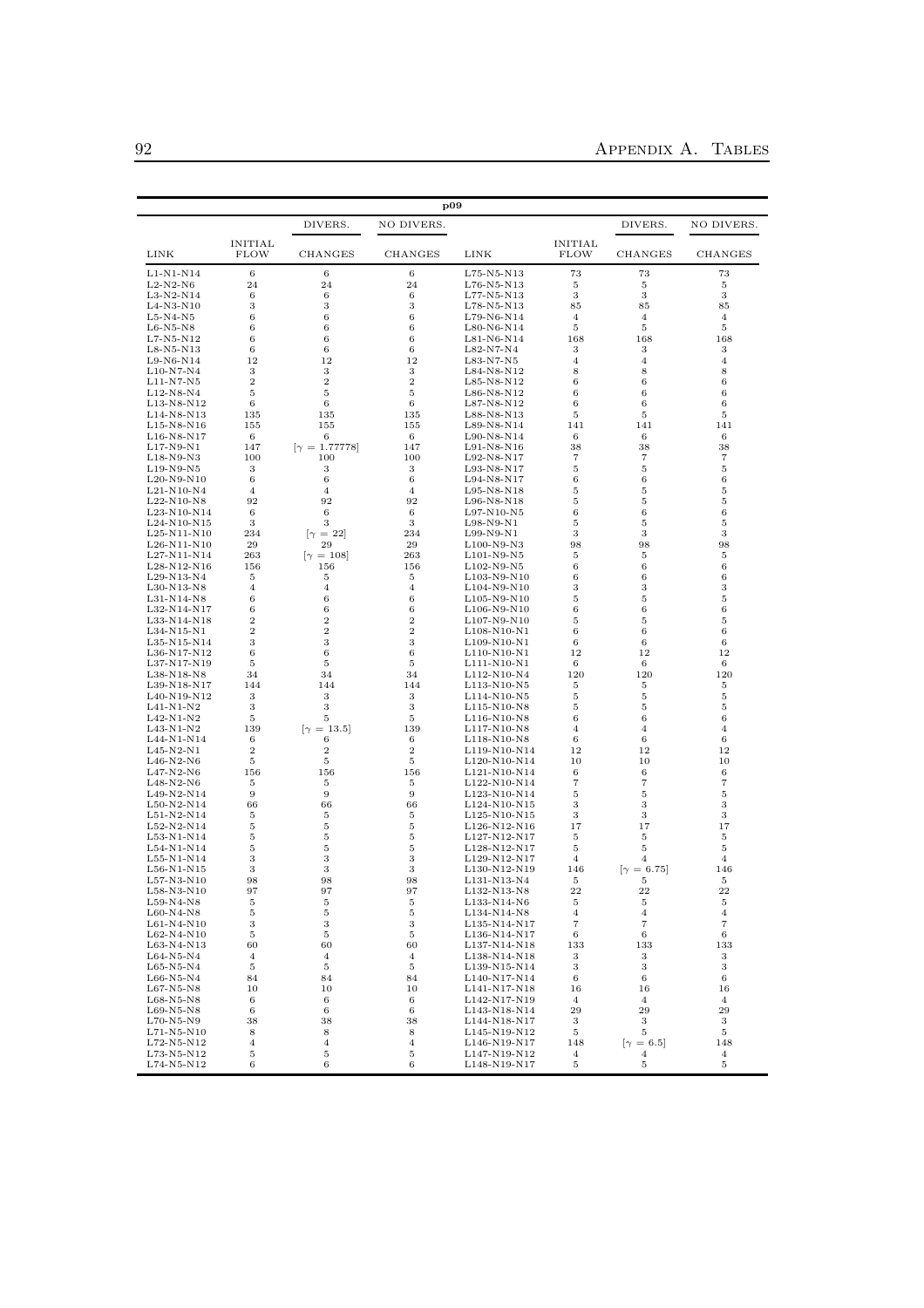|                            |                               |                                    | p20            |                            |                               |                                   |                   |
|----------------------------|-------------------------------|------------------------------------|----------------|----------------------------|-------------------------------|-----------------------------------|-------------------|
|                            |                               | DIVERS.                            | NO DIVERS.     |                            |                               | DIVERS.                           | NO DIVERS.        |
| LINK                       | <b>INITIAL</b><br><b>FLOW</b> | <b>CHANGES</b>                     | CHANGES        | LINK                       | <b>INITIAL</b><br><b>FLOW</b> | CHANGES                           | CHANGES           |
| $L1-N12-N2$                | 44                            | 44                                 | 44             | L48-N18-N3                 | 10                            | 10                                | 10                |
| L2-N13-N4                  | 43                            | 49                                 | 43             | L49-N18-N10                | 46                            | 46                                | 46                |
| $L3-N13-N1$                | 23                            | 23                                 | 23             | L50-N15-N24                | 147                           | $\lbrack \gamma = 20 \rbrack$     | 147               |
| $L4-N11-N6$                | 50                            | 50                                 | 50             | L51-N15-N23                | 29                            | 29                                | 29                |
| $L5-N11-N15$               | 77                            | 77                                 | 77             | $L52-N2-N3$                | 5                             | 5                                 | 5                 |
| $L6-N11-N7$                | 66                            | 66                                 | 66             | L53-N2-N9                  | 51                            | 51                                | 51                |
| $L7-N11-N21$               | $\overline{7}$                | $\overline{7}$                     | $\overline{7}$ | $L54-N9-N5$                | 37                            | 37                                | 37                |
| $L8-N11-N17$               | 6                             | 6                                  | 6              | L55-N5-N21                 | 45                            | 47                                | 45                |
| L9-N11-N14                 | $\overline{7}$                | $\overline{7}$                     | $\overline{7}$ | L56-N13-N2                 | 6                             | 6                                 | $\,6\,$           |
| $L10-N21-N20$              | 58                            | 58                                 | 58             | $L57-N10-N21$              | 29                            | 29                                | 29                |
| L11-N21-N18                | 11                            | 11                                 | 11             | L58-N11-N10                | 24                            | 24                                | 24                |
| L12-N12-N13                | $\overline{7}$                | $\scriptstyle{7}$                  | $\overline{7}$ | L59-N16-N22                | 14                            | 14                                | 14                |
| L13-N20-N24                | 38                            | 38                                 | 38             | $L60-N1-N14$               | 47                            | 47                                | 47                |
| $L14-N7-N15$               | 109                           | $[\gamma = 3.2]$                   | 109            | $L61-N8-N6$                | 82                            | $[\gamma = 13.5]$                 | 82                |
| $L15-N7-N6$                | 154                           | 154                                | 154            | $L62-N17-N11$              | 30                            | 30                                | 30                |
| L16-N7-N17                 | 34                            | 34                                 | 34             | L63-N12-N22                | $\overline{7}$                | $\overline{7}$                    | $\overline{7}$    |
| L17-N18-N2                 | 9                             | $\boldsymbol{9}$                   | 9              | L64-N12-N16                | 6                             | 6                                 | $\boldsymbol{6}$  |
| L18-N18-N5                 | 46                            | 46                                 | 46             | L65-N13-N18                | $\overline{7}$                | $\overline{7}$                    | $\overline{7}$    |
| L19-N18-N10                | 6                             | 6                                  | 6              | $L66-N13-N6$               | 6                             | 6                                 | 6                 |
| $L_{20-N15-N24}$           | 27                            | 27                                 | 27             | L67-N13-N18                | 56                            | 56                                | 56                |
| L21-N15-N23                | 6                             | 6                                  | 6              | L68-N13-N4                 | 6                             | $\,6$                             | $\boldsymbol{6}$  |
| L22-N15-N19                | 6                             | 6                                  | 6              | L69-N11-N15                | 7                             | $\overline{7}$                    | $\scriptstyle{7}$ |
| $L23-N12-N7$               | 47                            | 47                                 | 47             | $L70-N11-N7$               | $\overline{7}$                | $\overline{7}$                    | $\scriptstyle{7}$ |
| $L24-N2-N3$                | $\overline{5}$                | $\overline{5}$                     | 5              | L71-N11-N14                | 6                             | 6                                 | 6                 |
| $L25-N2-N9$                | 19                            | 19                                 | 19             | L72-N21-N18                | $\overline{7}$                | $\overline{7}$                    | $\overline{7}$    |
| L26-N11-N18                | 106                           | 106                                | 106            | L73-N20-N24                | 6                             | 6                                 | $\,$ 6 $\,$       |
| $L27-N12-N13$              | 90                            | 90                                 | 90             | $L74-N7-N6$                | 5                             | 5                                 | 5                 |
| $L28-N12-N1$               | 49                            | 59                                 | 49             | L75-N7-N17                 | 6                             | $\,6$                             | $\boldsymbol{6}$  |
| L29-N12-N16                | 28                            | 28                                 | 28             | $L76-N18-N2$               | $\overline{7}$                | $\overline{7}$                    | $\scriptstyle{7}$ |
| L30-N12-N4                 | 45                            | 45                                 | 45             | L77-N18-N5                 | 33                            | 33                                | 33                |
|                            | 44                            | 44                                 | 44             |                            | 88                            | 88                                | 88                |
| L31-N13-N2<br>$L32-N13-N1$ | 73                            | 73                                 | 73             | L78-N13-N11<br>L79-N18-N10 | 6                             | 6                                 | 6                 |
|                            | 119                           | 119                                |                |                            | 12                            | 12                                | 12                |
| L33-N13-N6                 |                               |                                    | 119            | L80-N15-N24                |                               |                                   |                   |
| L34-N12-N22                | 27                            | 27                                 | 27             | L81-N15-N23                | 6                             | 6                                 | 6                 |
| $L35-N4-N8$                | 20                            | 20                                 | 20             | L82-N15-N19                | 6                             | 6                                 | 6                 |
| $L36-N17-N6$               | 26                            | 26                                 | 26             | L83-N2-N9                  | 6                             | 6                                 | 6                 |
| $L37-N19-N15$              | 154                           | $[\gamma = 6]$                     | 154            | $L84-N12-N22$              | 6                             | 6                                 | 6                 |
| L38-N11-N21                | 153                           | $[\gamma = 1.16667]$               | 153            | L85-N22-N2                 | 6                             | 6                                 | $\,$ 6 $\,$       |
| L39-N11-N23                | 17                            | $ \gamma=12 $                      | 17             | L86-N13-N14                | 6                             | 6                                 | $\,$ 6 $\,$       |
| L40-N11-N14                | 32                            | 32                                 | 32             | L87-N14-N11                | 5                             | 5                                 | $\overline{5}$    |
| L41-N11-N19                | 142                           | $\lceil \gamma \rceil = 36 \rceil$ | 142            | $L88-N5-N9$                | 5                             | 5                                 | $\overline{5}$    |
| L42-N21-N20                | 106                           | $[\gamma = 2]$                     | 106            | L89-N13-N6                 | 6                             | 6                                 | 6                 |
| L43-N20-N24                | 130                           | $\lceil \gamma \rceil = 18 \rceil$ | 130            | L90-N16-N22                | $\overline{4}$                | $\overline{4}$                    | $\overline{4}$    |
| $L44-N7-N8$                | 78                            | $\lceil \gamma \rceil = 13 \rceil$ | 80             | $L91-N22-N2$               | 16                            | $\lceil \gamma \rceil = 1 \rceil$ | 16                |
| L45-N12-N16                | 6                             | 6                                  | 6              | L92-N5-N9                  | 6                             | $\,6$                             | 6                 |
| L46-N7-N17                 | 58                            | 58                                 | 58             | L93-N1-N14                 | $\overline{4}$                | $\overline{4}$                    | $\overline{4}$    |
| L47-N18-N2                 | 80                            | 80                                 | 80             | L94-N14-N10                | 33                            | 33                                | 33                |

|                                                                                     |                                          |                                                                                                                                                                                                                                        |                                                                                                                                               | p45                                                                                                                           |                                        |                                                                                                                                                                                                                        |                                                                                                                                                                 |
|-------------------------------------------------------------------------------------|------------------------------------------|----------------------------------------------------------------------------------------------------------------------------------------------------------------------------------------------------------------------------------------|-----------------------------------------------------------------------------------------------------------------------------------------------|-------------------------------------------------------------------------------------------------------------------------------|----------------------------------------|------------------------------------------------------------------------------------------------------------------------------------------------------------------------------------------------------------------------|-----------------------------------------------------------------------------------------------------------------------------------------------------------------|
|                                                                                     |                                          | DIVERS.                                                                                                                                                                                                                                | NO DIVERS.                                                                                                                                    |                                                                                                                               |                                        | DIVERS.                                                                                                                                                                                                                | NO DIVERS.                                                                                                                                                      |
| LINK                                                                                | <b>INITIAL</b><br><b>FLOW</b>            | <b>CHANGES</b>                                                                                                                                                                                                                         | <b>CHANGES</b>                                                                                                                                | LINK                                                                                                                          | <b>INITIAL</b><br><b>FLOW</b>          | <b>CHANGES</b>                                                                                                                                                                                                         | CHANGES                                                                                                                                                         |
| $L1-N1-N3$<br>$L2-N2-N11$<br>$L4-N4-N2$<br>$L5-N4-N12$<br>$L7-N5-N12$<br>$L8-N6-N5$ | 931<br>559<br>1088<br>1100<br>156<br>156 | $\lceil \gamma \rceil = 441 \rceil$<br>$\lceil \gamma \rceil = 441 \rceil$<br>$\lceil \gamma \rceil = 441 \rceil$<br>$\lceil \gamma \rceil = 445 \rceil$<br>$\lceil \gamma \rceil = 156 \rceil$<br>$\lceil \gamma \rceil = 156 \rceil$ | $= 270$<br>$\sim$<br>$= 264$<br>$\sim$<br>$= 270$<br>$\sim$<br>$\lbrack \gamma \, = \, 270 \rbrack$<br>$= 156$<br>$\sim$<br>$= 156$<br>$\sim$ | L14-N14-N16<br>L <sub>16</sub> -N <sub>15</sub> -N <sub>10</sub><br>L17-N15-N12<br>L18-N15-N13<br>L19-N15-N17<br>$L21-N16-N8$ | 573<br>235<br>1256<br>931<br>96<br>523 | $\lceil \gamma \rceil = 395 \rceil$<br>$\lceil \gamma \rceil = 36 \rceil$<br>$\lceil \gamma \rceil = 444 \rceil$<br>$\lceil \gamma = 441 \rceil$<br>$\lceil \gamma \rceil = 37$<br>$\lceil \gamma \rceil = 396 \rceil$ | $\gamma = 260$<br>$ \gamma=24 $<br>$\lceil \gamma \rceil = 238 \rceil$<br>$\lbrack \gamma =270]$<br>$= 32$<br>$\sim$<br>$\lceil \gamma \rceil = 266 \rceil$     |
| $L9-N6-N12$<br>$L10-N8-N12$<br>L11-N9-N12<br>L12-N13-N3<br>L13-N14-N9               | 196<br>403<br>723<br>931<br>651          | $\lceil \gamma \rceil = 156 \rceil$<br>$\lceil \gamma \rceil = 394 \rceil$<br>$\lceil \gamma \rceil = 394 \rceil$<br>$\lceil \gamma \rceil = 441 \rceil$<br>$\lceil \gamma \rceil = 395$                                               | $\lceil \gamma = 82 \rceil$<br>$= 230$<br>$\sim$<br>$= 311$<br>$\sim$<br>$\lbrack \gamma \, = \, 270 \rbrack$<br>$= 275$<br>$\gamma$          | $L22-N19-N7$<br>$L_{24-N19-N20}$<br>$L25-N20-N11$<br>$L26-N1-N7$<br>L28-N10-N17                                               | 828<br>486<br>444<br>849<br>37         | $\lceil \gamma = 441 \rceil$<br>$\lceil \gamma \rceil = 440 \rceil$<br>$\lceil \gamma \rceil = 440 \rceil$<br>$\lceil \gamma = 440 \rceil$<br>$=$ 36<br>$\sim$                                                         | $\lceil \gamma \rceil = 266 \rceil$<br>$\lceil \gamma \rceil = 264 \rceil$<br>$\lceil \gamma \rceil = 264 \rceil$<br>$\lbrack \gamma =270]$<br>$= 34$<br>$\sim$ |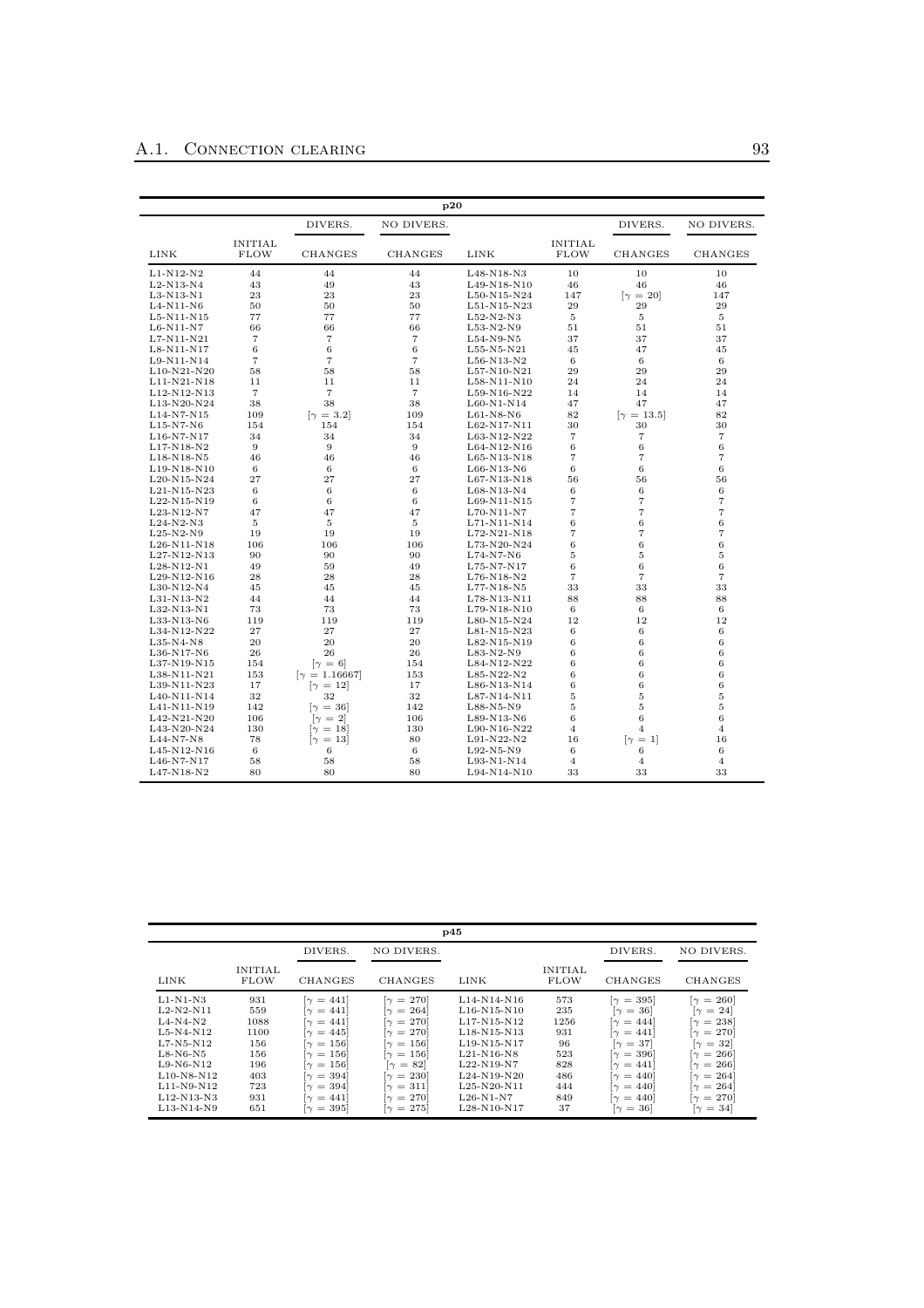|                                                                                                                                     |                                                           |                                                                                                                                                                                       |                                                                                                                                                                                                                                | p30                                                                                                                                |                                                        |                                                                                                                                                                                  |                                                                                                                                                                                |
|-------------------------------------------------------------------------------------------------------------------------------------|-----------------------------------------------------------|---------------------------------------------------------------------------------------------------------------------------------------------------------------------------------------|--------------------------------------------------------------------------------------------------------------------------------------------------------------------------------------------------------------------------------|------------------------------------------------------------------------------------------------------------------------------------|--------------------------------------------------------|----------------------------------------------------------------------------------------------------------------------------------------------------------------------------------|--------------------------------------------------------------------------------------------------------------------------------------------------------------------------------|
|                                                                                                                                     |                                                           | DIVERS.                                                                                                                                                                               | NO DIVERS.                                                                                                                                                                                                                     |                                                                                                                                    |                                                        | DIVERS.                                                                                                                                                                          | NO DIVERS.                                                                                                                                                                     |
| LINK                                                                                                                                | <b>INITIAL</b><br><b>FLOW</b>                             | <b>CHANGES</b>                                                                                                                                                                        | <b>CHANGES</b>                                                                                                                                                                                                                 | LINK                                                                                                                               | <b>INITIAL</b><br><b>FLOW</b>                          | <b>CHANGES</b>                                                                                                                                                                   | CHANGES                                                                                                                                                                        |
| $L1-N1-N23$<br>$L2-N3-N21$<br>L3-N3-N45<br>L4-N6-N32<br>$L5-N6-N40$<br>L7-N8-N23<br>$L8-N8-N38$<br>L9-N8-N42<br>L10-N10-N19         | 38<br>318<br>320<br>619<br>615<br>674<br>633<br>37<br>244 | $[\gamma = 2]$<br>$\lceil \gamma \rceil = 24 \rceil$<br>$\gamma = 24$<br>$\gamma = 82$<br>$[\gamma = 77]$<br>$[\gamma = 164.5]$<br>$\lceil \gamma = 22 \rceil$<br>37<br>$\gamma = 34$ | $\lceil \gamma \rceil = 2 \rceil$<br>$\lceil \gamma = 12 \rceil$<br>$\lceil \gamma \rceil = 12 \rceil$<br>$\lceil \gamma = 34 \rceil$<br>615<br>$\lceil \gamma = 34 \rceil$<br>633<br>37<br>$\lceil \gamma \rceil = 11 \rceil$ | L37-N29-N26<br>L38-N30-N26<br>L44-N35-N23<br>L45-N35-N41<br>L46-N36-N5<br>L47-N36-N10<br>L48-N36-N13<br>L49-N36-N26<br>L50-N37-N19 | 13<br>582<br>380<br>374<br>6<br>41<br>58<br>114<br>238 | 13<br>$\lceil \gamma \rceil = 28 \rceil$<br>$\lceil \gamma \rceil = 12 \rceil$<br>$\lceil \gamma = 12 \rceil$<br>6<br>41<br>$[\gamma = 1]$<br>$[\gamma = 56]$<br>$[\gamma = 34]$ | 13<br>$[\gamma = 10]$<br>380<br>$[\gamma = 4]$<br>6<br>41<br>58<br>114<br>$\lceil \gamma \rceil = 11 \rceil$                                                                   |
| L11-N11-N27<br>L12-N11-N37<br>L13-N12-N50<br>L14-N13-N5<br>L15-N13-N10<br>L16-N14-N4                                                | 250<br>244<br>615<br>6<br>38<br>201                       | $\lceil \gamma \rceil = 34 \rceil$<br>$\lceil \gamma \rceil = 34 \rceil$<br>$\lceil \gamma \rceil = 140 \rceil$<br>6<br>$[\gamma = 8]$<br>$\lceil \gamma \rceil = 44 \rceil$          | $[\gamma = 6]$<br>$\lceil \gamma \rceil = 10 \rceil$<br>$\lceil \gamma = 6 \rceil$<br>6<br>38<br>$\lceil \gamma \rceil = 19 \rceil$                                                                                            | L52-N41-N23<br>L53-N42-N38<br>L54-N42-N40<br>L55-N43-N51<br>$L56-N44-N2$<br>L57-N46-N1                                             | 40<br>645<br>686<br>458<br>210<br>38                   | 40<br>$\lceil \gamma = 22 \rceil$<br>$\lceil \gamma \rceil = 163 \rceil$<br>$\lceil \gamma \rceil = 12 \rceil$<br>$[\gamma = 36]$<br>$[\gamma = 2]$                              | 40<br>$\lceil \gamma \rceil = 4 \rceil$<br>$\lceil \gamma \rceil = 7$<br>$\lceil \gamma \rceil = 2 \rceil$<br>$\lceil \gamma \rceil = 18 \rceil$<br>$\lceil \gamma = 2 \rceil$ |
| L17-N14-N16<br>L20-N16-N40<br>L23-N20-N12<br>L24-N20-N43<br>L25-N21-N51<br>L26-N22-N44<br>L27-N23-N25                               | 205<br>215<br>588<br>460<br>452<br>206<br>715             | $\lceil \gamma \rceil = 44 \rceil$<br>$\lceil \gamma \rceil = 44 \rceil$<br>$[\gamma = 142.5]$<br>$\lceil \gamma \, = \, 12 \rceil$<br>$\gamma = 10$<br>$[\gamma = 36]$<br>715        | $[\gamma = 18]$<br>$\lceil \gamma \rceil = 18 \rceil$<br>$\lceil \gamma = 42 \rceil$<br>$[\gamma = 2]$<br>$[\gamma = 1]$<br>$\lceil \gamma = 21 \rceil$<br>715                                                                 | L58-N46-N26<br>L59-N47-N20<br>L60-N47-N23<br>L61-N47-N45<br>$L65-N50-N2$<br>L66-N50-N32<br>L67-N52-N4                              | 38<br>294<br>340<br>334<br>216<br>590<br>215           | $\lceil \gamma \rceil = 2 \rceil$<br>$= 2$<br>ſγ<br>$[\gamma = 6]$<br>$\lceil \gamma = 23 \rceil$<br>$[\gamma = 36]$<br>$\gamma = 78$<br>$[\gamma = 44]$                         | 38<br>294<br>340<br>$\lceil \gamma = 2 \rceil$<br>$\gamma = 12$<br>$\lceil \gamma \rceil = 41 \rceil$<br>$\lceil \gamma \rceil = 15 \rceil$                                    |
| L28-N23-N26<br>L29-N23-N27<br>L30-N23-N28<br>L31-N24-N23<br>L32-N24-N25<br>L33-N25-N26<br>L34-N27-N26<br>L35-N27-N28<br>L36-N29-N25 | 361<br>40<br>350<br>115<br>115<br>817<br>287<br>330<br>13 | 361<br>40<br>$\lceil \gamma = 49 \rceil$<br>115<br>115<br>817<br>$[\gamma = 6]$<br>$\gamma = 49$<br>13                                                                                | 361<br>40<br>350<br>115<br>115<br>817<br>287<br>$[\gamma = 33]$<br>13                                                                                                                                                          | L68-N52-N21<br>L69-N52-N21<br>L70-N52-N22<br>L71-N52-N26<br>L72-N52-N30<br>L73-N52-N50<br>L74-N54-N10<br>L75-N54-N41               | 524<br>38<br>216<br>48<br>588<br>42<br>338<br>344      | 524<br>38<br>$[\gamma = 36]$<br>48<br>$[\gamma = 27]$<br>42<br>$[\gamma = 97]$<br>$\gamma = 101$                                                                                 | 524<br>38<br>$\lceil \gamma = 9 \rceil$<br>48<br>$[\gamma = 9]$<br>42<br>338<br>344                                                                                            |

|               |                               |                                     | p69                                |             |                               |                                     |                                     |
|---------------|-------------------------------|-------------------------------------|------------------------------------|-------------|-------------------------------|-------------------------------------|-------------------------------------|
|               |                               | DIVERS.                             | NO DIVERS.                         |             |                               | DIVERS.                             | NO DIVERS.                          |
| <b>LINK</b>   | <b>INITIAL</b><br><b>FLOW</b> | CHANGES                             | CHANGES                            | LINK        | <b>INITIAL</b><br><b>FLOW</b> | <b>CHANGES</b>                      | <b>CHANGES</b>                      |
| L1-N1-N13     | 340                           | 340                                 | 340                                | L36-N39-N47 | 259                           | $\lbrack \gamma = 0.5 \rbrack$      | 259                                 |
| $L2-N1-N23$   | 240                           | $\gamma = 169$                      | $[\gamma = 8]$                     | L37-N41-N49 | 233                           | $[\gamma = 24.8]$                   | 233                                 |
| $L3-N1-N25$   | 433                           | $[\gamma = 16.6667]$                | 470                                | L38-N43-N53 | 55                            | $\lceil \gamma = 28 \rceil$         | $[\gamma = 1]$                      |
| $L4-N1-N27$   | 169                           | $[\gamma = 1]$                      | 169                                | L39-N45-N51 | 226                           | $\lceil \gamma \rceil = 131 \rceil$ | $[\gamma = 4]$                      |
| $L5-N3-N7$    | 203                           | $[\gamma = 37.6667]$                | $\lceil \gamma \rceil = 2 \rceil$  | L40-N47-N55 | 387                           | 390                                 | 387                                 |
| L6-N3-N43     | 203                           | $[\gamma = 41.1667]$                | $\lceil \gamma \rceil = 1 \rceil$  | L41-N49-N53 | 55                            | $\lceil \gamma \rceil = 28 \rceil$  | $[\gamma = 1]$                      |
| L7-N5-N29     | 218                           | $\lceil \gamma \rceil = 182 \rceil$ | $\lceil \gamma = 38 \rceil$        | $L42-N1-N2$ | 88                            | $\lceil \gamma \rfloor = 88 \rceil$ | $\lceil \gamma = 88 \rceil$         |
| L8-N5-N31     | 218                           | $\lceil \gamma \rceil = 182 \rceil$ | $[\gamma = 8]$                     | L43-N3-N4   | 36                            | $\lceil \gamma \rceil = 36 \rceil$  | $\lceil \gamma \rceil = 36 \rceil$  |
| L9-N7-N15     | 156                           | $\lbrack \gamma =0.5 \rbrack$       | 156                                | $L44-N5-N6$ | 69                            | $\lceil \gamma \rceil = 69 \rceil$  | $\gamma = 69$                       |
| L10-N7-N51    | 183                           | 249                                 | 183                                | L45-N7-N8   | 28                            | $\lceil \gamma \rceil = 28 \rceil$  | $\gamma = 28$                       |
| L11-N9-N17    | 226                           | $\lbrack \gamma = 130 \rbrack$      | $[\gamma = 6]$                     | L46-N9-N10  | 104                           | $\lceil \gamma \rceil = 104 \rceil$ | $\lceil \gamma \rceil = 104 \rceil$ |
| L12-N9-N25    | 489                           | $[\gamma = 89.5]$                   | $\lceil \gamma = 48 \rceil$        | L47-N11-N12 | 59                            | $\lceil \gamma \rceil = 59 \rceil$  | $\lceil \gamma = 59 \rceil$         |
| L13-N9-N35    | 54                            | 54                                  | 54                                 | L48-N13-N14 | 55                            | $\lceil \gamma \rfloor = 55 \rceil$ | ſγ<br>$= 55$                        |
| L14-N9-N41    | 232                           | $[\gamma = 0.25]$                   | 232                                | L49-N15-N16 | 38                            | $\lceil \gamma \rfloor = 38 \rceil$ | $= 38$<br>$\sim$                    |
| L15-N9-N49    | 171                           | 171                                 | 171                                | L50-N17-N18 | 39                            | $\lceil \gamma \rceil = 39 \rceil$  | $= 39$<br>ſγ                        |
| L16-N11-N31   | 218                           | $[\gamma = 181.5]$                  | $[\gamma = 9]$                     | L51-N19-N20 | 29                            | $\lceil \gamma \rceil = 29 \rceil$  | $\lceil \gamma \rceil = 29 \rceil$  |
| L17-N11-N39   | 218                           | $[\gamma = 181.5]$                  | $\lceil \gamma = 38 \rceil$        | L52-N21-N22 | 105                           | $\gamma = 105$                      | $\lceil \gamma \rceil = 105 \rceil$ |
| L18-N13-N21   | 311                           | 311                                 | 311                                | L53-N23-N24 | 141                           | $\lceil \gamma \rceil = 141 \rceil$ | $\lceil \gamma \rceil = 141 \rceil$ |
| L19-N13-N39   | 361                           | 361                                 | 361                                | L54-N25-N26 | 101                           | $\lceil \gamma \rceil = 101 \rceil$ | $\lceil \gamma \rceil = 101 \rceil$ |
| L20-N15-N41   | 327                           | $\lceil \gamma = 30.4 \rceil$       | $[\gamma = 3.5]$                   | L55-N27-N28 | 156                           | $\lceil \gamma \rceil = 156 \rceil$ | $\gamma = 156$                      |
| L21-N15-N51   | 183                           | 224                                 | 183                                | L56-N29-N30 | 65                            | $\lceil \gamma \rceil = 65 \rceil$  | $\lceil \gamma \rceil = 65 \rceil$  |
| L22-N17-N37   | 226                           | $\lceil \gamma \rceil = 130 \rceil$ | $[\gamma = 7]$                     | L57-N31-N32 | 63                            | $\lceil \gamma \rceil = 63 \rceil$  | $\lceil \gamma \rceil = 63 \rceil$  |
| L23-N19-N23   | 240                           | $\lceil \gamma \rceil = 169 \rceil$ | $\lceil \gamma \rceil = 10 \rceil$ | L58-N33-N34 | 106                           | $\lceil \gamma \rceil = 106 \rceil$ | $\gamma = 106$                      |
| L24-N19-N27   | 240                           | $\gamma = 170$                      | $\lceil \gamma \rceil = 10 \rceil$ | L59-N35-N36 | 109                           | $\lceil \gamma \rceil = 109 \rceil$ | $\lceil \gamma \rceil = 109 \rceil$ |
| $L25-N21-N25$ | 212                           | 213                                 | 212                                | L60-N37-N38 | 38                            | $\lceil \gamma \rceil = 38 \rceil$  | $\lceil \gamma \rceil = 38 \rceil$  |
| L26-N21-N35   | 249                           | $[\gamma = 4.5]$                    | 249                                | L61-N39-N40 | 66                            | $\lceil \gamma \rceil = 66 \rceil$  | $\lceil \gamma \rceil = 66 \rceil$  |
| L27-N21-N47   | 208                           | 209                                 | 208                                | L62-N41-N42 | 57                            | $\gamma = 57$                       | $[\gamma = 57]$                     |
| L28-N27-N39   | 353                           | $[\gamma = 265]$                    | $[\gamma = 4]$                     | L63-N43-N44 | 93                            | $\lceil \gamma \rfloor = 93 \rceil$ | $= 93$<br>$\sim$                    |
| L29-N29-N39   | 107                           | 107                                 | 107                                | L64-N45-N46 | 54                            | $\gamma = 54$                       | $= 54$<br>$\sim$                    |
| L30-N29-N55   | 271                           | $[\gamma = 211.5]$                  | $[\gamma = 6.66667]$               | L65-N47-N48 | 71                            | $\lceil \gamma \, = \, 71 \rceil$   | $\lceil \gamma \rceil = 71 \rceil$  |
| L31-N33-N35   | 210                           | 217                                 | 210                                | L66-N49-N50 | 47                            | $\lceil \gamma \rceil = 47 \rceil$  | $= 47$<br>$\sim$                    |
| L32-N33-N43   | 242                           | $\lceil \gamma = 42 \rceil$         | 242                                | L67-N51-N52 | 113                           | $\lceil \gamma \rceil = 113 \rceil$ | $\lceil \gamma \rceil = 113 \rceil$ |
| L33-N33-N55   | 398                           | $\lceil \gamma = 88 \rceil$         | $[\gamma = 8]$                     | L68-N53-N54 | 28                            | $\lceil \gamma = 28 \rceil$         | $= 28$<br>$\sim$                    |
| L34-N35-N49   | 311                           | $[\gamma = 32.2]$                   | 311                                | L69-N55-N56 | 58                            | $\lceil \gamma \rfloor = 58 \rceil$ | $= 58$<br>$\sim$                    |
| L35-N37-N45   | 226                           | $\lceil \gamma \rceil = 130 \rceil$ | $[\gamma = 7]$                     |             |                               |                                     |                                     |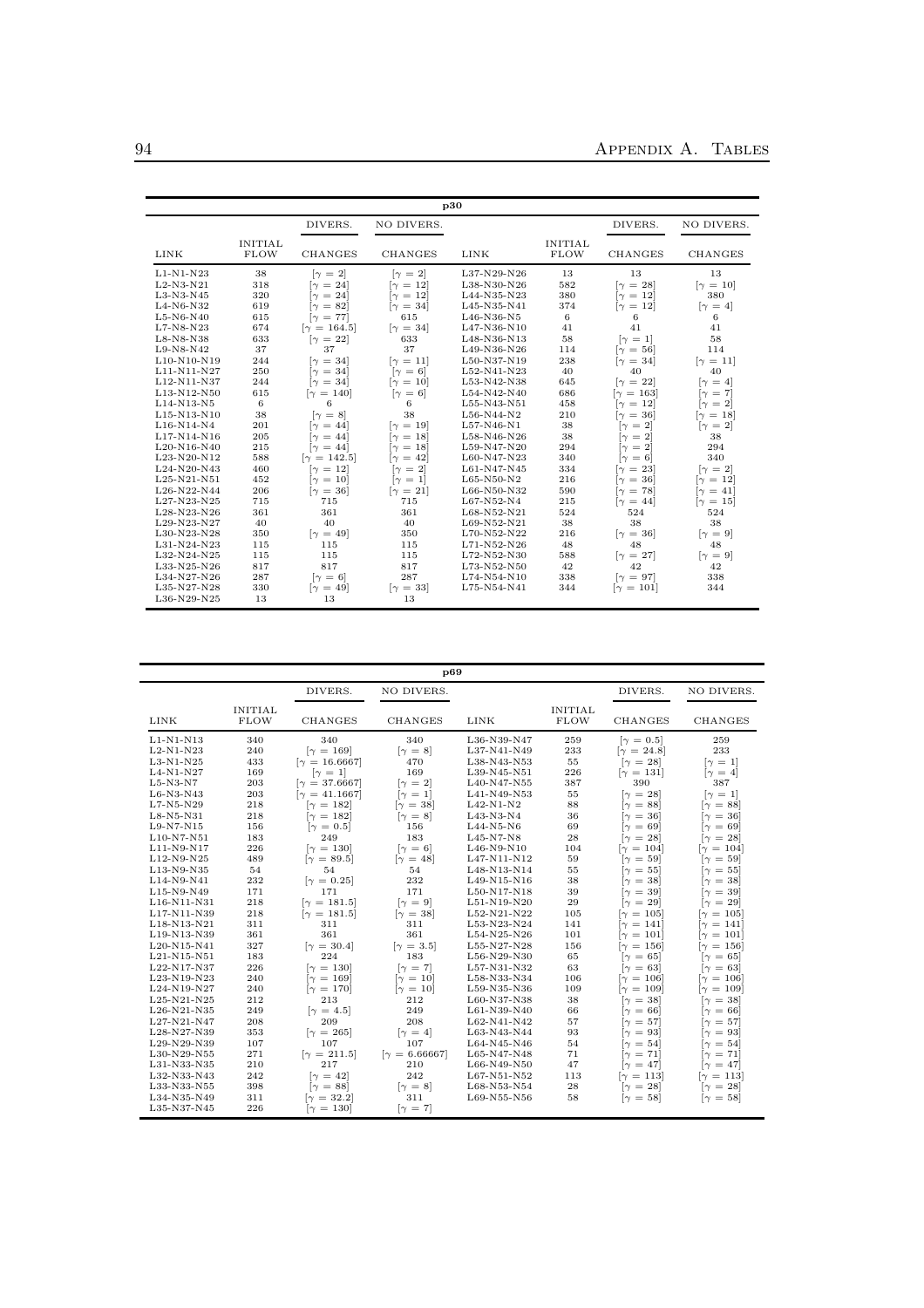|               |                               |                                   |                                   | p01           |                               |                |                |
|---------------|-------------------------------|-----------------------------------|-----------------------------------|---------------|-------------------------------|----------------|----------------|
|               |                               | DIVERS.                           | NO DIVERS.                        |               |                               | DIVERS.        | NO DIVERS.     |
| LINK          | <b>INITIAL</b><br><b>FLOW</b> | CHANGES                           | CHANGES                           | <b>LINK</b>   | <b>INITIAL</b><br><b>FLOW</b> | CHANGES        | CHANGES        |
| $L1-N17-N15$  | 52                            | $\lceil \gamma \rceil = 1 \rceil$ | 52                                | L32-N9-N10    | 3                             | 3              | 3              |
| $L2-N4-N5$    | 57                            | $\lceil \gamma \rceil = 2 \rceil$ | $\lceil \gamma \rceil = 2 \rceil$ | L33-N8-N9     | 53                            | 53             | 53             |
| $L3-N5-N6$    | 57                            | $\lceil \gamma \rceil = 2 \rceil$ | $[\gamma = 2]$                    | L35-N11-N10   | 1                             | 1.             | 1              |
| $L4-N6-N7$    | 54                            | 54                                | 54                                | L36-N11-N9    | 51                            | 51             | 51             |
| $L5-N7-N12$   | 52                            | 53                                | 52                                | $L37-N8-N10$  | 4                             | 4              | 4              |
| $L6-N12-N16$  | 55                            | 55                                | 55                                | L38-N8-N11    | 4                             | 4              | 4              |
| $L7-N16-N15$  | 54                            | 54                                | 54                                | L39-N7-N10    | 56                            | 56             | 56             |
| $L9-N16-N13$  | 53                            | 53                                | 53                                | $L40-N7-N9$   | 57                            | 57             | 57             |
| L10-N13-N14   | 50                            | 50                                | 50                                | $L41-N12-N8$  | $\overline{2}$                | $\overline{2}$ | $\,2$          |
| L12-N17-N1    | 53                            | 55                                | 53                                | $L42-N14-N11$ | 4                             | 4              | $\overline{4}$ |
| L14-N12-N11   | $\overline{2}$                | $\overline{2}$                    | $\overline{2}$                    | L44-N16-N11   | 5                             | 5              | $\overline{5}$ |
| $L15-N11-N13$ | 49                            | 49                                | 49                                | $L45-N1-N2$   | 57                            | 57             | 57             |
| $L16-N7-N11$  | 54                            | 54                                | 54                                | L48-N16-N10   | 52                            | 52             | 52             |
| $L18-N12-N6$  | 3                             | 3                                 | 3                                 | $L49-N15-N14$ | 51                            | 53             | 51             |
| L19-N5-N12    | 57                            | $[\gamma = 2]$                    | $ \gamma=2 $                      | $L50-N12-N9$  | 3                             | 3              | 3              |
| $L21-N3-N6$   | 56                            | 56                                | 56                                | $L54-N2-N15$  | 54                            | 54             | 54             |
| $L23-N17-N2$  | $\overline{2}$                | $\overline{2}$                    | $\mathbf{2}$                      | L55-N15-N12   | 57                            | 57             | 57             |
| $L25-N2-N7$   | 55                            | 55                                | 55                                | $L56-N2-N12$  | 57                            | 57             | 57             |
| $L26-N4-N6$   | 57                            | 57                                | 57                                | $L57-N1-N3$   | 53                            | 53             | 53             |
| $L27-N6-N8$   | 57                            | 57                                | 57                                | $L58-N1-N4$   | 4                             | 4              | 4              |
| $L28-N7-N8$   | 57                            | 57                                | 57                                | $L59-N1-N15$  | $\overline{2}$                | $\mathbf{2}$   | $\overline{2}$ |
| $L29-N3-N8$   | $\overline{4}$                | $\overline{4}$                    | $\overline{4}$                    | $L60-N2-N3$   | 55                            | 55             | 55             |
| $L30-N5-N7$   | 57                            | $[\gamma = 2]$                    | $\lceil \gamma \rceil = 2 \rceil$ | $L61-N3-N4$   | 53                            | 53             | 53             |
| $L31-N4-N7$   | 19                            | 19                                | 19                                |               |                               |                |                |

## A.1.2 Instances with 90% maximum link load

| DIVERS.<br>NO DIVERS.<br><b>INITIAL</b><br><b>INITIAL</b><br><b>FLOW</b><br><b>CHANGES</b><br><b>FLOW</b><br><b>LINK</b><br><b>CHANGES</b><br>LINK<br>36<br>$\mathbf{1}$<br>$\mathbf{1}$<br>$\mathbf{1}$<br>$L45-N1-N11$<br>$L49-N3-N6$<br>48<br>$[\gamma = 3]$<br>38<br>L112-N9-N15<br>$\lceil \gamma \rceil = 15 \rceil$<br>L118-N11-N13<br>20<br>69<br>L76-N6-N11<br>20<br>20<br>$L67-N4-N10$<br>16<br>16<br>28<br>$L63-N4-N9$<br>16<br>L82-N6-N14<br>66<br>48<br>$L37-N2-N1$<br>48<br>$L44-N2-N11$<br>45<br>$L85-N7-N1$<br>40<br>40<br>40<br>L114-N10-N6<br>40<br>18<br>18<br>L111-N9-N13<br>24<br>L119-N11-N14<br>18<br>$L36-N1-N11$<br>60<br>60<br>$L35-N1-N2$<br>49<br>60<br>8<br>14<br>$L48-N3-N6$<br>14<br>14<br>L32-N15-N9<br>52<br>L22-N10-N6<br>30<br>30<br>30<br>$L40-N2-N5$<br>L73-N6-N9<br>$\mathbf{1}$<br>$\mathbf{1}$<br>34<br>$\mathbf{1}$<br>L104-N8-N11<br>$\mathbf{1}$<br>$\mathbf{1}$<br>$\mathbf{1}$<br>6<br>$L46-N1-N11$ |                             |                  |
|--------------------------------------------------------------------------------------------------------------------------------------------------------------------------------------------------------------------------------------------------------------------------------------------------------------------------------------------------------------------------------------------------------------------------------------------------------------------------------------------------------------------------------------------------------------------------------------------------------------------------------------------------------------------------------------------------------------------------------------------------------------------------------------------------------------------------------------------------------------------------------------------------------------------------------------------------|-----------------------------|------------------|
|                                                                                                                                                                                                                                                                                                                                                                                                                                                                                                                                                                                                                                                                                                                                                                                                                                                                                                                                                  | DIVERS.                     | NO DIVERS.       |
|                                                                                                                                                                                                                                                                                                                                                                                                                                                                                                                                                                                                                                                                                                                                                                                                                                                                                                                                                  | <b>CHANGES</b>              | CHANGES          |
|                                                                                                                                                                                                                                                                                                                                                                                                                                                                                                                                                                                                                                                                                                                                                                                                                                                                                                                                                  | 36                          | 36               |
|                                                                                                                                                                                                                                                                                                                                                                                                                                                                                                                                                                                                                                                                                                                                                                                                                                                                                                                                                  | 38                          | 38               |
|                                                                                                                                                                                                                                                                                                                                                                                                                                                                                                                                                                                                                                                                                                                                                                                                                                                                                                                                                  | 69                          | 69               |
|                                                                                                                                                                                                                                                                                                                                                                                                                                                                                                                                                                                                                                                                                                                                                                                                                                                                                                                                                  | 28                          | 28               |
|                                                                                                                                                                                                                                                                                                                                                                                                                                                                                                                                                                                                                                                                                                                                                                                                                                                                                                                                                  | 45                          | 45               |
|                                                                                                                                                                                                                                                                                                                                                                                                                                                                                                                                                                                                                                                                                                                                                                                                                                                                                                                                                  | 40                          | 40               |
|                                                                                                                                                                                                                                                                                                                                                                                                                                                                                                                                                                                                                                                                                                                                                                                                                                                                                                                                                  | 24                          | 24               |
|                                                                                                                                                                                                                                                                                                                                                                                                                                                                                                                                                                                                                                                                                                                                                                                                                                                                                                                                                  | 49                          | 49               |
|                                                                                                                                                                                                                                                                                                                                                                                                                                                                                                                                                                                                                                                                                                                                                                                                                                                                                                                                                  | 8                           | 8                |
|                                                                                                                                                                                                                                                                                                                                                                                                                                                                                                                                                                                                                                                                                                                                                                                                                                                                                                                                                  | $\lceil \gamma = 38 \rceil$ | 52               |
|                                                                                                                                                                                                                                                                                                                                                                                                                                                                                                                                                                                                                                                                                                                                                                                                                                                                                                                                                  | 34                          | 34               |
| $L71-N6-N9$                                                                                                                                                                                                                                                                                                                                                                                                                                                                                                                                                                                                                                                                                                                                                                                                                                                                                                                                      | 6                           | 6                |
| L53-N4-N3<br>16<br>16<br>16<br>$L10-N6-N3$<br>$\mathbf{1}$                                                                                                                                                                                                                                                                                                                                                                                                                                                                                                                                                                                                                                                                                                                                                                                                                                                                                       | $\mathbf{1}$                | $\mathbf{1}$     |
| 80<br>L51-N3-N8<br>81<br>81<br>81<br>$L70-N5-N11$                                                                                                                                                                                                                                                                                                                                                                                                                                                                                                                                                                                                                                                                                                                                                                                                                                                                                                | $[\gamma = 0.8]$            | $[\gamma = 0.8]$ |
| $\mathbf{1}$<br>$\mathbf{1}$<br>$\mathbf{1}$<br>L77-N6-N11<br>70<br>$L5-N4-N6$                                                                                                                                                                                                                                                                                                                                                                                                                                                                                                                                                                                                                                                                                                                                                                                                                                                                   | 70                          | 70               |
| 6<br>6<br>6<br>L125-N14-N13<br>$L92-N7-N8$<br>65                                                                                                                                                                                                                                                                                                                                                                                                                                                                                                                                                                                                                                                                                                                                                                                                                                                                                                 | 65                          | 65               |
| 58<br>58<br>L103-N8-N6<br>58<br>$L99-N8-N4$<br>60                                                                                                                                                                                                                                                                                                                                                                                                                                                                                                                                                                                                                                                                                                                                                                                                                                                                                                | 60                          | 60               |
| 28<br>$L8-N5-N11$<br>19<br>19<br>19<br>L14-N6-N13                                                                                                                                                                                                                                                                                                                                                                                                                                                                                                                                                                                                                                                                                                                                                                                                                                                                                                | 28                          | $\bf 28$         |
| 43<br>43<br>$L58-N4-N6$<br>43<br>$L69-N5-N11$<br>$\overline{4}$                                                                                                                                                                                                                                                                                                                                                                                                                                                                                                                                                                                                                                                                                                                                                                                                                                                                                  | $\overline{4}$              | $\overline{4}$   |
| 77<br>77<br>10<br>$L96-N8-N1$<br>77<br>L13-N6-N12                                                                                                                                                                                                                                                                                                                                                                                                                                                                                                                                                                                                                                                                                                                                                                                                                                                                                                | 10                          | 10               |
| 72<br>72<br>72<br>8<br>L74-N6-N9<br>L123-N13-N15                                                                                                                                                                                                                                                                                                                                                                                                                                                                                                                                                                                                                                                                                                                                                                                                                                                                                                 | 8                           | 8                |
| $\overline{2}$<br>$\overline{2}$<br>$\overline{2}$<br>$\mathbf{1}$<br>$L64-N4-N10$<br>$L47-N1-N11$                                                                                                                                                                                                                                                                                                                                                                                                                                                                                                                                                                                                                                                                                                                                                                                                                                               | $\mathbf{1}$                | $\mathbf{1}$     |
| 16<br>16<br>$\mathbf{1}$<br>L24-N11-N13<br>16<br>$L1-N1-N11$                                                                                                                                                                                                                                                                                                                                                                                                                                                                                                                                                                                                                                                                                                                                                                                                                                                                                     | $\mathbf{1}$                | $\mathbf{1}$     |
| 63<br>63<br>32<br>L100-N8-N6<br>63<br>L87-N7-N4                                                                                                                                                                                                                                                                                                                                                                                                                                                                                                                                                                                                                                                                                                                                                                                                                                                                                                  | 33                          | 32               |
| $L57-N4-N6$<br>L98-N8-N4<br>$\mathbf{1}$<br>$\mathbf{1}$<br>$\mathbf{1}$<br>$\mathbf{1}$                                                                                                                                                                                                                                                                                                                                                                                                                                                                                                                                                                                                                                                                                                                                                                                                                                                         | $\mathbf{1}$                | $\mathbf{1}$     |
| 11<br>11<br>19<br>$L86-N7-N4$<br>11<br>$L18-N8-N3$                                                                                                                                                                                                                                                                                                                                                                                                                                                                                                                                                                                                                                                                                                                                                                                                                                                                                               | 19                          | 19               |
| 28<br>28<br>22<br>28<br>$L7-N4-N10$<br>L124-N14-N11                                                                                                                                                                                                                                                                                                                                                                                                                                                                                                                                                                                                                                                                                                                                                                                                                                                                                              | 22                          | 22               |
| $\mathbf{1}$<br>$\mathbf{1}$<br>$\mathbf{1}$<br>L122-N13-N14<br>14<br>$L72-N6-N9$                                                                                                                                                                                                                                                                                                                                                                                                                                                                                                                                                                                                                                                                                                                                                                                                                                                                | 14                          | 14               |
| 18<br>L15-N7-N1<br>18<br>18<br>L83-N8-N4<br>$\mathbf{1}$                                                                                                                                                                                                                                                                                                                                                                                                                                                                                                                                                                                                                                                                                                                                                                                                                                                                                         | $\mathbf{1}$                | $\mathbf{1}$     |
| 14<br>$L56-N4-N6$<br>$\mathbf{1}$<br>$\mathbf{1}$<br>$\mathbf{1}$<br>L52-N3-N10                                                                                                                                                                                                                                                                                                                                                                                                                                                                                                                                                                                                                                                                                                                                                                                                                                                                  | 14                          | 14               |
| 16<br>16<br>$\mathbf{1}$<br>16<br>$L97-N8-N3$<br>$L30-N14-N6$                                                                                                                                                                                                                                                                                                                                                                                                                                                                                                                                                                                                                                                                                                                                                                                                                                                                                    | $\mathbf{1}$                | $\mathbf{1}$     |
| 8<br>8<br>8<br>$\mathbf{1}$<br>L61-N4-N9<br>$L60-N4-N8$                                                                                                                                                                                                                                                                                                                                                                                                                                                                                                                                                                                                                                                                                                                                                                                                                                                                                          | $\mathbf{1}$                | $\mathbf{1}$     |
| 5<br>L129-N15-N13<br>48<br>$\lceil \gamma \rceil = 16 \rceil$<br>$[\gamma = 3]$<br>$L68 - N5 - N11$                                                                                                                                                                                                                                                                                                                                                                                                                                                                                                                                                                                                                                                                                                                                                                                                                                              | 5                           | 5                |
| 5<br>5<br>5<br>L109-N9-N13<br>$L26-N12-N9$<br>46                                                                                                                                                                                                                                                                                                                                                                                                                                                                                                                                                                                                                                                                                                                                                                                                                                                                                                 | $\lceil \gamma = 4 \rceil$  | 46               |
| L108-N8-N11<br>64<br>64<br>64<br>L93-N8-N1<br>35                                                                                                                                                                                                                                                                                                                                                                                                                                                                                                                                                                                                                                                                                                                                                                                                                                                                                                 | 35                          | 35               |
| 52<br>52<br>$L80-N6-N13$<br>52<br>$L55-N4-N3$<br>71                                                                                                                                                                                                                                                                                                                                                                                                                                                                                                                                                                                                                                                                                                                                                                                                                                                                                              | 71                          | 71               |
| 49<br>$[\gamma = 12.5]$<br>49<br>9<br>$L9-N6-N12$<br>L27-N12-N9                                                                                                                                                                                                                                                                                                                                                                                                                                                                                                                                                                                                                                                                                                                                                                                                                                                                                  | 9                           | 9                |
| L110-N9-N13<br>$\mathbf{1}$<br>$\mathbf{1}$<br>$\mathbf{1}$<br>L113-N10-N3<br>45                                                                                                                                                                                                                                                                                                                                                                                                                                                                                                                                                                                                                                                                                                                                                                                                                                                                 | 45                          | 45               |
| 22<br>22<br>22<br>L88-N7-N8                                                                                                                                                                                                                                                                                                                                                                                                                                                                                                                                                                                                                                                                                                                                                                                                                                                                                                                      |                             |                  |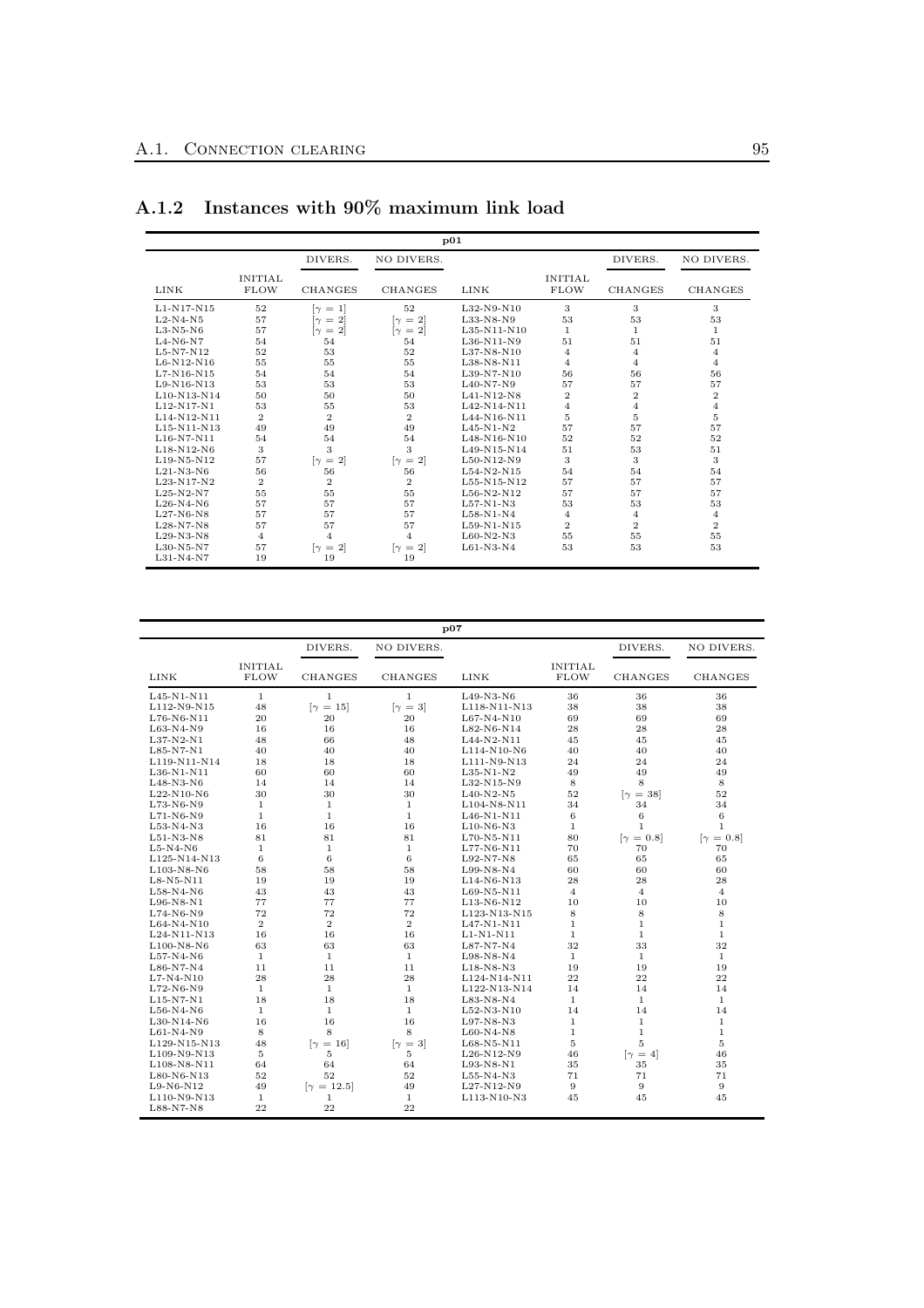|                              |                               |                              | p09                              |                                                                    |                               |                     |                     |
|------------------------------|-------------------------------|------------------------------|----------------------------------|--------------------------------------------------------------------|-------------------------------|---------------------|---------------------|
|                              |                               | DIVERS.                      | NO DIVERS.                       |                                                                    |                               | DIVERS.             | NO DIVERS.          |
| LINK                         | <b>INITIAL</b><br><b>FLOW</b> | CHANGES                      | CHANGES                          | LINK                                                               | <b>INITIAL</b><br><b>FLOW</b> | CHANGES             | CHANGES             |
| $L1-N1-N14$                  | $\scriptstyle{7}$             | 7                            | 7                                | L75-N5-N13                                                         | 5                             | 5                   | 5                   |
| $L2-N2-N6$<br>$L3-N2-N14$    | 5<br>$\scriptstyle{7}$        | 5<br>$\overline{7}$          | 5<br>$\overline{7}$              | $L76-N5-N13$<br>$L77-N5-N13$                                       | 5<br>5                        | 5<br>5              | 5<br>5              |
| $L4-N3-N10$                  | 5                             | 5                            | 5                                | L78-N5-N13                                                         | 6                             | 6                   | 6                   |
| $L5-N4-N5$                   | 159                           | 159                          | 159                              | L79-N6-N14                                                         | 5                             | 5                   | 5                   |
| $L6-N5-N8$                   | 7                             | 7                            | 7                                | $L80-N6-N14$                                                       | 5                             | 5                   | 5                   |
| $L7-N5-N12$<br>$L8-N5-N13$   | 5<br>204                      | 5<br>204                     | 5<br>204                         | L81-N6-N14<br>L82-N7-N4                                            | 5<br>5                        | 5<br>5              | 5<br>5              |
| $L9-N6-N14$                  | 144                           | $ \gamma=2 $                 | 144                              | $L83-N7-N5$                                                        | $\overline{4}$                | $\overline{4}$      | 4                   |
| $L10-N7-N4$                  | $\overline{4}$                | $\,4$                        | $\overline{4}$                   | L84-N8-N12                                                         | 13                            | 13                  | 13                  |
| $L11-N7-N5$                  | 5                             | 5                            | 5                                | L85-N8-N12                                                         | 7                             | 7                   | 7                   |
| $L12-N8-N4$<br>L13-N8-N12    | 7<br>$\overline{7}$           | $\overline{7}$<br>7          | $\overline{7}$<br>$\overline{7}$ | $L86-N8-N12$<br>L87-N8-N12                                         | 6<br>6                        | 6<br>6              | 6<br>6              |
| L14-N8-N13                   | 6                             | 6                            | 6                                | L88-N8-N13                                                         | 5                             | 5                   | 5                   |
| $L15-N8-N16$                 | 152                           | 152                          | 152                              | L89-N8-N14                                                         | 12                            | 12                  | 12                  |
| $L16-N8-N17$                 | 7                             | 7                            | 7                                | L90-N8-N14                                                         | 7                             | $\overline{7}$      | $\scriptstyle{7}$   |
| $L17-N9-N1$<br>L18-N9-N3     | 3<br>129                      | 3<br>129                     | 3<br>129                         | $L91-N8-N16$<br>$L92-N8-N17$                                       | 67<br>9                       | 67<br>9             | 67<br>9             |
| $L19-N9-N5$                  | 5                             | 5                            | 5                                | L93-N8-N17                                                         | 7                             | 7                   | $\overline{7}$      |
| $L20-N9-N10$                 | 49                            | 49                           | 49                               | $L94-N8-N17$                                                       | 6                             | 6                   | 6                   |
| $L21-N10-N4$                 | 5                             | 5                            | 5                                | $L95-N8-N18$                                                       | 5                             | 5                   | 5                   |
| L22-N10-N8<br>L23-N10-N14    | 6<br>7                        | 6<br>$\overline{7}$          | 6<br>$\overline{7}$              | $L96-N8-N18$<br>$L97-N10-N5$                                       | 6<br>5                        | 6<br>5              | 6<br>5              |
| L24-N10-N15                  | 5                             | 5                            | 5                                | $L98-N9-N1$                                                        | 118                           | 139                 | 118                 |
| $L25-N11-N10$                | 25                            | 25                           | 25                               | $L99-N9-N1$                                                        | 5                             | 5                   | 5                   |
| $L26-N11-N10$                | 282                           | $ \gamma=22 $                | 282                              | $L100-N9-N3$                                                       | 16                            | 16                  | 16                  |
| L27-N11-N14                  | 307                           | $[\gamma = 108]$             | 307                              | $L101-N9-N5$<br>L102-N9-N5                                         | $\bf 5$                       | 5                   | 5                   |
| L28-N12-N16<br>$L29-N13-N4$  | 68<br>58                      | 68<br>58                     | 68<br>58                         | L103-N9-N10                                                        | 5<br>3                        | 5<br>3              | 5<br>3              |
| $L30-N13-N8$                 | 6                             | 6                            | $\,6$                            | L104-N9-N10                                                        | 4                             | 4                   | $\overline{4}$      |
| L31-N14-N8                   | 7                             | 7                            | 7                                | L105-N9-N10                                                        | 6                             | 6                   | 6                   |
| L32-N14-N17                  | 7                             | $\overline{7}$               | 7                                | $L106-N9-N10$<br>L107-N9-N10                                       | 5                             | 5                   | 5                   |
| L33-N14-N18<br>$L34-N15-N1$  | 4<br>4                        | $\overline{\mathbf{4}}$<br>4 | $\overline{4}$<br>$\overline{4}$ | L108-N10-N1                                                        | 8<br>$\overline{7}$           | 8<br>7              | 8<br>$\overline{7}$ |
| L35-N15-N14                  | 5                             | 5                            | 5                                | L109-N10-N1                                                        | 21                            | 21                  | 21                  |
| L36-N17-N12                  | 7                             | $\overline{7}$               | $\overline{7}$                   | L110-N10-N1                                                        | 6                             | 6                   | 6                   |
| L37-N17-N19                  | 5<br>$\overline{7}$           | 5<br>$\overline{7}$          | 5<br>$\scriptstyle{7}$           | L111-N10-N1                                                        | 6<br>8                        | 6                   | 6                   |
| L38-N18-N8<br>L39-N18-N17    | 176                           | $[\gamma = 0.133333]$        | 176                              | L112-N10-N4<br>L113-N10-N5                                         | 5                             | 8<br>5              | 8<br>5              |
| L40-N19-N12                  | 171                           | $[\gamma = 6]$               | 171                              | L114-N10-N5                                                        | 5                             | 5                   | 5                   |
| $L41-N1-N2$                  | 5                             | 5                            | 5                                | L115-N10-N8                                                        | 130                           | 130                 | 130                 |
| $L42-N1-N2$<br>$L43-N1-N2$   | 40<br>71                      | 40<br>71                     | 40<br>71                         | L116-N10-N8<br>L117-N10-N8                                         | 5<br>6                        | 5<br>6              | 5<br>6              |
| $L44-N1-N14$                 | 7                             | $\overline{7}$               | 7                                | L118-N10-N8                                                        | 5                             | 5                   | 5                   |
| $L45-N2-N1$                  | 36                            | 36                           | 36                               | L119-N10-N14                                                       | 12                            | 12                  | 12                  |
| $L46-N2-N6$                  | 125                           | $[\gamma = 6]$               | 125                              | L120-N10-N14                                                       | 8                             | 8                   | 8                   |
| $L47-N2-N6$<br>$L48-N2-N6$   | 5<br>6                        | 5<br>6                       | 5<br>6                           | L121-N10-N14<br>L122-N10-N14                                       | $\scriptstyle{7}$<br>6        | 7<br>6              | 7<br>6              |
| L49-N2-N14                   | 127                           | 127                          | 127                              | L123-N10-N14                                                       | 6                             | 6                   | 6                   |
| $L50-N2-N14$                 | 6                             | 6                            | 6                                | L124-N10-N15                                                       | 5                             | 5                   | 5                   |
| $L51-N2-N14$                 | 5                             | 5                            | 5                                | L125-N10-N15                                                       | 5                             | 5                   | 5                   |
| $L52-N2-N14$<br>$L53-N1-N14$ | 6<br>6                        | 6<br>6                       | 6<br>6                           | L <sub>126</sub> -N <sub>12</sub> -N <sub>16</sub><br>L127-N12-N17 | 131<br>5                      | 131<br>5            | 131<br>5            |
| L54-N1-N14                   | 5                             | 5                            | 5                                | L128-N12-N17                                                       | 5                             | 5                   | 5                   |
| $L55-N1-N14$                 | 6                             | 6                            | 6                                | L129-N12-N17                                                       | 6                             | 6                   | 6                   |
| $L56-N1-N15$<br>$L57-N3-N10$ | $\mathbf 1$<br>118            | 1<br>118                     | 1<br>118                         | L130-N12-N19<br>L131-N13-N4                                        | 5<br>6                        | 5<br>6              | 5<br>6              |
| $L58-N3-N10$                 | 18                            | 18                           | 18                               | L132-N13-N8                                                        | 168                           | 168                 | 168                 |
| L59-N4-N8                    | $\scriptstyle{7}$             | 7                            | $\scriptstyle{7}$                | L133-N14-N6                                                        | 6                             | 6                   | 6                   |
| $L60-N4-N8$                  | 6                             | 6                            | 6                                | L134-N14-N8                                                        | 6                             | 6                   | 6                   |
| $L61-N4-N10$<br>L62-N4-N10   | 173<br>5                      | 173<br>5                     | 173<br>5                         | L135-N14-N17<br>L136-N14-N17                                       | 8<br>7                        | 8<br>7              | 8<br>7              |
| L63-N4-N13                   | 6                             | 6                            | 6                                | L137-N14-N18                                                       | 168                           | 168                 | 168                 |
| $L64-N5-N4$                  | $\scriptstyle{7}$             | $\overline{7}$               | $\scriptstyle{7}$                | L138-N14-N18                                                       | 23                            | 23                  | 23                  |
| $L65-N5-N4$                  | 4                             | $\overline{4}$               | $\overline{4}$                   | L139-N15-N14                                                       | 5                             | 5                   | 5                   |
| $L66-N5-N4$<br>$L67-N5-N8$   | 6<br>9                        | 6<br>9                       | 6<br>$\boldsymbol{9}$            | L140-N17-N14<br>L141-N17-N18                                       | 6<br>6                        | 6<br>6              | 6<br>6              |
| $L68-N5-N8$                  | 7                             | 7                            | $\scriptstyle{7}$                | L142-N17-N19                                                       | 5                             | 5                   | 5                   |
| $L69-N5-N8$                  | $\scriptstyle{7}$             | $\scriptstyle{7}$            | $\overline{7}$                   | L143-N18-N14                                                       | 5                             | 5                   | 5                   |
| $L70-N5-N9$                  | 63                            | 69                           | 63                               | L144-N18-N17                                                       | 6                             | 6                   | 6                   |
| L71-N5-N10<br>$L72-N5-N12$   | 8<br>$\overline{4}$           | 8<br>$\overline{4}$          | 8<br>$\overline{4}$              | L145-N19-N12<br>L <sub>146</sub> -N <sub>19</sub> -N <sub>17</sub> | 5<br>176                      | 5<br>$[\gamma = 7]$ | 5<br>176            |
| L73-N5-N12                   | 6                             | 6                            | 6                                | L147-N19-N12                                                       | 5                             | 5                   | 5                   |
| L74-N5-N12                   | 6                             | 6                            | 6                                | L148-N19-N17                                                       | 6                             | 6                   | 6                   |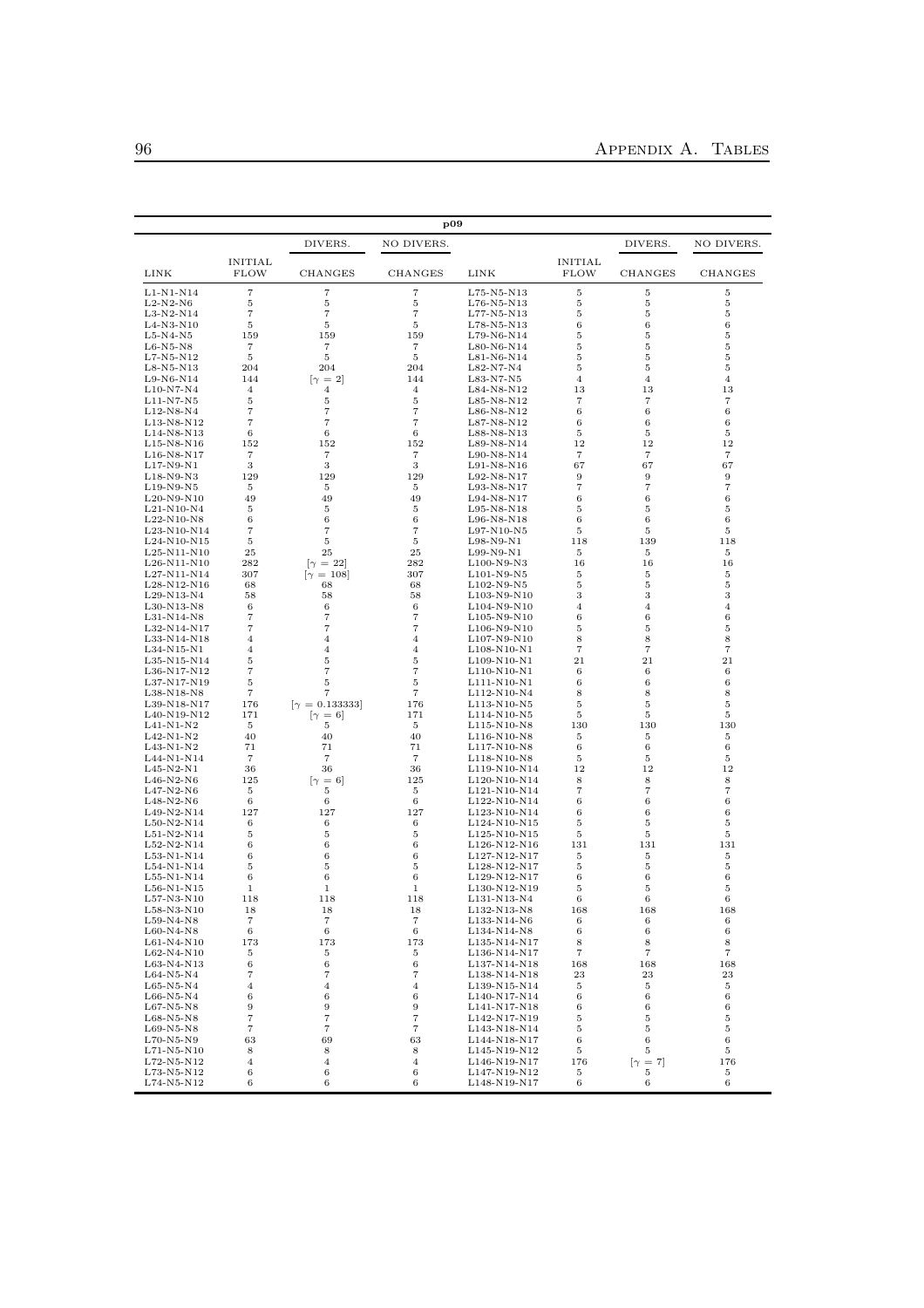|                                            |                               |                                    | p20            |               |                        |                                    |                |
|--------------------------------------------|-------------------------------|------------------------------------|----------------|---------------|------------------------|------------------------------------|----------------|
|                                            |                               | DIVERS.                            | NO DIVERS.     |               |                        | DIVERS.                            | NO DIVERS.     |
| <b>LINK</b>                                | <b>INITIAL</b><br><b>FLOW</b> | <b>CHANGES</b>                     | <b>CHANGES</b> | LINK          | <b>INITIAL</b><br>FLOW | <b>CHANGES</b>                     | <b>CHANGES</b> |
| $L1-N12-N2$                                | 31                            | 31                                 | 31             | L48-N18-N3    | 27                     | 27                                 | 27             |
| L2-N13-N4                                  | 51                            | 51                                 | 51             | L49-N18-N10   | 66                     | 66                                 | 66             |
| $L3-N13-N1$                                | 39                            | 39                                 | 39             | $L50-N15-N24$ | 118                    | 122                                | 118            |
| $L4-N11-N6$                                | 65                            | 65                                 | 65             | L51-N15-N23   | 22                     | 22                                 | 22             |
| $L5-N11-N15$                               | 100                           | 100                                | 100            | $L52-N2-N3$   | 25                     | 25                                 | 25             |
| $L6-N11-N7$                                | 64                            | 64                                 | 64             | $L53-N2-N9$   | 34                     | 34                                 | 34             |
| $L7-N11-N21$                               | $\overline{7}$                | $\overline{7}$                     | $\overline{7}$ | $L54-N9-N5$   | 38                     | 38                                 | 38             |
| L8-N11-N17                                 | $\overline{2}$                | $\overline{2}$                     | $\overline{2}$ | $L55-N5-N21$  | 27                     | 35                                 | 27             |
| L9-N11-N14                                 | 9                             | 9                                  | 9              | $L56-N13-N2$  | 3                      | 3                                  | 3              |
| $L10-N21-N20$                              | 48                            | 48                                 | 48             | L57-N10-N21   | 47                     | 47                                 | 47             |
| L11-N21-N18                                | 44                            | 44                                 | 44             | L58-N11-N10   | 57                     | 57                                 | 57             |
| L12-N12-N13                                | 14                            | 14                                 | 14             | L59-N16-N22   | 20                     | 20                                 | 20             |
| L13-N20-N24                                | 22                            | 22                                 | 22             | $L60-N1-N14$  | 38                     | 40                                 | 38             |
| L14-N7-N15                                 | 99                            | 162                                | 99             | $L61-N8-N6$   | 82                     | $\lceil \gamma \rceil = 14 \rceil$ | 84             |
| $L15-N7-N6$                                | 170                           | 170                                | 170            | L62-N17-N11   | 38                     | 38                                 | 38             |
| $L16-N7-N17$                               | $\overline{4}$                | $\overline{4}$                     | $\overline{4}$ | L63-N12-N22   | $\overline{2}$         | $\overline{2}$                     | $\overline{2}$ |
|                                            | $\overline{4}$                | $\overline{4}$                     | $\overline{4}$ |               | 3                      | 3                                  | 3              |
| L17-N18-N2                                 |                               |                                    |                | L64-N12-N16   |                        |                                    |                |
| $L18 - N18 - N5$                           | 26                            | 26                                 | 26             | $L65-N13-N18$ | 3                      | 3                                  | 3              |
| L19-N18-N10                                | 18                            | 18                                 | 18             | $L66-N13-N6$  | 3                      | 3                                  | 3              |
| $L_{20}$ -N <sub>15</sub> -N <sub>24</sub> | 60                            | 60                                 | 60             | $L67-N13-N18$ | 48                     | 48                                 | 48             |
| L21-N15-N23                                | 3                             | 3                                  | 3              | L68-N13-N4    | 34                     | 34                                 | 34             |
| L22-N15-N19                                | 3                             | 3                                  | 3              | L69-N11-N15   | 3                      | 3                                  | 3              |
| $L23-N12-N7$                               | 27                            | 27                                 | 27             | $L70-N11-N7$  | $\overline{4}$         | $\overline{4}$                     | $\overline{4}$ |
| $L24-N2-N3$                                | $\overline{2}$                | $\overline{2}$                     | $\overline{2}$ | L71-N11-N14   | 3                      | 3                                  | 3              |
| $L25-N2-N9$                                | 35                            | 35                                 | 35             | L72-N21-N18   | 3                      | 3                                  | 3              |
| $L26-N11-N18$                              | 45                            | 45                                 | 45             | L73-N20-N24   | 11                     | 11                                 | 11             |
| L27-N12-N13                                | 82                            | 82                                 | 82             | L74-N7-N6     | 3                      | 3                                  | 3              |
| $L28-N12-N1$                               | 28                            | 28                                 | 28             | L75-N7-N17    | 3                      | 3                                  | 3              |
| L29-N12-N16                                | 30                            | 30                                 | 30             | L76-N18-N2    | 3                      | 3                                  | 3              |
| $L30-N12-N4$                               | 30                            | 33                                 | 30             | L77-N18-N5    | 19                     | 19                                 | 19             |
| $L31-N13-N2$                               | 87                            | 87                                 | 87             | L78-N13-N11   | 83                     | 83                                 | 83             |
| L32-N13-N1                                 | 49                            | 49                                 | 49             | L79-N18-N10   | 3                      | 3                                  | 3              |
| L33-N13-N6                                 | 93                            | 93                                 | 93             | $L80-N15-N24$ | 3                      | 3                                  | 3              |
| L34-N12-N22                                | 27                            | 27                                 | 27             | L81-N15-N23   | 22                     | 22                                 | 22             |
| $L35-N4-N8$                                | 27                            | 27                                 | 27             | L82-N15-N19   | 28                     | 28                                 | 28             |
| $L36-N17-N6$                               | 44                            | $\lceil \gamma \rceil = 3 \rceil$  | 44             | $L83-N2-N9$   | 3                      | 3                                  | 3              |
| L37-N19-N15                                | 111                           | $[\gamma = 0.666667]$              | 111            | L84-N12-N22   | 3                      | 3                                  | 3              |
| L38-N11-N21                                | 125                           | 149                                | 125            | L85-N22-N2    | 6                      | 6                                  | 6              |
| L39-N11-N23                                | 21                            | $\lceil \gamma \rceil = 12 \rceil$ | 21             | L86-N13-N14   | 15                     | 15                                 | 15             |
| L40-N11-N14                                | 53                            | 53                                 | 53             | L87-N14-N11   | 3                      | 3                                  | 3              |
| L41-N11-N19                                | 114                           |                                    | 114            | $L88-N5-N9$   | 3                      | 3                                  | 3              |
|                                            |                               | $[\gamma = 36]$                    |                |               | 6                      | 6                                  | $\,6$          |
| L42-N21-N20                                | 119                           | $[\gamma = 34]$                    | 119            | L89-N13-N6    |                        |                                    |                |
| L43-N20-N24                                | 138                           | $[\gamma = 28.6667]$               | 138            | $L90-N16-N22$ | $\mathbf{2}$           | $\overline{2}$                     | $\overline{2}$ |
| L44-N7-N8                                  | 75                            | $\lceil \gamma = 13 \rceil$        | 82             | L91-N22-N2    | 24                     | $\lceil \gamma \rceil = 1 \rceil$  | 24             |
| L45-N12-N16                                | 13                            | 13                                 | 13             | L92-N5-N9     | 3                      | 3                                  | 3              |
| $L46-N7-N17$                               | 73                            | 73                                 | 73             | L93-N1-N14    | 8                      | 8                                  | 8              |
| L47-N18-N2                                 | 87                            | 87                                 | 87             | L94-N14-N10   | 33                     | 33                                 | 33             |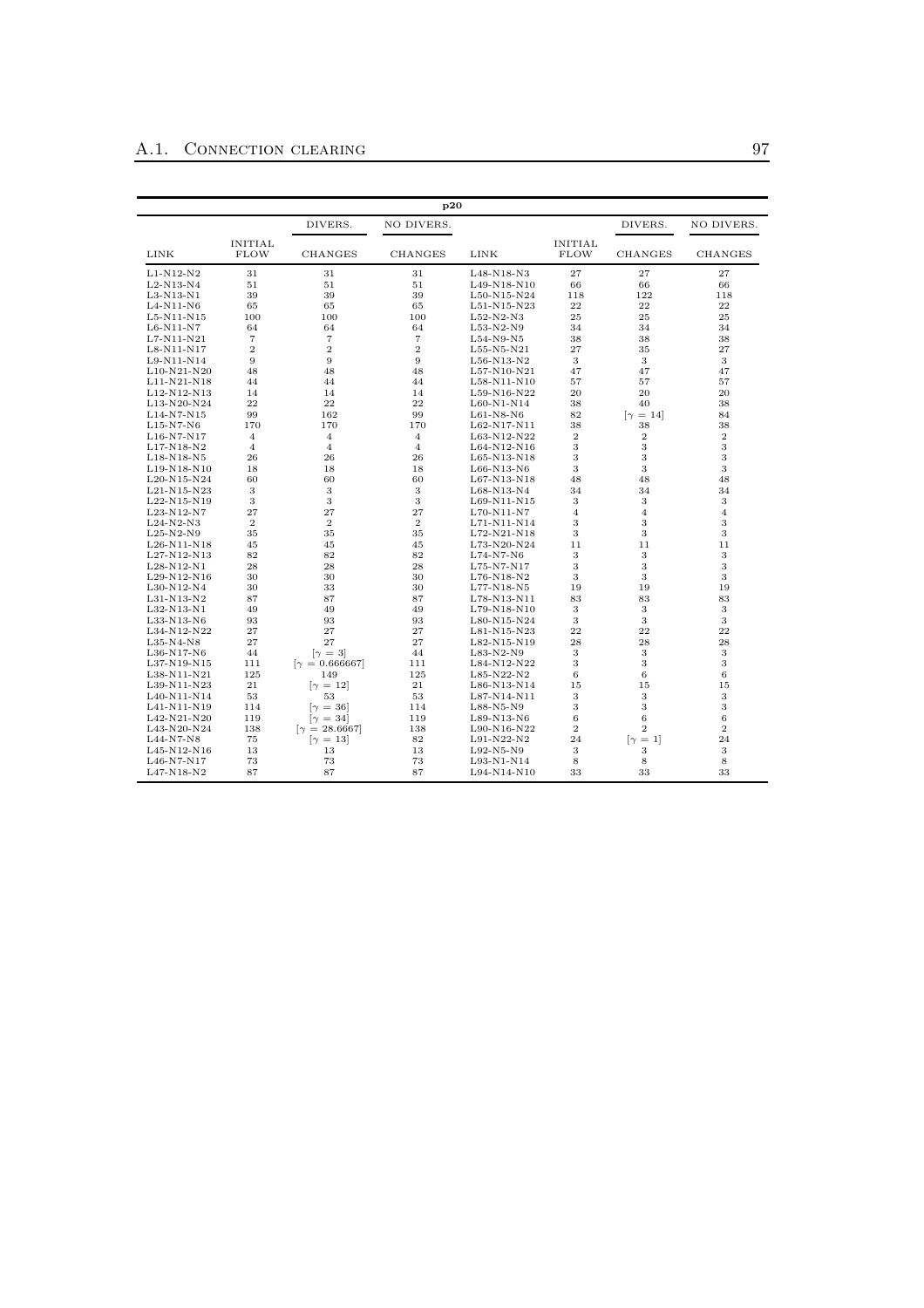|             |                               |                                     |                                    | p30          |                               |                                     |                                    |
|-------------|-------------------------------|-------------------------------------|------------------------------------|--------------|-------------------------------|-------------------------------------|------------------------------------|
|             |                               | DIVERS.                             | NO DIVERS.                         |              |                               | DIVERS.                             | NO DIVERS.                         |
| LINK        | <b>INITIAL</b><br><b>FLOW</b> | <b>CHANGES</b>                      | <b>CHANGES</b>                     | <b>LINK</b>  | <b>INITIAL</b><br><b>FLOW</b> | <b>CHANGES</b>                      | CHANGES                            |
| $L1-N1-N23$ | 375                           | $[\gamma = 2]$                      | $[\gamma = 2]$                     | L36-N29-N25  | 1360                          | $\gamma = 31.8571$                  | $\lceil \gamma = 2 \rceil$         |
| $L2-N3-N21$ | 370                           | $[\gamma = 153]$                    | $\lceil \gamma = 44 \rceil$        | L37-N29-N26  | 1360                          | $[\gamma = 31.8571]$                | $\lceil \gamma \rceil = 2 \rceil$  |
| $L3-N3-N45$ | 370                           | $[\gamma = 153]$                    | $\lceil \gamma \rceil = 44 \rceil$ | L38-N30-N26  | 899                           | $[\gamma = 334]$                    | $[\gamma = 11.5]$                  |
| $L4-N6-N32$ | 424                           | $[\gamma = 78.5]$                   | $\lceil \gamma \rceil = 34 \rceil$ | L44-N35-N23  | 371                           | $\lceil \gamma \, = \, 124 \rceil$  | $\lceil \gamma \rceil = 3 \rceil$  |
| $L5-N6-N40$ | 414                           | $[\gamma = 88.5]$                   | 414                                | L45-N35-N41  | 363                           | $\lceil \gamma \rceil = 123 \rceil$ | $[\gamma = 7]$                     |
| $L7-N8-N23$ | 725                           | $\lceil \gamma \rceil = 161 \rceil$ | $\lceil \gamma = 34 \rceil$        | L48-N36-N13  | 350                           | $\lceil \gamma = 63 \rceil$         | $\lceil \gamma \rceil = 36 \rceil$ |
| $L8-N8-N38$ | 53                            | $\lceil \gamma = 23 \rceil$         | 53                                 | L49-N36-N26  | 353                           | $\gamma = 62$                       | $\lceil \gamma \rceil = 6 \rceil$  |
| L9-N8-N42   | 670                           | 670                                 | 670                                | L50-N37-N19  | 88                            | $\lceil \gamma = 35 \rceil$         | $\lceil \gamma = 11 \rceil$        |
| L10-N10-N19 | 94                            | $[\gamma = 36]$                     | $\lceil \gamma = 11 \rceil$        | L53-N42-N38  | 29                            | $\lceil \gamma = 22 \rceil$         | $\lceil \gamma \rceil = 4 \rceil$  |
| L11-N11-N27 | 92                            | $\lceil \gamma \rceil = 35 \rceil$  | $[\gamma = 6]$                     | L54-N42-N40  | 699                           | $\lceil \gamma \rceil = 162 \rceil$ | $\lceil \gamma \rceil = 7$         |
| L12-N11-N37 | 84                            | $\lceil \gamma \rceil = 35 \rceil$  | $\lceil \gamma \rceil = 10 \rceil$ | L55-N43-N51  | 625                           | $\lceil \gamma \rceil = 238 \rceil$ | $\lceil \gamma \rceil = 54 \rceil$ |
| L13-N12-N50 | 586                           | $\lceil \gamma \rceil = 238 \rceil$ | $\lceil \gamma = 9 \rceil$         | $L56-N44-N2$ | 216                           | $= 38$<br>$\lceil \gamma \rceil$    | $\lceil \gamma = 18 \rceil$        |
| L15-N13-N10 | 344                           | $\gamma = 63$                       | $\gamma = 45$                      | L57-N46-N1   | 375                           | $[\gamma = 2]$                      | $[\gamma = 2]$                     |
| L16-N14-N4  | 213                           | $\lceil \gamma \rceil = 44 \rceil$  | $\lceil \gamma \rceil = 19 \rceil$ | L58-N46-N26  | 375                           | $\lceil \gamma \rceil = 2 \rceil$   | 375                                |
| L17-N14-N16 | 213                           | $\lceil \gamma \rceil = 44 \rceil$  | $\lceil \gamma \rceil = 18 \rceil$ | L60-N47-N23  | 444                           | $\lceil \gamma \rceil = 155 \rceil$ | $\lceil \gamma \rceil = 15 \rceil$ |
| L20-N16-N40 | 227                           | $\lceil \gamma \rceil = 44 \rceil$  | $\lceil \gamma \rceil = 18 \rceil$ | L61-N47-N45  | 384                           | $\lceil \gamma \rceil = 154 \rceil$ | $\lceil \gamma = 34 \rceil$        |
| L23-N20-N12 | 559                           | $[\gamma = 238]$                    | 45<br>$\lceil \gamma \rceil =$     | L65-N50-N2   | 222                           | $= 38$<br>$\sim$                    | $\lceil \gamma \rceil = 12 \rceil$ |
| L24-N20-N43 | 627                           | $\lceil \gamma \rceil = 238 \rceil$ | $\lceil \gamma \, = \, 54 \rceil$  | L66-N50-N32  | 397                           | $= 79$<br>ſγ                        | $\lceil \gamma = 41 \rceil$        |
| L25-N21-N51 | 619                           | $\lceil \gamma \rceil = 238 \rceil$ | $\lceil \gamma \rceil = 53 \rceil$ | L67-N52-N4   | 227                           | $[\gamma = 44]$                     | $[\gamma = 15]$                    |
| L26-N22-N44 | 208                           | $\lceil \gamma = 38 \rceil$         | $\lceil \gamma = 21 \rceil$        | L68-N52-N21  | 639                           | $\lceil \gamma \rceil = 5 \rceil$   | 639                                |
| L27-N23-N25 | 1360                          | $[\gamma = 31.8571]$                | $\lceil \gamma \rceil = 1 \rceil$  | L70-N52-N22  | 218                           | $\lceil \gamma = 38 \rceil$         | $[\gamma = 9]$                     |
| L30-N23-N28 | 358                           | $\lceil \gamma = 52 \rceil$         | 358                                | L72-N52-N30  | 905                           | $[\gamma = 337]$                    | $[\gamma = 11]$                    |
| L34-N27-N26 | 171                           | $\lceil \gamma \rceil = 1 \rceil$   | 171                                | L74-N54-N10  | 371                           | $\gamma = 124$                      | $\gamma = 20$                      |
| L35-N27-N28 | 338                           | $\lceil \gamma = 51 \rceil$         | $[\gamma = 33]$                    | L75-N54-N41  | 365                           | $\lceil \gamma \rceil = 123 \rceil$ | $\lceil \gamma \rceil = 17$        |

| p44          |                               |                                     |                                     |                  |                               |                                     |                                     |  |  |  |  |  |
|--------------|-------------------------------|-------------------------------------|-------------------------------------|------------------|-------------------------------|-------------------------------------|-------------------------------------|--|--|--|--|--|
|              |                               | DIVERS.                             | NO DIVERS.                          |                  |                               | DIVERS.                             | NO DIVERS.                          |  |  |  |  |  |
| LINK         | <b>INITIAL</b><br><b>FLOW</b> | CHANGES                             | CHANGES                             | LINK             | <b>INITIAL</b><br><b>FLOW</b> | CHANGES                             | CHANGES                             |  |  |  |  |  |
| $L1-N1-N3$   | 1557                          | $[\gamma = 677.5]$                  | $[\gamma = 677.5]$                  | $L15-N15-N2$     | 1471                          | $[\gamma = 221.667]$                | $[\gamma = 167.667]$                |  |  |  |  |  |
| $L2-N2-N11$  | 1814                          | $[\gamma = 677.5]$                  | $[\gamma = 677.5]$                  | $L16-N15-N10$    | 453                           | $\lceil \gamma \rceil = 160 \rceil$ | $\lceil \gamma \rceil = 160 \rceil$ |  |  |  |  |  |
| $L4-N4-N2$   | 832                           | $[\gamma = 386.5]$                  | $[\gamma = 382.5]$                  | L17-N15-N12      | 453                           | $\lceil \gamma \rceil = 276 \rceil$ | $\lceil \gamma = 52 \rceil$         |  |  |  |  |  |
| $L5-N4-N12$  | 913                           | $\lceil \gamma = 411 \rceil$        | $\lceil \gamma \rceil = 407 \rceil$ | L18-N15-N13      | 1557                          | $\gamma = 677.5$                    | $[\gamma = 677.5]$                  |  |  |  |  |  |
| $L7-N5-N12$  | 499                           | $\lceil \gamma \rceil = 217 \rceil$ | $\lceil \gamma \rceil = 217 \rceil$ | $L19-N15-N17$    | 820                           | $[\gamma = 384.5]$                  | $[\gamma = 384.5]$                  |  |  |  |  |  |
| $L8-N6-N5$   | 499                           | $\lceil \gamma \rceil = 217 \rceil$ | $\lceil \gamma \rceil = 217 \rceil$ | $L21-N16-N8$     | 781                           | $\lceil \gamma = 329 \rceil$        | $[\gamma = 228.5]$                  |  |  |  |  |  |
| $L9-N6-N12$  | 439                           | $\lceil \gamma \rceil = 128 \rceil$ | $\lceil \gamma \rceil = 124 \rceil$ | $L22-N19-N7$     | 475                           | $\lceil \gamma \rceil = 242 \rceil$ | $[\gamma = 86.5]$                   |  |  |  |  |  |
| $L10-N8-N12$ | 1467                          | $[\gamma = 648.5]$                  | $[\gamma = 575.5]$                  | $L_{24-N19-N20}$ | 1116                          | $[\gamma = 328.5]$                  | $[\gamma = 282.5]$                  |  |  |  |  |  |
| $L11-N9-N12$ | 1644                          | $\lceil \gamma \rceil = 748 \rceil$ | $\lceil \gamma = 712 \rceil$        | $L25-N20-N11$    | 1332                          | $[\gamma = 436.5]$                  | $[\gamma = 398.5]$                  |  |  |  |  |  |
| L12-N13-N3   | 1557                          | $[\gamma = 677.5]$                  | $[\gamma = 677.5]$                  | $L26-N1-N7$      | 958                           | $\lceil \gamma \rceil = 378 \rceil$ | $\lceil \gamma \rceil = 360 \rceil$ |  |  |  |  |  |
| L13-N14-N9   | 1042                          | $\lceil \gamma \rceil = 448 \rceil$ | $\lceil \gamma = 411 \rceil$        | $L28-N10-N17$    | 373                           | $\lceil \gamma \rceil = 161 \rceil$ | $\lceil \gamma \rceil = 160 \rceil$ |  |  |  |  |  |
| L14-N14-N16  | 362                           | $\lceil \gamma = 322 \rceil$        | $\lceil \gamma \rceil = 214 \rceil$ |                  |                               |                                     |                                     |  |  |  |  |  |

|                                                                                                    |                                                 |                                                                                                                                                                                                                                             |                                                                                                                                                                                                                                      | p45                                                                                                         |                                                |                                                                                                                                                                                                                                       |                                                                                                                                                                                                                                                 |
|----------------------------------------------------------------------------------------------------|-------------------------------------------------|---------------------------------------------------------------------------------------------------------------------------------------------------------------------------------------------------------------------------------------------|--------------------------------------------------------------------------------------------------------------------------------------------------------------------------------------------------------------------------------------|-------------------------------------------------------------------------------------------------------------|------------------------------------------------|---------------------------------------------------------------------------------------------------------------------------------------------------------------------------------------------------------------------------------------|-------------------------------------------------------------------------------------------------------------------------------------------------------------------------------------------------------------------------------------------------|
|                                                                                                    |                                                 | DIVERS.                                                                                                                                                                                                                                     | NO DIVERS.                                                                                                                                                                                                                           |                                                                                                             |                                                | DIVERS.                                                                                                                                                                                                                               | NO DIVERS.                                                                                                                                                                                                                                      |
| LINK                                                                                               | <b>INITIAL</b><br><b>FLOW</b>                   | CHANGES                                                                                                                                                                                                                                     | CHANGES                                                                                                                                                                                                                              | <b>LINK</b>                                                                                                 | <b>INITIAL</b><br><b>FLOW</b>                  | <b>CHANGES</b>                                                                                                                                                                                                                        | CHANGES                                                                                                                                                                                                                                         |
| $L1-N1-N3$<br>$L2-N2-N11$<br>$L4-N4-N2$<br>$L5-N4-N12$<br>$L7-N5-N12$<br>$L8-N6-N5$<br>$L9-N6-N12$ | 453<br>869<br>1206<br>1202<br>156<br>156<br>196 | $\lceil \gamma \rceil = 440 \rceil$<br>$\lceil \gamma \rceil = 445 \rceil$<br>$[\gamma = 577.5]$<br>$[\gamma = 575.5]$<br>$\lceil \gamma \rceil = 156 \rceil$<br>$\lceil \gamma \rceil = 156 \rceil$<br>$\lceil \gamma \rceil = 156 \rceil$ | $\lbrack \gamma \, = \, 270 \rbrack$<br>$\lceil \gamma \rceil = 359 \rceil$<br>$[\gamma = 567.5]$<br>$[\gamma = 565.5]$<br>$\lceil \gamma \rceil = 156 \rceil$<br>$\lceil \gamma \rceil = 156 \rceil$<br>$\lceil \gamma = 82 \rceil$ | L14-N14-N16<br>$L16-N15-N10$<br>L17-N15-N12<br>L18-N15-N13<br>$L19-N15-N17$<br>$L21-N16-N8$<br>$L22-N19-N7$ | 531<br>195<br>1014<br>453<br>136<br>557<br>666 | $\lceil \gamma = 419 \rceil$<br>$\lceil \gamma \rceil = 36 \rceil$<br>$[\gamma = 479.5]$<br>$\lceil \gamma = 440 \rceil$<br>$\lceil \gamma \rceil = 37$<br>$\lceil \gamma \rceil = 396 \rceil$<br>$\lceil \gamma \rceil = 445 \rceil$ | $\lbrack \gamma = 260 \rbrack$<br>$\lceil \gamma \rceil = 24 \rceil$<br>$[\gamma = 337.5]$<br>$\lbrack \gamma \, = \, 270 \rbrack$<br>$\lceil \gamma = 32 \rceil$<br>$\lceil \gamma \rceil = 266 \rceil$<br>$\lceil \gamma \rceil = 266 \rceil$ |
| $L10-N8-N12$<br>L11-N9-N12<br>L12-N13-N3<br>L13-N14-N9                                             | 673<br>453<br>453<br>453                        | $\lceil \gamma \rceil = 394 \rceil$<br>$\lceil \gamma \rceil = 394 \rceil$<br>$\lceil \gamma \rceil = 440 \rceil$<br>$\lceil \gamma \rceil = 395 \rceil$                                                                                    | $\lceil \gamma = 311 \rceil$<br>$\lceil \gamma \rfloor = 238$<br>$\lbrack \gamma \, = \, 270 \rbrack$<br>$\lceil \gamma \rfloor = 266 \rceil$                                                                                        | L24-N19-N20<br>$L25-N20-N11$<br>$L26-N1-N7$<br>L28-N10-N17                                                  | 932<br>922<br>563<br>77                        | $\lceil \gamma = 441 \rceil$<br>$\lceil \gamma \rceil = 444 \rceil$<br>$\lceil \gamma \rceil = 444 \rceil$<br>$\lceil \gamma \rceil = 37$                                                                                             | $[\gamma = 374.5]$<br>$[\gamma = 367.5]$<br>$\lbrack \gamma = 270 \rbrack$<br>$\lceil \gamma \rceil = 34 \rceil$                                                                                                                                |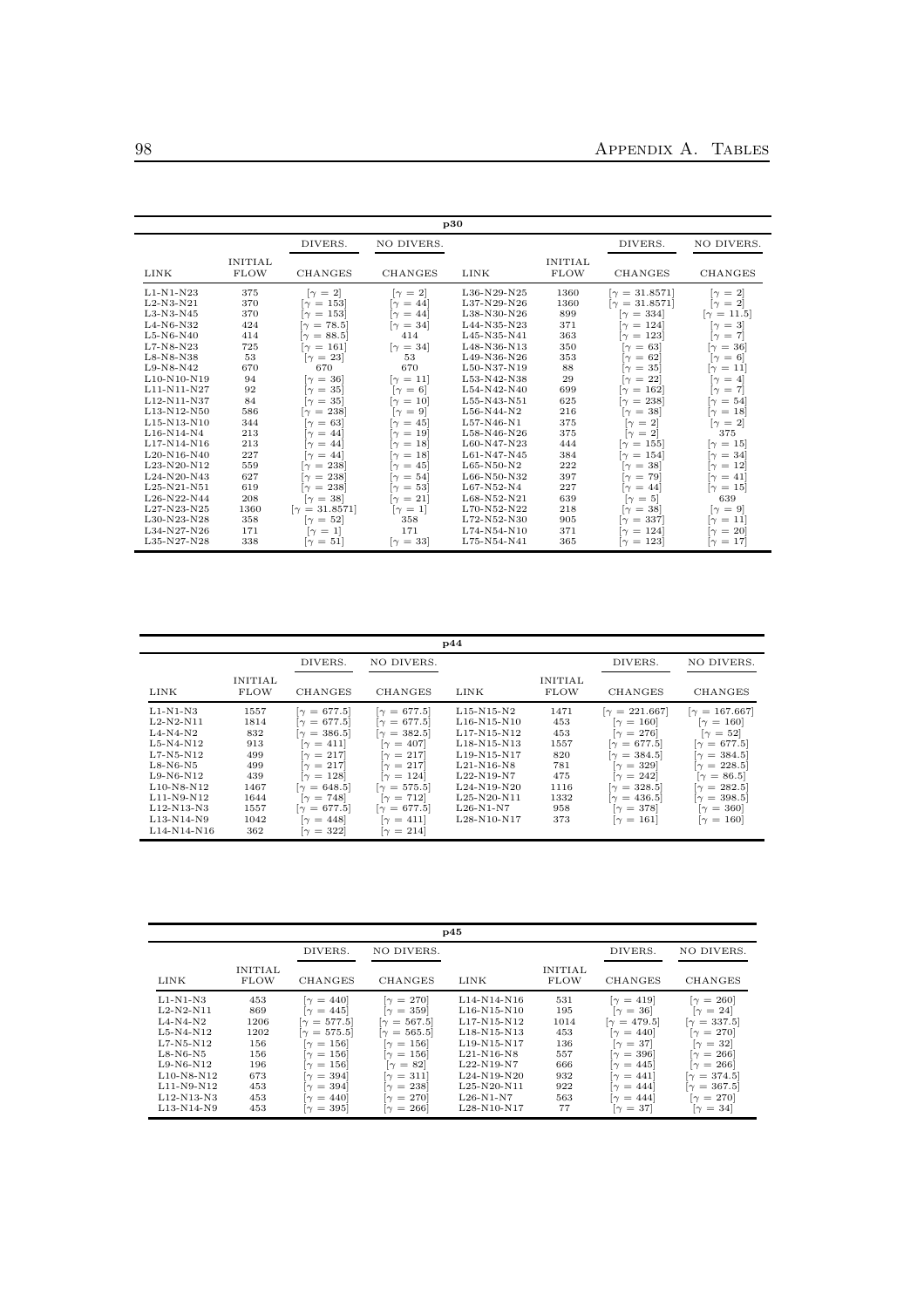|              |                               |                                      |                             |              |                               |                                     | p69                                  |  |  |  |  |  |  |  |  |  |  |  |
|--------------|-------------------------------|--------------------------------------|-----------------------------|--------------|-------------------------------|-------------------------------------|--------------------------------------|--|--|--|--|--|--|--|--|--|--|--|
|              |                               | DIVERS.                              | NO DIVERS.                  |              |                               | DIVERS.                             | NO DIVERS.                           |  |  |  |  |  |  |  |  |  |  |  |
| <b>LINK</b>  | <b>INITIAL</b><br><b>FLOW</b> | <b>CHANGES</b>                       | <b>CHANGES</b>              | LINK         | <b>INITIAL</b><br><b>FLOW</b> | <b>CHANGES</b>                      | <b>CHANGES</b>                       |  |  |  |  |  |  |  |  |  |  |  |
| $L1-N1-N13$  | 276                           | $[\gamma = 7.75]$                    | 294                         | L36-N39-N47  | 257                           | $[\gamma = 7.2]$                    | 279                                  |  |  |  |  |  |  |  |  |  |  |  |
| $L2-N1-N23$  | 198                           | $\lbrack \gamma = 170 \rbrack$       | $\lceil \gamma = 48 \rceil$ | L37-N41-N49  | 255                           | $\lceil \gamma = 57 \rceil$         | $[\gamma = 15.5]$                    |  |  |  |  |  |  |  |  |  |  |  |
| $L3-N1-N25$  | 275                           | $[\gamma = 10.9091]$                 | 317                         | L38-N43-N53  | 167                           | $\lceil \gamma \rceil = 28 \rceil$  | $[\gamma = 1]$                       |  |  |  |  |  |  |  |  |  |  |  |
| $L4-N1-N27$  | 229                           | $\lceil \gamma = 32 \rceil$          | 229                         | L39-N45-N51  | 173                           | $\lbrack \gamma = 130 \rbrack$      | $[\gamma = 27]$                      |  |  |  |  |  |  |  |  |  |  |  |
| $L5-N3-N7$   | 174                           | $[\gamma = 56.5]$                    | $[\gamma = 2]$              | L40-N47-N55  | 387                           | $[\gamma = 39.25]$                  | 439                                  |  |  |  |  |  |  |  |  |  |  |  |
| L6-N3-N43    | 174                           | $[\gamma = 56.6667]$                 | $[\gamma = 8.66667]$        | L41-N49-N53  | 167                           | $\lceil \gamma \rceil = 28 \rceil$  | $[\gamma = 1]$                       |  |  |  |  |  |  |  |  |  |  |  |
| $L7-N5-N29$  | 243                           | $[\gamma = 182]$                     | $[\gamma = 38]$             | $L42-N1-N2$  | 88                            | $\lceil \gamma \rceil = 88 \rceil$  | $\lceil \gamma = 88 \rceil$          |  |  |  |  |  |  |  |  |  |  |  |
| L8-N5-N31    | 243                           | $\lceil \gamma \rceil = 182 \rceil$  | $[\gamma = 8]$              | L43-N3-N4    | 36                            | $\gamma = 36$                       | $\lceil \gamma \rceil = 36 \rceil$   |  |  |  |  |  |  |  |  |  |  |  |
| $L9-N7-N15$  | 114                           | $[\gamma = 7.6]$                     | 114                         | $L44-N5-N6$  | 69                            | $\lceil \gamma \rceil = 69 \rceil$  | $\lceil \gamma \rceil = 69 \rceil$   |  |  |  |  |  |  |  |  |  |  |  |
| $L10-N7-N51$ | 126                           | $[\gamma = 17.5]$                    | $[\gamma = 5.33333]$        | $L45-N7-N8$  | 28                            | $\lceil \gamma = 28 \rceil$         | $\lceil \gamma \rceil = 28 \rceil$   |  |  |  |  |  |  |  |  |  |  |  |
| L11-N9-N17   | 173                           | $\lbrack \gamma = 130 \rbrack$       | $\lceil \gamma \rceil = 27$ | $L46-N9-N10$ | 104                           | $\lceil \gamma \rceil = 104 \rceil$ | $[\gamma = 104]$                     |  |  |  |  |  |  |  |  |  |  |  |
| $L12-N9-N25$ | 352                           | $[\gamma = 62]$                      | $[\gamma = 48]$             | L47-N11-N12  | 59                            | $[\gamma = 59]$                     | $[\gamma = 59]$                      |  |  |  |  |  |  |  |  |  |  |  |
| L13-N9-N35   | 138                           | 139                                  | 138                         | L48-N13-N14  | 55                            | $\lceil \gamma \rceil = 55 \rceil$  | $\lceil \gamma \rceil = 55 \rceil$   |  |  |  |  |  |  |  |  |  |  |  |
| L14-N9-N41   | 178                           | $[\gamma = 1]$                       | 178                         | L49-N15-N16  | 38                            | $\lceil \gamma = 38 \rceil$         | $\lceil \gamma = 38 \rceil$          |  |  |  |  |  |  |  |  |  |  |  |
| L15-N9-N49   | 31                            | 31                                   | 31                          | L50-N17-N18  | 39                            | $\lceil \gamma \rceil = 39 \rceil$  | $\lceil \gamma = 39 \rceil$          |  |  |  |  |  |  |  |  |  |  |  |
| L16-N11-N31  | 243                           | $\lceil \gamma \rceil = 182 \rceil$  | $[\gamma = 18.6667]$        | L51-N19-N20  | 29                            | $[\gamma = 29]$                     | $\lceil \gamma \rceil = 29 \rceil$   |  |  |  |  |  |  |  |  |  |  |  |
| L17-N11-N39  | 243                           | $[\gamma = 182]$                     | $[\gamma = 46.6667]$        | L52-N21-N22  | 105                           | $\lceil \gamma \rceil = 105 \rceil$ | $\lceil \gamma \rceil = 105 \rceil$  |  |  |  |  |  |  |  |  |  |  |  |
| L18-N13-N21  | 382                           | $\lceil \gamma \rceil = 36 \rceil$   | $[\gamma = 4.5]$            | L53-N23-N24  | 141                           | $\lceil \gamma \rceil = 141 \rceil$ | $\lceil \gamma \rfloor = 141 \rceil$ |  |  |  |  |  |  |  |  |  |  |  |
| L19-N13-N39  | 262                           | $[\gamma = 2]$                       | 262                         | L54-N25-N26  | 101                           | $\lceil \gamma \rceil = 101 \rceil$ | $\lceil \gamma \, = \, 101 \rceil$   |  |  |  |  |  |  |  |  |  |  |  |
| L20-N15-N41  | 291                           | $[\gamma = 73.3333]$                 | $\lceil \gamma = 62 \rceil$ | L55-N27-N28  | 156                           | $\lceil \gamma \rceil = 156 \rceil$ | $\lceil \gamma \rceil = 156 \rceil$  |  |  |  |  |  |  |  |  |  |  |  |
| L21-N15-N51  | 191                           | $[\gamma = 36.5]$                    | $\lceil \gamma = 32 \rceil$ | L56-N29-N30  | 65                            | $\lceil \gamma \rceil = 65 \rceil$  | $\lceil \gamma \rceil = 65 \rceil$   |  |  |  |  |  |  |  |  |  |  |  |
| L22-N17-N37  | 173                           | $\lbrack \gamma = 130 \rbrack$       | $[\gamma = 7]$              | L57-N31-N32  | 63                            | $\lceil \gamma = 63 \rceil$         | $\lceil \gamma = 63 \rceil$          |  |  |  |  |  |  |  |  |  |  |  |
| L23-N19-N23  | 198                           | $[\gamma = 170]$                     | $\lceil \gamma = 23 \rceil$ | L58-N33-N34  | 106                           | $[\gamma = 106]$                    | $\lceil \gamma \rceil = 106 \rceil$  |  |  |  |  |  |  |  |  |  |  |  |
| L24-N19-N27  | 198                           | $\lbrack \gamma = 170 \rbrack$       | $\lceil \gamma = 48 \rceil$ | L59-N35-N36  | 109                           | $[\gamma = 109]$                    | $\lceil \gamma \rceil = 109 \rceil$  |  |  |  |  |  |  |  |  |  |  |  |
| L25-N21-N25  | 223                           | 256                                  | 223                         | L60-N37-N38  | 38                            | $\lceil \gamma = 38 \rceil$         | $[\gamma = 38]$                      |  |  |  |  |  |  |  |  |  |  |  |
| L26-N21-N35  | 329                           | $[\gamma = 48]$                      | $\lceil \gamma = 48 \rceil$ | L61-N39-N40  | 66                            | $\gamma = 66$                       | $\gamma = 66$                        |  |  |  |  |  |  |  |  |  |  |  |
| L27-N21-N47  | 264                           | $[\gamma = 5.6]$                     | 264                         | L62-N41-N42  | 57                            | $\lceil \gamma \rceil = 57 \rceil$  | $\lceil \gamma = 57 \rceil$          |  |  |  |  |  |  |  |  |  |  |  |
| L28-N27-N39  | 345                           | $\lbrack \gamma = 263 \rbrack$       | $[\gamma = 17.3333]$        | L63-N43-N44  | 93                            | $\lceil \gamma \rceil = 93 \rceil$  | $\lceil \gamma \rceil = 93 \rceil$   |  |  |  |  |  |  |  |  |  |  |  |
| L29-N29-N39  | 31                            | 31                                   | 31                          | L64-N45-N46  | 54                            | $\lceil \gamma \rceil = 54 \rceil$  | $\lceil \gamma \rceil = 54 \rceil$   |  |  |  |  |  |  |  |  |  |  |  |
| L30-N29-N55  | 246                           | $\lceil \gamma \rceil = 212 \rceil$  | $[\gamma = 46.6667]$        | L65-N47-N48  | 71                            | $\gamma = 71$                       | $[\gamma = 71]$                      |  |  |  |  |  |  |  |  |  |  |  |
| L31-N33-N35  | 208                           | $[\gamma = 1.42857]$                 | 208                         | L66-N49-N50  | 47                            | $\lceil \gamma \rceil = 47 \rceil$  | $[\gamma = 47]$                      |  |  |  |  |  |  |  |  |  |  |  |
| L32-N33-N43  | 241                           | $\lceil \gamma \rceil = 14.8 \rceil$ | $[\gamma = 3.6]$            | L67-N51-N52  | 113                           | $\lceil \gamma \rceil = 113 \rceil$ | $[\gamma = 113]$                     |  |  |  |  |  |  |  |  |  |  |  |
| L33-N33-N55  | 361                           | $\lceil \gamma \rceil = 67$          | $[\gamma = 61.3333]$        | L68-N53-N54  | 28                            | $\lceil \gamma = 28 \rceil$         | $\lceil \gamma = 28 \rceil$          |  |  |  |  |  |  |  |  |  |  |  |
| L34-N35-N49  | 291                           | $\lceil \gamma \rceil = 46 \rceil$   | $[\gamma = 19.6]$           | L69-N55-N56  | 58                            | $\lceil \gamma = 58 \rceil$         | $[\gamma = 58]$                      |  |  |  |  |  |  |  |  |  |  |  |
| L35-N37-N45  | 173                           | $\lceil \gamma \rceil = 131 \rceil$  | $[\gamma = 7]$              |              |                               |                                     |                                      |  |  |  |  |  |  |  |  |  |  |  |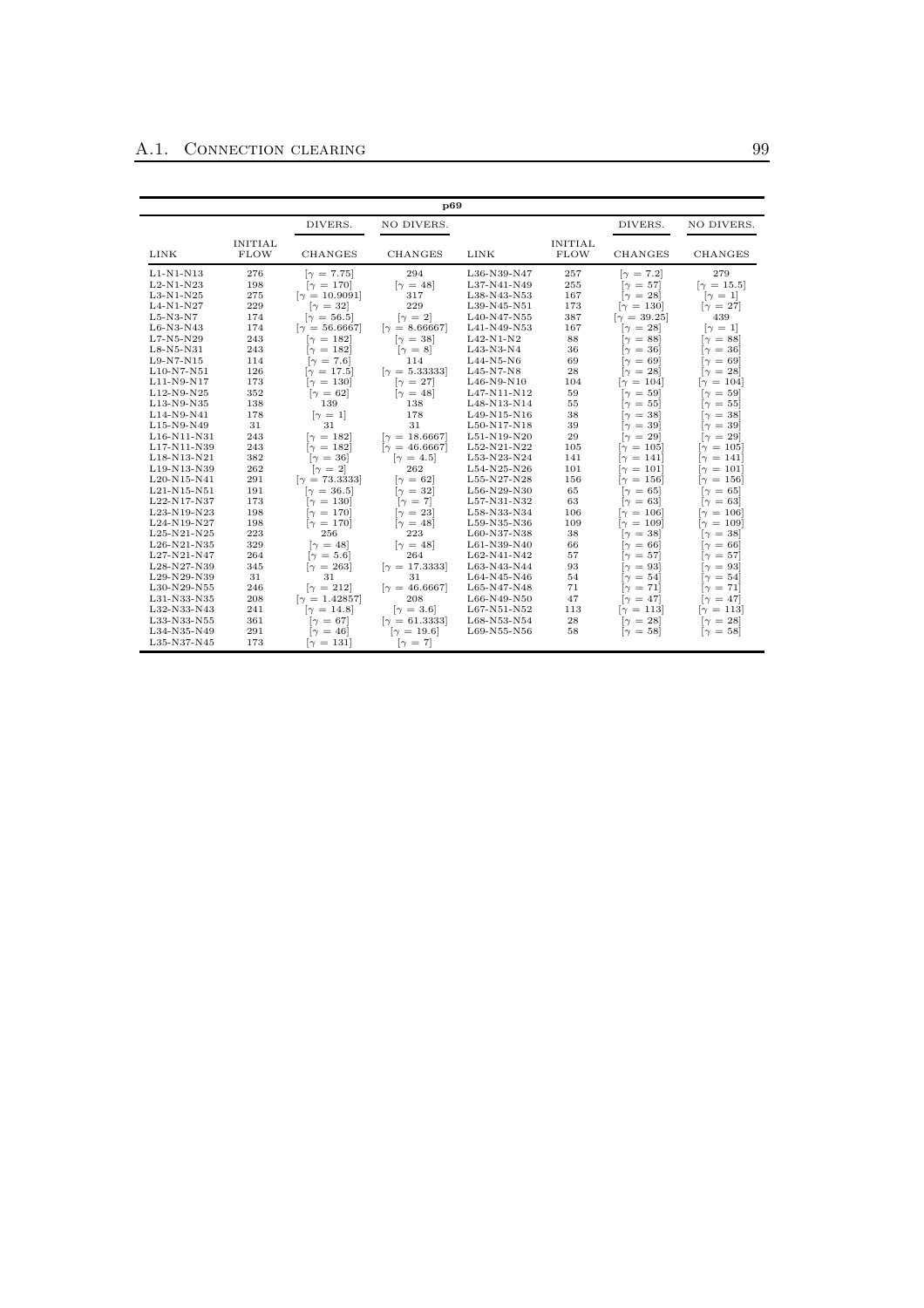L.

# A.2 Adding new demands

|                      |         |         |               |               | ADDING NEW DEMANDS - 90% MAX. INITIAL LINK LOAD |                       |                          |          |
|----------------------|---------|---------|---------------|---------------|-------------------------------------------------|-----------------------|--------------------------|----------|
|                      | MAX     |         |               | <b>ACTUAL</b> | <b>ACTUAL</b>                                   | OPT. FRAC.            |                          |          |
| $\operatorname{NET}$ | NEW [%] | DEMANDS | <b>VALUES</b> | NEW [%]       | NEW [ABS.]                                      | SOLUTION              | CHANGES                  | TIME     |
| p01                  | 10      | 436     | 862           | 1.89          | 16                                              | 16                    | 16                       | 00:00:00 |
|                      | 20      | 458     | 906           | 7.09          | 60                                              | 60                    | 60                       | 00:00:00 |
|                      | $30\,$  | 516     | 1022          | 20.80         | 176                                             | 186                   | 186                      | 00:00:01 |
|                      | 40      | 538     | 1066          | 26.00         | 220                                             | $[\gamma = 2]$        |                          | 00:00:01 |
|                      | 50      | 637     | 1264          | 49.41         | 418                                             | $[\gamma = 11]$       | $\overline{\phantom{0}}$ | 00:00:01 |
| $\bf p07$            | 10      | 829     | 1658          | 7.11          | 110                                             | 110                   | 110                      | 00:00:00 |
|                      | 20      | 909     | 1818          | 17.44         | 270                                             | 270                   | 270                      | 00:00:00 |
|                      | 30      | 988     | 1976          | 27.65         | 428                                             | 428                   | 428                      | 00:00:00 |
|                      | 40      | 1068    | 2136          | 37.98         | 588                                             | 590                   | 590                      | 00:00:01 |
|                      | 50      | 1160    | 2320          | 49.87         | 772                                             | $[\gamma = 0.5]$      | $\overline{\phantom{0}}$ | 00:00:01 |
| $\bf p09$            | $10\,$  | 990     | 1980          | 6.68          | 124                                             | 124                   | 124                      | 00:00:00 |
|                      | 20      | 1081    | 2162          | 16.49         | 306                                             | 306                   | 306                      | 00:00:02 |
|                      | $30\,$  | 1175    | 2350          | 26.62         | 494                                             | 494                   | 494                      | 00:00:06 |
|                      | 40      | 1266    | 2532          | 36.42         | 676                                             | 676                   | 676                      | 00:00:11 |
|                      | 50      | 1391    | 2782          | 49.89         | 926                                             | 926                   | 926                      | 00:00:22 |
| p20                  | 10      | 897     | 1794          | 4.06          | 70                                              | 70                    | 70                       | 00:00:00 |
|                      | 20      | 972     | 1944          | 12.76         | 220                                             | 220                   | 220                      | 00:00:00 |
|                      | $30\,$  | 1067    | 2134          | 23.78         | 410                                             | 410                   | 410                      | 00:00:01 |
|                      | 40      | 1142    | 2284          | 32.48         | 560                                             | 560                   | 560                      | 00:00:02 |
|                      | 50      | 1292    | 2584          | 49.88         | 860                                             | $[\gamma = 0.444444]$ | $\overline{\phantom{a}}$ | 00:00:02 |
| p30                  | 10      | 2823    | 4354          | 4.84          | 201                                             | 201                   | 201                      | 00:00:00 |
|                      | 20      | 3059    | 4704          | 13.27         | 551                                             | 551                   | 551                      | 00:00:01 |
|                      | 30      | 3273    | 5028          | 21.07         | 875                                             | 875                   | 875                      | 00:00:03 |
|                      | 40      | 3592    | 5533          | 33.23         | 1380                                            | 1385.5                | 1386                     | 00:00:17 |
|                      | 50      | 3894    | 5993          | 44.31         | 1840                                            | 1894.5                | 1895                     | 00:00:32 |
| p44                  | $10\,$  | 8782    | 9672          | 2.10          | 199                                             | 199                   | 199                      | 00:00:00 |
|                      | 20      | 9002    | 9972          | 5.27          | 499                                             | 499                   | 499                      | 00:00:01 |
|                      | 30      | 9221    | 10276         | 8.48          | 803                                             | 824                   | 824                      | 00:00:02 |
|                      | 40      | 9443    | 10578         | 11.66         | 1105                                            | 1152                  | 1152                     | 00:00:03 |
|                      | 50      | 9765    | 11022         | 16.35         | 1549                                            | 1637                  | 1637                     | 00:00:12 |
|                      | 60      | 9916    | 11225         | 18.49         | 1752                                            | 1752                  | 1752                     | 00:00:00 |
| p45                  | 10      | 2843    | 3950          | 7.66          | 281                                             | 281                   | 281                      | 00:00:00 |
|                      | 20      | 3086    | 4295          | 17.06         | 626                                             | $[\gamma = 20]$       |                          | 00:00:00 |
|                      | 30      | 3331    | 4638          | 26.41         | 969                                             | $\gamma = 63$         |                          | 00:00:00 |
|                      | 40      | 3574    | 4983          | 35.81         | 1314                                            | $[\gamma = 106.5]$    |                          | 00:00:00 |
|                      | 50      | 3874    | 5413          | 47.53         | 1744                                            | $[\gamma = 156]$      |                          | 00:00:00 |
| p69                  | $10\,$  | 3211    | 4221          | 4.69          | 189                                             | 189                   | 189                      | 00:00:00 |
|                      | 20      | 3475    | 4544          | 12.70         | 512                                             | 512                   | 512                      | 00:00:00 |
|                      | $30\,$  | 3724    | 4842          | 20.09         | 810                                             | 810                   | 810                      | 00:00:01 |
|                      | 40      | 4059    | 5306          | 31.60         | 1274                                            | $[\gamma = 13.1429]$  |                          | 00:00:01 |
|                      | 50      | 4403    | 5790          | 43.60         | 1758                                            | $[\gamma = 42]$       |                          | 00:00:01 |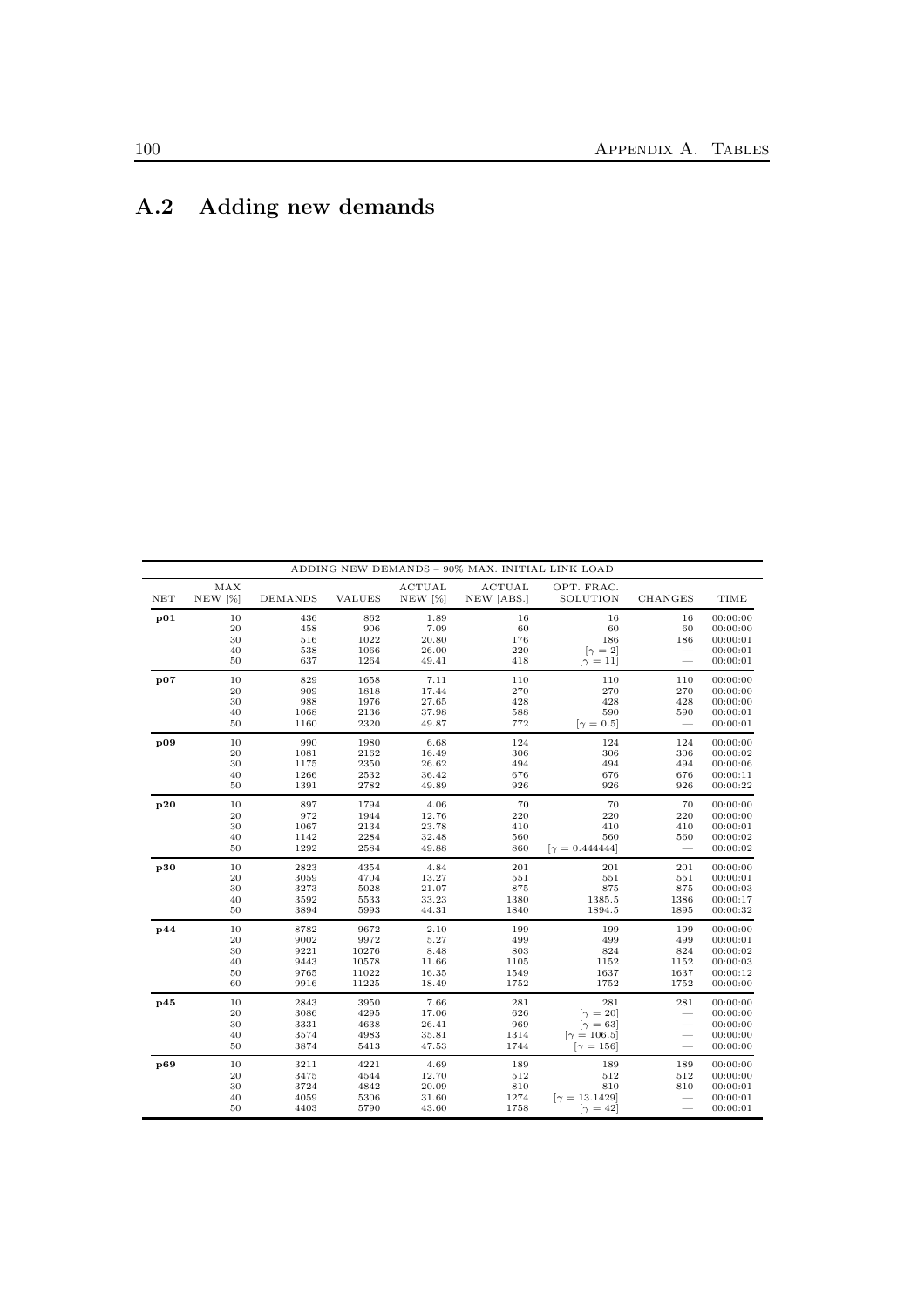# A.3 Shortening routing paths

|                |                   | <b>SKIPPED</b>     | <b>PATH</b> | <b>LIMIT</b>     | OPT.FRAC.                          |                  | SOLUTION |
|----------------|-------------------|--------------------|-------------|------------------|------------------------------------|------------------|----------|
| <b>NETWORK</b> | $SP+$             | <b>INIT. PATHS</b> | LIMIT       | <b>REACHED</b>   | <b>SOLUTION</b>                    | <b>CHANGES</b>   | TIME     |
| p01            | $\,3$             | $\mathbf{0}$       | 100         | $\mathbf{0}$     | $\overline{0}$                     | $\overline{0}$   | 00:00:00 |
|                | $\boldsymbol{2}$  | 10                 | 100         | $\Omega$         | 10                                 | 10               | 00:00:00 |
|                | $\mathbf{1}$      |                    |             |                  | INITIALIZER DETECTED INFEASIBILITY |                  |          |
| p07            | $\,$ 6 $\,$       | $\overline{0}$     | 100         | $\mathbf{0}$     | $\mathbf{0}$                       | $\overline{0}$   | 00:00:00 |
|                | 5                 | $\overline{2}$     | 100         | $\mathbf{0}$     | $\overline{2}$                     | $\overline{2}$   | 00:00:00 |
|                | 4                 | 8                  | 100         | $\Omega$         | 8                                  | 8                | 00:00:00 |
|                | 3                 |                    |             |                  | INITIALIZER DETECTED INFEASIBILITY |                  |          |
| p09            | $\scriptstyle{7}$ | $\mathbf{0}$       | 100         | $\boldsymbol{0}$ | $\mathbf{0}$                       | $\boldsymbol{0}$ | 00:00:00 |
|                | 6                 | 11                 | 100         | $\Omega$         | 11                                 | 11               | 00:00:00 |
|                | 5                 | 21                 | 100         | $\Omega$         | 21                                 | 21               | 00:00:00 |
|                | 4                 | 45                 | 100         | $\Omega$         | 45                                 | 45               | 00:00:00 |
|                | 3                 | 104                | 100         | $\Omega$         | 104                                | 104              | 00:00:10 |
|                | $\overline{2}$    |                    |             |                  | INITIALIZER DETECTED INFEASIBILITY |                  |          |
| p20            | $\overline{4}$    | $\overline{0}$     | 100         | $\boldsymbol{0}$ | $\theta$                           | $\mathbf{0}$     | 00:00:00 |
|                | 3                 | 10                 | 100         | $\mathbf{0}$     | 10                                 | 10               | 00:00:00 |
|                | $\overline{2}$    | 32                 | 100         |                  | 32                                 | 32               | 00:00:27 |
|                | 1.                |                    |             |                  | INITIALIZER DETECTED INFEASIBILITY |                  |          |
| p30            | 10                | 45                 | 100         | $\boldsymbol{0}$ | 45                                 | 45               | 00:00:00 |
|                | 9                 | 50                 | 100         | $\Omega$         | 50                                 | 50               | 00:00:00 |
|                | 8                 | 202                | 100         | $\mathbf{0}$     | 202                                | 202              | 00:00:00 |
|                | 7                 | 321                | 100         | $\Omega$         | 321                                | 321              | 00:00:00 |
|                | 6                 |                    |             |                  | INITIALIZER DETECTED INFEASIBILITY |                  |          |
| p44            | $9\,$             | $\boldsymbol{0}$   | 100         | $\boldsymbol{0}$ | 0                                  | $\boldsymbol{0}$ | 00:00:00 |
|                | 8                 | $\overline{4}$     | 100         | $\mathbf{0}$     | $\overline{4}$                     | 4                | 00:00:00 |
|                | 7                 | $\overline{4}$     | 100         | $\Omega$         | 4                                  | 4                | 00:00:00 |
|                | 6                 |                    |             |                  | INITIALIZER DETECTED INFEASIBILITY |                  |          |
| p45            | 9                 | $\mathbf{0}$       | 100         | $\theta$         | $\overline{0}$                     | 0                | 00:00:00 |
|                | 8                 |                    |             |                  | INITIALIZER DETECTED INFEASIBILITY |                  |          |
| p69            | 10                | $\overline{9}$     | 100         | $\mathbf{0}$     | 9                                  | 9                | 00:00:00 |
|                | 9                 | 15                 | 100         | $\Omega$         | 15                                 | 15               | 00:00:00 |
|                | 8                 |                    |             |                  | INITIALIZER DETECTED INFEASIBILITY |                  |          |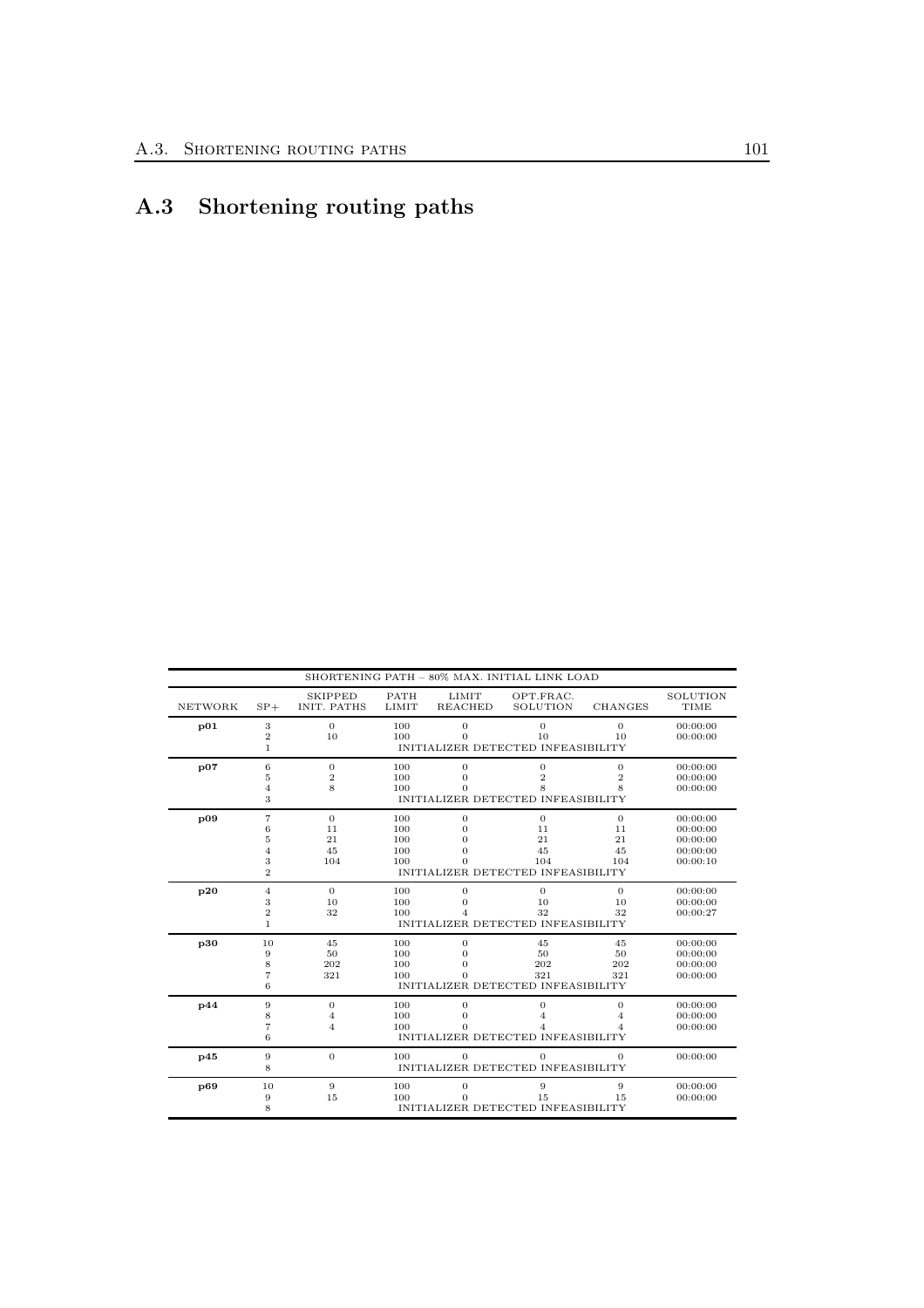# A.4 Link load reduction

| NET | MAX<br><b>CHNG</b> | ACT.<br><b>CHNG</b> | <b>LINK</b><br>LOAD  | GAP<br>[%]   | SOLUTION<br>TIME     | <b>BnB NODES</b>            |                                    |                                |                                |                                    |                              |
|-----|--------------------|---------------------|----------------------|--------------|----------------------|-----------------------------|------------------------------------|--------------------------------|--------------------------------|------------------------------------|------------------------------|
|     |                    |                     |                      |              |                      | IT $1$                      | IT <sub>2</sub>                    | IT 3                           | IT 4                           | IT <sub>5</sub>                    | IT <sub>6</sub>              |
| p01 | $\theta$           |                     | 0.796875             |              |                      |                             |                                    |                                |                                |                                    |                              |
|     | 20                 | 19                  | 0.796875             | 1.90         | 01:51:19             | 2486                        | 568                                | 467                            | 815                            | 706                                | 4451                         |
|     | 30                 | 29                  | 0.78125              | 0.00         | 01:15:25             | 1112                        | 1009                               | 857                            | 889                            | 1210                               | 3314                         |
|     | 50                 | 50                  | 0.78125              | 0.00         | 00:15:00             | 1109                        | 1111                               | 41                             | $\mathbf{0}$                   | $\boldsymbol{0}$                   | 41                           |
|     | 10000              | 120                 | 0.78125              | 0.00         | 00:00:03             | 14                          | $\mathbf{0}$                       | $\theta$                       | $\overline{0}$                 | $\mathbf{0}$                       | 14                           |
| p07 | $\overline{0}$     |                     | 0.796875             |              |                      |                             |                                    |                                |                                |                                    |                              |
|     | 20                 | 19                  | 0.792969             | 0.84         | 01:50:24             | 2040                        | 2438                               | 1893                           | 2318                           | 2139                               | 13466                        |
|     | 30                 | 30                  | 0.792969             | 0.84         | 01:50:33             | 2305                        | 1778                               | 1556                           | 1516                           | 2001                               | 9247                         |
|     | 50                 | 49                  | 0.792969             | 0.84         | 01:50:37             | 1820                        | 1342                               | 1268                           | 1177                           | 1133                               | 7802                         |
|     | 10000              | 52                  | 0.792969             | 0.84         | 01:50:26             | 1979                        | 1523                               | 1526                           | 1587                           | 1495                               | 8850                         |
| p09 | $\mathbf{0}$       |                     | 0.75                 |              |                      |                             |                                    |                                |                                |                                    |                              |
|     | 20                 | 20                  | 0.75                 | 11.63        | 01:21:04             | 40054                       | 40003                              | $\mathbf{0}$                   | $\mathbf{0}$                   | $\mathbf{0}$                       | 246680                       |
|     | 30                 | 28                  | 0.75                 | 17.98        | 01:51:04             | 40063                       | 37494                              | 37485                          | 37634                          | 41680                              | 226641                       |
|     | 50                 | 40                  | 0.625                | 6.01         | 01:50:44             | 11055                       | 10660                              | 10508                          | 10099                          | 10219                              | 57796                        |
|     | 10000              | 667                 | 0.3125               | 8.60         | 01:51:19             | 723                         | 919                                | 888                            | 546                            | 609                                | 1648                         |
| p20 | $\mathbf{0}$       |                     | 0.796875             |              |                      |                             |                                    |                                |                                |                                    |                              |
|     | 20                 | 20                  | 0.703125             | 1.47         | 01:50:47             | 40373                       | 16223                              | 17217                          | 17175                          | 14092                              | 168621                       |
|     | 30                 | 29                  | 0.6875               | 2.62         | 01:51:01             | 14332                       | 14308                              | 18612                          | 15463                          | 16865                              | 101700                       |
|     | 50                 | 50                  | 0.65625              | 2.48         | 01:50:31             | 1907                        | 1699                               | 1653                           | 1607                           | 1675                               | 9774                         |
|     | 10000              | 200                 | 0.640625             | 1.21         | 01:50:22             | 2247                        | 2069                               | 2023                           | 1838                           | 2010                               | 11011                        |
| p30 | $\overline{0}$     |                     | 0.753968             |              |                      |                             |                                    |                                |                                |                                    |                              |
|     | 20                 | 20                  | 0.714286             | 0.00         | 00:00:02             | $\mathbf{1}$                | $\overline{0}$                     | $\overline{0}$                 | $\overline{0}$                 | $\mathbf{0}$                       | $\mathbf{1}$                 |
|     | 30                 | 30                  | 0.694444             | 0.00         | 00:00:02             | $\,1$                       | $\mathbf{0}$                       | $\mathbf{0}$                   | $\mathbf{0}$                   | $\mathbf{0}$                       | $\,1\,$                      |
|     | 50                 | 50                  | 0.660714             | 0.08         | 00:00:08             | $\overline{4}$              | $\mathbf{0}$                       | $\mathbf{0}$                   | $\mathbf{0}$                   | $\boldsymbol{0}$                   | $\overline{4}$               |
|     | 10000              | 1115                | 0.412698             | 0.32         | 01:50:58             | 500                         | 480                                | 472                            | 458                            | 463                                | 2876                         |
| p44 | $\mathbf{0}$       |                     | 0.799603             |              |                      |                             |                                    |                                |                                |                                    |                              |
|     | 20                 | 20                  | 0.793651             | 0.00         | 00:00:23             | $\,1$                       | $\mathbf{0}$                       | $\mathbf{0}$                   | $\mathbf{0}$                   | $\mathbf{0}$                       | $\,1\,$                      |
|     | 30                 | 30                  | 0.793651             | 0.00         | 00:00:51             | 6                           | $\boldsymbol{0}$                   | $\mathbf{0}$                   | $\mathbf{0}$                   | $\mathbf{0}$                       | 6<br>$\mathbf{1}$            |
|     | 50<br>10000        | 50<br>261           | 0.793651<br>0.793651 | 0.00<br>0.00 | 00:00:23<br>00:00:22 | $\mathbf 1$<br>$\mathbf{1}$ | $\boldsymbol{0}$<br>$\overline{0}$ | $\theta$<br>$\theta$           | $\mathbf{0}$<br>$\overline{0}$ | $\boldsymbol{0}$<br>$\overline{0}$ | $\mathbf{1}$                 |
|     |                    |                     |                      |              |                      |                             |                                    |                                |                                |                                    |                              |
| p45 | $\mathbf{0}$       |                     | 0.799603             |              |                      |                             | $\overline{0}$                     |                                |                                | $\overline{0}$                     |                              |
|     | 20<br>30           | 9<br>9              | 0.781746<br>0.781746 | 0.00<br>0.00 | 00:00:02<br>00:00:02 | $\mathbf{1}$<br>$\mathbf 1$ | $\mathbf{0}$                       | $\mathbf{0}$<br>$\overline{0}$ | $\theta$<br>$\mathbf{0}$       | $\overline{0}$                     | $\mathbf{1}$<br>$\mathbf{1}$ |
|     | 50                 | 9                   | 0.781746             | 0.00         | 00:00:02             | $\,1$                       | $\mathbf{0}$                       | $\mathbf{0}$                   | $\mathbf{0}$                   | $\mathbf{0}$                       | $\,1\,$                      |
|     | 10000              | 9                   | 0.781746             | 0.00         | 00:00:02             | $\mathbf{1}$                | $\mathbf{0}$                       | $\Omega$                       | $\overline{0}$                 | $\overline{0}$                     | $\mathbf 1$                  |
| p69 | $\mathbf{0}$       |                     | 0.78                 |              |                      |                             |                                    |                                |                                |                                    |                              |
|     | 20                 | 19                  | 0.760714             | 0.25         | 01:51:18             | 396                         | 226                                | 253                            | 243                            | 191                                | 1846                         |
|     | 30                 | 30                  | 0.757143             | 0.24         | 01:51:34             | 120                         | 116                                | 102                            | 117                            | 96                                 | 797                          |
|     | 50                 | 49                  | 0.757143             | 0.24         | 01:41:05             | 115                         | 103                                | 100                            | 105                            | $\overline{0}$                     | 928                          |
|     | 10000              | 182                 | 0.757143             | 0.24         | 01:50:58             | 141                         | 138                                | 137                            | 138                            | 138                                | 689                          |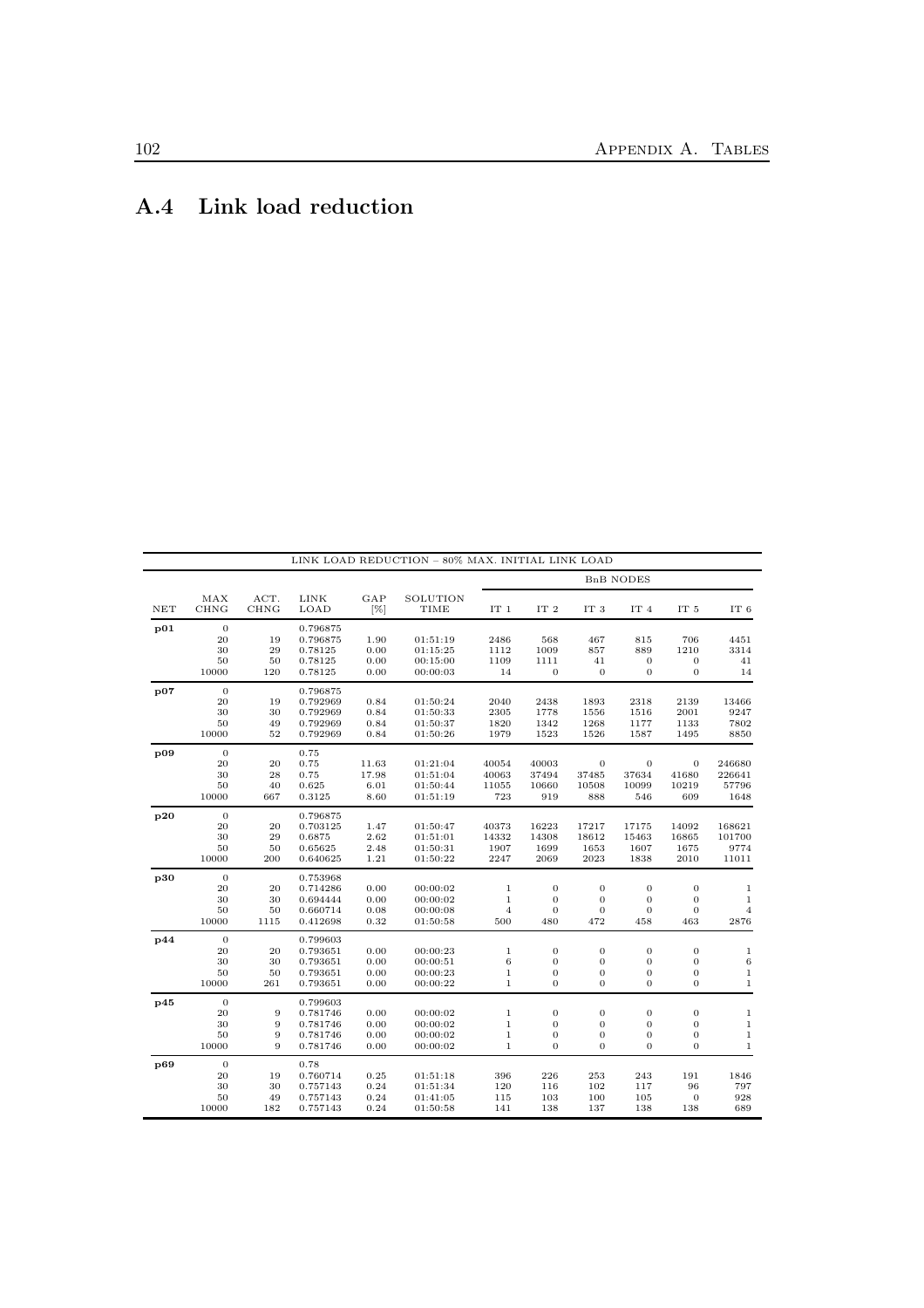|     |                    |              |                      |              |                      |                         |                   | <b>BnB NODES</b>                   |                                      |                              |                  |
|-----|--------------------|--------------|----------------------|--------------|----------------------|-------------------------|-------------------|------------------------------------|--------------------------------------|------------------------------|------------------|
| NET | MAX<br><b>CHNG</b> | ACT.<br>CHNG | <b>LINK</b><br>LOAD  | GAP<br>[%]   | SOLUTION<br>TIME     | IT <sub>1</sub>         | IT <sub>2</sub>   | IT <sub>3</sub>                    | IT 4                                 | IT 5                         | IT 6             |
| p01 | $\mathbf{0}$       |              | 0.796875             |              |                      |                         |                   |                                    |                                      |                              |                  |
|     | 20                 | 20           | 0.78125              | 0.00         | 01:08:06             | 4352                    | 1952              | 2267                               | 1947                                 | 2015                         | 2776             |
|     | 30                 | 30           | 0.78125              | 0.00         | 00:00:57             | 231                     | 58                | $\boldsymbol{0}$                   | $\overline{0}$                       | $\mathbf{0}$                 | 58               |
|     | 50                 | 50           | 0.78125              | 0.00         | 00:00:02             | 14                      | $\boldsymbol{0}$  | $\boldsymbol{0}$                   | $\mathbf{0}$                         | $\mathbf{0}$                 | 14               |
|     | 10000              | 129          | 0.78125              | 0.00         | 00:00:01             | 8                       | $\mathbf{0}$      | $\overline{0}$                     | $\overline{0}$                       | $\mathbf{0}$                 | $\,$ 8 $\,$      |
| p07 | $\mathbf{0}$       |              | 0.796875             |              |                      |                         |                   |                                    |                                      |                              |                  |
|     | 20                 | 20           | 0.785156             | 0.66         | 01:50:37             | 5052                    | 5149              | 4472                               | 4630                                 | 4807                         | 32685            |
|     | 30                 | 30           | 0.78125              | 0.78         | 01:50:34             | 2577                    | 4447              | 4256                               | 3601                                 | 3480                         | 23509            |
|     | 50                 | 50           | 0.769531             | 0.41         | 01:50:27             | 2931                    | 3756              | 3594                               | 3835                                 | 3674                         | 22327            |
|     | 10000              | 262          | 0.765625             | 0.76         | 01:40:18             | 3553                    | 5318              | 3904                               | $\mathbf{0}$                         | $\mathbf{0}$                 | 15619            |
| p09 | $\mathbf{0}$       |              | 0.75                 |              |                      |                         |                   |                                    |                                      |                              |                  |
|     | 20                 | 20           | 0.75                 | 11.63        | 01:50:25             | 101573                  | 100962            | 96608                              | 93161                                | 97973                        | 703873           |
|     | 30                 | 26           | 0.75                 | 17.98        | 01:51:10             | 67523                   | 66326             | 71568                              | 64926                                | 61080                        | 480087           |
|     | 50                 | 43           | 0.625                | 6.01         | 01:40:20             | 53845                   | 71815             | 71129                              | 71182                                | $\mathbf{0}$                 | 483759           |
|     | 10000              | 815          | 0.25                 | 4.83         | 01:50:38             | 1853                    | 3303              | 2778                               | 2672                                 | 2372                         | 16330            |
| p20 | $\mathbf{0}$       |              | 0.796875             |              |                      |                         |                   |                                    |                                      |                              |                  |
|     | 20                 | 20           | 0.703125             | 1.47         | 01:50:13             | 63388                   | 54677             | 59268                              | 60999                                | 47617                        | 473450           |
|     | 30                 | 30           | 0.679688             | 1.46         | 01:50:33             | 38550                   | 47831             | 40575                              | 40588                                | 56489                        | 300094           |
|     | 50                 | 49           | 0.640625             | 0.66         | 01:50:25             | 6855                    | 7888              | 6714                               | 7474                                 | 19213                        | 101976           |
|     | 10000              | 278          | 0.609375             | 1.38         | 01:50:21             | 2844                    | 2636              | 3064                               | 2809                                 | 3153                         | 18323            |
| p30 | $\mathbf{0}$       |              | 0.753968             |              |                      |                         |                   |                                    |                                      |                              |                  |
|     | 20                 | 20           | 0.714286             | 0.00         | 00:00:01             | 5                       | $\boldsymbol{0}$  | 0                                  | $\mathbf{0}$                         | $\mathbf{0}$                 | 5                |
|     | 30                 | 30           | 0.694444             | 0.00         | 00:00:01             | $\mathbf{1}$            | $\boldsymbol{0}$  | 0                                  | $\mathbf{0}$                         | $\mathbf{0}$                 | $\mathbf{1}$     |
|     | 50                 | 50           | 0.660714             | 0.08         | 00:00:03             | $\overline{4}$          | $\boldsymbol{0}$  | $\overline{0}$                     | $\boldsymbol{0}$                     | $\mathbf{0}$                 | $\overline{4}$   |
|     | 10000              | 1435         | 0.345238             | 0.29         | 01:30:27             | 659                     | 665               | 664                                | $\overline{0}$                       | $\theta$                     | 4057             |
| p44 | $\mathbf{0}$       |              | 0.799603             |              |                      |                         |                   |                                    |                                      |                              |                  |
|     | 20                 | 20           | 0.787698             | 0.03         | 00:00:19             | $\overline{4}$          | $\mathbf{0}$      | $\mathbf 0$                        | $\boldsymbol{0}$                     | $\mathbf{0}$                 | $\overline{4}$   |
|     | 30                 | 29           | 0.78373              | 0.08         | 01:50:34             | 374                     | 809               | 881                                | 871                                  | 883                          | 2794             |
|     | 50                 | 50           | 0.774802             | 0.06         | 01:30:27             | 519                     | 564               | 564                                | $\mathbf{0}$                         | $\mathbf{0}$                 | 3259             |
|     | 10000              | 731          | 0.767857             | 0.03         | 00:00:52             | 6                       | $\boldsymbol{0}$  | 0                                  | 0                                    | $\mathbf{0}$                 | $\,6$            |
| p45 | $\mathbf{0}$       |              | 0.799603             |              |                      |                         |                   |                                    |                                      |                              |                  |
|     | 20                 | 20           | 0.759921             | 0.00         | 00:00:00             | $\mathbf{1}$            | $\boldsymbol{0}$  | $\mathbf 0$                        | $\overline{0}$                       | $\mathbf{0}$                 | $\mathbf{1}$     |
|     | 30<br>50           | 30<br>50     | 0.740079<br>0.700397 | 0.00<br>0.00 | 00:00:00<br>00:00:00 | $\,1\,$<br>$\mathbf{1}$ | $\mathbf{0}$      | $\overline{0}$<br>$\boldsymbol{0}$ | $\boldsymbol{0}$<br>$\boldsymbol{0}$ | $\mathbf{0}$<br>$\mathbf{0}$ | $\,1\,$<br>$\,1$ |
|     | 10000              | 1085         | 0.456349             | 0.00         | 00:00:04             | $\overline{5}$          | 0<br>$\mathbf{0}$ | $\mathbf 0$                        | $\mathbf 0$                          | $\mathbf{0}$                 | $\bf 5$          |
| p69 | $\mathbf{0}$       |              | 0.78                 |              |                      |                         |                   |                                    |                                      |                              |                  |
|     | 20                 | 20           | 0.758929             | 0.16         | 01:50:31             | 445                     | 409               | 323                                | 336                                  | 346                          | 2775             |
|     | 30                 | 30           | 0.753125             | 0.25         | 01:50:38             | 340                     | 282               | 255                                | 278                                  | 249                          | 2511             |
|     | 50                 | 50           | 0.7425               | 0.22         | 01:50:31             | 275                     | 232               | 233                                | 242                                  | 360                          | 2180             |
|     | 10000              | 779          | 0.665625             | 0.11         | 01:30:24             | 318                     | 317               | 319                                | $\overline{0}$                       | $\theta$                     | 1915             |
|     |                    |              |                      |              |                      |                         |                   |                                    |                                      |                              |                  |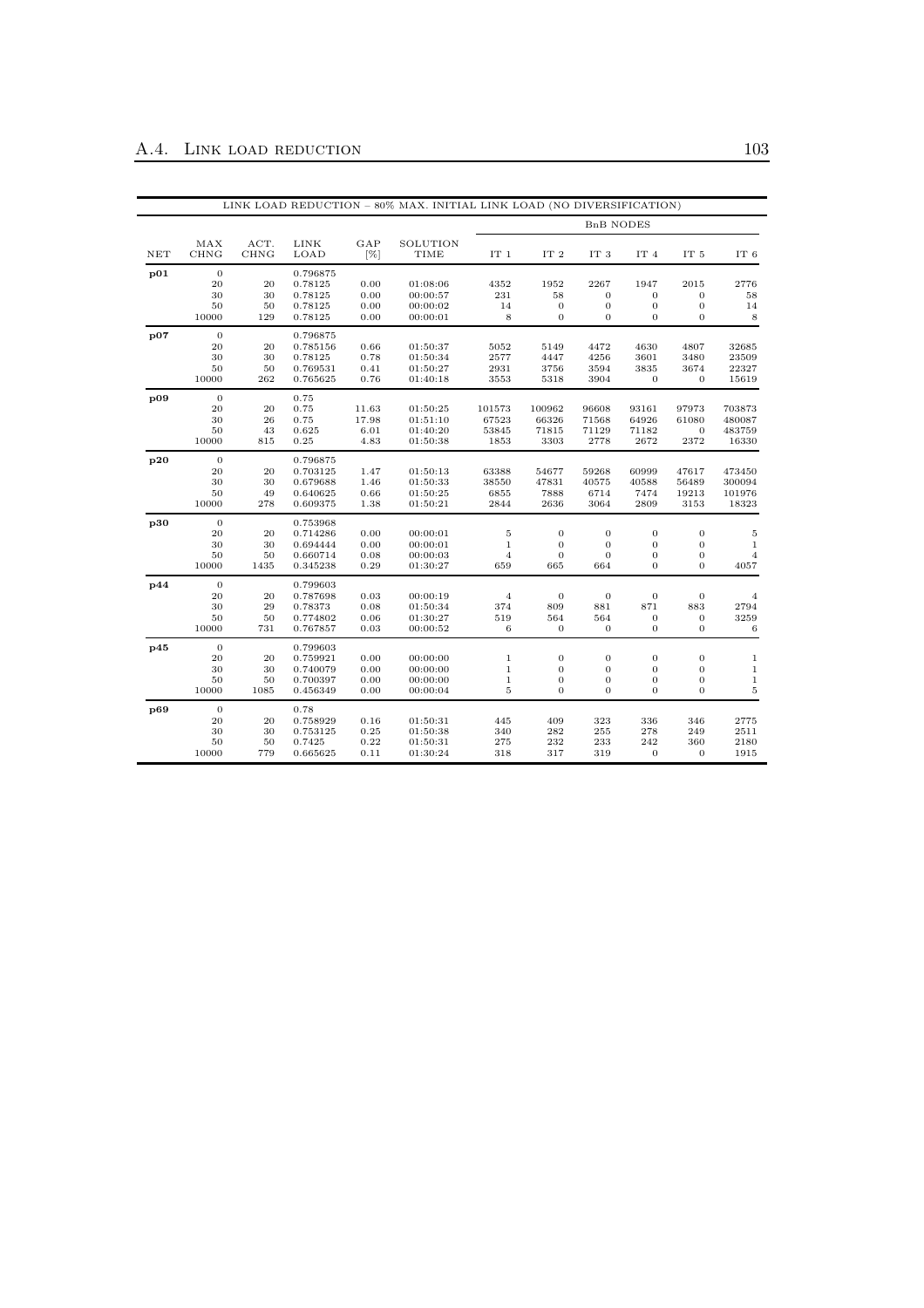|     |                    |                     |                    |               |                         |                  |                  |                  | <b>BnB NODES</b>                   |                          |                  |
|-----|--------------------|---------------------|--------------------|---------------|-------------------------|------------------|------------------|------------------|------------------------------------|--------------------------|------------------|
| NET | MAX<br>CHNG        | ACT.<br><b>CHNG</b> | LINK<br>LOAD       | GAP<br>[%]    | SOLUTION<br><b>TIME</b> | $\rm IT$ $\rm 1$ | IT <sub>2</sub>  | IT $3$           | IT 4                               | IT <sub>5</sub>          | IT 6             |
| p01 | $\overline{0}$     |                     | 0.890625           |               |                         |                  |                  |                  |                                    |                          |                  |
|     | 20                 | 20                  | 0.84375            | 0.28          | 01:50:49                | 6301             | 6558             | 5009             | 5193                               | 4990                     | 28580            |
|     | 30                 | 30                  | 0.828125           | 0.32          | 01:50:47                | 5039             | 4956             | 4227             | 3913                               | 3876                     | 23048            |
|     | 50                 | 49                  | 0.8125             | 1.56          | 01:51:01                | 4835             | 5625             | 4513             | 4148                               | 4332                     | 24631            |
|     | 10000              | 150                 | 0.78125            | 0.00          | 00:02:08                | 63               | 1017             | 85               | $\boldsymbol{0}$                   | $\theta$                 | 85               |
| p07 | $\overline{0}$     |                     | 0.875              |               |                         |                  |                  |                  |                                    |                          |                  |
|     | 20                 | 20                  | 0.78125            | 2.85          | 01:40:34                | 74927            | 88045            | 141353           | 141368                             | $\mathbf{0}$             | 979318           |
|     | 30                 | 30                  | 0.734375           | 1.48          | 01:30:19                | 65313            | 108031           | 94268            | $\mathbf{0}$                       | $\mathbf{0}$             | 508714           |
|     | 50<br>10000        | 48<br>108           | 0.6875<br>0.6875   | 1.24<br>1.85  | 01:30:11<br>01:30:06    | 20283<br>17314   | 29461<br>17666   | 30972<br>22616   | $\boldsymbol{0}$<br>$\overline{0}$ | $\mathbf{0}$<br>$\theta$ | 181558<br>117664 |
|     |                    |                     |                    |               |                         |                  |                  |                  |                                    |                          |                  |
| p09 | $\mathbf{0}$       |                     | 0.875              |               |                         |                  |                  |                  |                                    |                          |                  |
|     | 20                 | 20                  | 0.833333           | 6.82          | 01:50:22                | 50549            | 64116            | 66249            | 55690                              | 56604                    | 336358           |
|     | 30<br>50           | 30                  | 0.833333           | 11.61<br>6.87 | 01:50:41<br>01:50:22    | 112172<br>35898  | 125139<br>56755  | 121910           | 125734                             | 123955                   | 793592           |
|     | 10000              | 44<br>680           | 0.75<br>0.375      | 10.53         | 01:40:28                | 2220             | 1958             | 55654<br>1527    | 52432<br>1686                      | 55103<br>$\theta$        | 348579<br>14154  |
|     |                    |                     |                    |               |                         |                  |                  |                  |                                    |                          |                  |
| p20 | $\mathbf{0}$<br>20 | 17                  | 0.890625<br>0.8125 | 1.42          | 01:20:11                | 42533            | 47833            | $\overline{0}$   | $\overline{0}$                     | $\theta$                 | 286176           |
|     | 30                 | 30                  | 0.78125            | 0.50          | 01:50:14                | 48894            | 37536            | 38673            | 38181                              | 37999                    | 224351           |
|     | 50                 | 49                  | 0.75               | 0.84          | 01:50:13                | 21108            | 21165            | 22228            | 22393                              | 22432                    | 154069           |
|     | 10000              | 350                 | 0.640625           | 1.65          | 01:50:33                | 1981             | 4161             | 3306             | 4374                               | 3278                     | 22452            |
| p30 | $\overline{0}$     |                     | 0.880952           |               |                         |                  |                  |                  |                                    |                          |                  |
|     | 20                 | 20                  | 0.84127            | 0.00          | 00:00:02                | $\mathbf{1}$     | $\theta$         | $\mathbf{0}$     | $\mathbf{0}$                       | $\overline{0}$           | 1                |
|     | 30                 | 30                  | 0.821429           | 0.00          | 00:00:02                | $\mathbf{1}$     | $\mathbf{0}$     | $\mathbf{0}$     | $\boldsymbol{0}$                   | $\mathbf{0}$             | $\mathbf{1}$     |
|     | 50                 | 50                  | 0.781746           | 0.00          | 00:00:03                | $\mathbf{1}$     | $\mathbf{0}$     | $\theta$         | $\mathbf{0}$                       | $\mathbf{0}$             | 1                |
|     | 10000              | 1073                | 0.553571           | 0.18          | 01:30:46                | 156              | 155              | 155              | $\overline{0}$                     | $\overline{0}$           | 924              |
| p44 | $\overline{0}$     |                     | 0.899802           |               |                         |                  |                  |                  |                                    |                          |                  |
|     | 20                 | 20                  | 0.889881           | 0.00          | 00:00:12                | 3                | $\mathbf{0}$     | $\mathbf{0}$     | $\mathbf{0}$                       | $\mathbf{0}$             | 3                |
|     | 30                 | 30                  | 0.884921           | 0.00          | 00:00:12                | $\,1\,$          | $\mathbf{0}$     | $\mathbf{0}$     | $\mathbf{0}$                       | $\mathbf{0}$             | $1\,$            |
|     | 50                 | 50                  | 0.875              | 0.00          | 00:00:12                | $\mathbf{1}$     | $\mathbf{0}$     | $\mathbf{0}$     | $\mathbf{0}$                       | $\mathbf{0}$             | $\mathbf 1$      |
|     | 10000              | 762                 | 0.83631            | 0.03          | 00:01:16                | 6                | $\theta$         | $\theta$         | $\overline{0}$                     | $\overline{0}$           | 6                |
| p45 | $\mathbf{0}$       |                     | 0.89881            |               |                         |                  |                  |                  |                                    |                          |                  |
|     | 20                 | 20                  | 0.878968           | 0.00          | 00:00:01                | $\mathbf{1}$     | $\boldsymbol{0}$ | $\boldsymbol{0}$ | $\boldsymbol{0}$                   | $\mathbf{0}$             | $\,1$            |
|     | 30                 | 30                  | 0.869048           | 0.00          | 00:00:01                | $\,1\,$          | $\boldsymbol{0}$ | $\boldsymbol{0}$ | $\boldsymbol{0}$                   | $\mathbf{0}$             | $\mathbf{1}$     |
|     | 50                 | 50                  | 0.849206           | 0.00          | 00:00:01                | $\mathbf{1}$     | $\mathbf{0}$     | $\mathbf{0}$     | $\mathbf{0}$                       | $\mathbf{0}$             | $\mathbf{1}$     |
|     | 10000              | 306                 | 0.650794           | 0.06          | 00:00:13                | 6                | $\overline{0}$   | $\overline{0}$   | $\overline{0}$                     | $\overline{0}$           | $\,$ 6 $\,$      |
| p69 | $\overline{0}$     |                     | 0.89               |               |                         |                  |                  |                  |                                    |                          |                  |
|     | 20                 | 20                  | 0.857143           | 0.24          | 01:50:38                | 482              | 892              | 847              | 618                                | 641                      | 3866             |
|     | 30                 | 28                  | 0.85               | 0.37          | 01:50:43                | 457              | 304              | 611              | 360                                | 358                      | 3612             |
|     | 50                 | 50                  | 0.8375             | 0.33          | 01:50:57                | 182              | 175              | 165              | 186                                | 261                      | 1677             |
|     | 10000              | 393                 | 0.795              | 0.18          | 01:20:22                | 310              | 307              | $\mathbf{0}$     | $\overline{0}$                     | $\theta$                 | 1813             |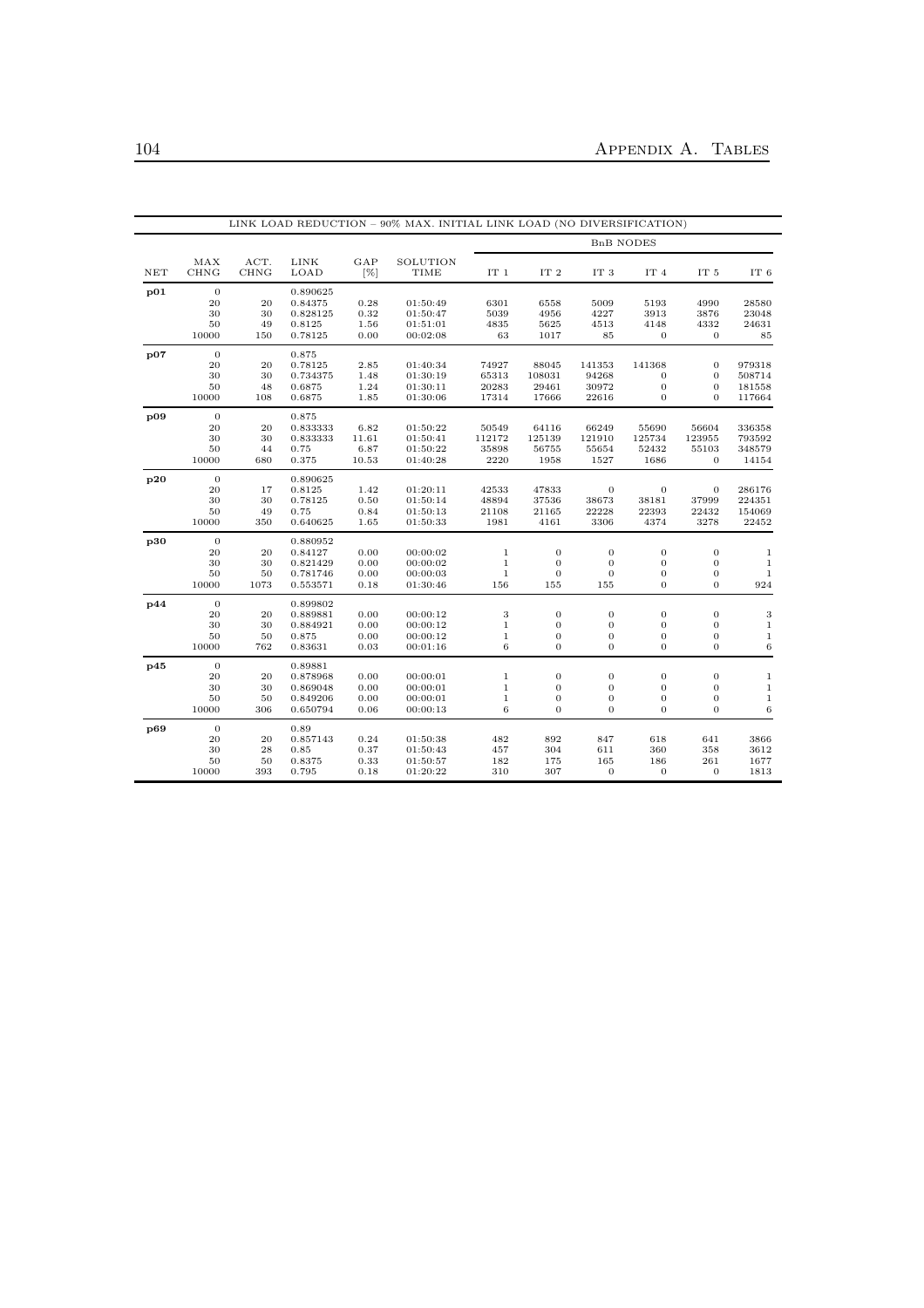### List of Abbreviations

| <b>ATM</b>    | Asynchronous Transportation Module            | page 6  |
|---------------|-----------------------------------------------|---------|
| <b>B-ISDN</b> | Broadband Integrated Services Digital Network | page 6  |
| DMP           | dual master program                           | page 33 |
| <b>DRMP</b>   | dual restricted master program                | page 33 |
| <b>IP</b>     | integer linear program                        | page 19 |
| <b>KSP</b>    | K shortest paths                              | page 58 |
| <b>MIP</b>    | mixed-integer linear program                  | page 19 |
| МP            | master program                                | page 33 |
| <b>NOS</b>    | Normal Operating State                        | page 8  |
| <b>PDH</b>    | Plesiochronous Digital Hierarchy              | page 5  |
| <b>RMP</b>    | restricted master program                     | page 33 |
| <b>SDH</b>    | Synchronized Digital Hierarchy                | page 5  |
| <b>SNCP</b>   | <b>Subnetwork Connection Protection</b>       | page 9  |
| <b>STM</b>    | Synchronous Transport Modules                 | page 6  |
| $\rm VC$      | Virtual Container                             | page 7  |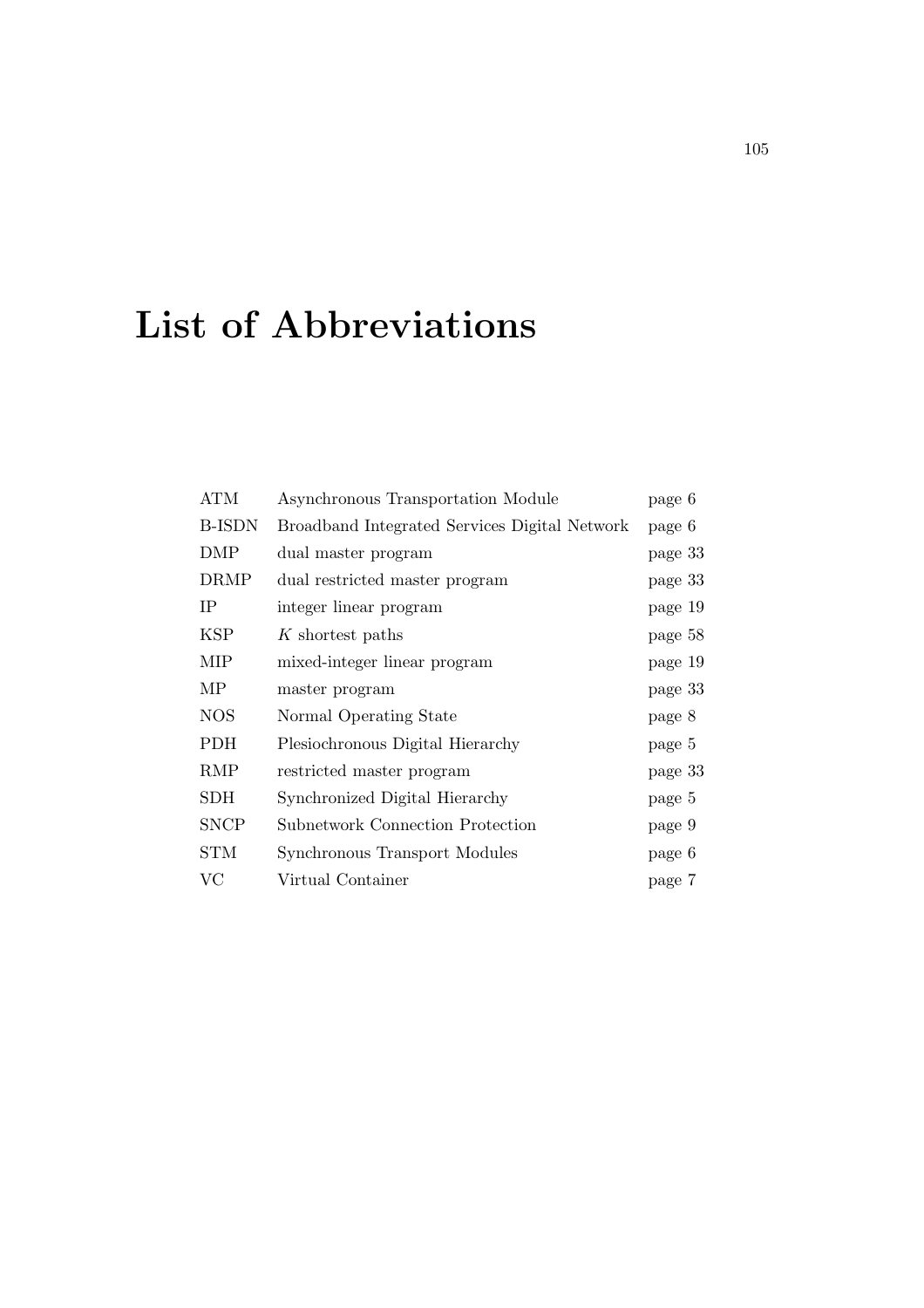# List of Figures

| 1.1 |                                                                                                  |     |
|-----|--------------------------------------------------------------------------------------------------|-----|
| 1.2 |                                                                                                  | - 6 |
| 1.3 |                                                                                                  |     |
| 1.4 |                                                                                                  | - 9 |
| 1.5 |                                                                                                  | 10  |
| 1.6 |                                                                                                  | 11  |
| 2.1 |                                                                                                  |     |
| 4.1 |                                                                                                  |     |
| 4.2 | Example network for a link cutback scenario                                                      | 41  |
| 4.3 | Network and edge capacity information for the capacity reduction sce-                            |     |
|     |                                                                                                  | 46  |
| 4.4 | Branching on arc flow variables $\dots \dots \dots \dots \dots \dots \dots \dots \dots \dots$ 54 |     |
| 4.5 | Impreciseness of arc variable branching for undirected networks                                  | 54  |
| 4.6 | Flow chart of the branch-and-price framework                                                     | 57  |
| 6.1 |                                                                                                  |     |
| 6.2 |                                                                                                  |     |
| 6.3 |                                                                                                  |     |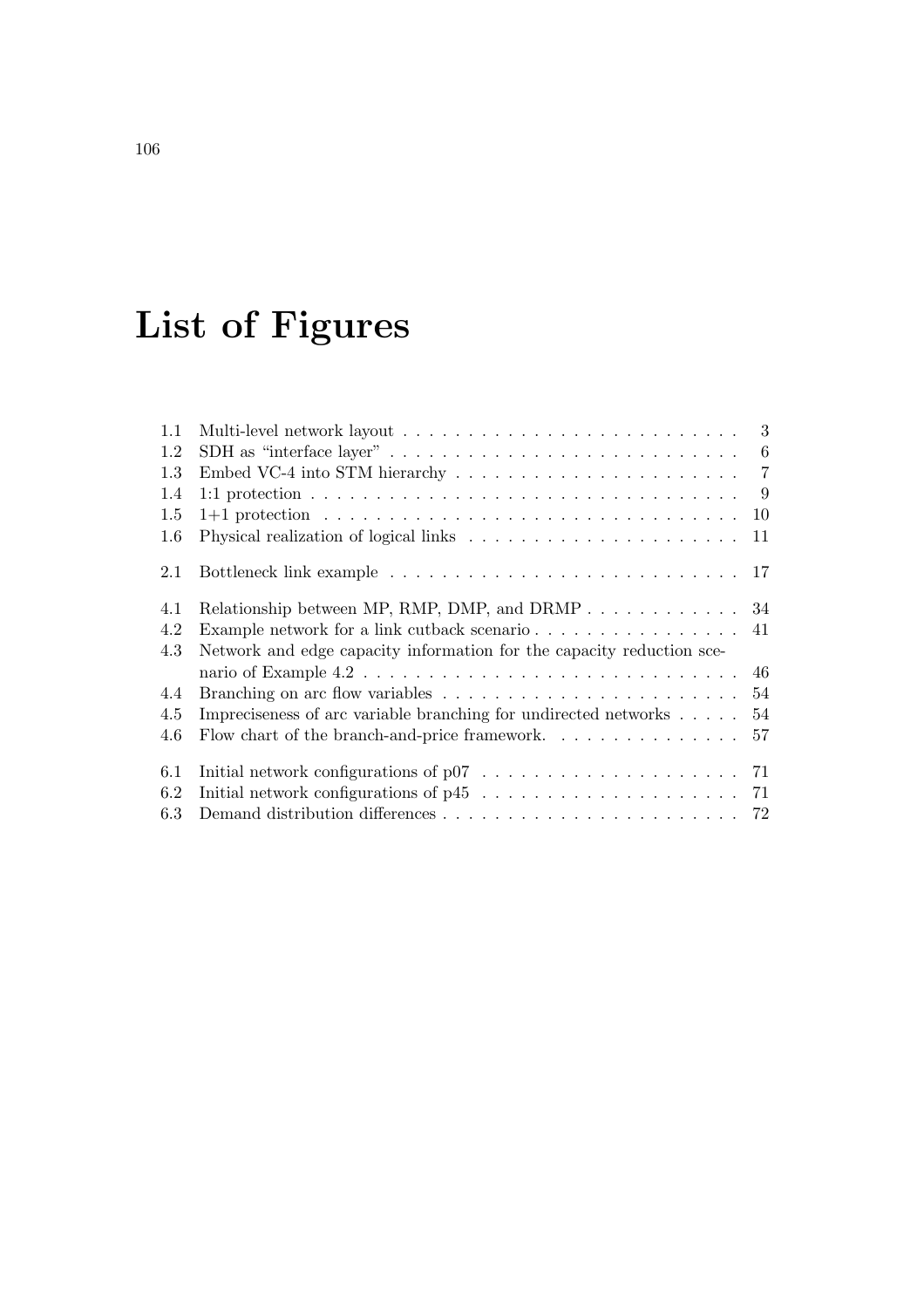### List of Tables

|     | 1.1 Container size specifications for SDH networks. 7                                             |  |
|-----|---------------------------------------------------------------------------------------------------|--|
|     | 3.1 Parameter overview $\ldots \ldots \ldots \ldots \ldots \ldots \ldots \ldots \ldots \ldots 23$ |  |
|     | 4.1 Demand and routing information table for Example 4.1 41                                       |  |
|     | 4.2 Demand and routing information table for Example 4.2 47                                       |  |
|     |                                                                                                   |  |
|     | 6.2 Connection clearing for p01 (80% configuration) $\ldots \ldots \ldots \ldots$ 73              |  |
|     | 6.3 Results of the new demands scenario $(80\%)$ 78                                               |  |
| 6.4 | Results for the shortening routing paths scenario $(90\%)$ 82                                     |  |
|     |                                                                                                   |  |
|     | 6.6 Link load reduction for p09 (80%) with elongated computation time $\therefore$ 86             |  |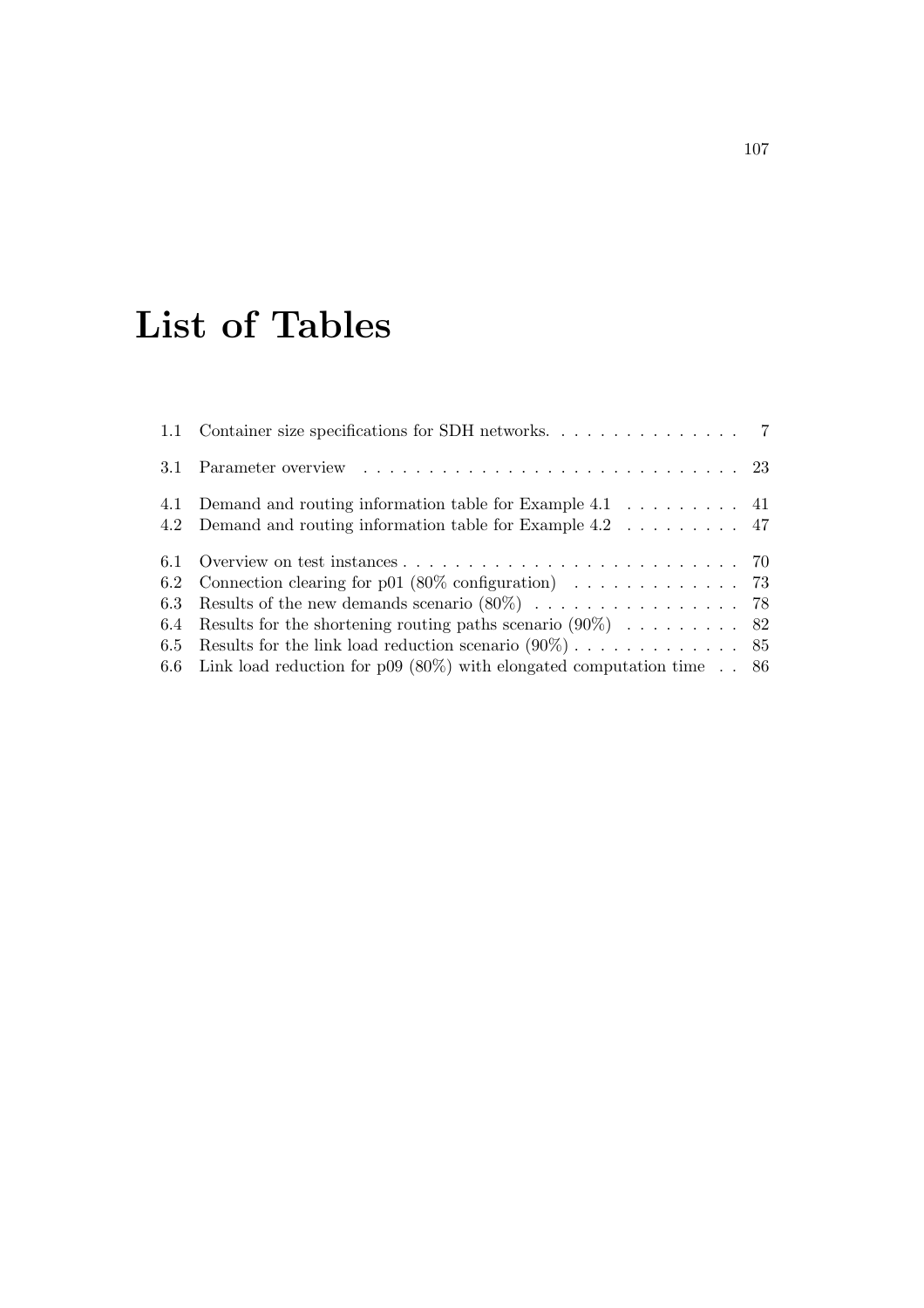#### Bibliography

- [BHV00] Cynthia Barnhart, Christopher A. Hane, and Pamela H. Vance. Using branch-and-price-and-cut to solve origin-destination integer multicommodity flow problems. Oper. Res., 48(2):318–326, 2000.
- [BS95] A. W. Brander and Mark C. Sinclair. A comparative study of k-shortest path algorithms. In Proc. 11th UK Performance Engineering Worksh. for Computer and Telecommunications Systems, September 1995.
- [Chv83] V. Chvátal. *Linear programming*. A series of books in the mathematical sciences. New York - San Francisco: W. H. Freeman and Company, 1983.
- [DL05] J. Desrosiers and M.E. L¨ubbecke. A primer in column generation. In G.Desaulniers, J.Desrosiers, and M.M. Solomon, editors, Column Generation. Kluwer Academic Publishers, Boston, MA, 2005.
- [Epp94] David Eppstein. Finding the k shortest paths. In IEEE Symposium on Foundations of Computer Science, pages 154–165, 1994.
- [Grö $04$ ] M. Grötschel. Lineare Optimierung, Skriptum zur Vorlesung im WS  $2003/2004$ . Technische Universität Berlin, 2004. Version vom 13. Januar 2004.
- [Kor02] Bernhard Korte. Combinatorial optimization: theory and algorithms. Algorithm and combinatorics. Berlin - Heidelberg - New York: Springer, 2002.
- [Krö03] Alexander Kröller. Network optimization: Integration of hardware configuration and capacity dimensioning. diploma thesis, Technische Universität Berlin, 2003.
- [Kya93] Othmar Kyas. ATM-Netzwerke: Aufbau, Funktion, Performance. DATACOM-Fachbuchreihe. Bergheim: DATACOM-Verlag, 1993.
- [LD02] M.E. Lübbecke and J. Desrosiers. Selected topics in column generation. Les Cahiers du GERAD G-2002-64, HEC Montréal, Canada, 2002. To appear in Oper. Res.
- [MPS98] E.Q.V. Martins, M.M.B. Pascoal, and J.L.E. Santos. The k shortest loopless paths problem, 1998.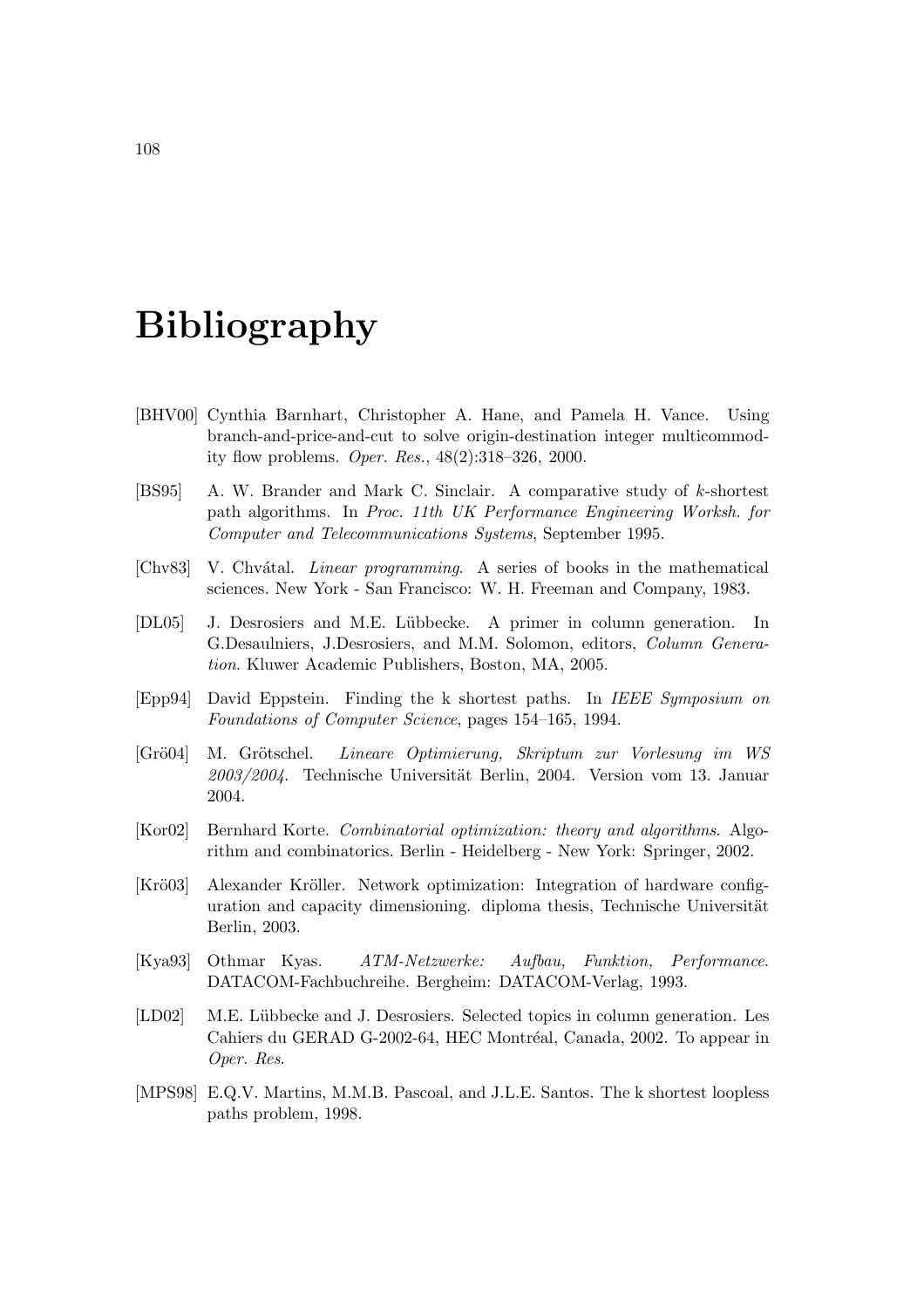- [Orl03] Sebastian Orlowski. Local and global restoration of node and link failures in telecommunication networks. diploma thesis, Technische Universität Berlin, February 2003.
- [SA05] ILOG SA. ILOG CPLEX 9.1 Reference Manual. 2005.
- [Sie93] Gerd Siegmund. ATM Die Technic des Breitband-ISDN. Kommunikation & Technik bei R. v. Decker. Heidelberg: v. Decker, 1993.
- [Wes00] R. Wessäly. *DImensioning Survivable Capacitated NETworks*. PhD thesis, ZIB and TU Berlin, 2000.
- [Wol98] L.A. Wolsey. Integer Programming. New York: John Wiley and Sons, 1998.